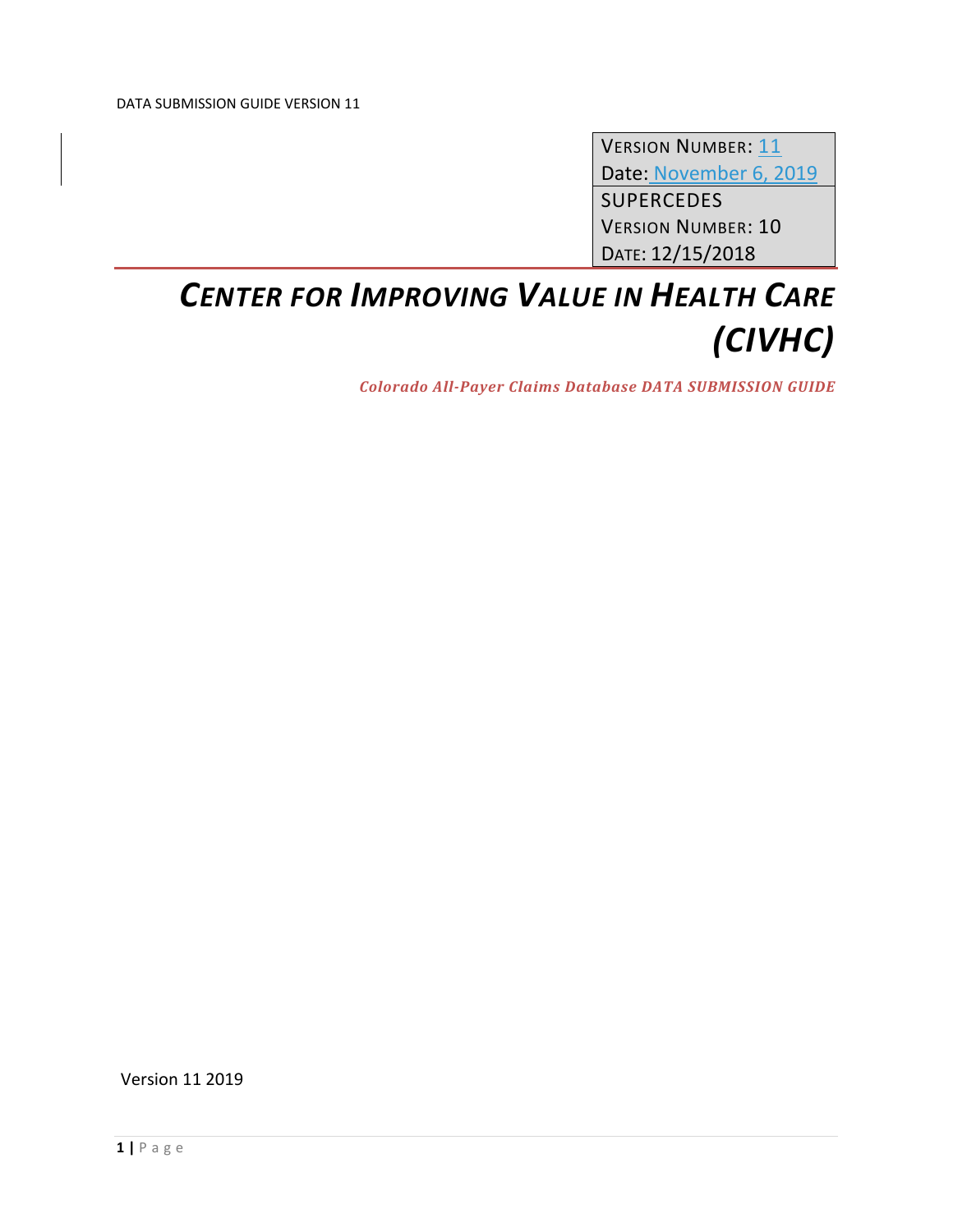# REVISION HISTORY

| <b>Date</b> | <b>Versio</b> | <b>Description</b>                                                                                                                                                                                                                                                                                                                                         | <b>Author</b>        |
|-------------|---------------|------------------------------------------------------------------------------------------------------------------------------------------------------------------------------------------------------------------------------------------------------------------------------------------------------------------------------------------------------------|----------------------|
|             | n             |                                                                                                                                                                                                                                                                                                                                                            |                      |
| 2/2011      | A/B           | Initial draft; Added section on Data Quality<br>Requirements and added Employer Name to the<br>Eligibility Data File. Added Provider File and<br>Pharmacy Eligibility File, with placeholder for Plan<br>Details File.                                                                                                                                     | A. Graziano          |
| 3/1/2011    | C/D           | General revisions and updates Added section<br>numbering and data elements to insurance plan<br>file. Added decisions reached during payer weekly<br><b>DSG</b> meeting                                                                                                                                                                                    | A. Graziano          |
| 4/27/2011   | $\mathbf 0$   | Incorporated decisions reached during payer<br>weekly meetings including a revision to submission<br>timelines, modification to data element definitions                                                                                                                                                                                                   | A. Graziano          |
| 6/10/2011   | 0             | Final adjustments made based on feedback from<br>Cigna and United Healthcare. Modified timeline<br>for data submission.                                                                                                                                                                                                                                    | A. Graziano          |
| 7/14/11     | $\mathbf{1}$  | Removed elements that are stated in the rule and<br>removed certain data values in several data<br>elements that are not relevant. Included the<br>requirement to filter claims based on CRS 10-<br>$16-104(5)(d)(I)$                                                                                                                                      | A. Graziano          |
| 8/11        | 2/3/4d        | Modified data element types, removed reference<br>to small group plan types and filtering of mental<br>health related claims. Provided definitions for<br>field types. Corrected minor typos throughout the<br>document and clarified the purpose of the header<br>and trailer records. Incorporated decisions<br>reached at the rules hearing on 8/23/11. | A. Graziano          |
| 1/22/13     | 4d            | Added IP Procedure Code/Date, Present on<br>Admission (POA), Dental columns, File Naming<br>Convention Updates based on phase 1A and 1B<br>experience.                                                                                                                                                                                                     | S. Murphy            |
| 1/23/13     | 5 Draft       | Added clarifications to required fields                                                                                                                                                                                                                                                                                                                    | L. Green             |
| 3/11/13     | 5 Draft       | Final DSG approved at rules hearing                                                                                                                                                                                                                                                                                                                        | T. Campbell          |
| 2/14/2014   | 6 Draft       | Added Address two, Provider Telephone Number,<br>Added clarification to required and optional fields.                                                                                                                                                                                                                                                      | E. Perry             |
| 7/29/2015   | 7 Draft       | Added new fields for the incorporation of self-<br>funded claims.                                                                                                                                                                                                                                                                                          | E. Perry             |
| 4/1/2016    | 8 Draft       | Amended the definition of SMG to align with<br>federal regulation.                                                                                                                                                                                                                                                                                         | E. Perry             |
| 3/27/2017   | 9 Draft       | Several changes made to fields to improve the<br>comprehensiveness of the data.                                                                                                                                                                                                                                                                            | E. Perry<br>M. Tahir |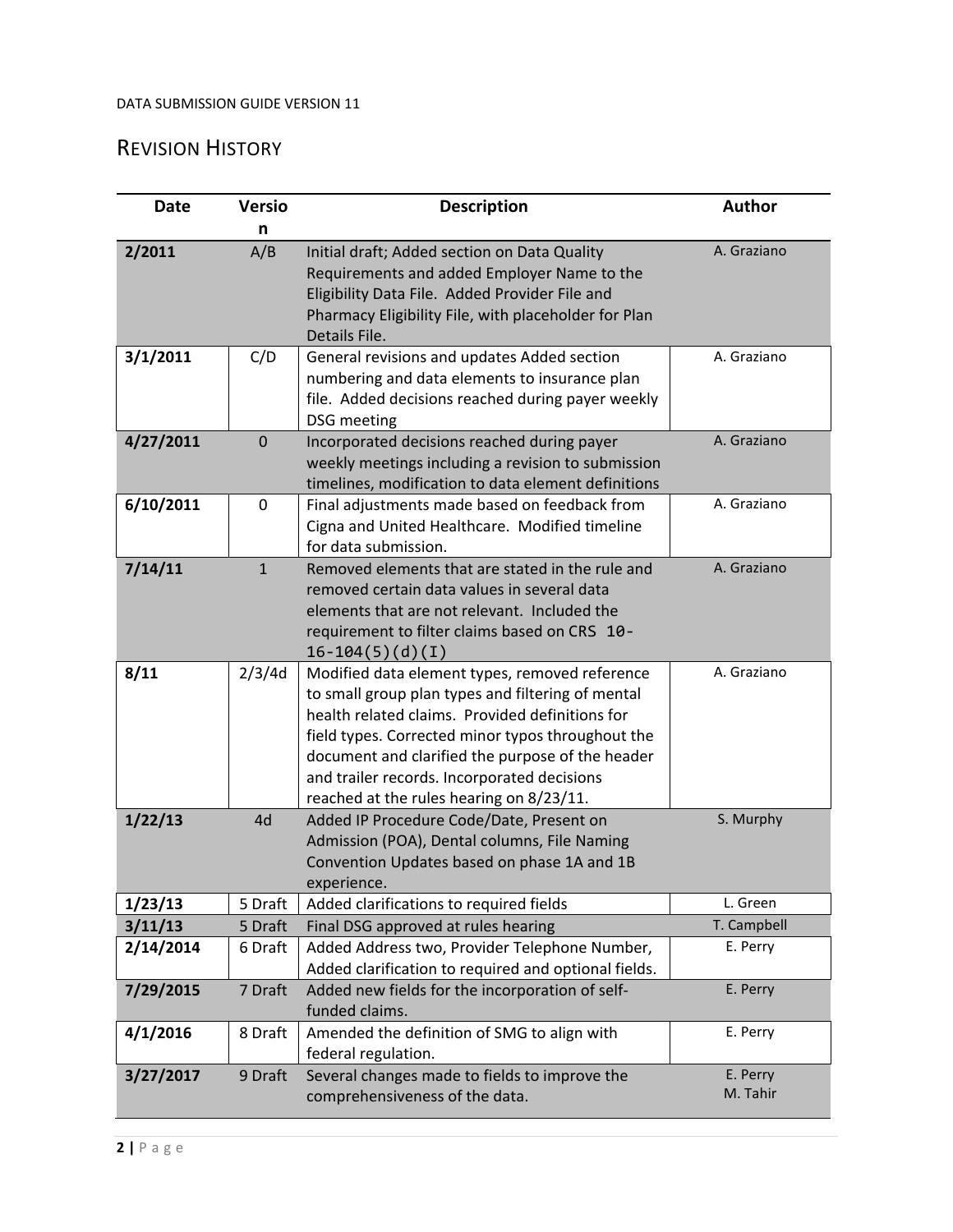| <b>Date</b> | <b>Versio</b>             | <b>Description</b>                                                                                                                                                                                                                                                                                                                                                                                                                                                                                               | <b>Author</b>            |
|-------------|---------------------------|------------------------------------------------------------------------------------------------------------------------------------------------------------------------------------------------------------------------------------------------------------------------------------------------------------------------------------------------------------------------------------------------------------------------------------------------------------------------------------------------------------------|--------------------------|
|             | n                         |                                                                                                                                                                                                                                                                                                                                                                                                                                                                                                                  |                          |
| 5/1/2017    | 9 Draft                   | Final DSG 9 approved at rules hearing                                                                                                                                                                                                                                                                                                                                                                                                                                                                            | E. Perry<br>M. Tahir     |
| 5/25/2018   | 10<br>Draft               | Added provision for the collection of additional<br>data elements including: alternative payment<br>models and prescription rebate information. Also<br>added the collection of Medicare Beneficiary<br>Identifiers and corrected typos.                                                                                                                                                                                                                                                                         |                          |
| 8/24/2018   | 10<br>Draft               | Revisions on new data elements including APM<br>and table B.1.J, corrected typos.                                                                                                                                                                                                                                                                                                                                                                                                                                | J. Tremaroli             |
| 10/17/2019  | <b>11</b><br><b>Draft</b> | Modified definition, field type or field length to<br>improve the quality of the data submitted for<br>several data elements. Changed criteria for data<br>elements that are important for measurement of<br>healthcare cost, utilization or quality from being<br>optional to being required. Modified definition of<br>several data elements to be consistent with<br>national standards from the APCD Council<br>Common Data Layout and added useful data<br>elements that are currently included in the CDL. | J. Tremaroli<br>E. Perry |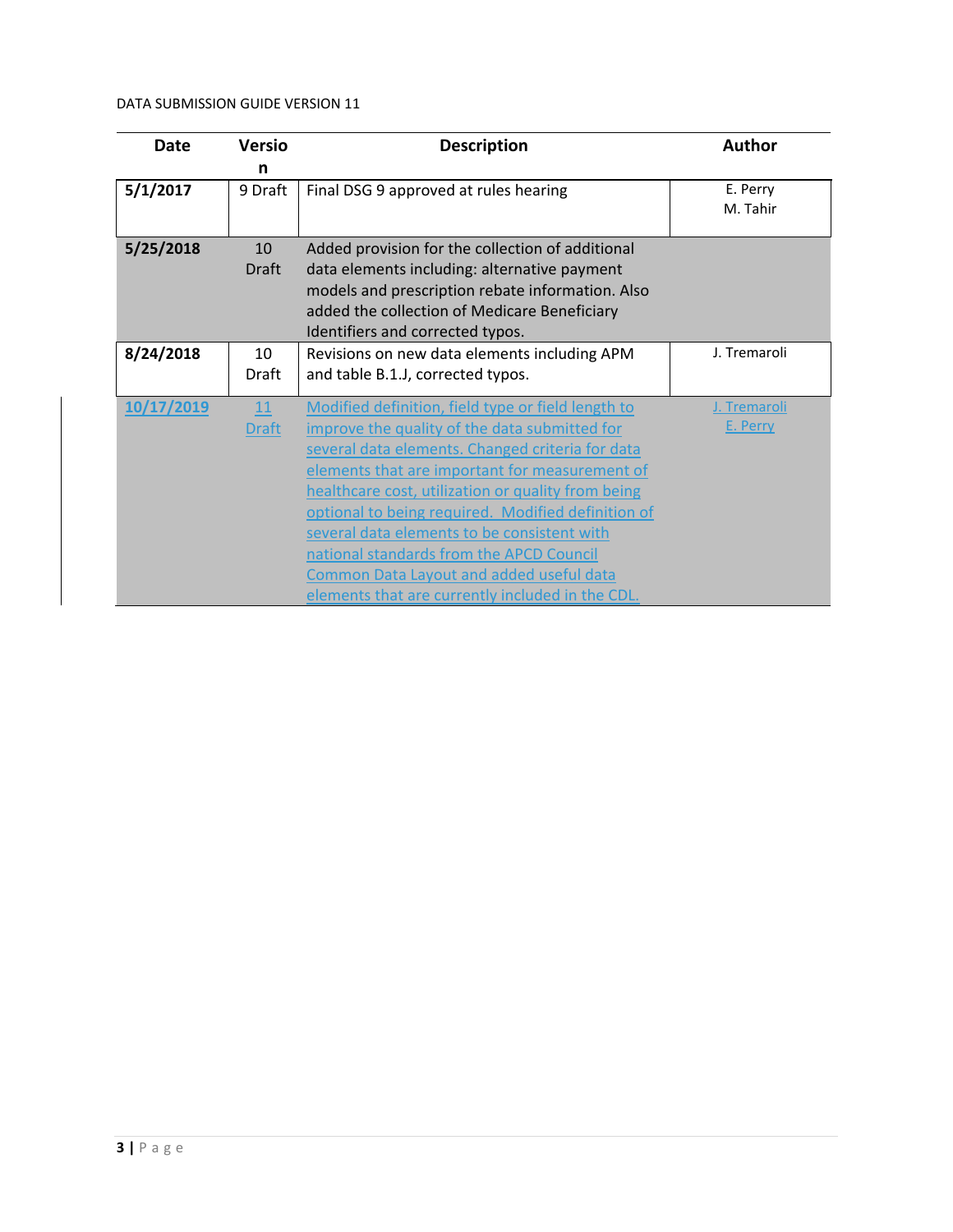# TABLE OF CONTENTS

| 1.0       |  |
|-----------|--|
| 1.1       |  |
| 1.1.1     |  |
| 1.1.2     |  |
| 1.1.3     |  |
| 1.1.4     |  |
| 1.2       |  |
| 1.3       |  |
| 2.0       |  |
| 3.0       |  |
| 4.0       |  |
| 5.0       |  |
| 6.0       |  |
|           |  |
| $A-1$     |  |
| $A-1.1$   |  |
| $A-2$     |  |
| $A-2.1$   |  |
| $A-3$     |  |
| $A-3.1$   |  |
| $A - 4$   |  |
| $A - 4.1$ |  |
| A-5       |  |
|           |  |
| $A-6$     |  |
|           |  |
| $A-7$     |  |
|           |  |
|           |  |
|           |  |
|           |  |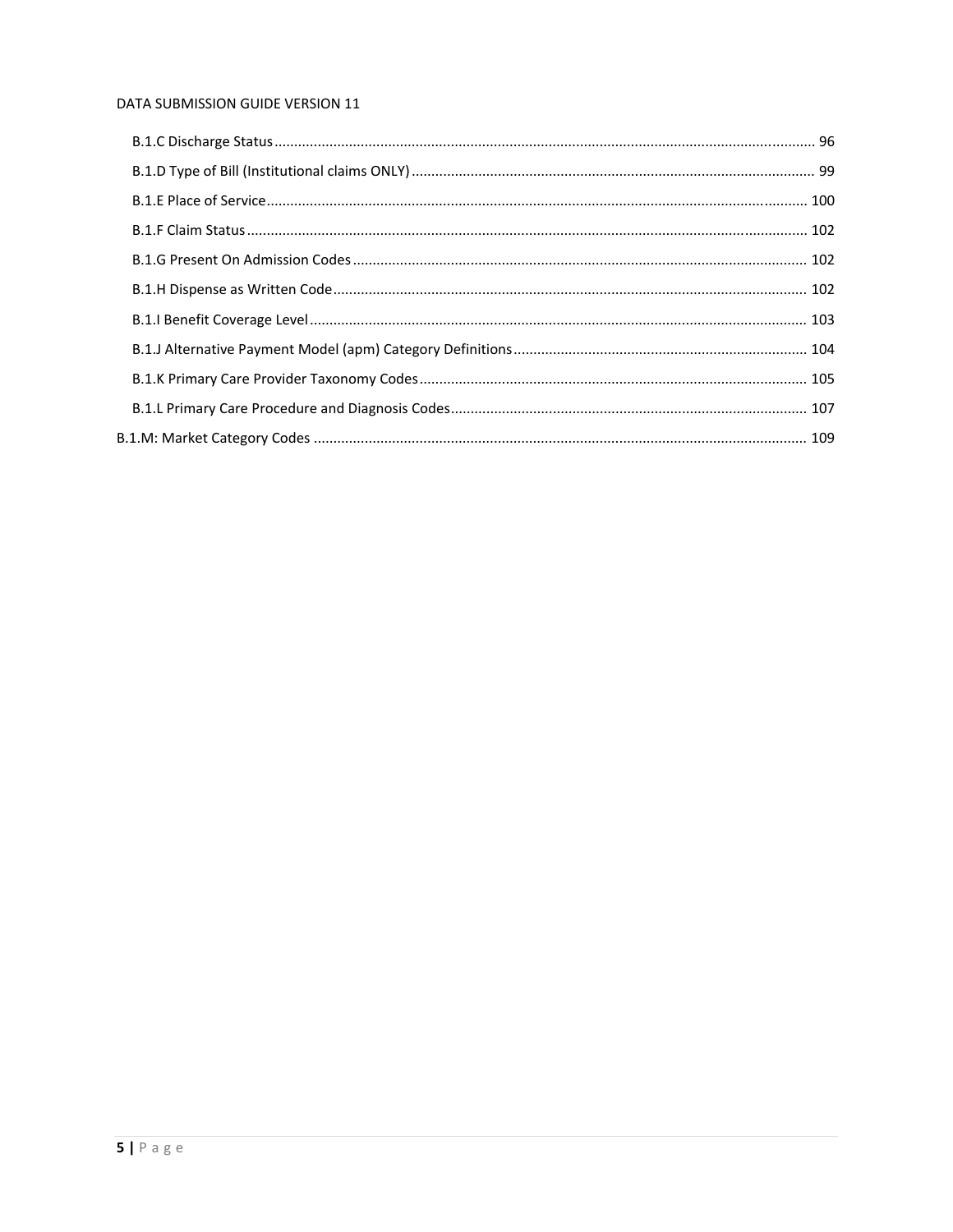# 1.0 DATA SUBMISSION REQUIREMENTS ‐ GENERAL

Data submissions detailed below will include eligibility, medical claims, pharmacy claims, provider data (Health Care Data), Alternative Payments and Drug Rebates. Field definitions and other relevant data associated with these submissions are specified in Exhibit A. These datasets have been developed by the APCD Council in collaboration with stakeholders across the nation. Refer to APCD Rule 0615 for definitions and other requirements.

Each payer will be required to submit to administrator documentation supporting theirstandard data extract files that will include a data dictionary mapping internal system data elements to the data elements defined in this DSG. The documentation should include a detailed description of how the data extracts are created and how the requirements of this DSG and the rule are accomplished, including specifications on what data is being excluded and the parameters that define that excluded data.

Any thresholds regarding the number of enrolled lives, as related to payer data submissions (or a payer's third-party administrator or administrative services only organization ("TPA/ASO"), should be calculated by the payer (or its TPA/ASO) on a minimum annual basis, reflecting a 12‐ month average. The method for calculating any such thresholds, and the results, must be provided in any payer supporting documentation or upon the administrator's request.

# 1.1 DATA TO BE SUBMITTED

### 1.1.1 MEDICAL CLAIMS DATA

- a) Payers shall report health care service paid claims and encounters for all Colorado resident members. Payers may be required to identify encounters corresponding to a capitation payment (Exhibit A‐2).
- b) A Colorado resident is defined as any eligible member whose residence is within the State of Colorado, and all covered dependents. An exception to this is subscribers covered under a student plan. In this case, any student enrolled in a student plan for a Colorado college/university would be considered a Colorado resident regardless of their address of record.
- c) Payers must provide information to identify the type of service and setting in which the service was provided. Each submitted data file shall have control totals and transmission control data as defined in the Header and Trailer Record for each defined file. ( $S$ see Exhibit A for specifics).

Claim data isrequired forsubmission for each month during which some action has been taken on that claim (i.e. payment, adjustment or other modification). Any claims that have been "soft" denied (denied for incompleteness, being incorrect or for other administrative reasons) which the data supplier expects to be resubmitted upon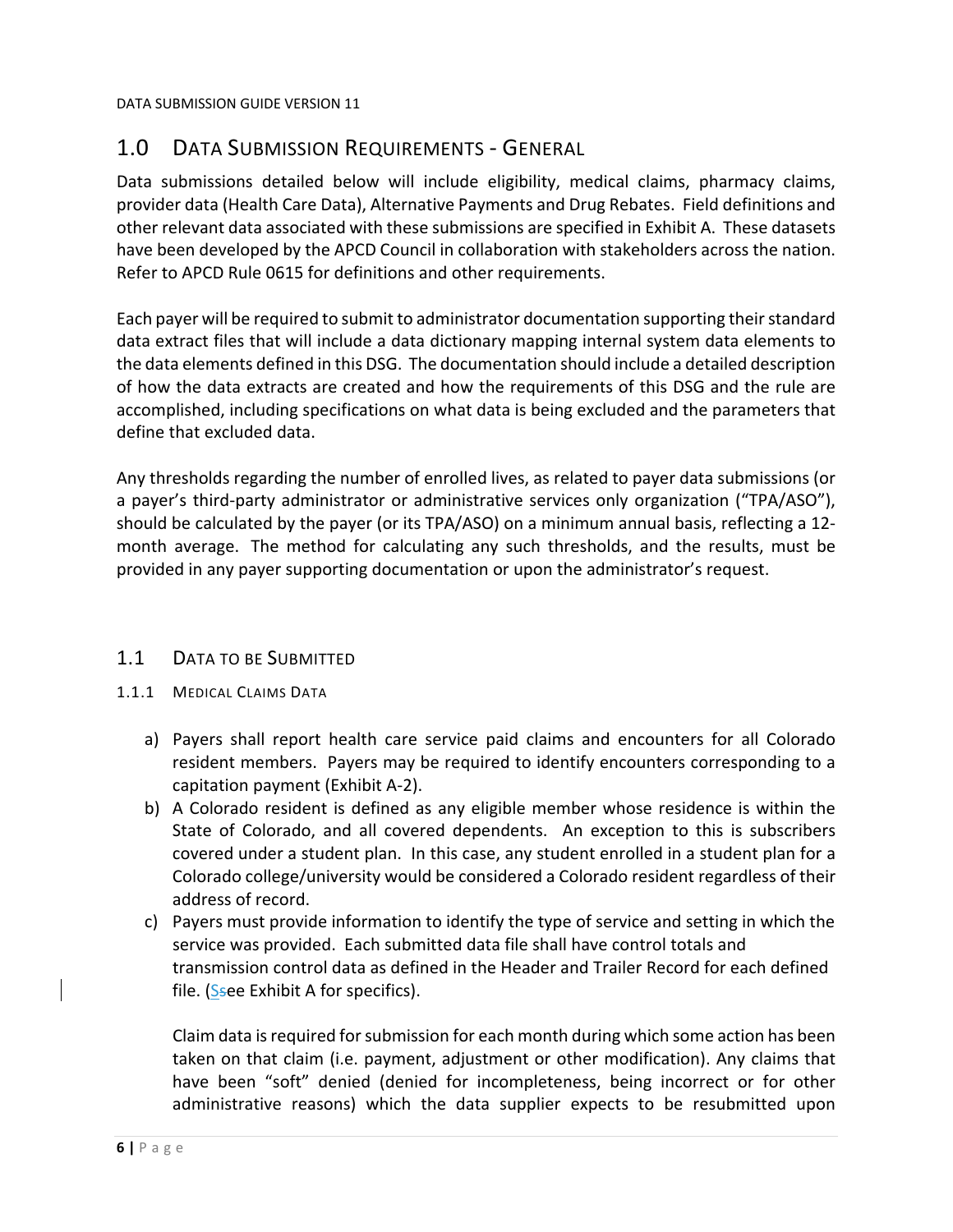correction, do not have to be submitted until corrections have been completed and the claim paid. It is desirable that payers provide a reference that links the original claim to all subsequent actions associated with that claim (see Exhibit A‐2 for specifics).

- d) ICD‐9/ICD‐10 Diagnosis and Procedure Codes are required to accurately report risk factors related to the Episode of Care. CPT/HCPCS codes are also required.
- e) For historical data submitted during the onboarding process, payers shall provide, as a separate report, monthly totals of covered members (Colorado residents) for the periods associated with the Historical Data.
- f) Dental Claims: Standalone dental carriers should provide contact information to the Colorado APCD when these rules become effective. The Colorado APCD will notify standalone dental carriers of the process for submitting test files and regular updates. The process will include opportunities to discuss submission requirements prior to due dates.

### 1.1.2 PHARMACY CLAIMS

- a) Health Care Payers must provide data for all pharmacy paid claims for prescriptions that were actually dispensed to members and paid (Exhibit A‐3).
- b) If your health plan allows for medical coverage without pharmacy (or vice versa), ME018 ‐ ME020 in Exhibit A‐1 provides data elements in which such options must be identified in order to effectively and accurately aggregate claims based on Episodes of Care.
- c) Claim data is required for submission for each month during which some action has been taken on that claim (i.e. payment, adjustment or other modification).

### 1.1.3 MEMBER ELIGIBILITY DATA

- a) Health Care Payers must provide a data set that contains information on every covered plan member who is a Colorado resident (see paragraph 1.2.1.b above) whether or not the member utilized services during the reporting period. The file must include member identifiers, subscriber name and identifier, member relationship to subscriber, residence, age, race, ethnicity and language, and other required fields to allow retrieval of related information from pharmacy and medical claims data sets (Exhibit A).
- b) If dual coverage exists, send coverage of eligible members where payer insurance is primary or tertiary. ME028 is a flag to indicate whether this insurance is primary or tertiary coverage.

### 1.1.4 PROVIDER DATA

- a) Health Care Payers must provide a data set that contains information on every provider for whom claims were adjudicated during the targeted reporting period or for whom were reported on the eligibility file during the targeted reporting period.
- b) A provider file is a data file composed of information including but not limited to: provider IDs, provider names, National Provider Identifiers (NPI), specialty codes, and practice location(s) for all providers as indicated by the payer on the eligibility and on the claim.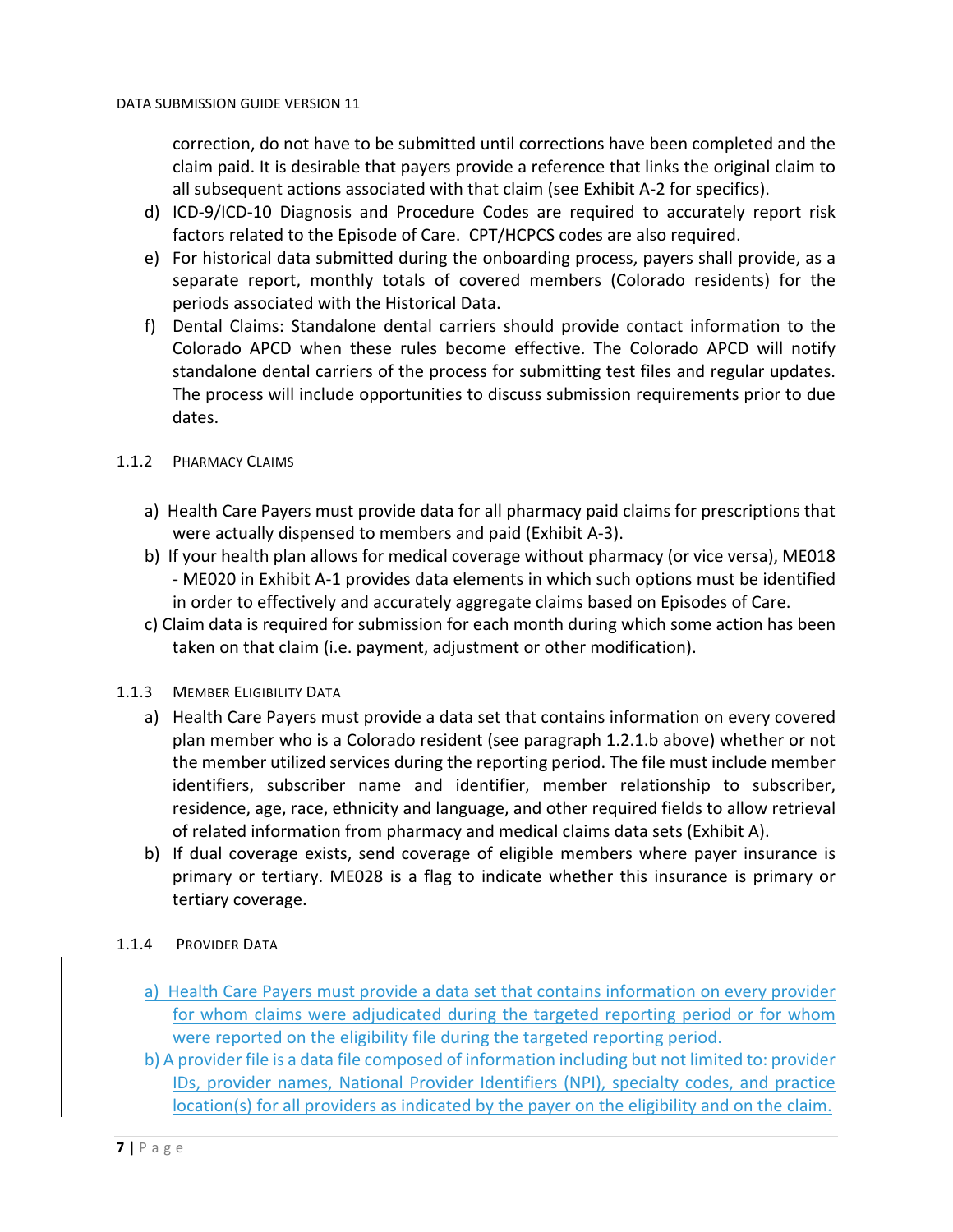- c) Data suppliers must provide a data set that contains information for all providers as indicated on the eligibility file and on every provider that a claim (Medical, Dental, and Pharmacy) was adjudicated for in the targeted reporting period. Third party administrators (including pharmacy benefit managers, etc.) who may not contract directly with providers, are expected to include providers who are on the claims file for the time period of the corresponding reporting period.
- d) In the event the same provider delivered and was reimbursed for services rendered from two different physical locations, then the provider data file shall contain two separate records for that same provider reflecting each of those physical locations. One record shall be provided for each unique physical location for a provider who was reported during the period.
- a) Health Care Payers must provide a data set that contains information on every provider for whom claims were adjudicated during the targeted reporting period.
- b) In the event the same provider delivered and was reimbursed for services rendered from two different physical locations, than the provider data file shall contain two separate records for that same provider reflecting each of those physical locations. One record shall be provided for each unique physical location for a provider.

# 1.2 COORDINATION OF SUBMISSIONS

a) In the event that the health plan contracts with a pharmacy benefits manager or other service entity that manages claims for Colorado residents, the health plan shall be responsible for ensuring that complete and accurate files are submitted to the CO APCD by the subcontractor. The health plan shall ensure that the member identification information on the subcontractor's file(s) is consistent with the member identification information on the health plan's eligibility, medical claims and dental claims files. The health plan shall include utilization and cost information for all services provided to members under any financial arrangement, including subcapitated, bundled and global payment arrangements.

# 1.3 TEST, HISTORICAL AND PARTIAL YEAR INITIAL SUBMISSION

For payers required to begin submitting files to the CO APCD, the administrator will identify:

- (1) the calendar month to be reported in test files;
- (2) the specific full calendar years of data to be reported in the historical submission; and
- (3) at the administrator's direction, a partial year submission for the current calendar year.

# 2.0 FILE SUBMISSION METHODS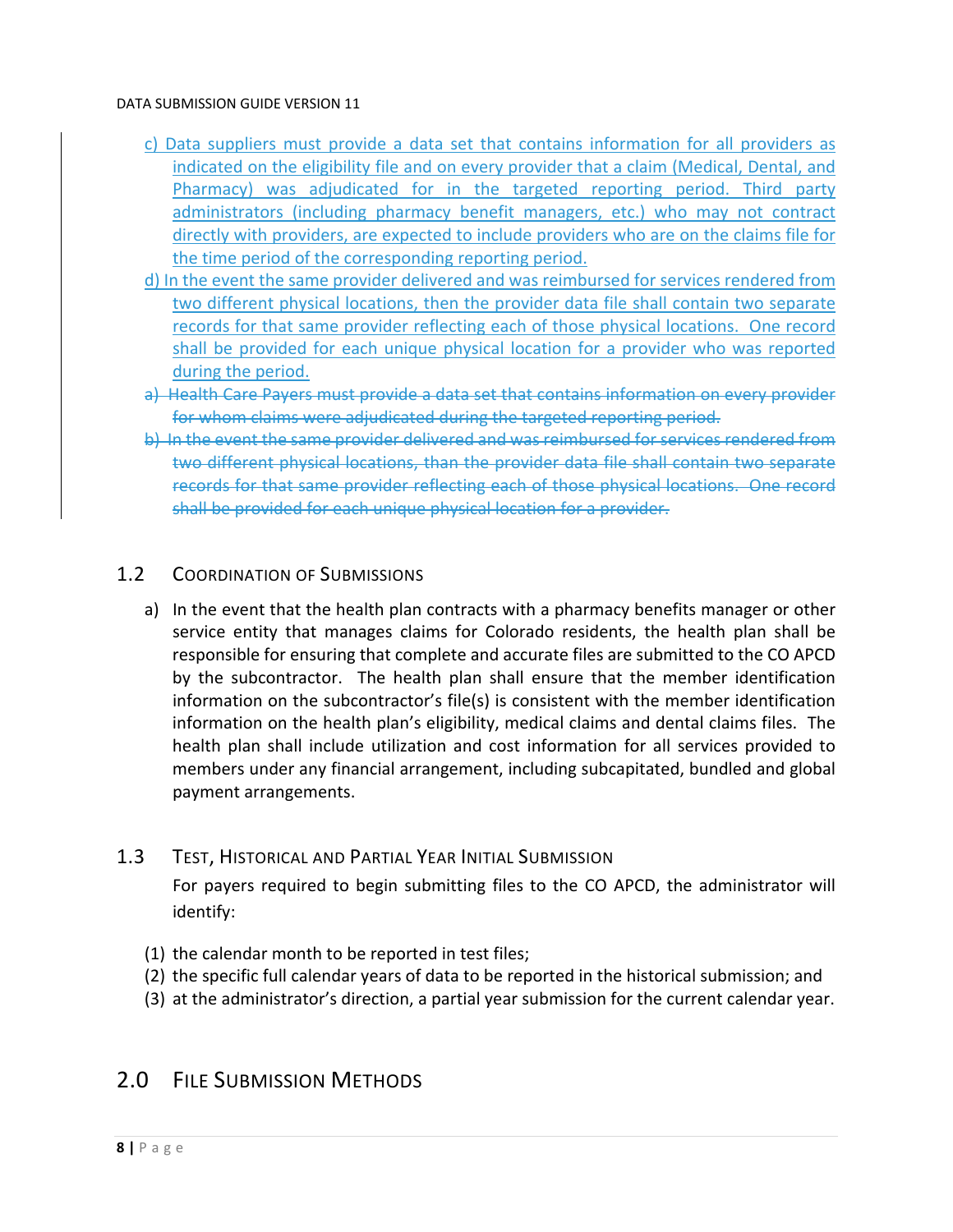- 2.1 SFTP Secure File Transport Protocol involves logging on to the appropriate FTP site and sending or receiving files using the SFTP client.
- 2.2 Web Upload This method allows the sending and receiving of files and messages without the installation of additional software. This method requires internet access, a username and password.

# 3.0 DATA QUALITY REQUIREMENTS

- 3.1 The data elements in Exhibit A provide, in addition to field definitions, an indicator regarding data elements that are required. A data element that is required must contain a value unless an override is put in place with a specific payer who is unable to provide that data element due to system limitations. A data element marked as "TH" meansthat a % of all records must have a value in this field based on the expected frequency that this data element is available. Data files that do not achieve this threshold percentage for that data element may be rejected or require follow up prior to load into the CO APCD. A data element marked as "O" is an optional data element that should be provided when available, but otherwise may contain a null value.
- 3.2 Data validation and quality edits will be developed in collaboration with payers and refined as test data and production data is brought into the CO APCD. Data files missing required fields, or when claim line/record line totals don't match, may be rejected on submission. Other data elements will be validated against established ranges as the database is populated and may require manual intervention in order to ensure the data is correct.

The objective is to populate the CO APCD with quality data and each payer will need to work interactively with CIVHC to develop data extracts that achieve validation and quality specifications. This is the purpose of test data submissions early in the implementation process. Overrides may be granted, at the discretion of CIVHC, for data variances that cannot be corrected due to systematic issues that require substantial effort to correct.

# 4.0 FILE FORMAT

4.1 All files submitted to the CO APCD will be formatted as standard text file.

Text files all comply with the following standards:

a) Always one line item per row; No single line item of data may contain carriage return or line feed characters.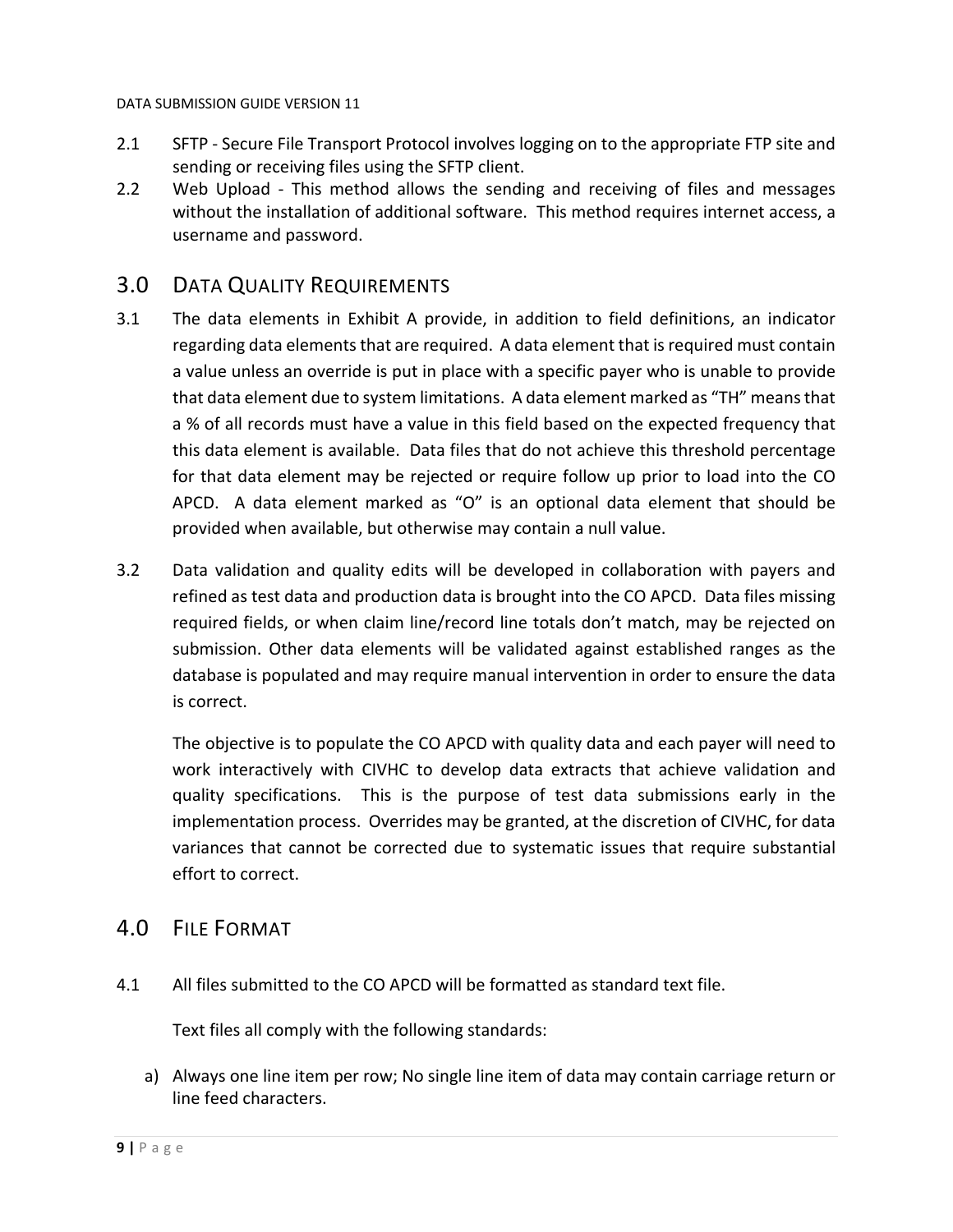- b) All rows delimited by the carriage return + line feed character combination.
- c) All fields are variable field length, delimited using the pipe character (ASCII=124). It is imperative that no pipes ('|') appear in the data itself. If your data contains pipes, either remove them or discuss using an alternate delimiter character.
- d) Text fields are *never* demarcated or enclosed in single or double quotes. Any quotes detected are regarded as a part of the actual data.
- e) The first row *always* contains the names of data columns.
- f) Unless otherwise stipulated, numbers (e.g. ID numbers, account numbers, etc.) do not contain spaces, hyphens or other punctuation marks.
- g) Text fields are never padded with leading or trailing spaces or tabs.
- h) Numeric fields are never padded with leading or trailing zeroes.
- i) If a field is not available, or is not applicable, leave it blank. 'Blank' means do not supply any value at all between pipes (including quotes or other characters).
- 4.2 File Naming Convention All files submitted to the CO APCD shall have a naming convention developed to facilitate file management without requiring access to the contents.

All files names will follow the template:

*TESTorPROD\_PayerID\_PeriodEndingDateFileTypeVersionNumber.txt*

- a. Examples
	- i. TEST\_0000\_201606MEv01.txt
	- ii. PROD\_0000\_201606MEv02.txt
- TEST or PROD TEST for test files; PROD for production files
- PayerID This is the payer ID assigned to each submitter
- Period ending date expressed as CCYYMM (four-digit calendar year and twodigit month; for example, 201403 indicates a March 2014 end date).
- File Type ‐ Member Eligibility (ME), Medical Claims (MC), Pharmacy Claims (PC), Provider (MP), Specialty Crosswalk (SC), APM File (AM), Control Total (CT), Drug Rebate (DR).
- Version number: This is used to differentiate multiple submissions of the same file. This will be important if a file needs to be resubmitted to resolve an issue such as a validation failure. The letter v should be used, followed by two digits, starting with v01. You must include the leading zero. Original submissions of all files should be labeled v01. The Portal will not accept files that have the same name as an existing file.
- File extension (.txt)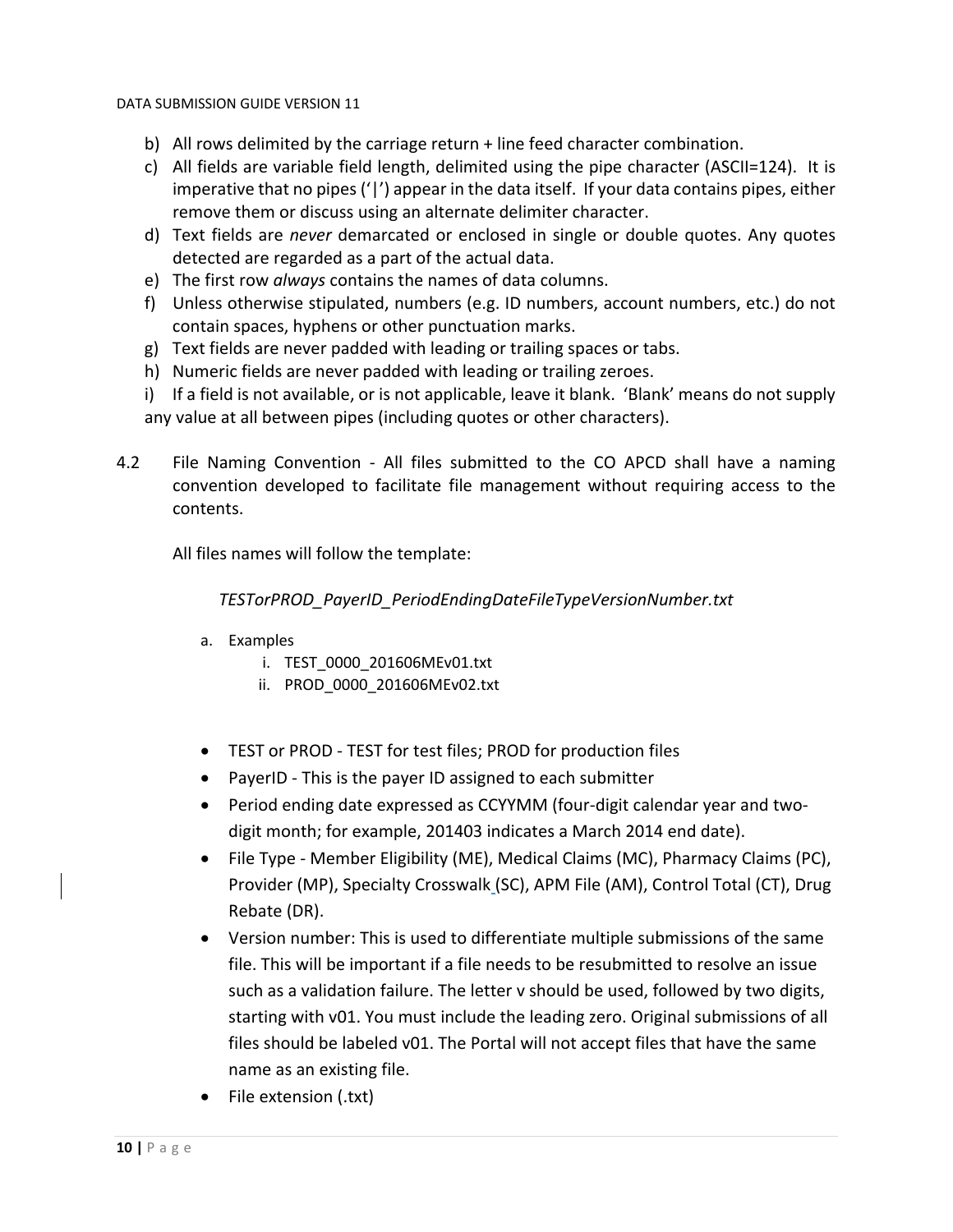# 5.0 DATA ELEMENT TYPES

date ‐ date data type for dates from 1/1/0001 through 12/31/9999

int ‐ integer (whole number)

decimal/numeric ‐ fixed precision and scale numeric data

char ‐ fixed length non‐unicode data with a max of 8,000 characters

varchar ‐ variable length non‐unicode data with a maximum of 8,000 characters

text - variable length non-unicode data with a maximum of 2^31 -1 characters

year‐ 4 digit Year for which eligibility is reported in this submission

month‐ month for which eligibility is reported in this submission expressed numerical from 01 to 12

time‐ time expressed in military time = HHMM

# 6.0 DATES FOR DATA SUBMISSION

30 days after the end of the reporting month.

| <b>Date That Supplier</b><br><b>Must Submit Data</b><br>to CO APCD | <b>Period Begin</b><br>date of Paid<br><b>Claims Data</b> | <b>Period End date</b><br>of Paid Claims<br>Data | <b>Period Begin date</b><br>of Eligibility Data | <b>Period End date</b><br>of Eligibility<br>Data |
|--------------------------------------------------------------------|-----------------------------------------------------------|--------------------------------------------------|-------------------------------------------------|--------------------------------------------------|
| By March 1                                                         | January 1                                                 | January 31                                       | January 1                                       | January 31                                       |
| By April1                                                          | February 1                                                | February 28/29                                   | February 1                                      | February 28/29                                   |
| By May 1                                                           | March 1                                                   | March 31                                         | March 1                                         | March 31                                         |
| By June 1                                                          | April 1                                                   | April 30                                         | April 1                                         | April 30                                         |
| By July 1                                                          | May 1                                                     | May 31                                           | May 1                                           | May 31                                           |
| By August 1                                                        | June 1                                                    | <b>June 30</b>                                   | June 1                                          | <b>June 30</b>                                   |
| By September 1                                                     | July 1                                                    | <b>July 31</b>                                   | July 1                                          | <b>July 31</b>                                   |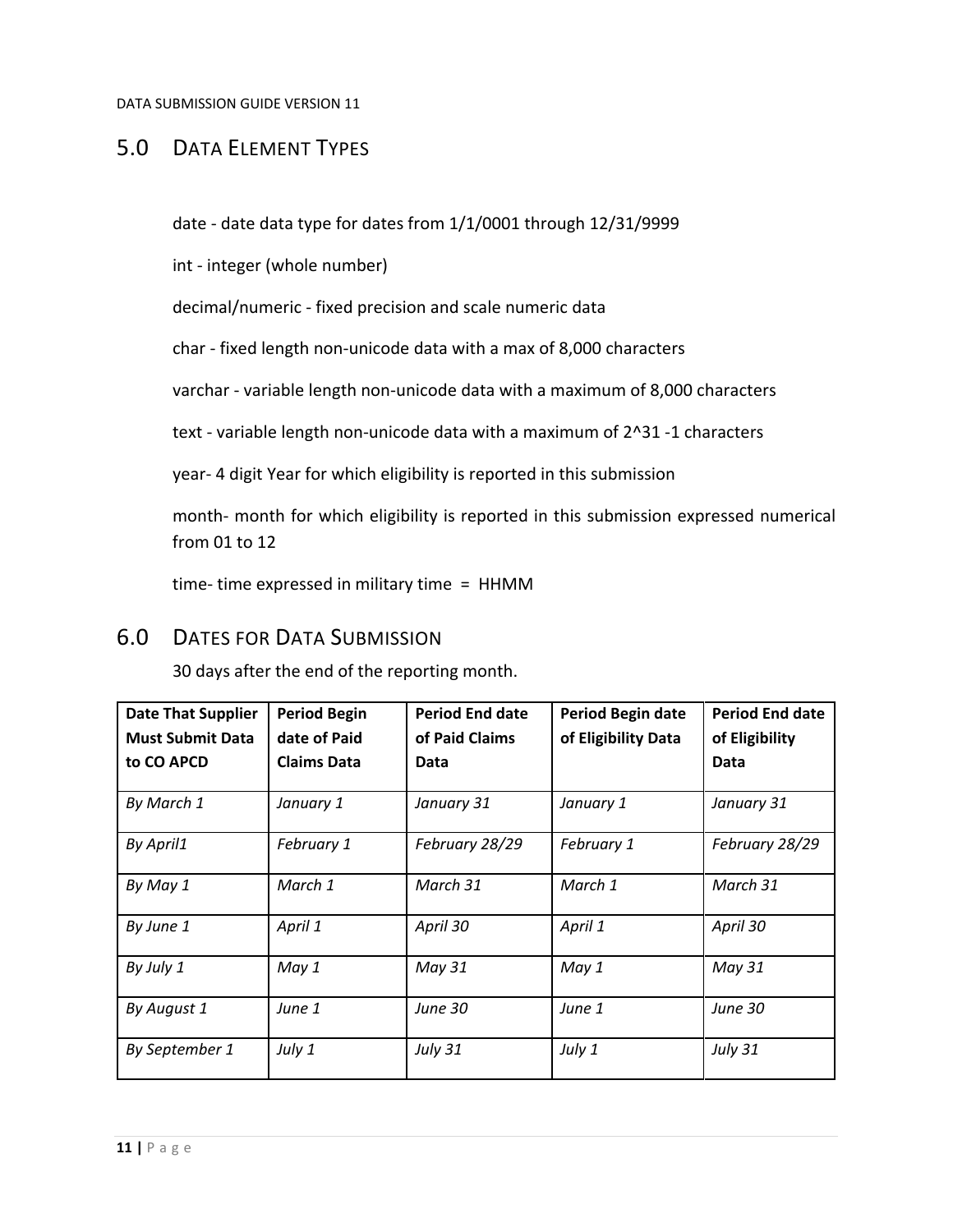| By October 1  | August 1    | August 31    | August 1    | August 31    |
|---------------|-------------|--------------|-------------|--------------|
| By November 1 | September 1 | September 30 | September 1 | September 30 |
| By December 1 | October 1   | October 31   | October 1   | October 31   |
| By January 1  | November 1  | November 30  | November 1  | November 31  |
| By February 1 | December 1  | December 31  | December 1  | December 31  |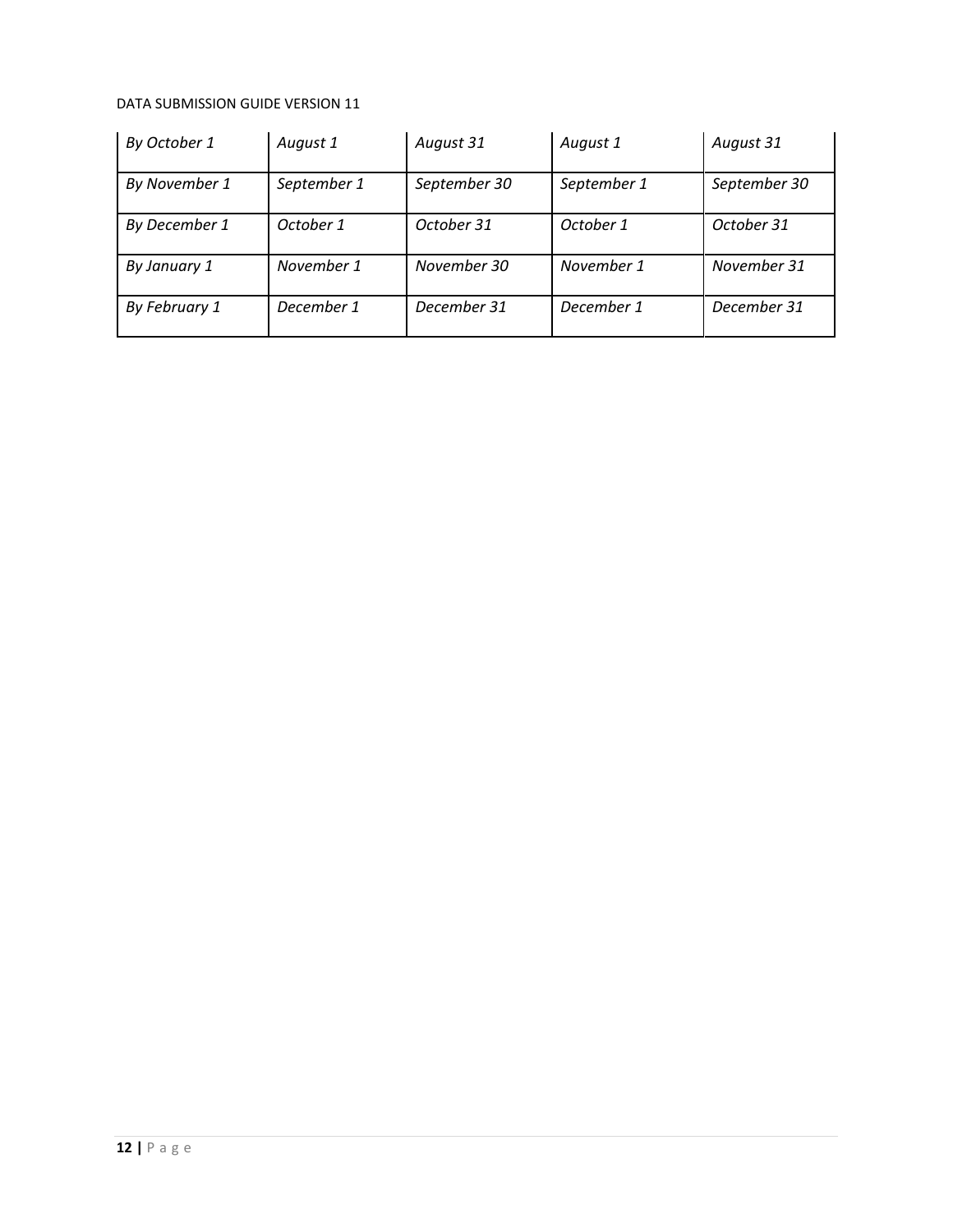# EXHIBIT A ‐ DATA ELEMENTS

# A‐1 ELIGIBILITY FOR MEDICAL CLAIMS DATA

Frequency: Monthly Upload via FTP or Web Portal

It is extremely important that the member ID (Member Suffix or Sequence Number) is unique to an individual and that this unique identifier in the eligibility file is consistent with the unique identifier in the medical claims/pharmacy file. This provides linkage between medical and pharmacy claims during established coverage periods and is critical for the implementation of Episode of Care reporting.

For Historic Data collected, eligibility is to be reported for all Colorado residents who were covered members during that reporting month. In the event historical address data is not available, eligibility data for historical months shall be reported based on member's last known or current address. It is acknowledged that for some payers there may not be an eligibility record for each member identified in the medical claims file for that same period. In order to reconcile the total number of Colorado resident covered members for this 3 year period, each payer is to submit <sup>a</sup> summary report that totals the number of Colorado resident covered members for each month for Historic Data.

Additional formatting requirements:

- Eligibility files are formatted to provide one record per member per month. Member is either the Subscriber or the Subscriber's dependents.
- Data for administration fees, premiums, and capitation fees is contained on the eligibility file is pre-allocated (i.e. broken out by employee by month) to match the eligibility data
- $\bullet$ Payers submit data in <sup>a</sup> single, consistent format for each data type.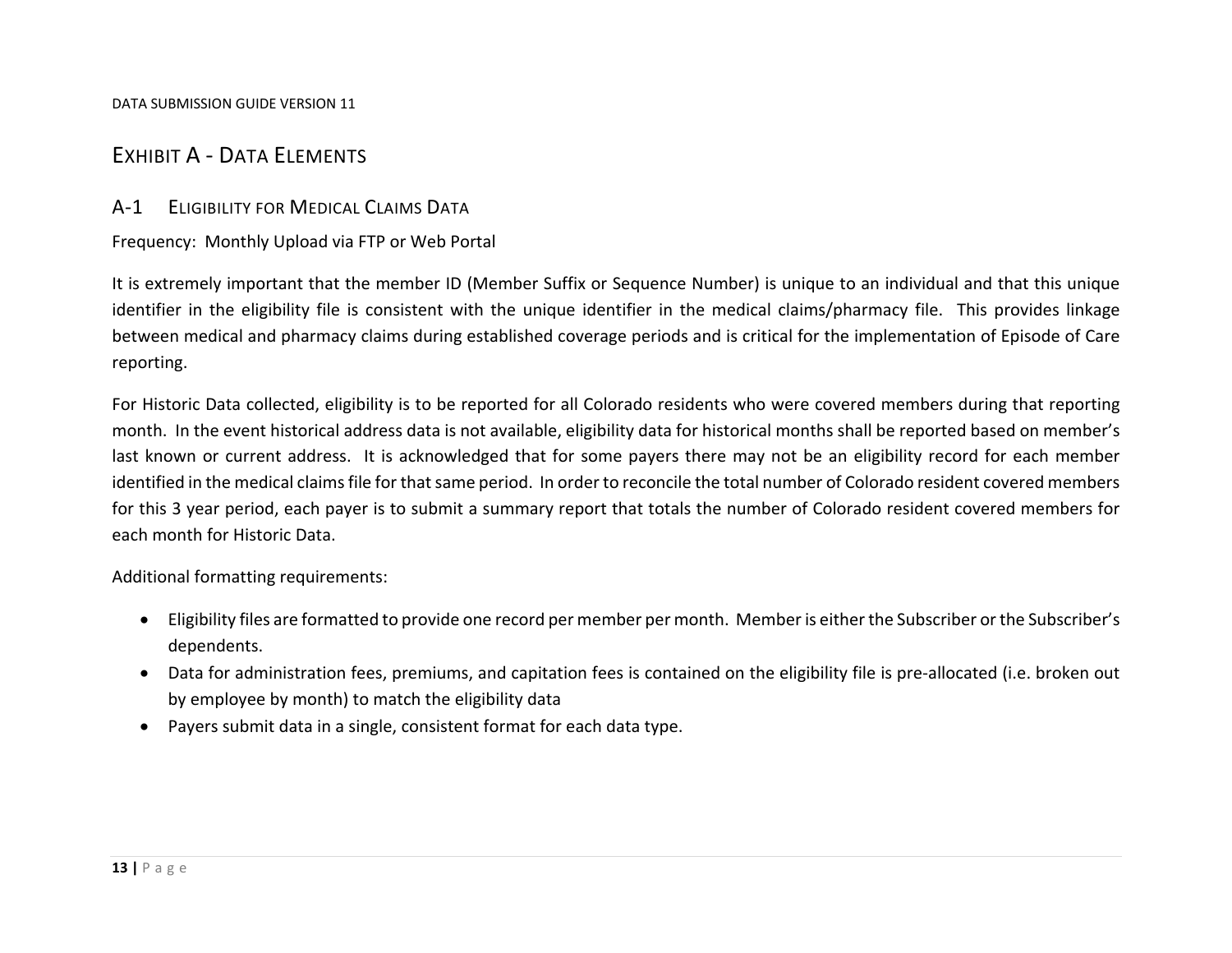| Data Element # | <b>Data Element</b> | <b>Type</b> | <b>Max Length</b> | <b>Description/valid values</b>                                    |
|----------------|---------------------|-------------|-------------------|--------------------------------------------------------------------|
|                | <b>Name</b>         |             |                   |                                                                    |
| HD001          | Record Type         | char        |                   | <b>ME</b>                                                          |
| HD002          | Payer Code          | varchar     | 48                | Distributed by CIVHC                                               |
| HD003          | Payer Name          | varchar     | 75                | Distributed by CIVHC                                               |
| HD004          | Beginning           | date        | 6                 | <b>CCYYMM</b>                                                      |
|                | Month               |             |                   |                                                                    |
| HD005          | <b>Ending Month</b> | date        | 6                 | <b>CCYYMM</b>                                                      |
| HD006          | Record count        | int         | 10                | Total number of records submitted in the medical eligibility file, |
|                |                     |             |                   | excluding header and trailer records                               |

#### MEDICAL ELIGIBILITY FILE HEADER RECORD

#### MEDICAL ELIGIBILITY FILE TRAILER RECORD

| Data Element # | Date Element           | Type    | <b>Max Length</b> | <b>Description/valid values</b> |
|----------------|------------------------|---------|-------------------|---------------------------------|
|                | <b>Name</b>            |         |                   |                                 |
| <b>TR001</b>   | Record Type            | char    |                   | ME                              |
| <b>TR002</b>   | Payer Code             | varchar | 48                | Distributed by CIVHC            |
| <b>TR003</b>   | Payer Name             | varchar | 75                | Distributed by CIVHC            |
| <b>TR004</b>   | Beginning              | date    | 6                 | <b>CCYYMM</b>                   |
|                | Month                  |         |                   |                                 |
| <b>TR005</b>   | <b>Ending Month</b>    | date    | 6                 | <b>CCYYMM</b>                   |
| <b>TR006</b>   | <b>Extraction Date</b> | date    | 8                 | <b>CCYYMMDD</b>                 |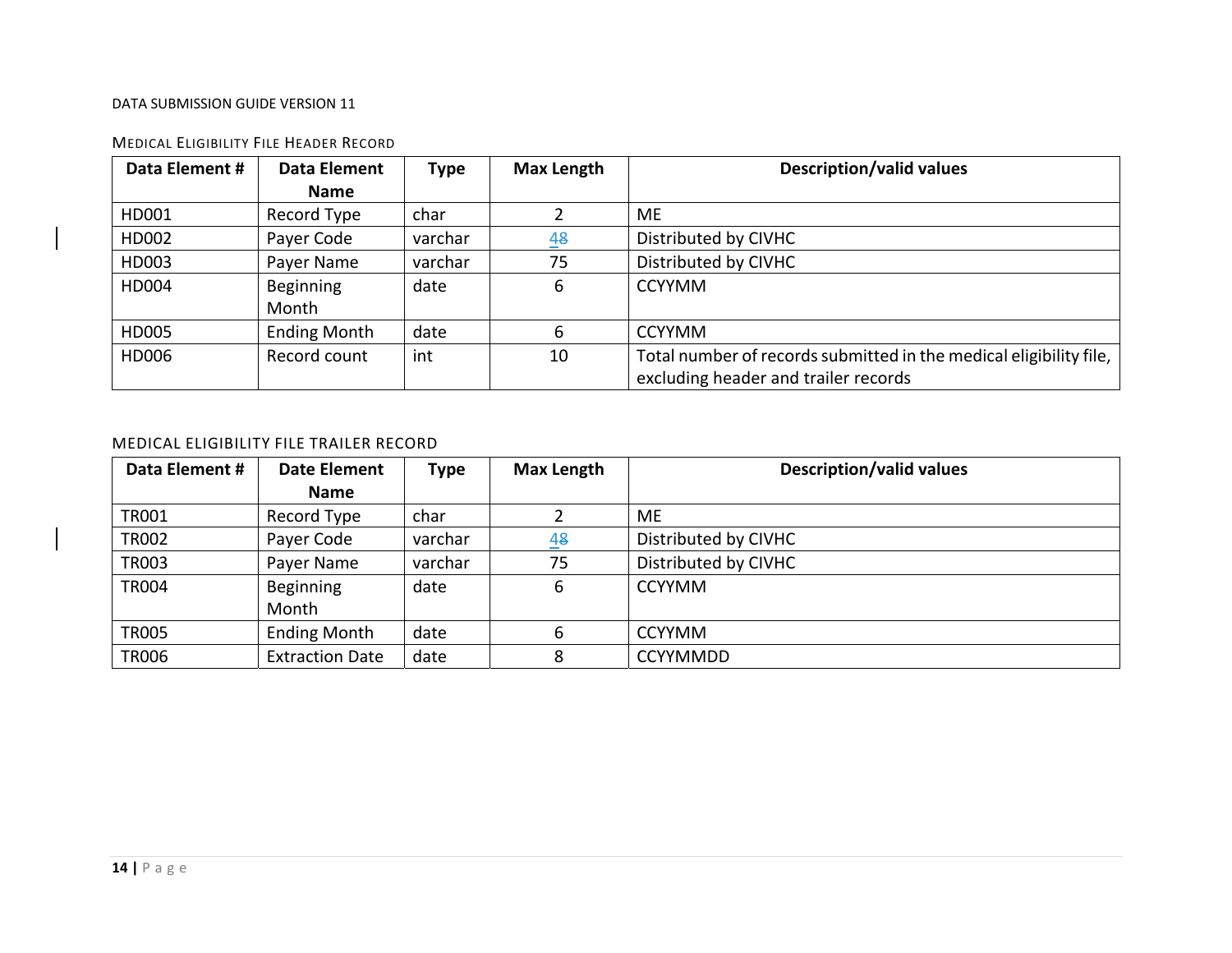#### A‐1.1 MEDICAL ELIGIBILITY FILE

| Data         | Reference                                       | <b>Data Element</b>            | <b>Type</b> | Length         | <b>Description/Codes/Sources</b>                                                                 | Required |
|--------------|-------------------------------------------------|--------------------------------|-------------|----------------|--------------------------------------------------------------------------------------------------|----------|
| Element#     |                                                 | Name                           |             |                |                                                                                                  |          |
| ME001        | N/A                                             | Payer Code                     | varchar     | 48             | Distributed by CIVHC                                                                             | R        |
| <b>ME002</b> | N/A                                             | Payer Name                     | varchar     | 30             | Distributed by CIVHC                                                                             | R        |
| <b>ME003</b> | 271/2110C<br>/EB/ /04,<br>271/2110D<br>/EB/ /04 | Insurance Type<br>Code/Product | char        | $\overline{2}$ | See Lookup Table B-1.A                                                                           | R        |
| <b>ME004</b> | N/A                                             | Year                           | year        | 4              | 4 digit Year for which eligibility is reported in this<br>submission                             | R        |
| <b>ME005</b> | N/A                                             | Month                          | month       | $2^{\circ}$    | Month for which eligibility is reported in this<br>submission expressed numerical from 01 to 12. | R        |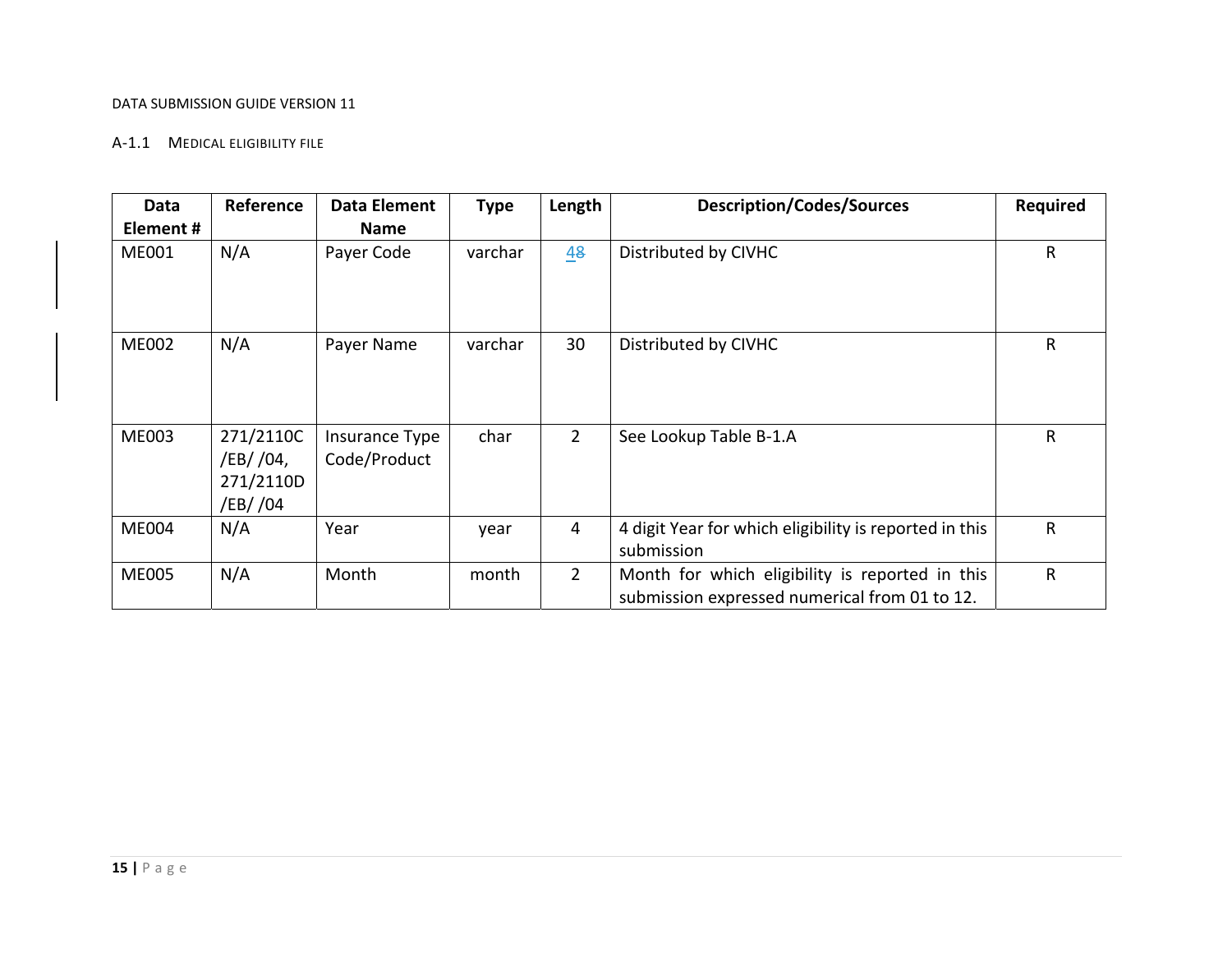| Data         | Reference                                                                                                                                                      | <b>Data Element</b>                            | <b>Type</b> | Length         | <b>Description/Codes/Sources</b>                                                                                                                                         | <b>Required</b> |
|--------------|----------------------------------------------------------------------------------------------------------------------------------------------------------------|------------------------------------------------|-------------|----------------|--------------------------------------------------------------------------------------------------------------------------------------------------------------------------|-----------------|
| Element#     |                                                                                                                                                                | <b>Name</b>                                    |             |                |                                                                                                                                                                          |                 |
| <b>ME006</b> | 271/2100C<br>/REF/1L/02<br>271/2100C<br>/REF/IG/02<br>271/2100C<br>/REF/6P/02<br>271/2100D<br>/REF/1L/02<br>271/2100D<br>/REF/IG/02<br>271/2100D<br>/REF/6P/02 | <b>Insured Group</b><br>or Policy<br>Number    | varchar     | 30             | Group or policy number - not the number that<br>uniquely identifies the subscriber                                                                                       | ${\sf R}$       |
| <b>ME007</b> | 271/2110C<br>/EB/ /02,<br>271/2110D<br>/EB/ /02                                                                                                                | Coverage Level<br>Code                         | char        | $\overline{3}$ | See Lookup Table B.1. I                                                                                                                                                  | $\mathsf{R}$    |
| <b>ME008</b> | 271/2100C<br>/NM1/MI/<br>09                                                                                                                                    | Subscriber<br><b>Social Security</b><br>Number | varchar     | 9              | Subscriber's social security number; Set as null if<br>unavailable                                                                                                       | $\mathsf{O}$    |
| ME009        | 271/2100C<br>/NM1/MI/<br>09                                                                                                                                    | Plan Specific<br>Contract<br>Number            | varchar     | 128            | Plan assigned subscriber's contract number; may<br>use an alternate unique identifier such as<br>Medicaid ID. Must be an identifier that is unique<br>to the subscriber. | $\mathsf{R}$    |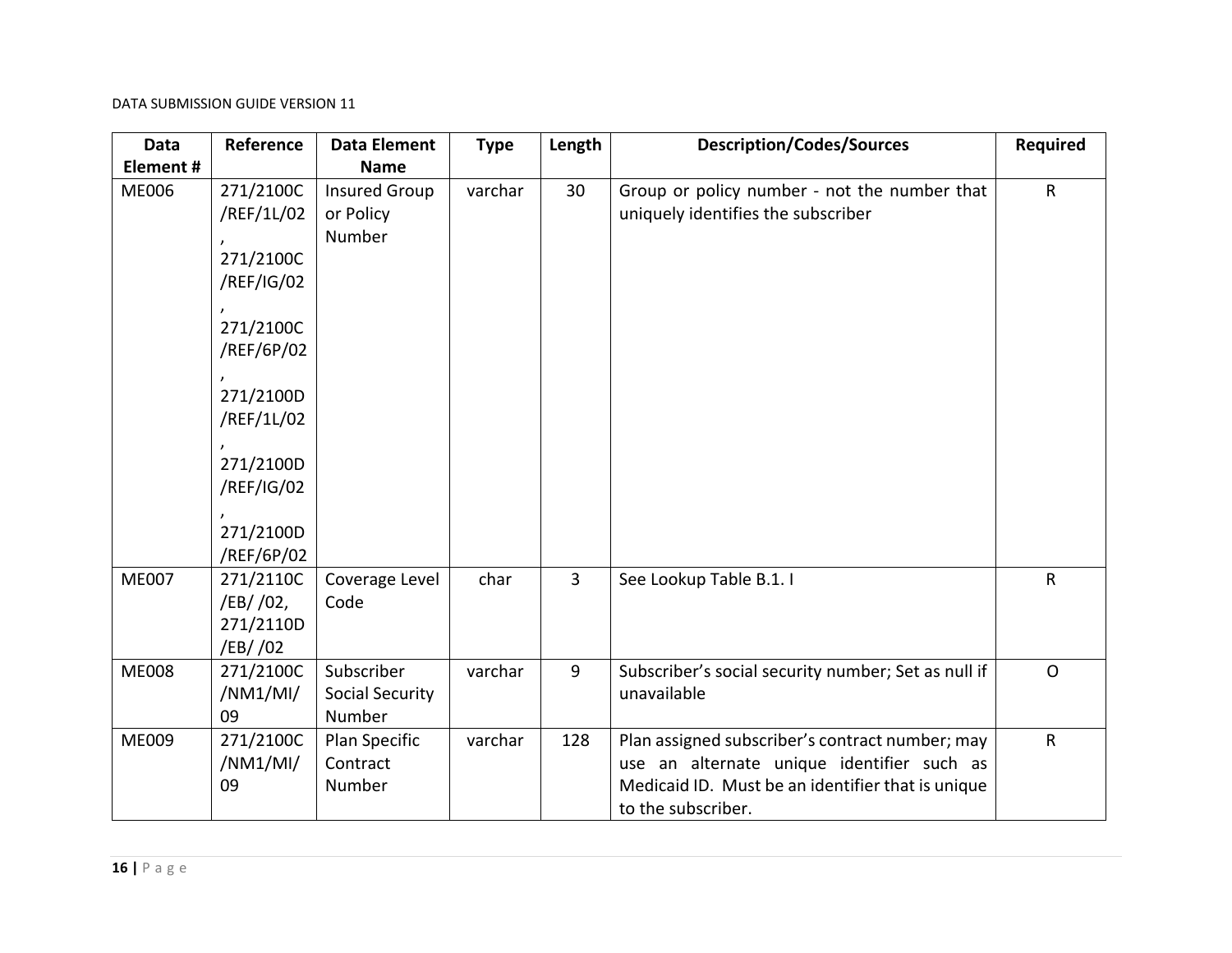| Data     | Reference                                                   | <b>Data Element</b>                | <b>Type</b> | Length         | <b>Description/Codes/Sources</b>                                                                                                                                                                                                                                                                                                                            | <b>Required</b> |
|----------|-------------------------------------------------------------|------------------------------------|-------------|----------------|-------------------------------------------------------------------------------------------------------------------------------------------------------------------------------------------------------------------------------------------------------------------------------------------------------------------------------------------------------------|-----------------|
| Element# |                                                             | <b>Name</b>                        |             |                |                                                                                                                                                                                                                                                                                                                                                             |                 |
| ME010    | N/A                                                         | Member<br>Number                   | varchar     | 128            | Unique number of the member within the<br>contract. Must be an identifier that is unique to<br>the member. May include a combination of<br>contract number and suffix number in order to<br>be unique.<br>This column is the unique identifying column for<br>membership and related medical and pharmacy<br>claims. Only one record per eligibility month. | $\mathsf{R}$    |
|          |                                                             |                                    |             |                | ME010 = MC009; PC009                                                                                                                                                                                                                                                                                                                                        |                 |
| ME011    | 271/2100C<br>/NM1/MI/<br>09,<br>271/2100D<br>/NM1/MI/<br>09 | Member<br>Identification<br>Code   | varchar     | 9              | Member's social security number or use an<br>alternate unique identifier such as Medicaid ID.<br>Must be an identifier that is unique to the<br>member.                                                                                                                                                                                                     | $\Omega$        |
| ME012    | 271/2100C<br>/INS/Y/02,<br>271/2100D<br>/INS/N/02           | Individual<br>Relationship<br>Code | char        | $\overline{2}$ | Member's relationship to insured - see Lookup<br>Table B.1.B                                                                                                                                                                                                                                                                                                | $\mathsf{R}$    |
| ME013    | 271/2100C<br>/DMG//03,<br>271/2100D<br>/DMG//03             | Member<br>Gender                   | char        | $\mathbf{1}$   | $M = Male$<br>$F =$ Female<br>$X = Non-binary$<br>U = UNKNOWN                                                                                                                                                                                                                                                                                               | $\mathsf{R}$    |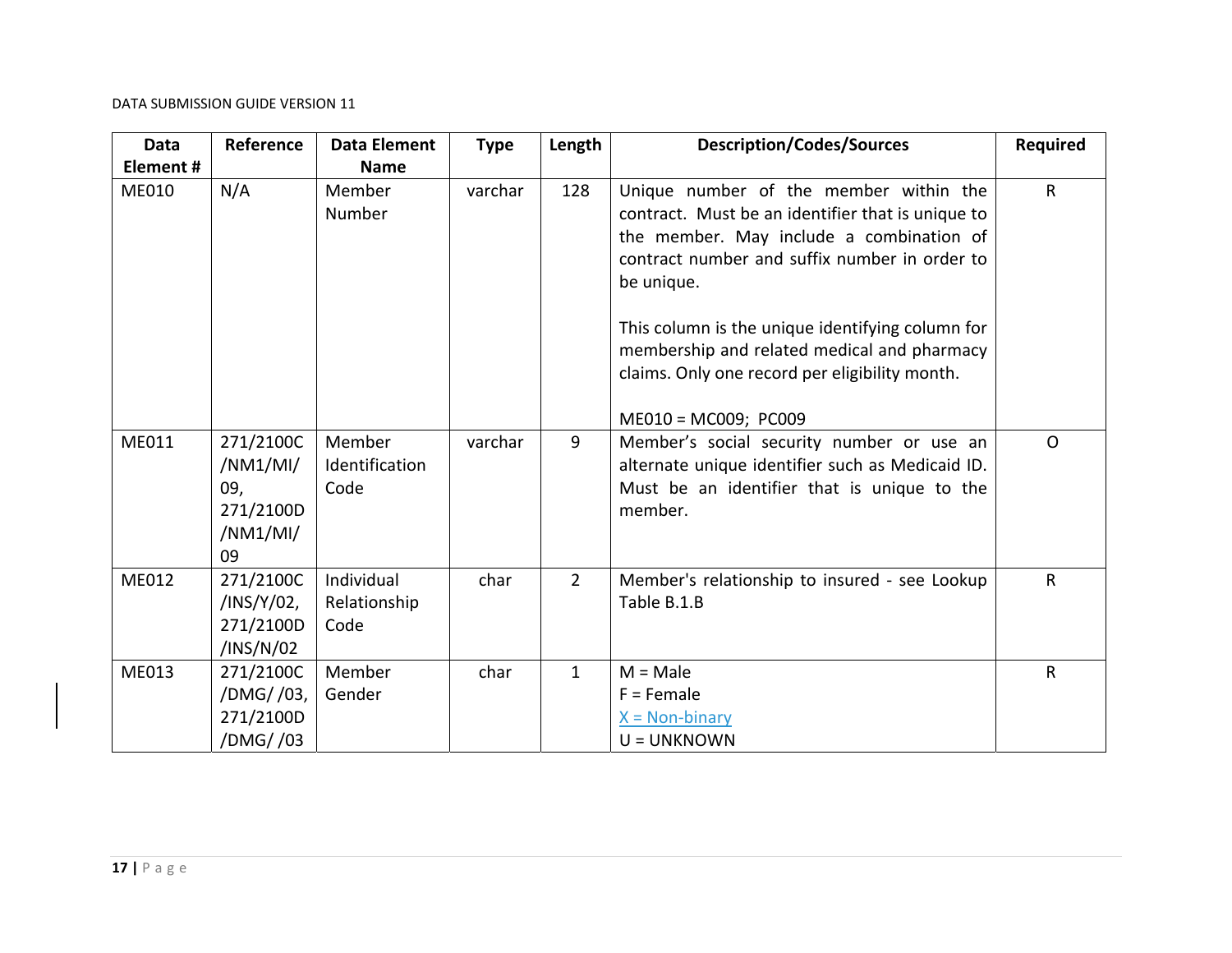| <b>Data</b>  | Reference                                                   | <b>Data Element</b>                        | <b>Type</b> | Length         | <b>Description/Codes/Sources</b>                                                                    | <b>Required</b> |
|--------------|-------------------------------------------------------------|--------------------------------------------|-------------|----------------|-----------------------------------------------------------------------------------------------------|-----------------|
| Element#     |                                                             | <b>Name</b>                                |             |                |                                                                                                     |                 |
| ME014        | 271/2100C<br>/DMG/D8/<br>02,<br>271/2100D<br>/DMG/D8/<br>02 | <b>Member Date</b><br>of Birth             | date        | 8              | CCYYMMDD                                                                                            | $\mathsf R$     |
| <b>ME015</b> | 271/2100C<br>$/N4/$ /01,<br>271/2100D<br>/N4//01            | <b>Member City</b><br>Name of<br>Residence | varchar     | 30             | City name of member residence                                                                       | R               |
| <b>ME016</b> | 271/2100C<br>$/N4/$ /02,<br>271/2100D<br>/N4//02            | <b>Member State</b><br>or Province         | char        | $\overline{2}$ | As defined by the US Postal Service                                                                 | R               |
| ME017        | 271/2100C<br>$/N4/$ /03,<br>271/2100D<br>/N4//03            | Member ZIP<br>Code                         | varchar     | 11             | ZIP Code of member - may include non-US codes.<br>Do not include dash. Plus 4 optional but desired. | $\mathsf{R}$    |
| <b>ME018</b> | N/A                                                         | Medical<br>Coverage                        | char        | $\mathbf{1}$   | $Y = YES$<br>$N = NO$<br>$3 = UNKNOWN$                                                              | $\mathsf{R}$    |
| ME019        | N/A                                                         | Prescription<br>Drug Coverage              | char        | $\mathbf{1}$   | $Y = YES$<br>$N = NO$<br>$3 = UNKNOWN$                                                              | $\mathsf{R}$    |
| <b>ME020</b> | N/A                                                         | Dental<br>Coverage                         | char        | $\mathbf{1}$   | $Y = YES$<br>$N = NO$<br>$3 = UNKNOWN$                                                              | $\mathsf R$     |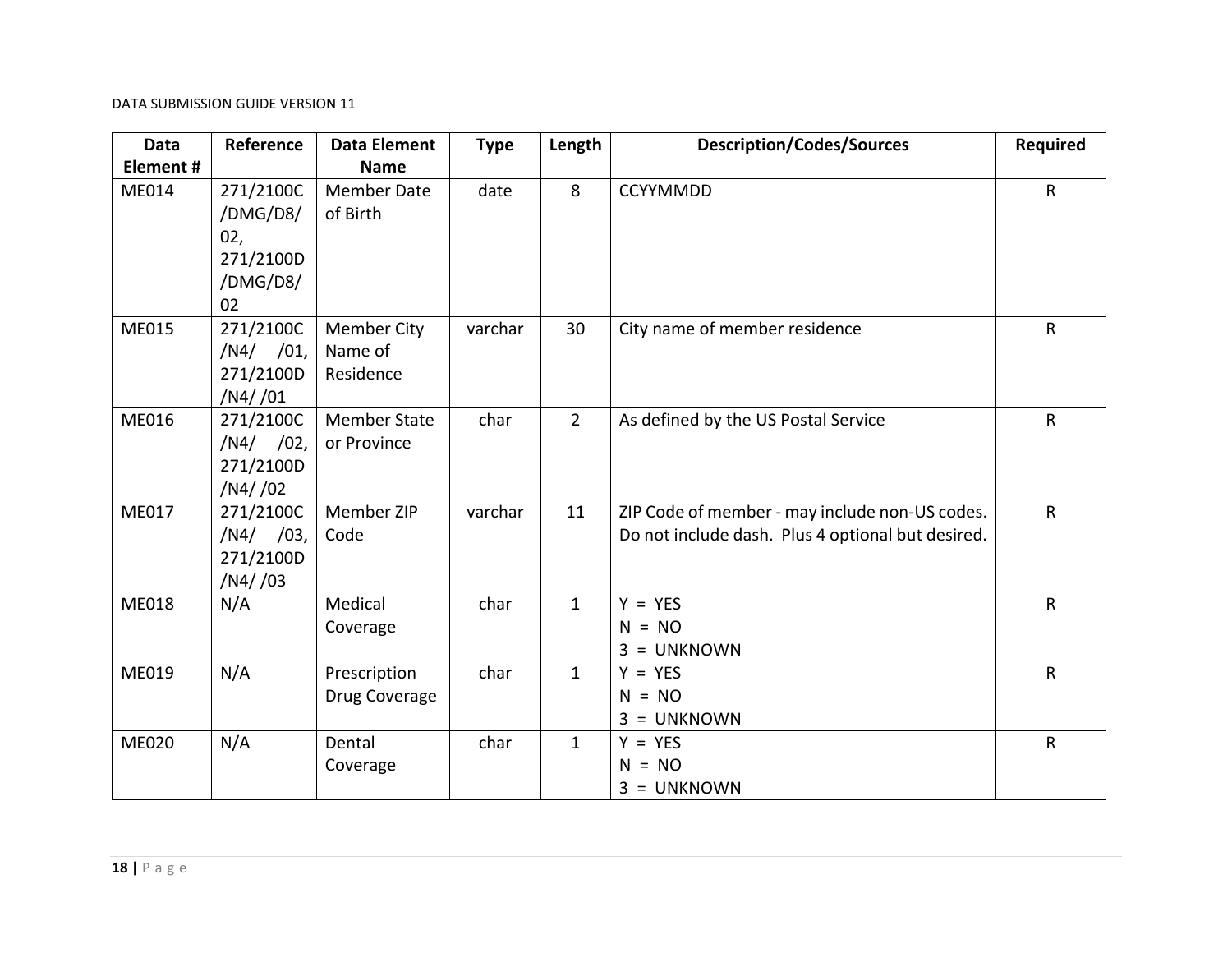| Data         | Reference | Data Element      | <b>Type</b> | Length       | <b>Description/Codes/Sources</b>             | <b>Required</b> |
|--------------|-----------|-------------------|-------------|--------------|----------------------------------------------|-----------------|
| Element#     |           | <b>Name</b>       |             |              |                                              |                 |
| ME123        | N/A       | <b>Behavioral</b> | char        | $\mathbf{1}$ | $Y = YES$                                    | R               |
|              |           | Health            |             |              | $N = NO$                                     |                 |
|              |           |                   |             |              | $3 = UNKNOWN$                                |                 |
| ME021        | N/A       | Race 1            | varchar     | 6            | R1 American Indian/Alaska Native             | $\overline{QR}$ |
|              |           |                   |             |              | R <sub>2</sub> Asian                         |                 |
|              |           |                   |             |              | R3 Black/African American                    |                 |
|              |           |                   |             |              | R4 Native Hawaiian or other Pacific Islander |                 |
|              |           |                   |             |              | R5 White                                     |                 |
|              |           |                   |             |              | R9 Other Race                                |                 |
|              |           |                   |             |              | <b>UNKNOW Unknown/Not Specified</b>          |                 |
| <b>ME022</b> | N/A       | Race 2            | varchar     | 6            | See code set for ME021.                      | $\Omega$        |
| <b>ME023</b> | N/A       | Other Race        | varchar     | 15           | List race if MC021 or MC022 are coded as R9. | $\mathsf{O}$    |
| <b>ME024</b> | N/A       | Hispanic          | char        | $\mathbf{1}$ | $Y =$ Patient is Hispanic/Latino/Spanish     | QR              |
|              |           | Indicator         |             |              | $N =$ Patient is not Hispanic/Latino/Spanish |                 |
|              |           |                   |             |              | $U =$ Unknown                                |                 |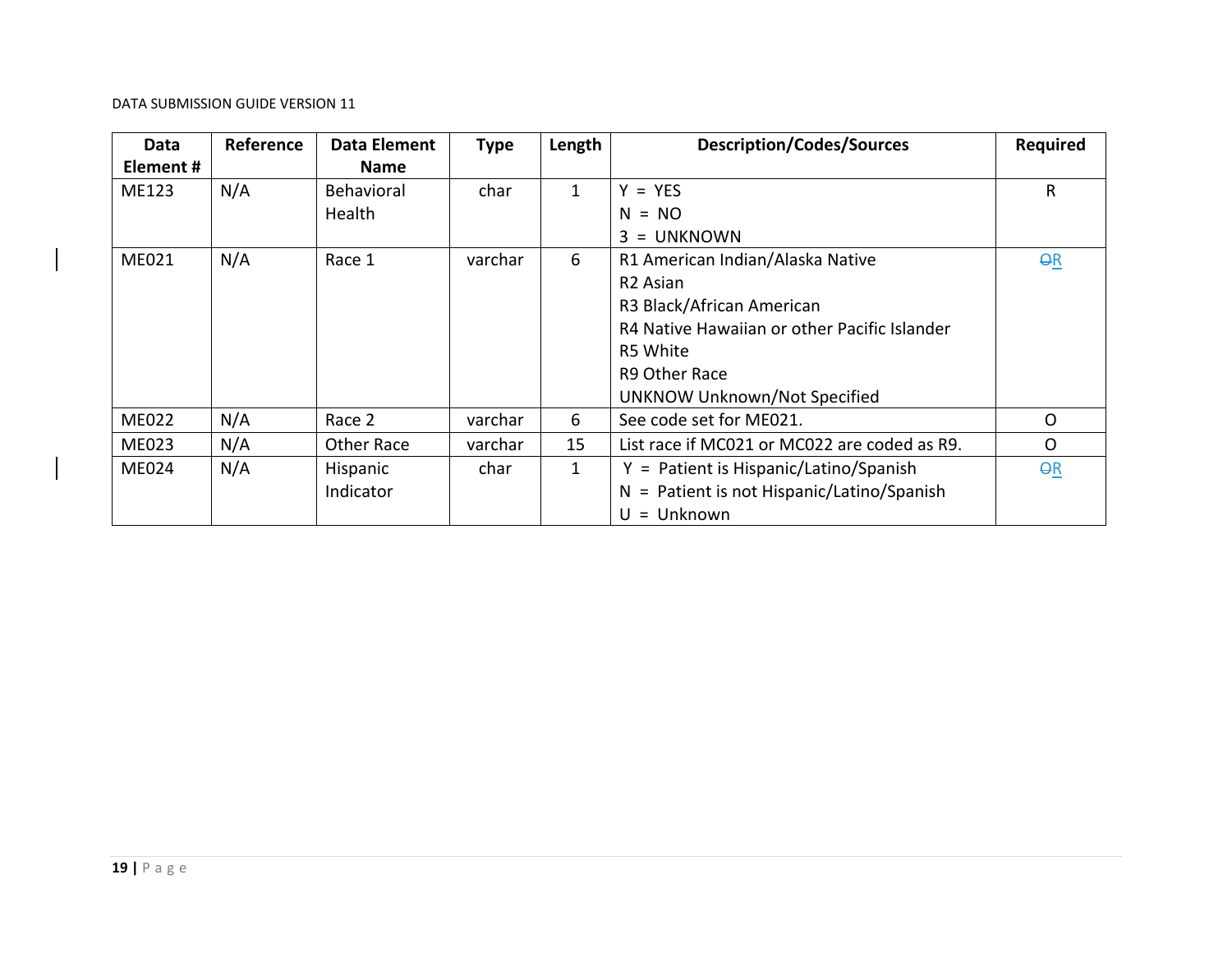| ME025 | N/A | Ethnicity 1 | varchar | 6 | 2182-4 Cuban                              | $\mathsf{O}$ |
|-------|-----|-------------|---------|---|-------------------------------------------|--------------|
|       |     |             |         |   | 2184-0 Dominican                          |              |
|       |     |             |         |   | 2148-5 Mexican, Mexican American, Chicano |              |
|       |     |             |         |   | 2180-8 Puerto Rican                       |              |
|       |     |             |         |   | 2161-8 Salvadoran                         |              |
|       |     |             |         |   | 2155-0<br>Central American (not otherwise |              |
|       |     |             |         |   | specified)                                |              |
|       |     |             |         |   | 2165-9<br>South American (not otherwise   |              |
|       |     |             |         |   | specified)                                |              |
|       |     |             |         |   | 2060-2 African                            |              |
|       |     |             |         |   | 2058-6 African American                   |              |
|       |     |             |         |   | <b>AMERCN American</b>                    |              |
|       |     |             |         |   | 2028-9 Asian                              |              |
|       |     |             |         |   | 2029-7 Asian Indian                       |              |
|       |     |             |         |   | <b>BRAZIL Brazilian</b>                   |              |
|       |     |             |         |   | 2033-9 Cambodian                          |              |
|       |     |             |         |   | <b>CVERDN Cape Verdean</b>                |              |
|       |     |             |         |   | <b>CARIBI</b> Caribbean Island            |              |
|       |     |             |         |   | 2034-7 Chinese                            |              |
|       |     |             |         |   | 2169-1 Columbian                          |              |
|       |     |             |         |   | 2108-9 European                           |              |
|       |     |             |         |   | 2036-2 Filipino                           |              |
|       |     |             |         |   | 2157-6 Guatemalan                         |              |
|       |     |             |         |   | 2071-9 Haitian                            |              |
|       |     |             |         |   | 2158-4 Honduran                           |              |
|       |     |             |         |   | 2039-6 Japanese                           |              |
|       |     |             |         |   | 2040-4 Korean                             |              |
|       |     |             |         |   | 2041-2 Laotian                            |              |
|       |     |             |         |   | 2118-8 Middle Eastern                     |              |
|       |     |             |         |   | PORTUG Portuguese                         |              |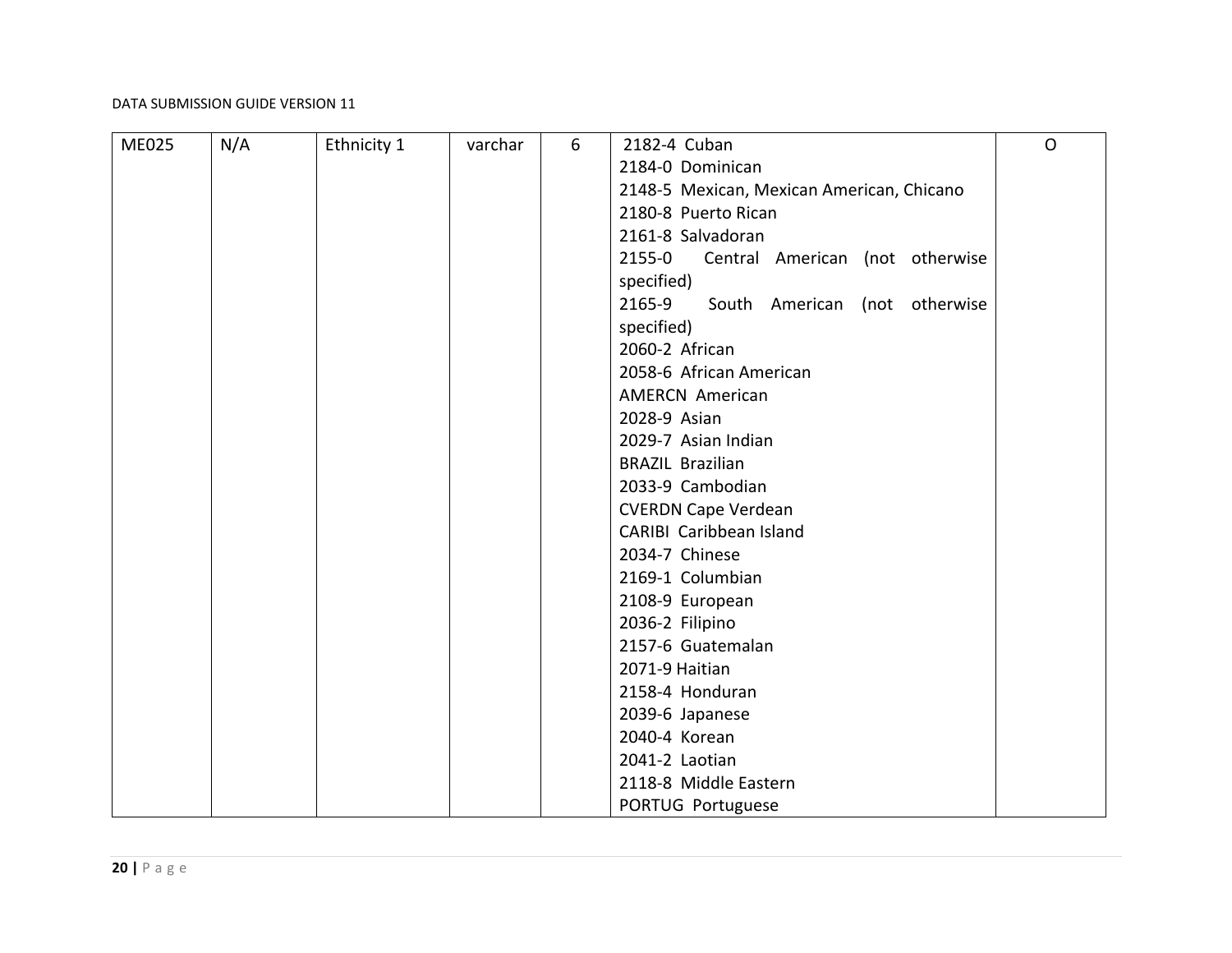| <b>Data</b>  | Reference | Data Element           | <b>Type</b> | Length         | <b>Description/Codes/Sources</b>                   | <b>Required</b> |
|--------------|-----------|------------------------|-------------|----------------|----------------------------------------------------|-----------------|
| Element#     |           | <b>Name</b>            |             |                |                                                    |                 |
|              |           |                        |             |                | <b>RUSSIA Russian</b>                              |                 |
|              |           |                        |             |                | EASTEU Eastern European                            |                 |
|              |           |                        |             |                | 2047-9 Vietnamese                                  |                 |
|              |           |                        |             |                | <b>OTHER Other Ethnicity</b>                       |                 |
|              |           |                        |             |                | <b>UNKNOW Unknown/Not Specified</b>                |                 |
| <b>ME026</b> | N/A       | Ethnicity 2            | varchar     | 6              | See code set for ME025.                            | $\Omega$        |
| ME027        | N/A       | <b>Other Ethnicity</b> | varchar     | 20             | List ethnicity if MC025 or MC026 are coded as      | $\mathsf{O}$    |
|              |           |                        |             |                | OTHER.                                             |                 |
| <b>ME028</b> | N/A       | Primary                | char        | $\mathbf{1}$   | Y - Yes, primary insurance                         | $\mathsf{R}$    |
|              |           | Insurance              |             |                | N - No, secondary or tertiary insurance            |                 |
|              |           | Indicator              |             |                |                                                    |                 |
| ME029        | N/A       | Coverage Type          | char        | $\overline{3}$ | This field identifies which entity holds the risk: | $\mathsf{R}$    |
|              |           |                        |             |                | ASW = Self-funded plans administered by a TPA,     |                 |
|              |           |                        |             |                | where the employer has purchased stop-loss, or     |                 |
|              |           |                        |             |                | group excess insurance coverage                    |                 |
|              |           |                        |             |                | ASO = Self-funded plans administered by a TPA,     |                 |
|              |           |                        |             |                | where the employer has not purchased stop-         |                 |
|              |           |                        |             |                | loss, or group excess insurance coverage           |                 |
|              |           |                        |             |                | STN = Short-term, non-renewable health             |                 |
|              |           |                        |             |                | insurance (e.g., COBRA)                            |                 |
|              |           |                        |             |                | UND = Plans underwritten by the insurer (fully     |                 |
|              |           |                        |             |                | insured group and individual policies)             |                 |
|              |           |                        |             |                | MEW = Associations/Trusts and Multiple             |                 |
|              |           |                        |             |                | <b>Employer Welfare Arrangements</b>               |                 |
|              |           |                        |             |                | OTH = Any other plan (for example- student         |                 |
|              |           |                        |             |                | health plan). Insurers using this code shall       |                 |
|              |           |                        |             |                | obtain prior approval ---                          |                 |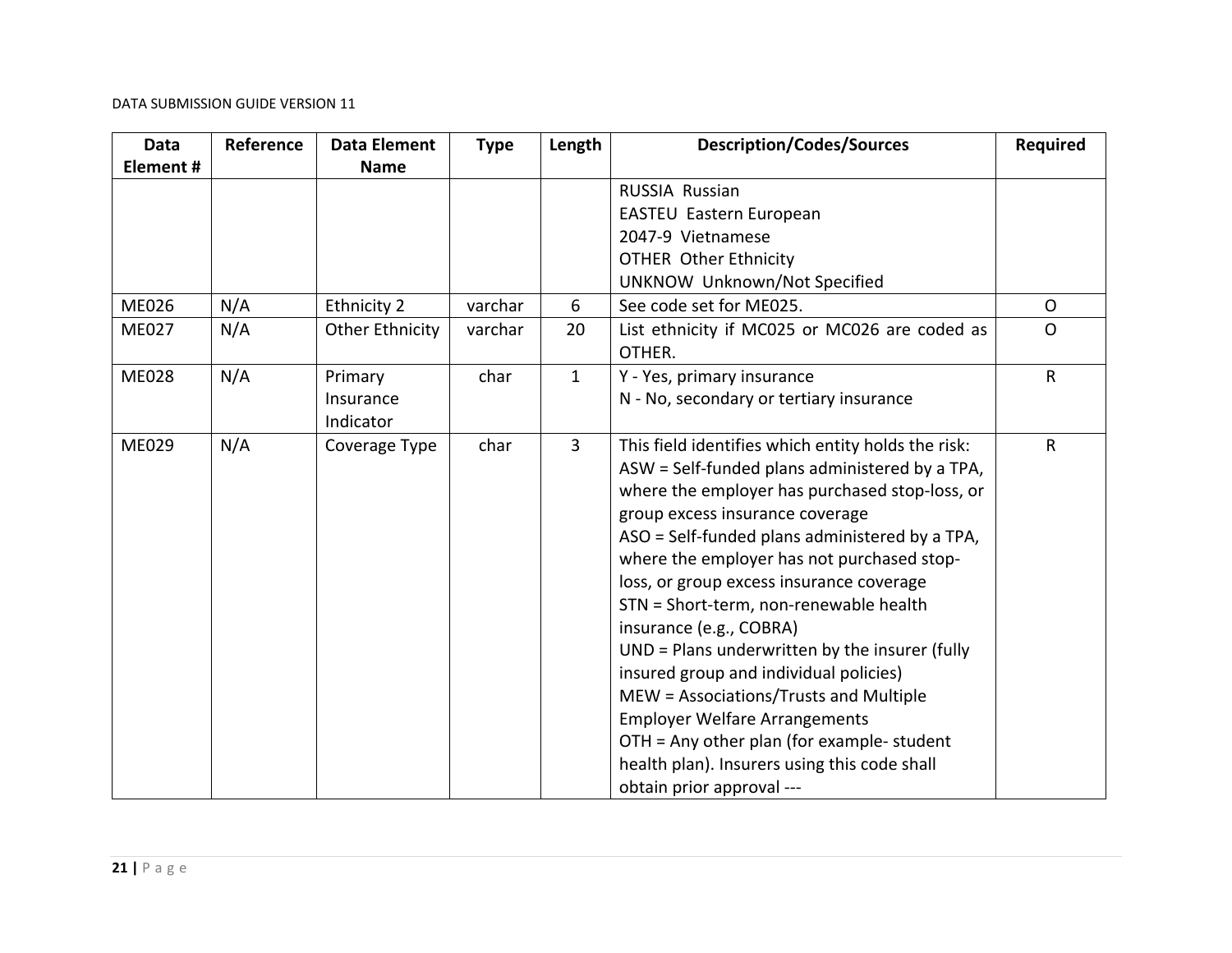| <b>Data</b>   | Reference | <b>Data Element</b>  | <b>Type</b> | Length         | <b>Description/Codes/Sources</b>                     | <b>Required</b> |
|---------------|-----------|----------------------|-------------|----------------|------------------------------------------------------|-----------------|
| Element#      |           | <b>Name</b>          |             |                |                                                      |                 |
| <b>ME030</b>  | N/A       | Market               | varchar     | $\overline{4}$ | Market Category Codes define the market              | $\mathsf{R}$    |
|               |           | Category Code        |             |                | category by size and or association to which the     |                 |
|               |           |                      |             |                | policy is directly sold and issued. Report           |                 |
|               |           |                      |             |                | subscribers (not employees). See Lookup Table        |                 |
|               |           |                      |             |                | <b>B.1.M</b>                                         |                 |
| ME032         | N/A       | <b>Employer Tax</b>  | int         | 9              | Subscriber's employer EIN. Remove dash, If           | R for           |
|               |           | ID                   |             |                | coverage not purchased through or obtained           | employer-       |
|               |           |                      |             |                | from an employer (Medicaid, IND, etc), leave         | based           |
|               |           |                      |             |                | blank.                                               | coverage-R      |
|               |           |                      |             |                |                                                      |                 |
| <b>ME032A</b> | N/A       | <b>Employer ZIP</b>  | varchar     | 9              | Report the 5 or 9 digit Zip Code of the employer     | R for           |
|               |           | Code                 |             |                | (as reported in ME032) as defined by the United      | employer-       |
|               |           |                      |             |                | States Postal Service. When submitting the 9-        | based           |
|               |           |                      |             |                | digit Zip Code do not include hyphen. If using 5     | coverageR       |
|               |           |                      |             |                | digits, do not fill last 4 digits with 0 If coverage |                 |
|               |           |                      |             |                | not purchased through or obtained from an            |                 |
|               |           |                      |             |                | employer (Medicaid, IND, etc), leave blank.          |                 |
|               |           |                      |             |                |                                                      |                 |
|               |           |                      |             |                |                                                      |                 |
| ME043         | 271/2100C | <b>Member Street</b> | varchar     | 50             | Physical street address of the covered member        | $\mathsf{R}$    |
|               | /N3/101,  | Address              |             |                |                                                      |                 |
|               | 02        |                      |             |                |                                                      |                 |
|               | 271/2100D |                      |             |                |                                                      |                 |
|               | /N3/      |                      |             |                |                                                      |                 |
|               | /01,02    |                      |             |                |                                                      |                 |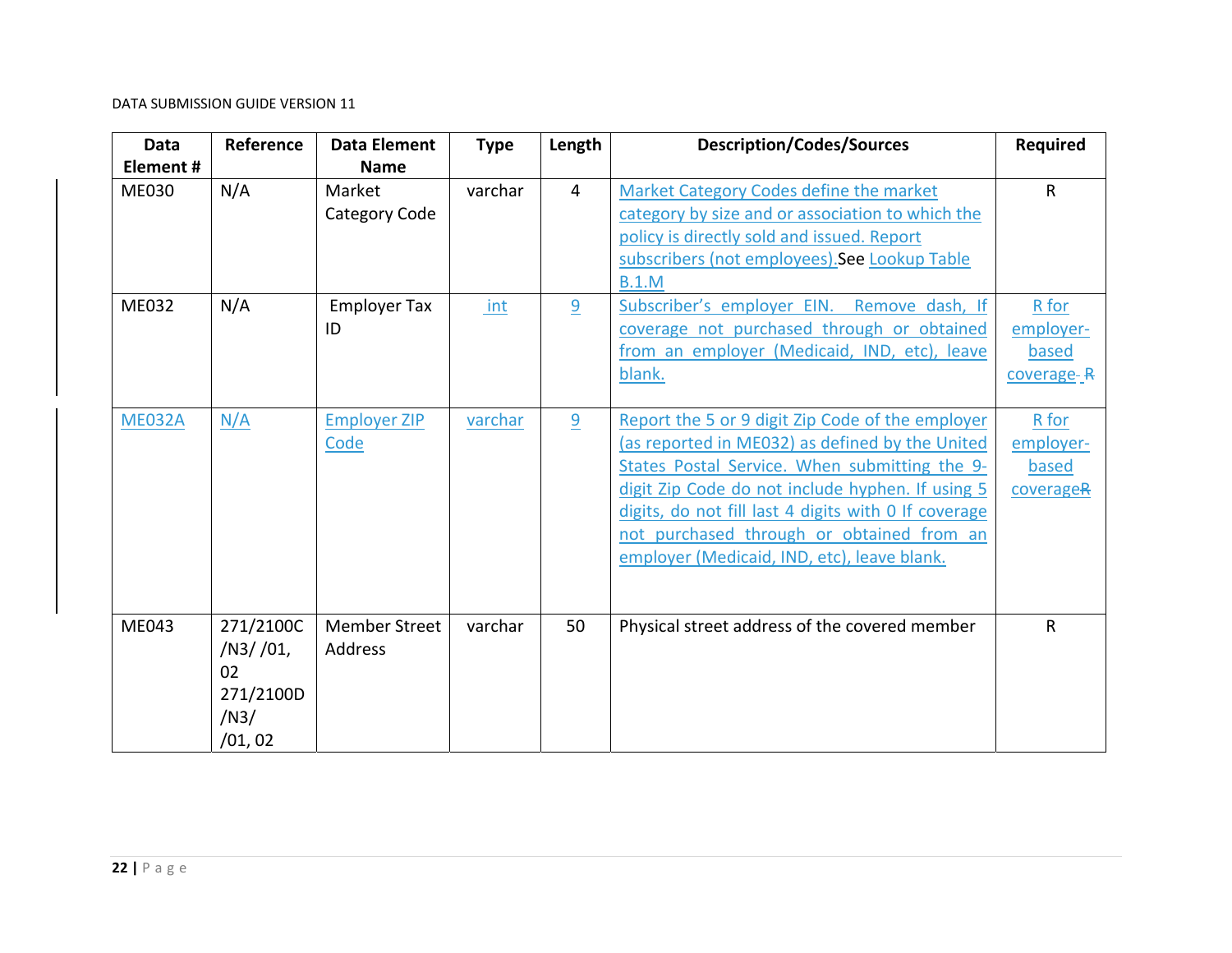| Data         | Reference | <b>Data Element</b> | <b>Type</b> | Length       | <b>Description/Codes/Sources</b>                    | <b>Required</b> |
|--------------|-----------|---------------------|-------------|--------------|-----------------------------------------------------|-----------------|
| Element#     |           | <b>Name</b>         |             |              |                                                     |                 |
| <b>ME044</b> | N/A       | Employer            | varchar     | 128          | Name of the group that is covering the member       | R for           |
|              |           | <b>Group Name</b>   |             |              | (the name established in the payers system and      | employer-       |
|              |           |                     |             |              | not the full legal name). the member is part of a   | based           |
|              |           |                     |             |              | group of one, or non group, then use IND.- Do       | coverageR       |
|              |           |                     |             |              | not put individual names in this field. If coverage |                 |
|              |           |                     |             |              | not purchased through or obtained from an           |                 |
|              |           |                     |             |              | employer (Medicaid, IND, etc), leave blank.         |                 |
|              |           |                     |             |              |                                                     |                 |
|              |           |                     |             |              | <b>Employer Group Name or Name of the</b>           |                 |
|              |           |                     |             |              | <b>Purchaser/Client IND for individual Policies</b> |                 |
| ME101        | 271/2100C | Subscriber Last     | varchar     | 128          | The subscriber last name                            | R               |
|              | /NM1//03  | Name                |             |              |                                                     |                 |
| ME102        | 271/2100C | Subscriber          | varchar     | 128          | The subscriber first name                           | R               |
|              | /NM1//04  | <b>First Name</b>   |             |              |                                                     |                 |
| ME103        | 271/2100C | Subscriber          | char        | $\mathbf{1}$ | The subscriber middle initial                       | $\Omega$        |
|              | /NM1//05  | Middle Initial      |             |              |                                                     |                 |
| ME104        | 271/2100D | Member Last         | varchar     | 128          | The member last name                                | R               |
|              | /NM1//03  | Name                |             |              |                                                     |                 |
| ME105        | 271/2100D | <b>Member First</b> | varchar     | 128          | The member first name                               | R               |
|              | /NM1//04  | Name                |             |              |                                                     |                 |
| ME897        | N/A       | Plan Effective      | date        | 8            | <b>CCYYMMDD</b>                                     | R               |
|              |           | Date                |             |              | Date eligibility started for this member under this |                 |
|              |           |                     |             |              | plan type. The purpose of this data element is to   |                 |
|              |           |                     |             |              | maintain eligibility span for each member.          |                 |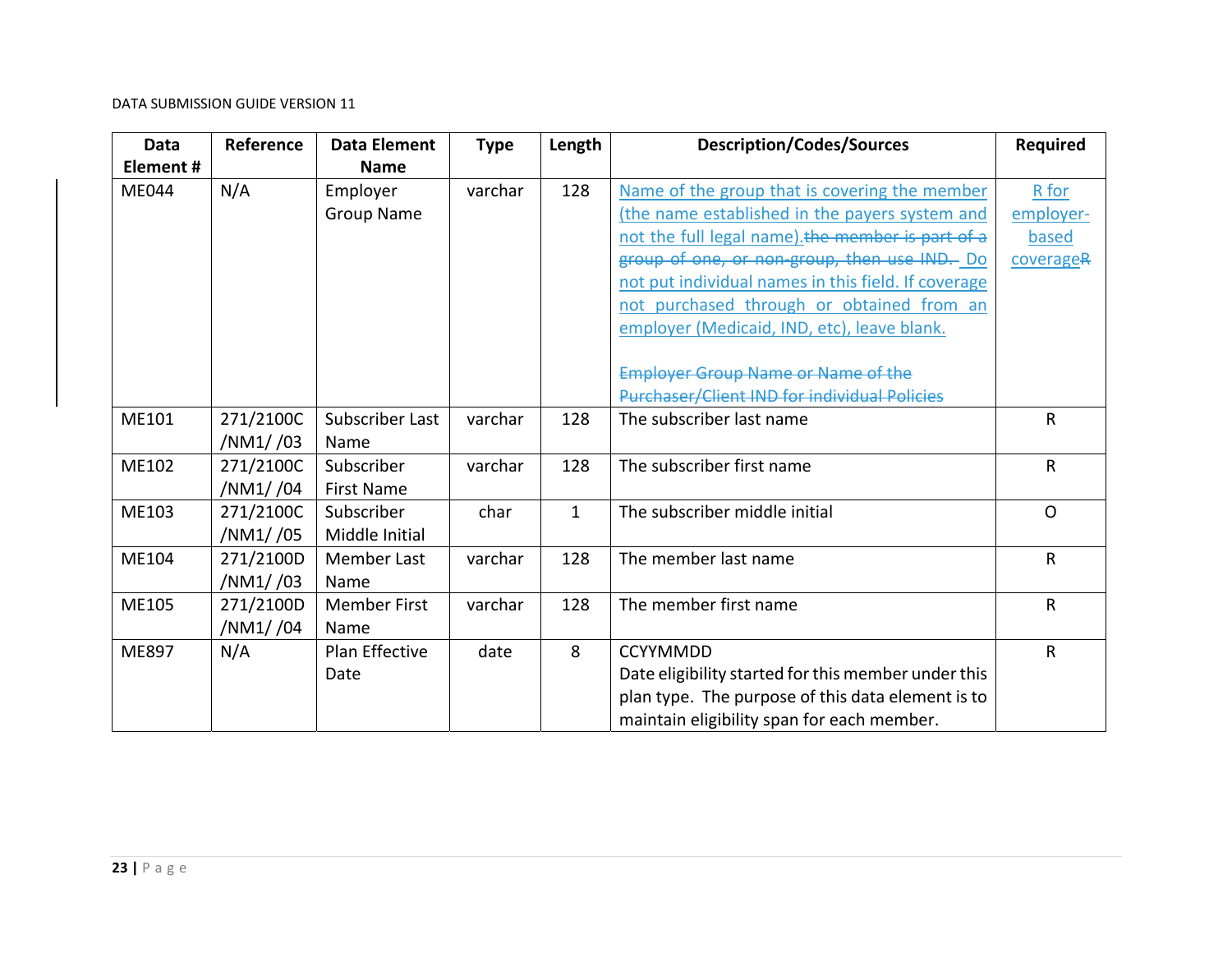| Data          | Reference | <b>Data Element</b> | <b>Type</b> | Length       | <b>Description/Codes/Sources</b>                  | <b>Required</b>          |
|---------------|-----------|---------------------|-------------|--------------|---------------------------------------------------|--------------------------|
| Element #     |           | <b>Name</b>         |             |              |                                                   |                          |
| <b>ME897A</b> | N/A       | <b>Plan Term</b>    | date        | 8            | <b>CCYYMMDD</b>                                   | $\underline{\mathsf{R}}$ |
|               |           | Date                |             |              | Last continuous day of coverage (date eligibility |                          |
|               |           |                     |             |              | ended) for this member under this plan. The       |                          |
|               |           |                     |             |              | purpose of this data element is to maintain an    |                          |
|               |           |                     |             |              | eligibility span for each member. For open        |                          |
|               |           |                     |             |              | contracts, leave null.                            |                          |
| <b>ME045</b>  |           | Exchange            | char        | $\mathbf{1}$ | Identifies whether or not a policy was            | R                        |
|               |           | Offering            |             |              | purchased through the Colorado Health Benefits    |                          |
|               |           |                     |             |              | Exchange (COHBE).                                 |                          |
|               |           |                     |             |              |                                                   |                          |
|               |           |                     |             |              | $Y =$ Commercial small or non-group QHP           |                          |
|               |           |                     |             |              | purchased through the Exchange                    |                          |
|               |           |                     |             |              | $N =$ Commercial small or non-group QHP           |                          |
|               |           |                     |             |              | purchased outside the Exchange                    |                          |
|               |           |                     |             |              | $U = Not$ applicable (plan/product is not offered |                          |
|               |           |                     |             |              | in the commercial small or non-group market or    |                          |
|               |           |                     |             |              | grandfathered)                                    |                          |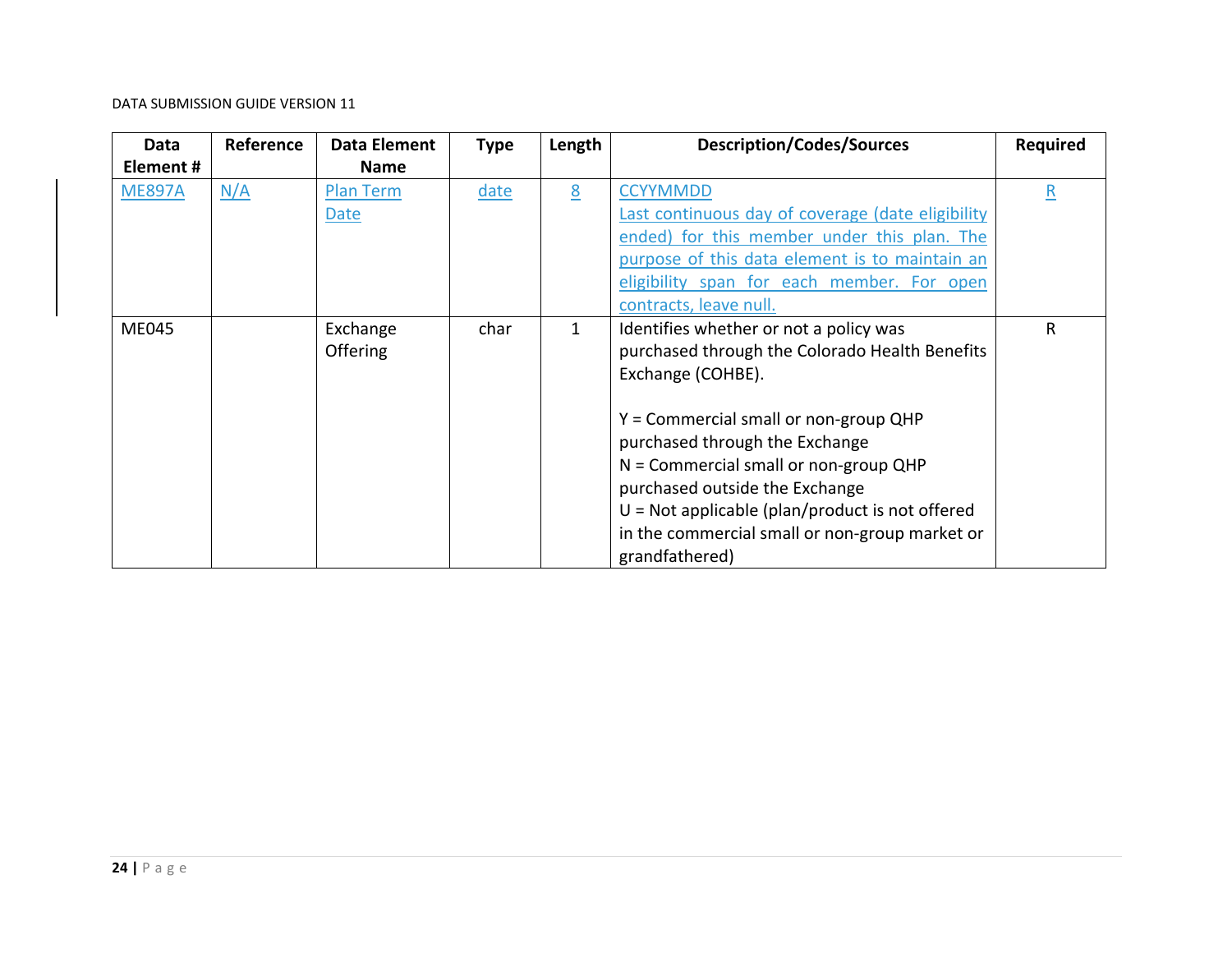| Data         | Reference | <b>Data Element</b>   | <b>Type</b> | Length         | <b>Description/Codes/Sources</b>               | <b>Required</b> |
|--------------|-----------|-----------------------|-------------|----------------|------------------------------------------------|-----------------|
| Element#     |           | <b>Name</b>           |             |                |                                                |                 |
| ME106        | N/A       | Group                 | char        | $\overline{1}$ | Code indicating Group Size consistent with     | ₽               |
|              |           | <b>SizeLeave</b>      |             |                | <b>Colorado Insurance Law and Regulation</b>   | Required        |
|              |           | blank                 |             |                | $A = 1$                                        | only for        |
|              |           |                       |             |                |                                                | plans sold      |
|              |           |                       |             |                | $D = 101+$                                     | in the          |
|              |           |                       |             |                |                                                | commercial      |
|              |           |                       |             |                | $E = 2 to 100$                                 | large, small    |
|              |           |                       |             |                |                                                | and non-        |
|              |           |                       |             |                | Required only for plans sold in the commercial | group           |
|              |           |                       |             |                | large, small and non-group markets.            | markets.        |
|              |           |                       |             |                | The following plan/products do not need to     |                 |
|              |           |                       |             |                | report this value:                             |                 |
|              |           |                       |             |                | <b>Student plans</b>                           |                 |
|              |           |                       |             |                | Medicare supplemental                          |                 |
|              |           |                       |             |                | <b>Medicaid-funded plans</b>                   |                 |
|              |           |                       |             |                | Stand-alone behavioral health                  |                 |
|              |           |                       |             |                | <b>Dental</b>                                  |                 |
|              |           |                       |             |                | Vision                                         |                 |
| ME107        | N/A       | <b>Risk Basis</b>     | char        | 1              | $S = Self-insured$                             | R               |
|              |           |                       |             |                | $F =$ Fully insured                            |                 |
|              |           |                       |             |                | Default to "F" for grandfathered Plans         |                 |
| <b>ME108</b> | N/A       | High                  | char        | $\mathbf{1}$   | Y = Plan is High Deductible/HSA eligible       | R               |
|              |           | Deductible/           |             |                | $N =$ Plan is not High Deductible/HSA eligible |                 |
|              |           | <b>Health Savings</b> |             |                | Default to "N" for grandfathered Plans         |                 |
|              |           | <b>Account Plan</b>   |             |                |                                                |                 |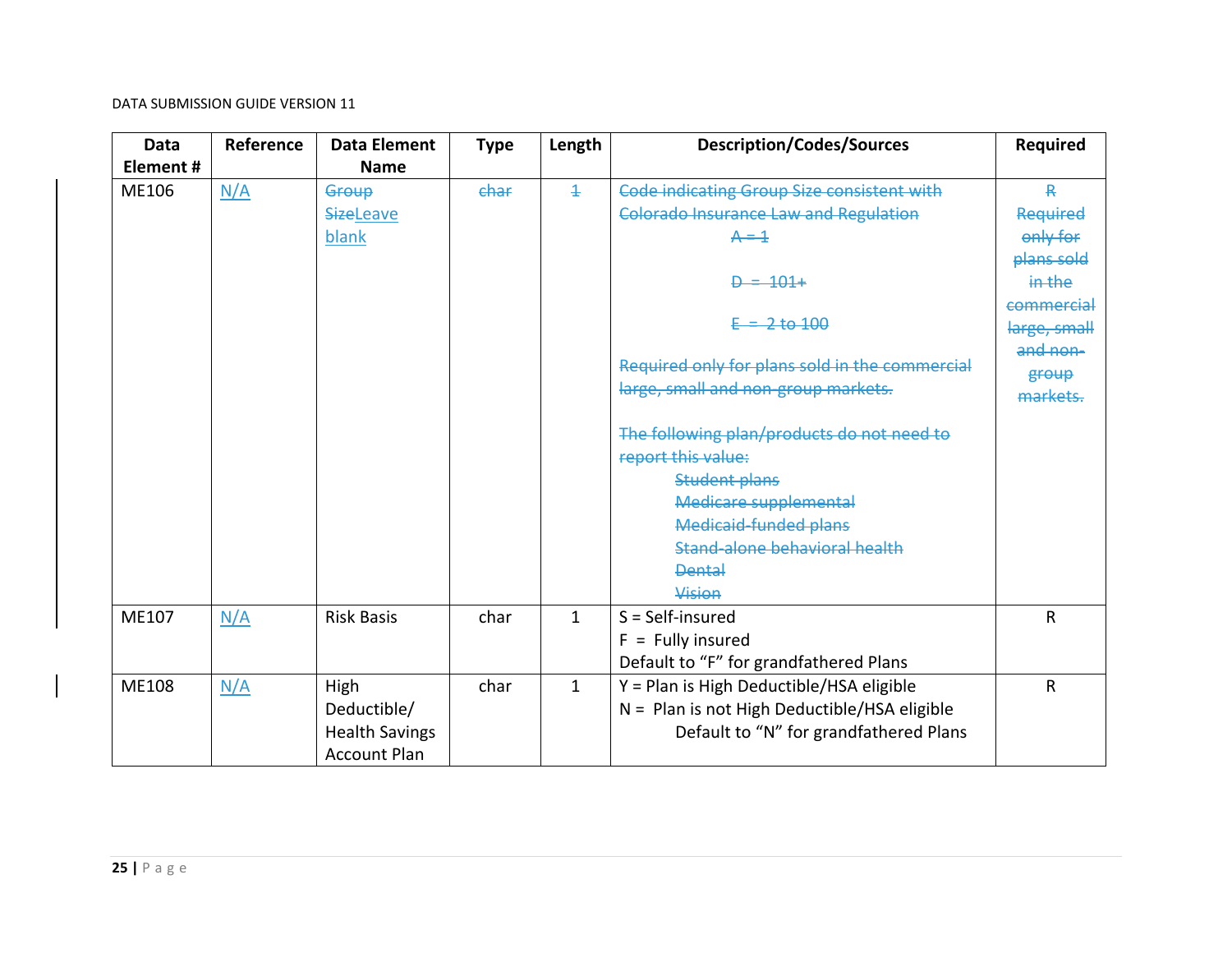| Data         | Reference | <b>Data Element</b>    | <b>Type</b> | Length | <b>Description/Codes/Sources</b>                | <b>Required</b>                      |
|--------------|-----------|------------------------|-------------|--------|-------------------------------------------------|--------------------------------------|
| Element#     |           | <b>Name</b>            |             |        |                                                 |                                      |
| <b>ME120</b> | N/A       | <b>Actuarial Value</b> | decimal     | 6      | Report value as calculated in the most recent   | R for plans                          |
|              |           |                        |             |        | version of the HHS Actuarial Value Calculator   | where ME                             |
|              |           |                        |             |        | available at                                    | $106-030 = A$                        |
|              |           |                        |             |        | http://cciio.cms.gov/resources/regulations/inde | $0F$ IND,                            |
|              |           |                        |             |        | x.html                                          | FCH, GCV,                            |
|              |           |                        |             |        |                                                 | $GS_{1}$ , $GS_{2}$                  |
|              |           |                        |             |        | Size includes decimal point.                    | GS <sub>3</sub> , GS <sub>4</sub> or |
|              |           |                        |             |        |                                                 | $GLG_1$ ;                            |
|              |           |                        |             |        | Required for small group and<br>non-group       | otherwise                            |
|              |           |                        |             |        | (individual) plans sold inside or outside the   | Optional                             |
|              |           |                        |             |        | Exchange.                                       |                                      |
|              |           |                        |             |        | Default to "0" for Grandfathered plans          |                                      |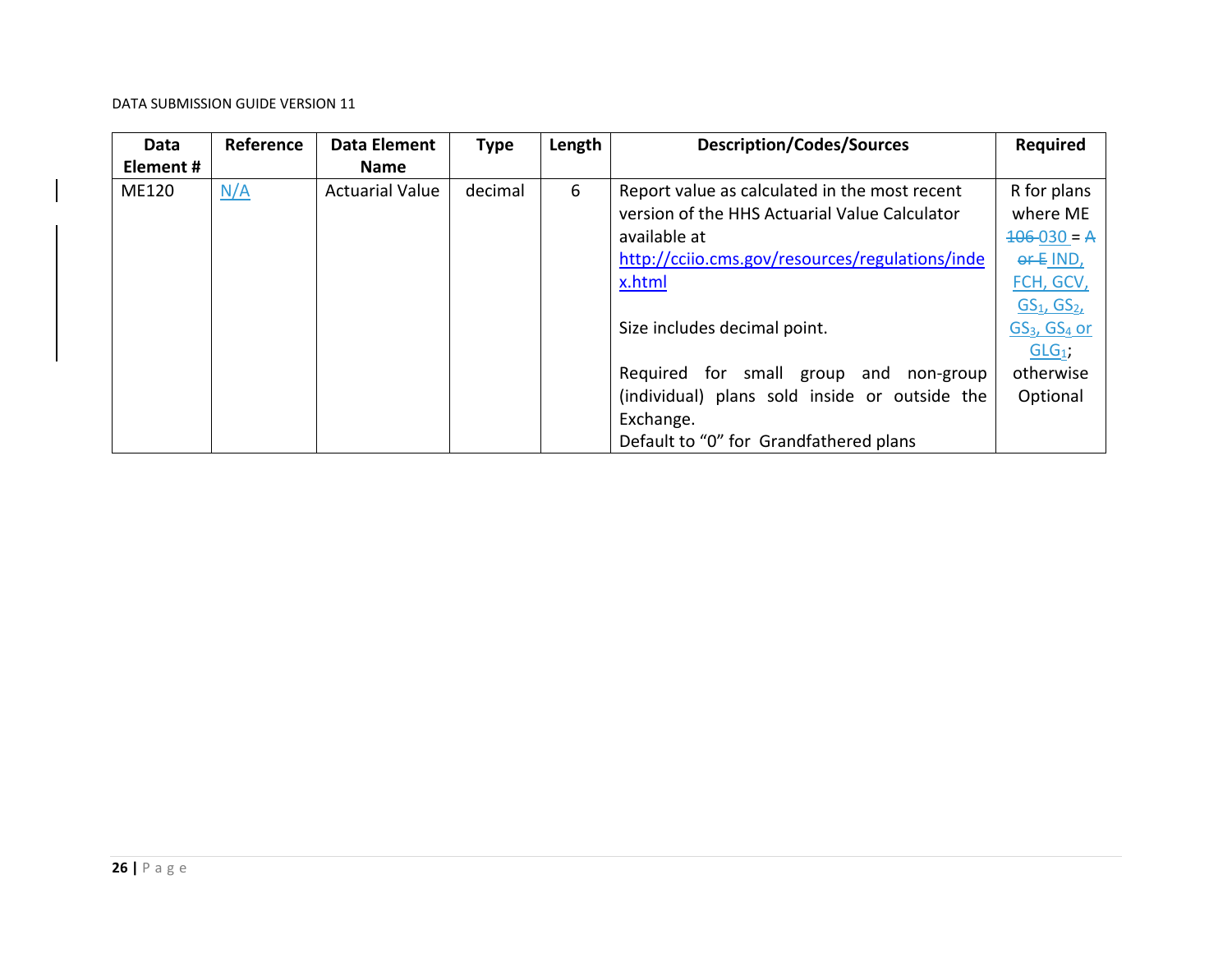| Data     | Reference | <b>Data Element</b> | <b>Type</b> | Length       | <b>Description/Codes/Sources</b>                   | <b>Required</b>                      |
|----------|-----------|---------------------|-------------|--------------|----------------------------------------------------|--------------------------------------|
| Element# |           | <b>Name</b>         |             |              |                                                    |                                      |
| ME121    | N/A       | Metallic Value      | int         | $\mathbf{1}$ | Metal Level (percentage of Actuarial Value) per    | R for plans                          |
|          |           |                     |             |              | federal regulations.                               | where ME                             |
|          |           |                     |             |              | Valid values are:                                  | $030 = IND$ ,                        |
|          |           |                     |             |              | $1 =$ Platinum                                     | <u>FCH, GCV,</u>                     |
|          |           |                     |             |              | $2 = Gold$                                         | GS <sub>1</sub> , GS <sub>2</sub>    |
|          |           |                     |             |              | $3 =$ Silver                                       | GS <sub>3</sub> , GS <sub>4</sub> or |
|          |           |                     |             |              | $4 =$ Bronze                                       | $GLG_1$ ;                            |
|          |           |                     |             |              | $0 = Not Applicable$                               | otherwise                            |
|          |           |                     |             |              |                                                    | <b>Optional</b>                      |
|          |           |                     |             |              | Required for small group and non-group             |                                      |
|          |           |                     |             |              | (individual) plans sold inside or outside the      |                                      |
|          |           |                     |             |              | Exchange.                                          |                                      |
|          |           |                     |             |              |                                                    |                                      |
|          |           |                     |             |              | Use values provided in the most recent version     |                                      |
|          |           |                     |             |              | of the HHS Actuarial Value Calculator available at |                                      |
|          |           |                     |             |              | http://cciio.cms.gov/resources/regulations/inde    |                                      |
|          |           |                     |             |              | x.html                                             |                                      |
|          |           |                     |             |              |                                                    |                                      |
|          |           |                     |             |              | Default to "0" for Grandfathered plans             |                                      |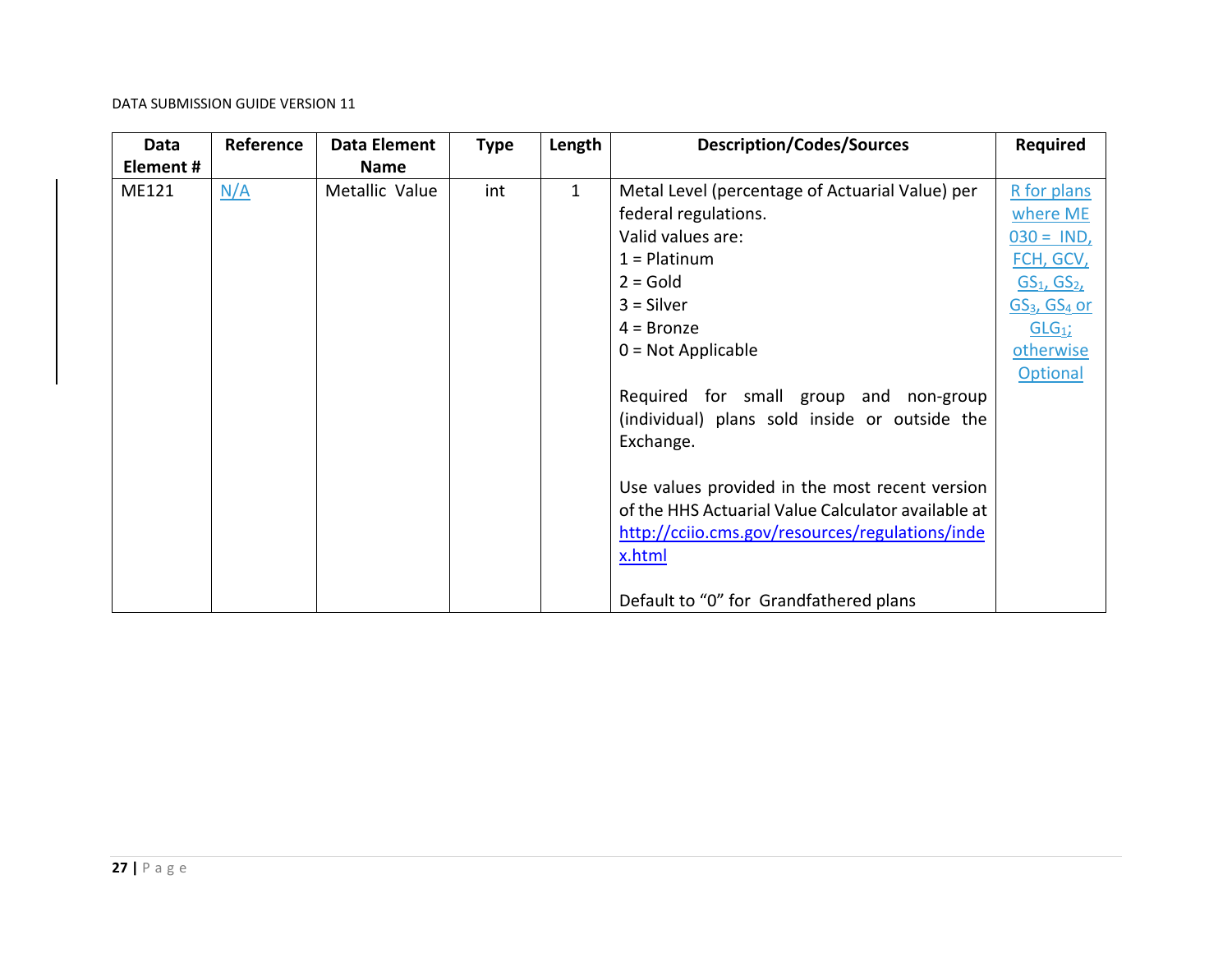| <b>Data</b>  | Reference | <b>Data Element</b> | <b>Type</b> | Length       | <b>Description/Codes/Sources</b>                   | Required                                                                    |
|--------------|-----------|---------------------|-------------|--------------|----------------------------------------------------|-----------------------------------------------------------------------------|
| Element#     |           | <b>Name</b>         |             |              |                                                    |                                                                             |
| <b>ME122</b> | N/A       | Grandfather         | char        | $\mathbf{1}$ | See definition of "grandfathered plans" in HHS     | <b>Required if</b>                                                          |
|              |           | <b>Status</b>       |             |              | rules CFR 147.140                                  | coverage is                                                                 |
|              |           |                     |             |              |                                                    | sold in the                                                                 |
|              |           |                     |             |              | $Y = Yes$                                          | <b>Small Group</b>                                                          |
|              |           |                     |             |              | $N = No$                                           | <b>Market</b>                                                               |
|              |           |                     |             |              |                                                    | <b>(ME106</b>                                                               |
|              |           |                     |             |              | Required for small group and non-group             | $ME030 =$                                                                   |
|              |           |                     |             |              | (individual) plans sold inside or outside the      | 65 <sub>1</sub> , 65 <sub>27</sub>                                          |
|              |           |                     |             |              | Exchange. Default to "N" if unknown.               | <u>GS3, GS4 or</u>                                                          |
|              |           |                     |             |              |                                                    | $\underline{\mathsf{G}\mathsf{L}\mathsf{G}}_{4}$ $\overline{\mathsf{H}}$ of |
|              |           |                     |             |              |                                                    | $E_{ij}$                                                                    |
|              |           |                     |             |              |                                                    | <b>Otherwise</b>                                                            |
|              |           |                     |             |              |                                                    | Optional O                                                                  |
| <b>ME124</b> | N/A       | <b>PCP NPI</b>      | char        | 10           | NPI of Member's PCP                                | R                                                                           |
|              |           |                     |             |              | $NA =$ if the eligibility does not require a PCP   |                                                                             |
|              |           |                     |             |              | Unknown = if PCP is unknown                        |                                                                             |
| <b>ME125</b> | N/A       | Medicare            | char        | 11           | Medicare Beneficiary Identifier Required for       | R for                                                                       |
|              |           | Beneficiary         |             |              | Medicare, Set as null if unavailable               | <b>Medicare</b>                                                             |
|              |           | Identifier          |             |              |                                                    | memberse                                                                    |
|              |           | (MBI)               |             |              |                                                    |                                                                             |
| ME126        | N/A       | <b>NAIC ID</b>      | char        | 5            | Report the NAIC Code associated with the entity    | R                                                                           |
|              |           |                     |             |              | that maintains this product. Leave blank if entity |                                                                             |
|              |           |                     |             |              | does not have a NAIC Code.                         |                                                                             |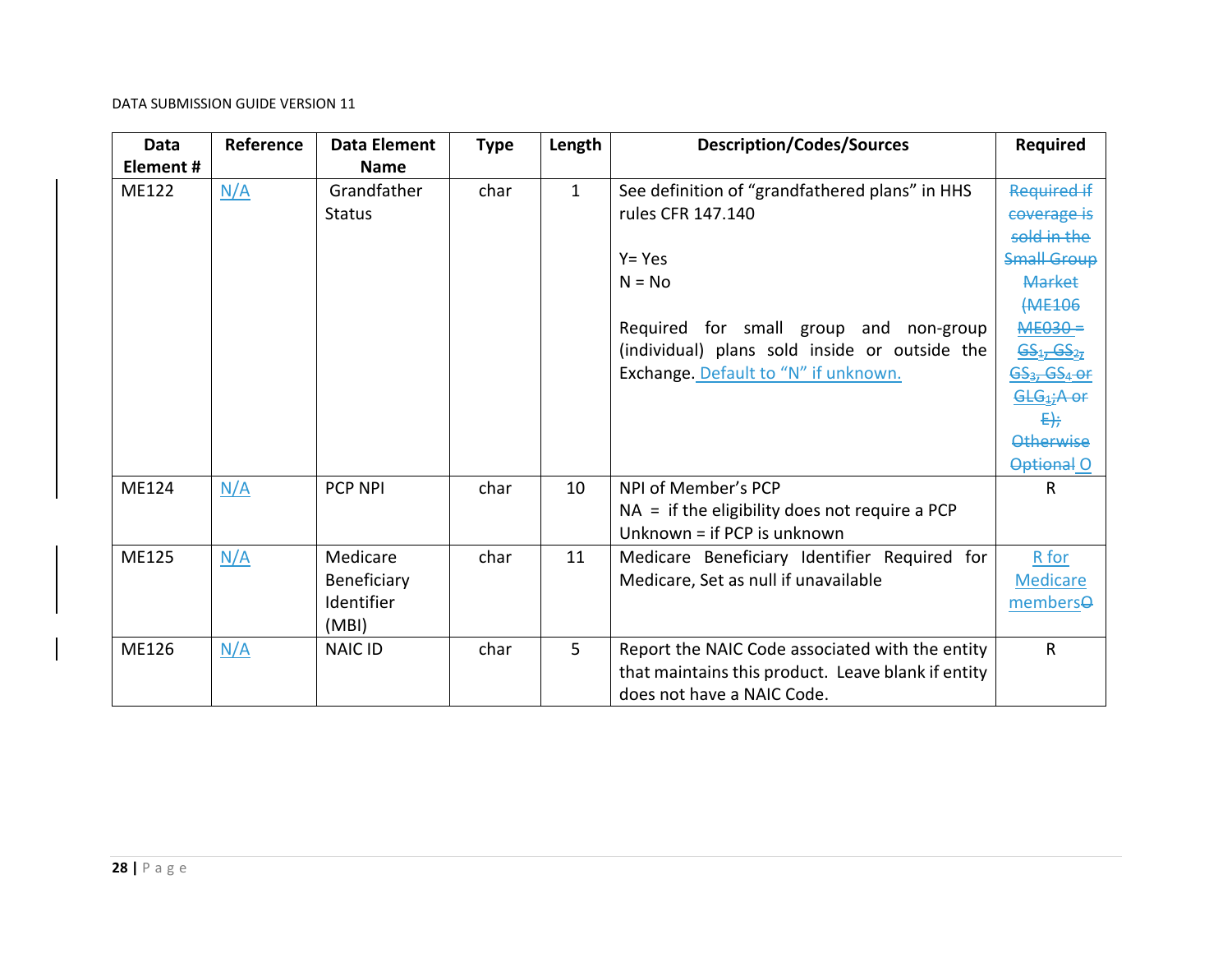| Data         | Reference | <b>Data Element</b>                                         | <b>Type</b> | Length         | <b>Description/Codes/Sources</b>                                                                                                                                                                      | <b>Required</b>                     |
|--------------|-----------|-------------------------------------------------------------|-------------|----------------|-------------------------------------------------------------------------------------------------------------------------------------------------------------------------------------------------------|-------------------------------------|
| Element#     |           | <b>Name</b>                                                 |             |                |                                                                                                                                                                                                       |                                     |
| <b>ME127</b> | N/A       | <b>ERISA indicator</b>                                      | char        | $\mathbf{1}$   | Y = member's plan is under ERISA<br>$N =$ member's plan is not under ERISA<br>Includes fully insured and self-funded ERISA<br>plans                                                                   | $\underline{\mathsf{R}}$            |
| <b>ME130</b> | N/A       | <b>Medicaid AID</b><br>category                             | char        | 4              | For Medicaid only. Provide the Medicaid AID<br>category code for the member. Codes are<br>determined by the state's Medicaid agency.<br>Contact CIVHC for acceptable codes. Null if not<br>applicable | R for<br><b>Medicaid</b><br>members |
| <b>ME131</b> | N/A       | <b>Purchasing</b><br><b>Alliance</b><br>Indicator           | char        | $\mathbf{1}$   | $Y =$ Member is part of a purchasing alliance<br>$N =$ Member is not part of a purchasing alliance<br>Default to N unless otherwise directed by CIVHC.                                                | $\underline{\mathsf{R}}$            |
| <b>ME132</b> | N/A       | <b>Purchasing</b><br><b>Alliance</b><br><b>Organization</b> | char        | $\overline{4}$ | Use this field to identify which purchasing<br>alliance organization the member with which the<br>member is associated.<br><b>PHA = Peak Health Alliance</b><br>$LFT = Local First$                   | $\Omega$                            |
| ME899        | N/A       | Record Type                                                 | char        | $\overline{2}$ | Value = $ME$                                                                                                                                                                                          | $\mathsf{R}$                        |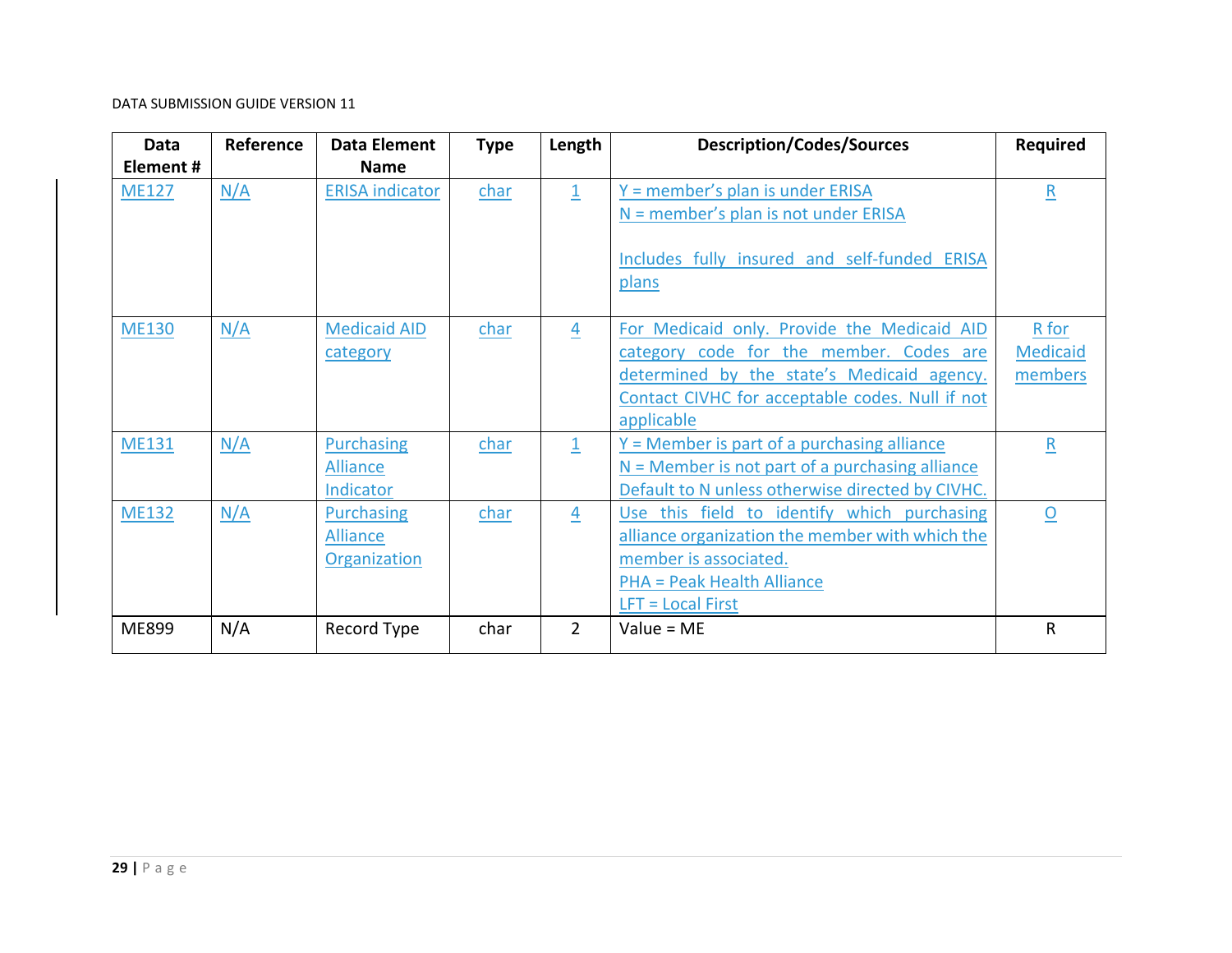### A‐2 MEDICAL CLAIMS DATA

Frequency: Monthly Upload via FTP or Web Portal

Additional formatting requirements:

- Claims are paid claims. Non‐covered or denied claims (e.g. duplicate or patient ineligible claims) are not included.
- Payers submit data in <sup>a</sup> single, consistent format for each data type.

| Data Element # | <b>Data Element</b> | <b>Type</b> | <b>Max Length</b> | <b>Description/valid values</b>                               |
|----------------|---------------------|-------------|-------------------|---------------------------------------------------------------|
|                | Name                |             |                   |                                                               |
| HD001          | Record Type         | char        |                   | <b>MC</b>                                                     |
| HD002          | Payer Code          | varchar     | 48                | Distributed by CIVHC                                          |
| HD003          | Payer Name          | varchar     | 75                | Distributed by CIVHC                                          |
| HD004          | <b>Beginning</b>    | date        | 6                 | <b>CCYYMM</b>                                                 |
|                | Month               |             |                   |                                                               |
| HD005          | <b>Ending Month</b> | date        | 6                 | <b>CCYYMM</b>                                                 |
| HD006          | Record count        | int         | 10                | Total number of records submitted in the medical claims file, |
|                |                     |             |                   | excluding header and trailer records                          |

#### MEDICAL CLAIMS FILE HEADER RECORD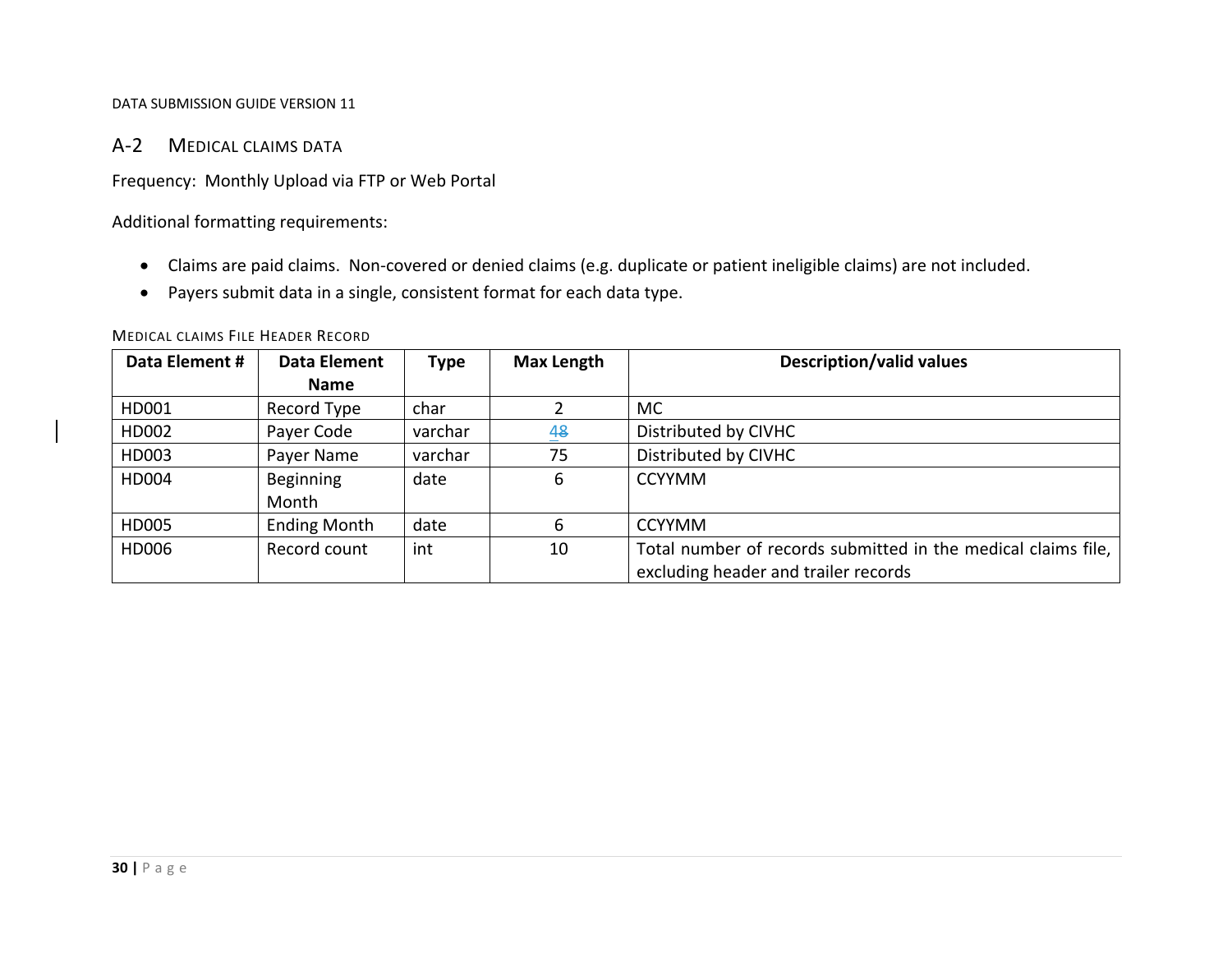#### MEDICAL CLAIMS FILE TRAILER RECORD

| Data Element # | Data Element           | <b>Type</b> | <b>Max Length</b> | <b>Description/valid values</b> |  |  |  |
|----------------|------------------------|-------------|-------------------|---------------------------------|--|--|--|
|                | <b>Name</b>            |             |                   |                                 |  |  |  |
| <b>TR001</b>   | Record Type            | char        |                   | <b>MC</b>                       |  |  |  |
| <b>TR002</b>   | Payer Code             | varchar     | 48                | Distributed by CIVHC            |  |  |  |
| <b>TR003</b>   | Payer Name             | varchar     | 75                | Distributed by CIVHC            |  |  |  |
| <b>TR004</b>   | Beginning              | date        | 6                 | <b>CCYYMM</b>                   |  |  |  |
|                | Month                  |             |                   |                                 |  |  |  |
| <b>TR005</b>   | <b>Ending Month</b>    | date        | 6                 | <b>CCYYMM</b>                   |  |  |  |
| <b>TR006</b>   | <b>Extraction Date</b> | date        | 8                 | <b>CCYYMMDD</b>                 |  |  |  |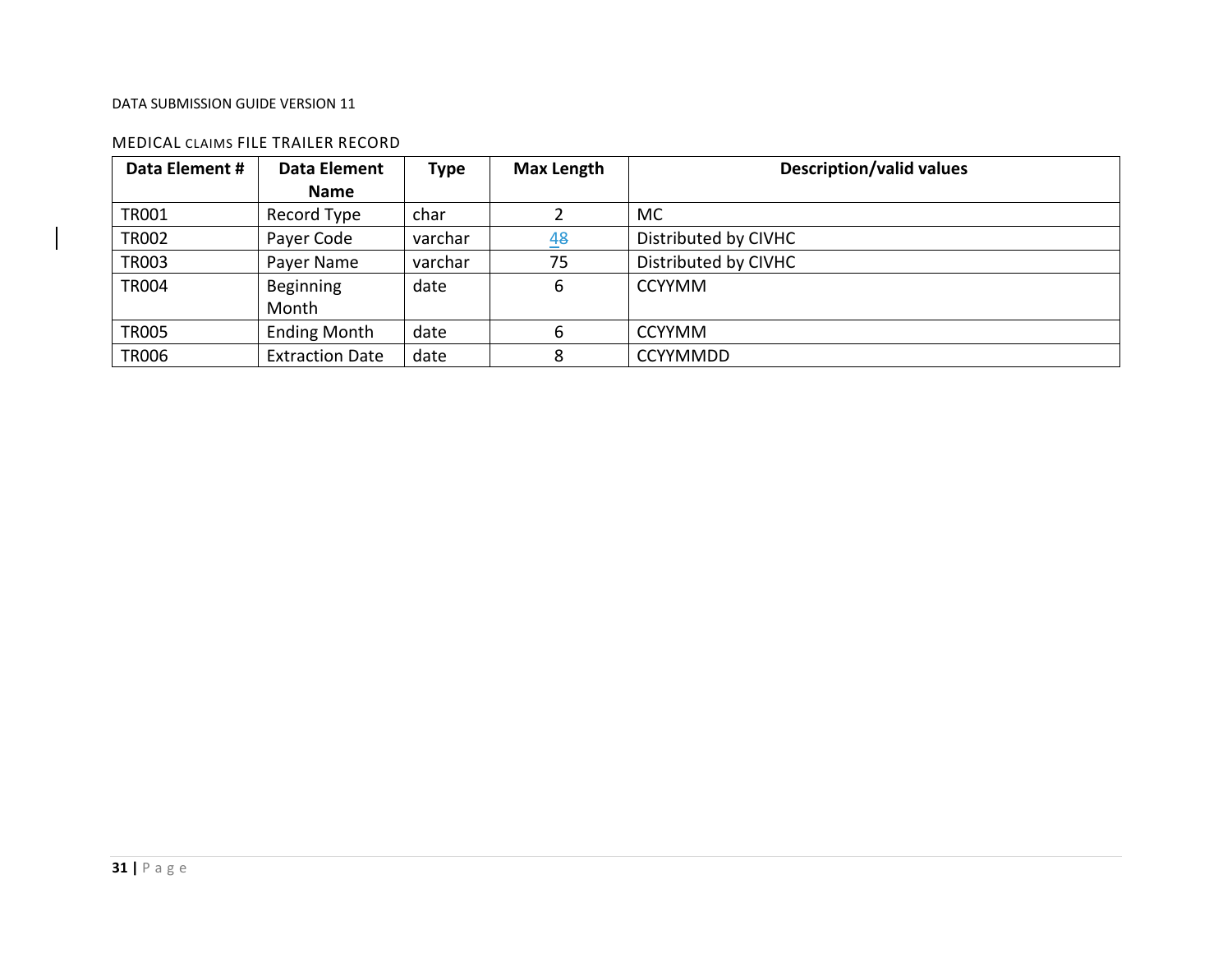#### A‐2.1 MEDICAL CLAIMS FILE

| Data          | Reference        | <b>Data Element</b>    | <b>Type</b> | Length         | <b>Description/Codes/Sources</b>              | <b>Required</b>         |
|---------------|------------------|------------------------|-------------|----------------|-----------------------------------------------|-------------------------|
| Element#      |                  | <b>Name</b>            |             |                |                                               |                         |
| MC001         | N/A              | Payer Code             | varchar     | $\frac{48}{5}$ | Distributed by CIVHC                          | $\mathsf{R}$            |
| <b>MC002</b>  | N/A              | Payer Name             | varchar     | 30             | Distributed by CIVHC                          | $\mathsf{R}$            |
| MC003         | 837/2000B/SBR/   | Insurance              | char        | $\overline{2}$ | See Lookup Table B.1.A                        | $\mathsf{R}$            |
|               | /09              | Type/Product<br>Code   |             |                |                                               |                         |
| <b>MC004</b>  | 835/2100/CLP/    | Payer Claim            | varchar     | 35             | Must apply to the entire claim and be         | $\mathsf{R}$            |
|               | /07              | <b>Control Number</b>  |             |                | unique within the payer's system.             |                         |
|               |                  |                        |             |                | No partial claims.                            |                         |
|               |                  |                        |             |                | Only paid (or partially paid) claims          |                         |
| <b>MC004A</b> | N/A              | <b>Cross Reference</b> | varchar     | 35             | The original Payer Claim Control              | $\overline{\mathbf{R}}$ |
|               |                  | <b>Claims ID</b>       |             |                | Number (MC004). Used when a new               |                         |
|               |                  |                        |             |                | <b>Payer Claim Control Number is assigned</b> |                         |
|               |                  |                        |             |                | to an adjusted claim and a Version            |                         |
|               |                  |                        |             |                | Number (MC005A) is not used.                  |                         |
|               |                  |                        |             |                | MC004A and MC004 should be                    |                         |
|               |                  |                        |             |                | identical when $MC038C = O$ .                 |                         |
| <b>MC005</b>  | 837/2400/LX/ /01 | Line Counter           | int         | $\overline{4}$ | Line number for this service. The line        | $\mathsf{R}$            |
|               |                  |                        |             |                | counter begins with 1 and is                  |                         |
|               |                  |                        |             |                | incremented by 1 for each additional          |                         |
|               |                  |                        |             |                | service line of a claim.                      |                         |
|               |                  |                        |             |                | All claims must contain a line 1.             |                         |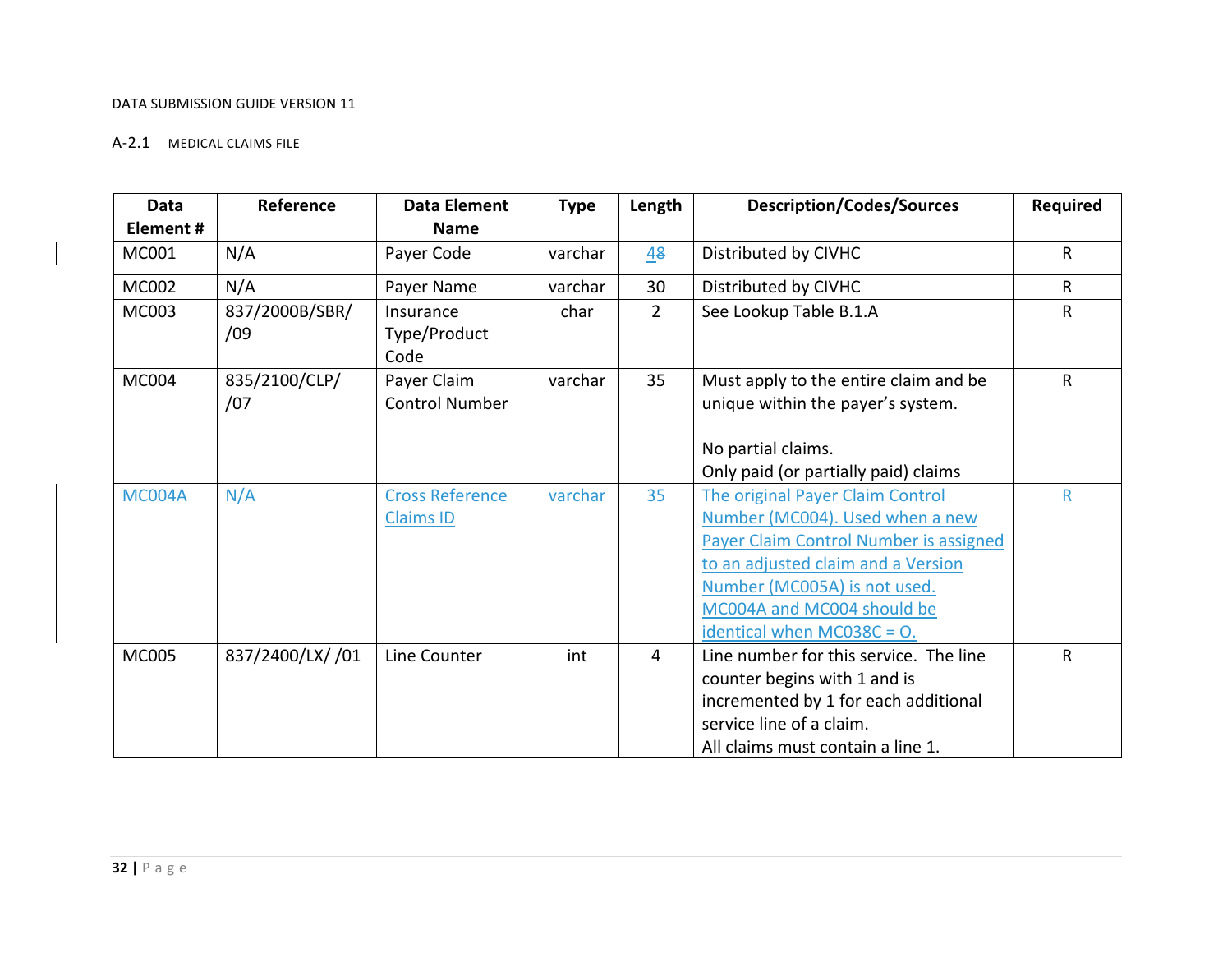| Data         | Reference              | <b>Data Element</b>                         | <b>Type</b> | Length         | <b>Description/Codes/Sources</b>                                                                                                                                                                                                                                                                                                  | <b>Required</b> |
|--------------|------------------------|---------------------------------------------|-------------|----------------|-----------------------------------------------------------------------------------------------------------------------------------------------------------------------------------------------------------------------------------------------------------------------------------------------------------------------------------|-----------------|
| Element#     |                        | <b>Name</b>                                 |             |                |                                                                                                                                                                                                                                                                                                                                   |                 |
| MC005A       | N/A                    | <b>Version Number</b>                       | int         | $\overline{4}$ | The version number of this claim<br>service line. The original claim will<br>have a version number of 0, with the<br>next version being assigned a 1, and<br>each subsequent version being<br>incremented by 1 for that service line.<br>Plans that cannot increment this<br>column may opt to use YYMM as the<br>version number. | R               |
| <b>MC006</b> | 837/2000B/SBR/<br>/03  | Insured Group or<br><b>Policy Number</b>    | varchar     | 30             | Group or policy number - not the<br>number that uniquely identifies the<br>subscriber.                                                                                                                                                                                                                                            | R               |
| <b>MC007</b> | 835/2100/NM1/3<br>4/09 | Subscriber Social<br><b>Security Number</b> | varchar     | 9              | Subscriber's social security number; Set<br>as null if unavailable                                                                                                                                                                                                                                                                | $\Omega$        |
| <b>MC008</b> | 835/2100/NM1/H<br>N/09 | Plan Specific<br><b>Contract Number</b>     | varchar     | 128            | Plan assigned subscriber's contract<br>number; may use an alternate unique<br>identifier such as Medicaid ID. Must be<br>an identifier that is unique to the<br>subscriber.                                                                                                                                                       | R               |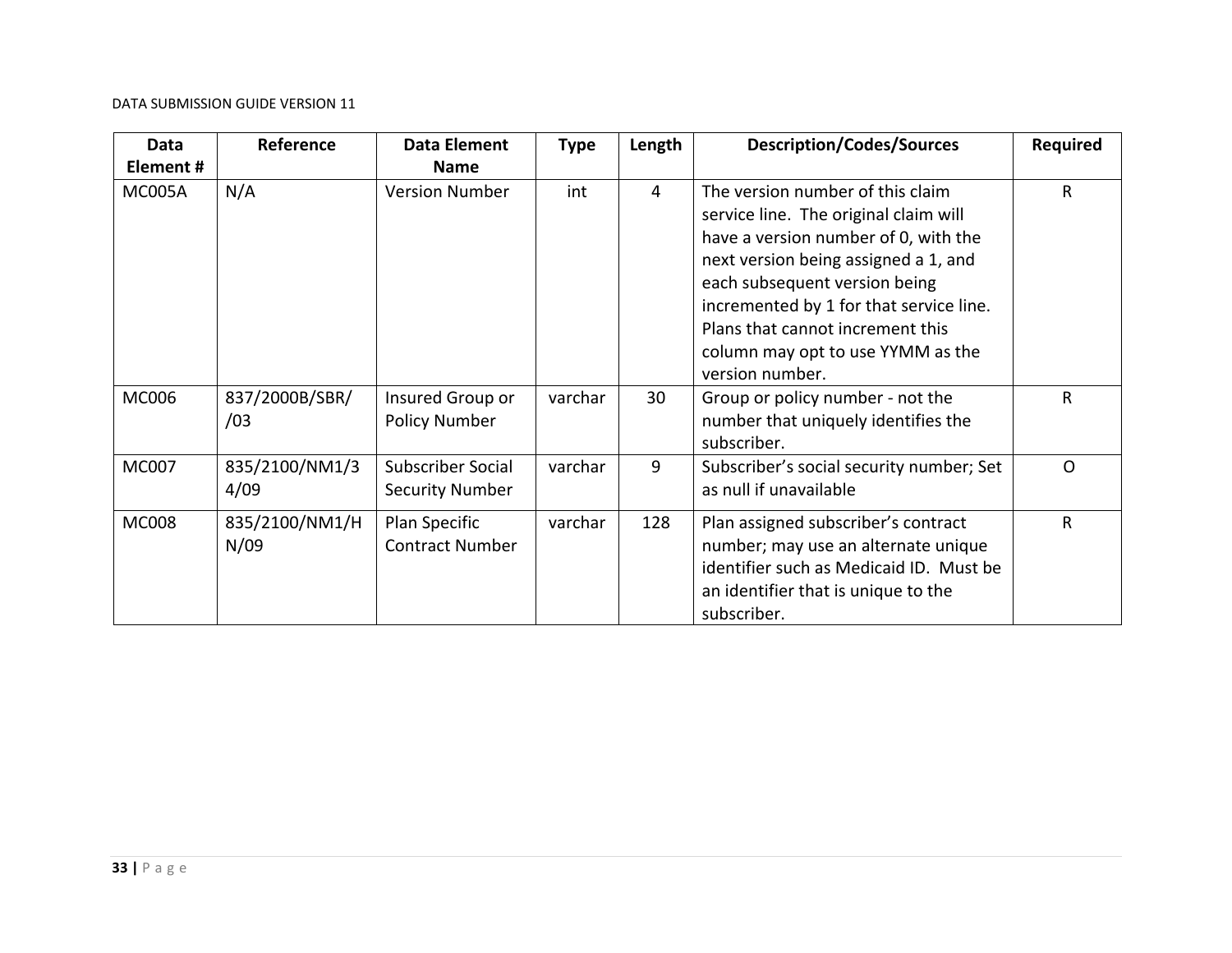| <b>Data</b> | Reference                                                                | <b>Data Element</b>                        | <b>Type</b> | Length         | <b>Description/Codes/Sources</b>                                                                                                                                                                                                                                                                                                                                                             | <b>Required</b> |
|-------------|--------------------------------------------------------------------------|--------------------------------------------|-------------|----------------|----------------------------------------------------------------------------------------------------------------------------------------------------------------------------------------------------------------------------------------------------------------------------------------------------------------------------------------------------------------------------------------------|-----------------|
| Element#    |                                                                          | <b>Name</b>                                |             |                |                                                                                                                                                                                                                                                                                                                                                                                              |                 |
| MC009       | N/A                                                                      | <b>Member Number</b>                       | varchar     | 128            | Unique number of the member within<br>the contract. Must be an identifier that<br>is unique to the member. May include a<br>combination of contract number and<br>suffix number in order to be unique.<br>This column is the unique identifying<br>column for membership and related<br>medical and pharmacy claims. Only one<br>record per eligibility<br>month<br>per<br>Eligibility year. | $\mathsf{R}$    |
|             |                                                                          |                                            |             |                | MC009 = ME010; PC009                                                                                                                                                                                                                                                                                                                                                                         |                 |
| MC010       | 835/2100/NM1/M<br>1/089                                                  | Member<br>Identification<br>Code (patient) | varchar     | 9              | Member's social security number; Set<br>as null if contract number =<br>subscriber's social security number or<br>use an alternate unique identifier such<br>as Medicaid ID. Must be an identifier<br>that is unique to the member.                                                                                                                                                          | $\Omega$        |
| MC011       | 837/2000B/SBR/<br>/02,<br>837/2000C/PAT/<br>/01,<br>837/2320/SBR/<br>/02 | Individual<br>Relationship Code            | char        | $\overline{2}$ | Member's relationship to insured -<br>payers will map their available codes to<br>those listed in Lookup Table B.1.B                                                                                                                                                                                                                                                                         | $\mathsf{R}$    |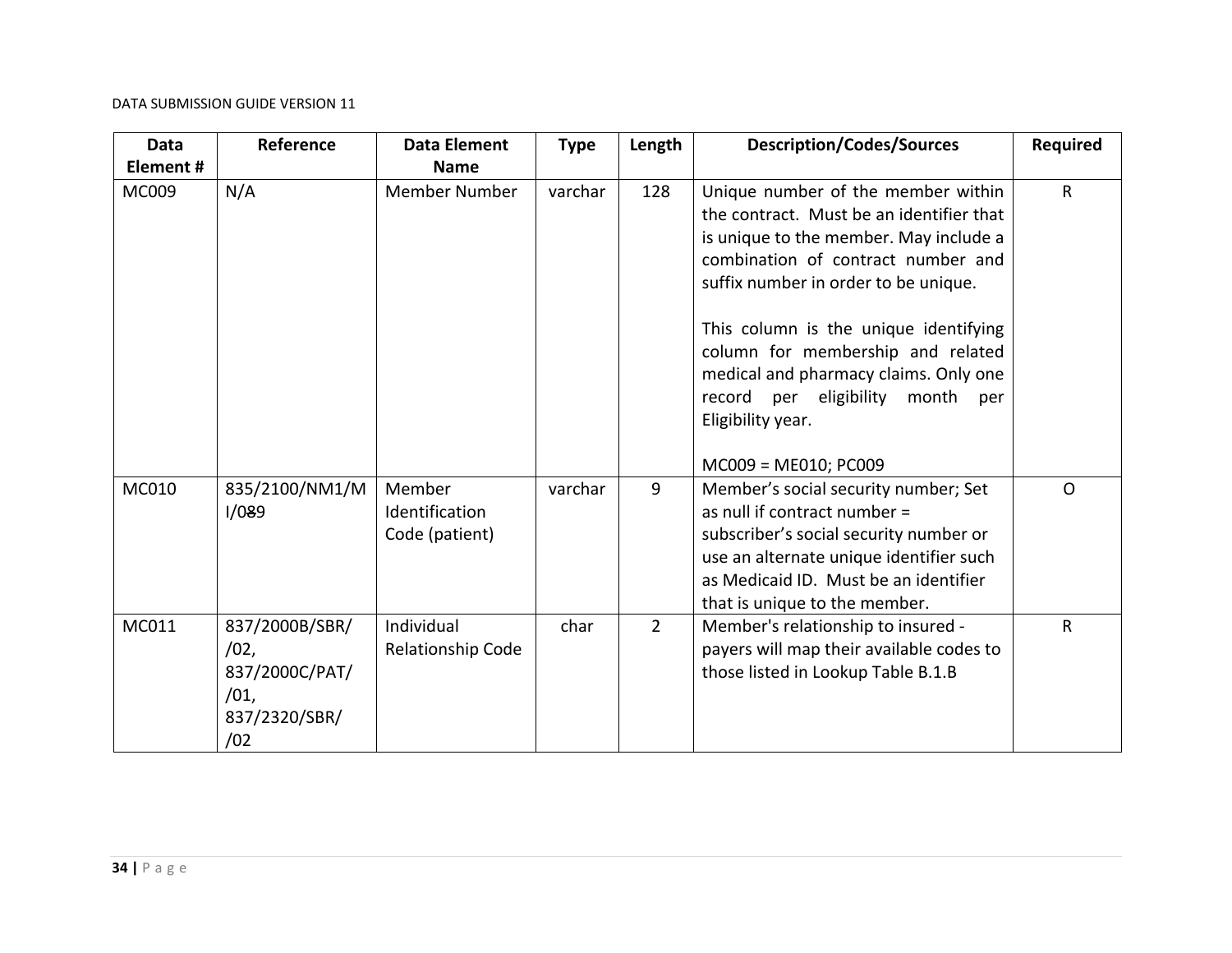| Data         | Reference      | <b>Data Element</b>  | <b>Type</b> | Length         | <b>Description/Codes/Sources</b>       | <b>Required</b>       |
|--------------|----------------|----------------------|-------------|----------------|----------------------------------------|-----------------------|
| Element#     |                | <b>Name</b>          |             |                |                                        |                       |
| MC012        | 837/2010CA/DMG | Member Gender        | char        | $\mathbf{1}$   | $M = Male$                             | $\mathsf{R}$          |
|              | 1/03           |                      |             |                | $F =$ Female                           |                       |
|              |                |                      |             |                | $X = Non-binary$                       |                       |
|              |                |                      |             |                | $U =$ Unknown                          |                       |
| MC013        | 837/2010CA/DMG | Member Date of       | date        | 8              | <b>CCYYMMDD</b>                        | $\mathsf{R}$          |
|              | /D8/02         | <b>Birth</b>         |             |                |                                        |                       |
| MC014        | 837/2010CA/N4/ | <b>Member City</b>   | varchar     | 30             | City name of member of residence       | $\mathsf{R}$          |
|              | /01            | Name of              |             |                |                                        |                       |
|              |                | Residence            |             |                |                                        |                       |
| MC107        | 271/2100C/N3/  | <b>Member Street</b> | varchar     | 50             | Physical street address of the covered | <b>R</b> <sub>+</sub> |
|              | /01,           | Address              |             |                | member                                 |                       |
|              | 02             |                      |             |                |                                        |                       |
|              | 271/2100D/N3/  |                      |             |                |                                        |                       |
|              | /01,02         |                      |             |                |                                        |                       |
| MC015        | 837/2010CA/N4/ | Member State or      | char        | $\overline{2}$ | As defined by the US Postal Service    | $\sf R$               |
|              | /02            | Province             |             |                |                                        |                       |
| MC016        | 837/2010CA/N4/ | Member ZIP Code      | varchar     | 11             | ZIP Code of member - may include non-  | $\mathsf{R}$          |
|              | /03            |                      |             |                | US codes. Do not include dash. Plus 4  |                       |
|              |                |                      |             |                | optional but desired.                  |                       |
| <b>MC017</b> | N/A            | Date Service         | date        | 8              | <b>CCYYMMDD</b>                        | $\mathsf{R}$          |
|              |                | Approved/Accoun      |             |                |                                        |                       |
|              |                | ts Payable           |             |                |                                        |                       |
|              |                | Date/Actual Paid     |             |                |                                        |                       |
|              |                | Date                 |             |                |                                        |                       |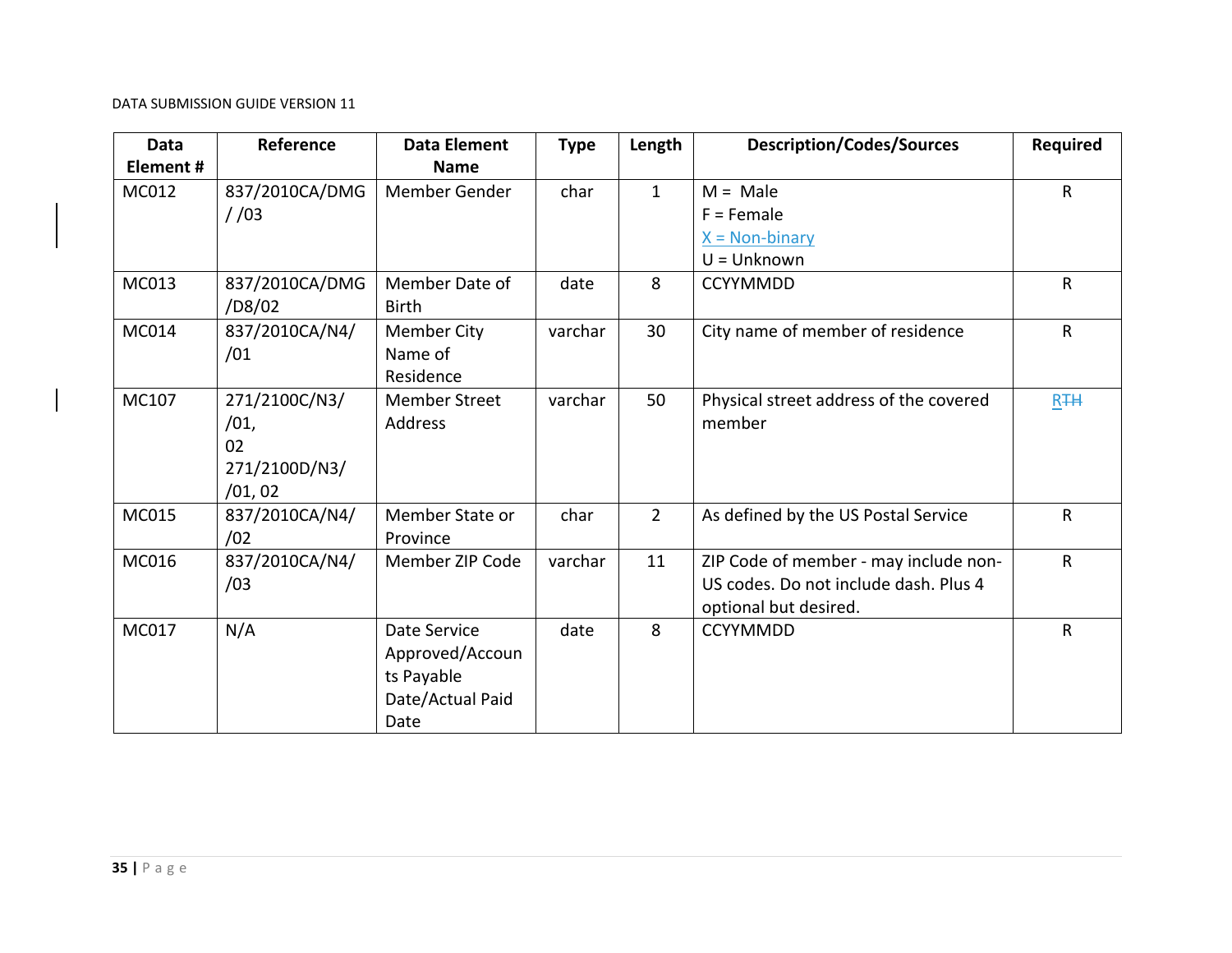| <b>Data</b>  | Reference       | <b>Data Element</b>   | <b>Type</b> | Length         | <b>Description/Codes/Sources</b>        | <b>Required</b> |
|--------------|-----------------|-----------------------|-------------|----------------|-----------------------------------------|-----------------|
| Element#     |                 | <b>Name</b>           |             |                |                                         |                 |
| MC018        | 837/2300/DTP/43 | <b>Admission Date</b> | date        | 8              | Required for all inpatient claims.      | R for all       |
|              | 5/03            |                       |             |                | <b>CCYYMMDD</b>                         | inpatient       |
|              |                 |                       |             |                |                                         | claims          |
|              |                 |                       |             |                |                                         | O for           |
|              |                 |                       |             |                |                                         | outpatient      |
|              |                 |                       |             |                |                                         | O (inpatient    |
|              |                 |                       |             |                |                                         | claims only)    |
| MC019        | 837/2300/DTP/43 | <b>Admission Hour</b> | char        | $\overline{4}$ | Required for all inpatient claims. Time | R for all       |
|              | 5/03            |                       |             |                | is expressed in military time - HHMM    | inpatient       |
|              |                 |                       |             |                |                                         | claims          |
|              |                 |                       |             |                |                                         | O for           |
|              |                 |                       |             |                |                                         | outpatient      |
|              |                 |                       |             |                |                                         | O (inpatient    |
|              |                 |                       |             |                |                                         | claims only)    |
| <b>MC020</b> | 837/2300/CL1/   | <b>Admission Type</b> | int         | $\mathbf{1}$   | Required for all inpatient claims       | R for all       |
|              | /01             |                       |             |                | (SOURCE: National Uniform Billing       | inpatient       |
|              |                 |                       |             |                | Data Element Specifications)            | claims          |
|              |                 |                       |             |                | 1 Emergency                             | O for           |
|              |                 |                       |             |                | 2 Urgent                                | outpatient      |
|              |                 |                       |             |                | 3 Elective                              | O (inpatient    |
|              |                 |                       |             |                | 4 Newborn                               | claims only)    |
|              |                 |                       |             |                | 5 Trauma Center                         |                 |
|              |                 |                       |             |                | 9 Information not available             |                 |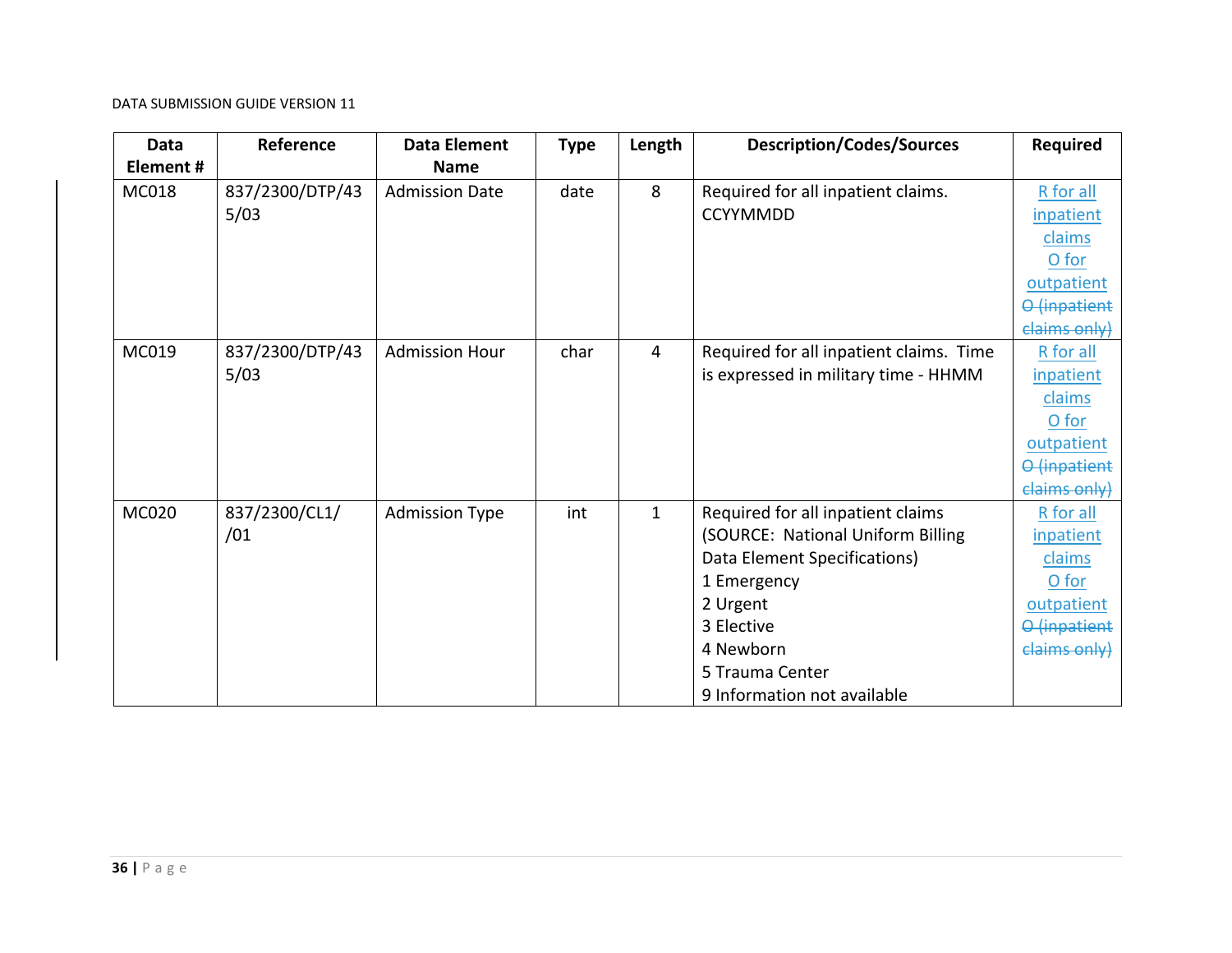| <b>Data</b><br>Element# | Reference                                                                                                        | <b>Data Element</b><br><b>Name</b> | <b>Type</b> | Length         | <b>Description/Codes/Sources</b>                                                                                                                                                                                                                                                                                                                               | <b>Required</b>                                                                         |
|-------------------------|------------------------------------------------------------------------------------------------------------------|------------------------------------|-------------|----------------|----------------------------------------------------------------------------------------------------------------------------------------------------------------------------------------------------------------------------------------------------------------------------------------------------------------------------------------------------------------|-----------------------------------------------------------------------------------------|
| MC021                   | 837/2300/CL1/<br>/02                                                                                             | <b>Admission Source</b>            | char        | $\mathbf{1}$   | A code indicating the point of patient<br>origin for this admission or visit.<br>Required for all institutional claims.<br><b>Admission Type codes are maintained</b><br>by the National Uniform Billing<br>Committee. See Lookup Table B.1.N<br>Required for all inpatient claims<br>(SOURCE: National Uniform Billing<br><b>Data Element Specifications)</b> | R for all<br>inpatient<br>claims<br>O for<br>outpatient<br>O (inpatient<br>claims only) |
| MC022                   | 837/2300/DTP/09<br>6/03                                                                                          | Discharge Hour                     | time        | $\overline{4}$ | Time expressed in military time $=$<br><b>HHMM</b>                                                                                                                                                                                                                                                                                                             | R for all<br>inpatient<br>claims<br>O for<br>outpatient                                 |
| MC023                   | 837/2300/CL1/<br>/03                                                                                             | <b>Discharge Status</b>            | char        | $\overline{2}$ | Required for all inpatient claims.<br>defaults:<br>+Professional: default '00' = unknown<br>OP: default '01' = home<br>See Lookup Table B.1.C                                                                                                                                                                                                                  | $R$ for $aH$<br>inpatient<br>claims<br>Ofor<br>outpatient                               |
| MC024                   | 835/2100/NM1/B<br>$D/09$ ,<br>835/2100/NM1/B<br>$S/09$ ,<br>835/2100/NM1/M<br>$C/09$ ,<br>835/2100/NM1/P<br>C/09 | Service Provider<br>Number         | varchar     | 30             | Payer assigned service provider<br>number.<br>Submit facility for institutional claims;<br>physician or healthcare professional for<br>professional claims.                                                                                                                                                                                                    | $\mathsf{R}$                                                                            |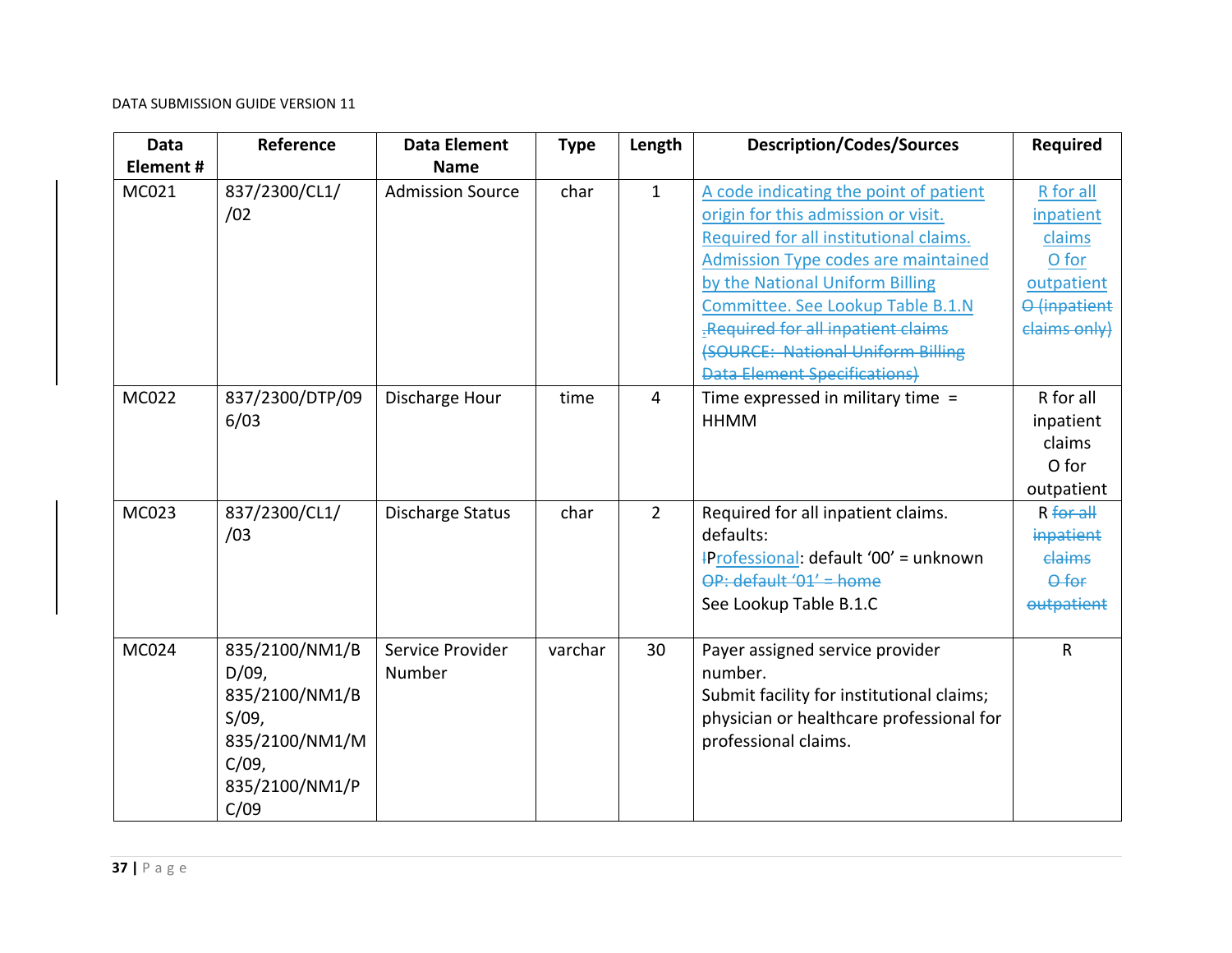| <b>Data</b>  | Reference                | <b>Data Element</b>     | <b>Type</b> | Length       | <b>Description/Codes/Sources</b>                                         | <b>Required</b> |
|--------------|--------------------------|-------------------------|-------------|--------------|--------------------------------------------------------------------------|-----------------|
| Element#     |                          | <b>Name</b>             |             |              |                                                                          |                 |
| MC025        | 835/2100/NM1/FI          | Service Provider        | varchari    | 940          | Federal taxpayer's identification                                        | $\mathsf{R}$    |
|              | /09                      | Tax ID Number           | nt          |              | number                                                                   |                 |
| <b>MC026</b> | professional:            | <b>Service National</b> | varchar     | 20           | National Provider ID. This data                                          | $\mathsf{R}$    |
|              | 837/2420A/NM1/           | Provider ID             |             |              | element pertains to the entity or                                        |                 |
|              | XX/09;                   |                         |             |              | individual directly providing the service.                               |                 |
|              | 837/2310B/NM1/           |                         |             |              |                                                                          |                 |
|              | XX/09;                   |                         |             |              |                                                                          |                 |
|              | institutional:           |                         |             |              |                                                                          |                 |
|              | 837/2420A/NM1/           |                         |             |              |                                                                          |                 |
|              | XX/09;                   |                         |             |              |                                                                          |                 |
|              | 837/2420C/NM1/           |                         |             |              |                                                                          |                 |
|              | XX/09;                   |                         |             |              |                                                                          |                 |
|              | 837/2310A/NM1/           |                         |             |              |                                                                          |                 |
|              | XX/09                    |                         |             |              |                                                                          |                 |
| MC027        | professional:            | Service Provider        | char        | $\mathbf{1}$ | HIPAA provider taxonomy classifies                                       | $\mathsf{R}$    |
|              | 837/2420A/NM1/           | <b>Entity Type</b>      |             |              | provider groups (clinicians who bill as a                                |                 |
|              | 82/02;                   | Qualifier               |             |              | group practice or under a corporate                                      |                 |
|              | 837/2310B/NM1/           |                         |             |              | name, even if that group is composed                                     |                 |
|              | 82/02;<br>institutional: |                         |             |              | of one provider) as a "person", and<br>these shall be coded as a person. |                 |
|              | 837/2420A/NM1/           |                         |             |              | Health care claims processors shall                                      |                 |
|              | 72/02;                   |                         |             |              | code according to:                                                       |                 |
|              | 837/2420C/NM1/           |                         |             |              | 1 Person                                                                 |                 |
|              | 82/02;                   |                         |             |              | 2 Non-Person Entity                                                      |                 |
|              | 837/2310A/NM1/           |                         |             |              |                                                                          |                 |
|              | 71/02                    |                         |             |              |                                                                          |                 |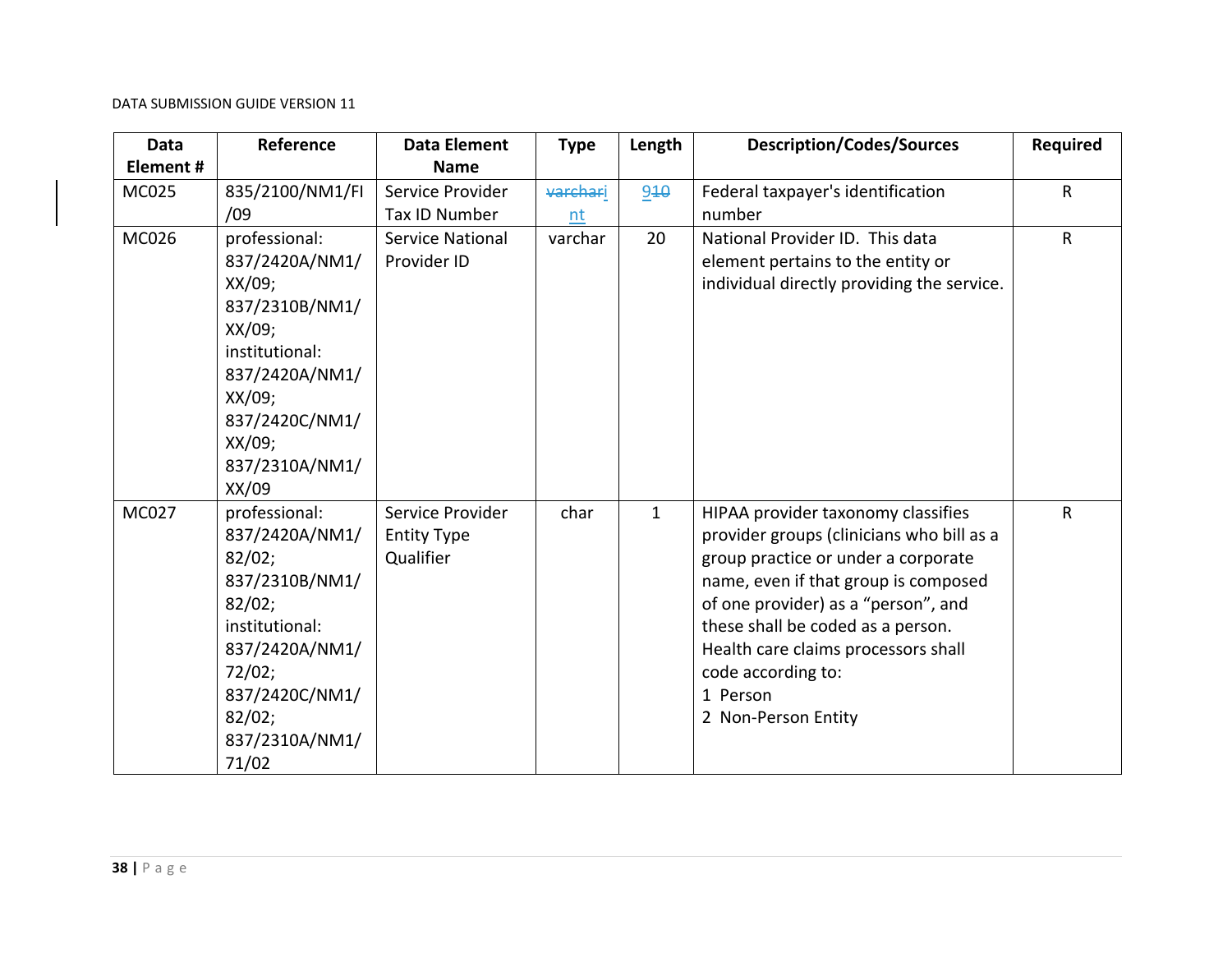| <b>Data</b>  | Reference                                                                                                                                                                  | <b>Data Element</b>                   | <b>Type</b> | Length | <b>Description/Codes/Sources</b>                                                                | <b>Required</b> |
|--------------|----------------------------------------------------------------------------------------------------------------------------------------------------------------------------|---------------------------------------|-------------|--------|-------------------------------------------------------------------------------------------------|-----------------|
| Element#     |                                                                                                                                                                            | <b>Name</b>                           |             |        |                                                                                                 |                 |
| <b>MC028</b> | professional:<br>837/2420A/NM1/<br>82/04;<br>837/2310B/NM1/<br>82/04;<br>institutional:<br>837/2420A/NM1/<br>72/04;<br>837/2420C/NM1/<br>82/04;<br>837/2310A/NM1/<br>71/04 | Service Provider<br><b>First Name</b> | varchar     | 25     | Individual first name. Set to null if<br>provider is a facility or organization.                | R               |
| MC029        | professional:<br>837/2420A/NM1/<br>82/05;<br>837/2310B/NM1/<br>82/05;<br>institutional:<br>837/2420A/NM1/<br>72/05;<br>837/2420C/NM1/<br>82/05;<br>837/2310A/NM1/<br>71/05 | Service Provider<br>Middle Name       | varchar     | 25     | Individual middle name or initial. Set<br>to null if provider is a facility or<br>organization. | $\mathsf{O}$    |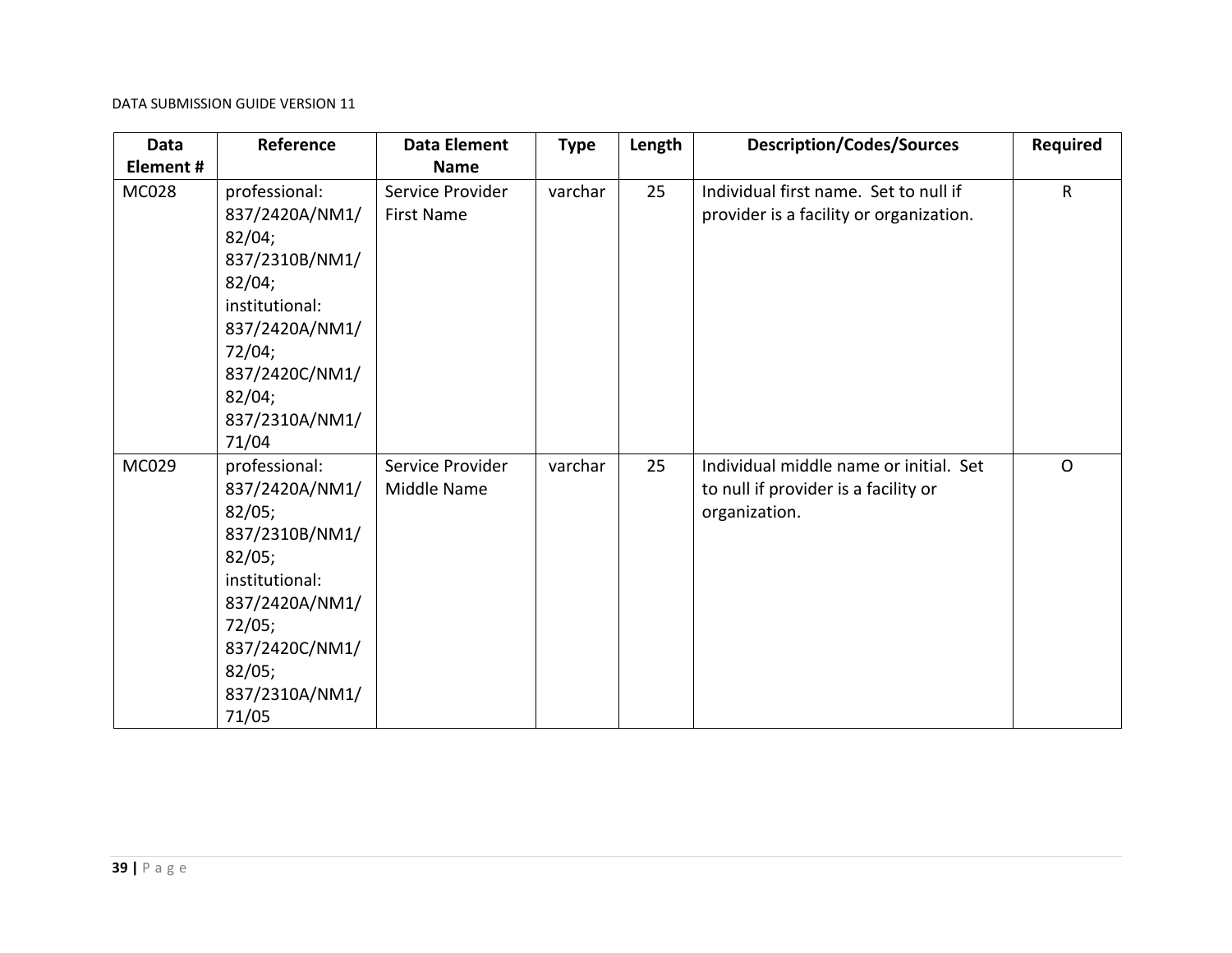| <b>Data</b>  | Reference                                                                                                                                                                  | <b>Data Element</b>                                      | <b>Type</b> | Length | <b>Description/Codes/Sources</b>                                                                                                                                                                                                                                                               | <b>Required</b> |
|--------------|----------------------------------------------------------------------------------------------------------------------------------------------------------------------------|----------------------------------------------------------|-------------|--------|------------------------------------------------------------------------------------------------------------------------------------------------------------------------------------------------------------------------------------------------------------------------------------------------|-----------------|
| Element#     |                                                                                                                                                                            | <b>Name</b>                                              |             |        |                                                                                                                                                                                                                                                                                                |                 |
| <b>MC030</b> | professional:<br>837/2420A/NM1/<br>82/03;<br>837/2310B/NM1/<br>82/03;<br>institutional:<br>837/2420A/NM1/<br>72/03;<br>837/2420C/NM1/<br>82/03;<br>837/2310A/NM1/<br>71/03 | Service Provider<br>Last Name or<br>Organization<br>Name | varchar     | 60     | Full name of provider organization or<br>last name of individual provider                                                                                                                                                                                                                      | R               |
| MC031        | professional:<br>837/2420A/NM1/<br>82/07;<br>837/2310B/NM1/<br>82/07;<br>institutional:<br>837/2420A/NM1/<br>72/07;<br>837/2420C/NM1/<br>82/07;<br>837/2310A/NM1/<br>71/07 | Service Provider<br>Suffix                               | varchar     | 10     | Suffix to individual name. Set to null if<br>provider is a facility or organization.<br>The service provider suffix shall be used<br>to capture the generation of the<br>individual clinician (e.g., Jr., Sr., III), if<br>applicable, rather than the clinician's<br>degree (e.g., MD, LCSW). | $\mathsf{O}$    |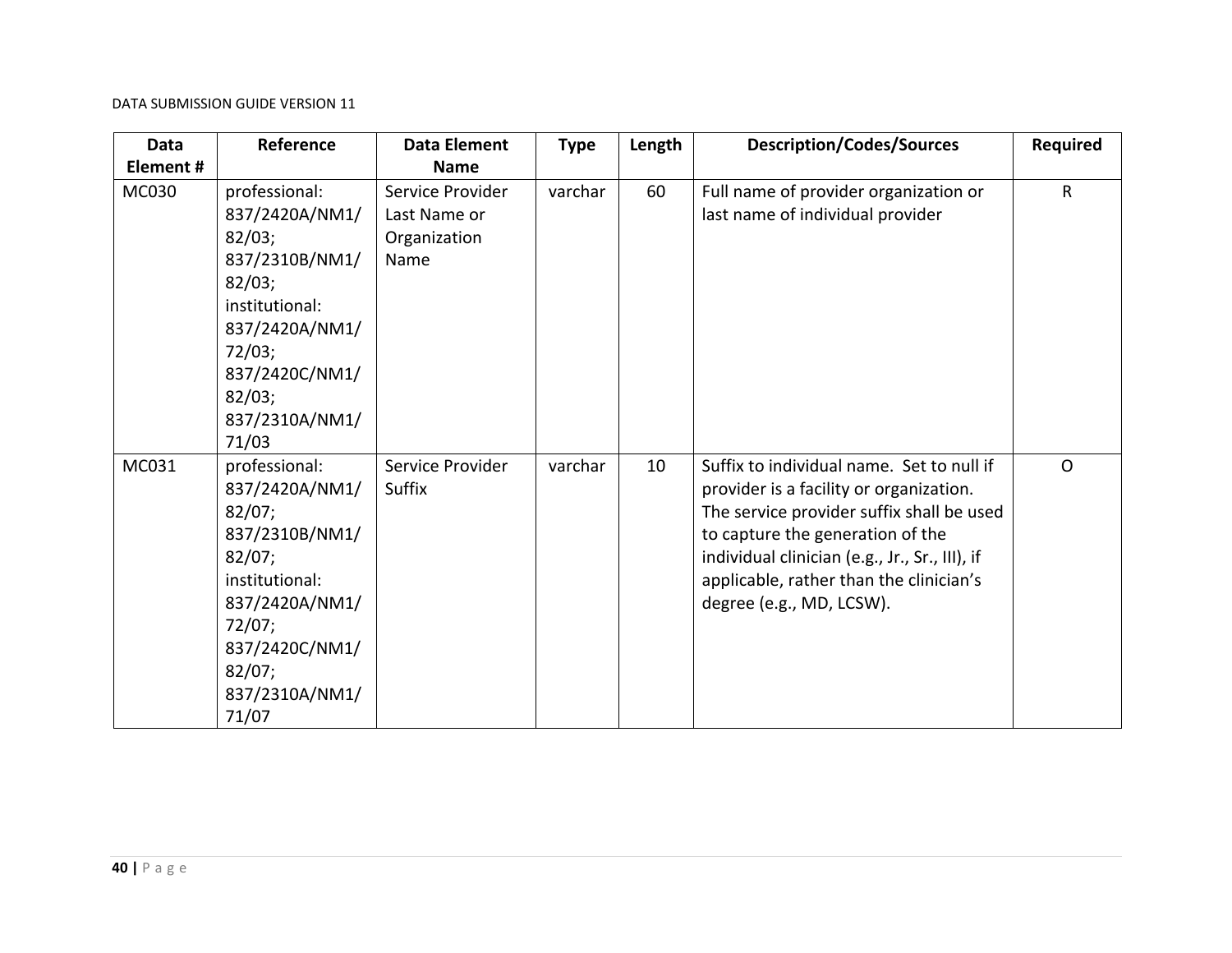| <b>Data</b> | Reference                                                                                                       | <b>Data Element</b>                          | <b>Type</b> | Length         | <b>Description/Codes/Sources</b>                                                                                                                                            | <b>Required</b> |
|-------------|-----------------------------------------------------------------------------------------------------------------|----------------------------------------------|-------------|----------------|-----------------------------------------------------------------------------------------------------------------------------------------------------------------------------|-----------------|
| Element #   |                                                                                                                 | <b>Name</b>                                  |             |                |                                                                                                                                                                             |                 |
| MC032       | professional:<br>837/2420A/PRV/P<br>E/03;<br>837/2310B/PRV/P<br>E/03; institutional:<br>837/2310A/PRV/A<br>T/03 | Service Provider<br>Specialty                | varchar     | 10             | Prefer CMS specialty or taxonomy<br>codes. Homegrown codes can be used<br>but a lookup is required.<br>A Dictionary for homegrown codes<br>must be supplied during testing. | $\mathsf{R}$    |
| MC108       |                                                                                                                 | Service Provider<br><b>Street Address</b>    | varchar     | 50             | Physical practice location street<br>address of the provider administering<br>the services                                                                                  | R               |
| MC033       | professional:<br>837/2420C/N4/<br>/01;<br>837/2310C/N4/<br>/01; institutional:<br>837/2310E/N4/<br>/01          | Service Provider<br><b>City Name</b>         | varchar     | 30             | City name of provider - preferably<br>practice location                                                                                                                     | R               |
| MC034       | professional:<br>837/2420C/N4/<br>/02;<br>837/2310C/N4/<br>/02; institutional:<br>837/2310E/N4/<br>/02          | Service Provider<br><b>State or Province</b> | char        | $\overline{2}$ | As defined by the US Postal Service                                                                                                                                         | R               |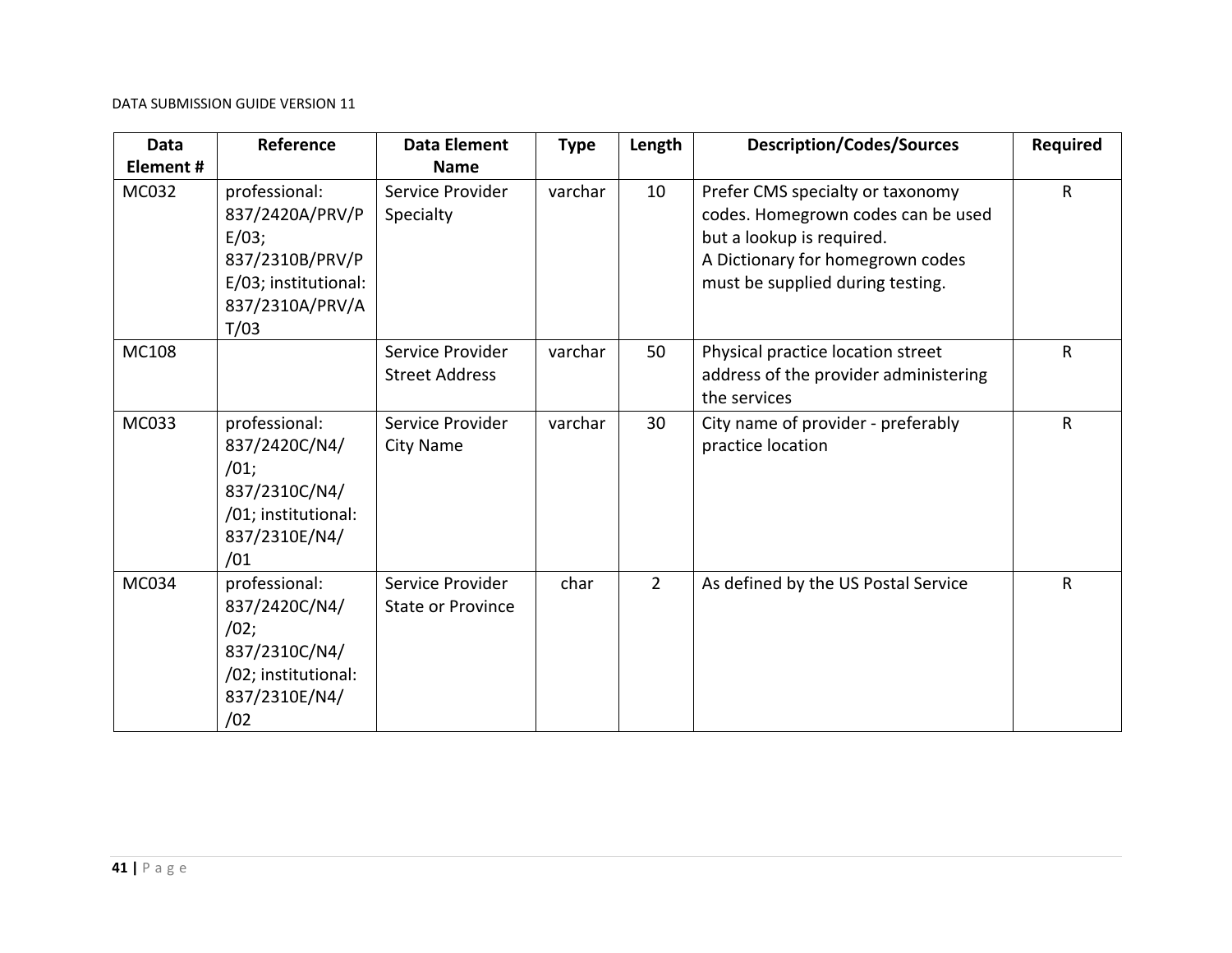| Data<br>Element# | Reference                                                                                              | <b>Data Element</b><br><b>Name</b> | <b>Type</b> | Length      | <b>Description/Codes/Sources</b>                                                                                                                                    | <b>Required</b>                         |
|------------------|--------------------------------------------------------------------------------------------------------|------------------------------------|-------------|-------------|---------------------------------------------------------------------------------------------------------------------------------------------------------------------|-----------------------------------------|
| <b>MC035</b>     | professional:<br>837/2420C/N4/<br>/03;<br>837/2310C/N4/<br>/03; institutional:<br>837/2310E/N4/<br>/03 | Service Provider<br>ZIP Code       | varchar     | 11          | ZIP Code of provider - may include non-<br>US codes; do not include dash. Plus 4<br>optional but desired.                                                           | $\mathsf{R}$                            |
| MC036            | 837/2300/CLM/<br>$/05-1$                                                                               | Type of Bill -<br>Institutional    | char        | 3           | Required for institutional claims; Not to<br>be used for professional claims See<br>Lookup Table B.1.D                                                              | R<br>(institution<br>al claims<br>only) |
| <b>MC037</b>     | 837/2300/CLM/<br>$/05-1$                                                                               | Place of Service                   | char        | $2^{\circ}$ | Required for professional claims. Not<br>to be used for institutional claims. Map<br>where you can and default to "99" for<br>all others.<br>See Lookup Table B.1.E | R<br>(profession<br>al claims<br>only)  |
| <b>MC038</b>     | 835/2100/CLP/<br>/02                                                                                   | Claim Status                       | char        | $2^{\circ}$ | See Lookup Table B.1.F                                                                                                                                              | $\mathsf{R}$                            |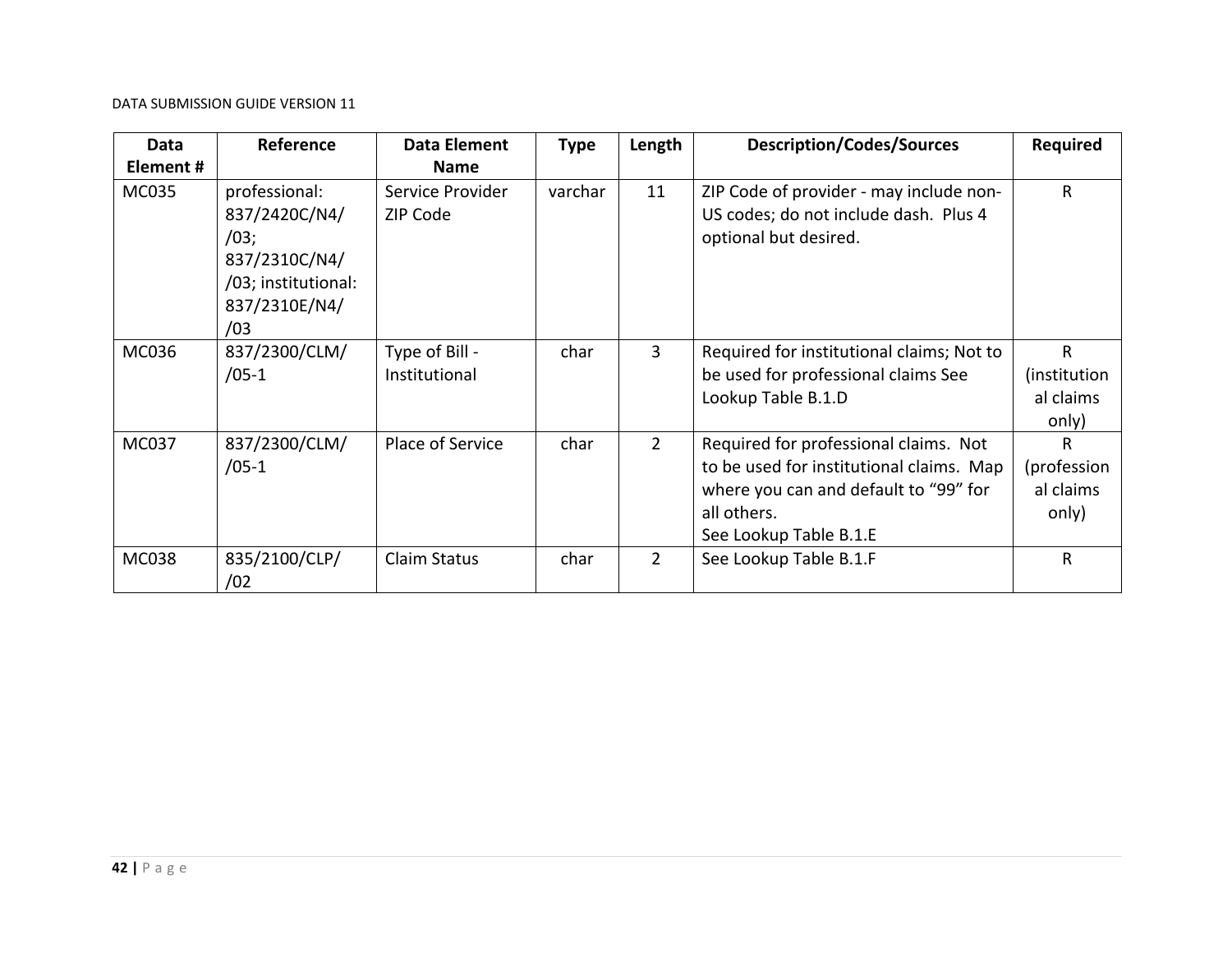| Data          | Reference | <b>Data Element</b>      | <b>Type</b> | Length | <b>Description/Codes/Sources</b>         | <b>Required</b> |
|---------------|-----------|--------------------------|-------------|--------|------------------------------------------|-----------------|
| Element#      |           | <b>Name</b>              |             |        |                                          |                 |
| <b>MC038A</b> | N/A       | <b>COB/TPL Amount</b>    | int         | 12     | Amount due from a secondary carrier.     | R if MC038      |
|               |           |                          |             |        | Report the amount that another payer     | $= 19, 20, or$  |
|               |           |                          |             |        | is liable for after submitting payer has | 21              |
|               |           |                          |             |        | processed this claim line. If only       |                 |
|               |           |                          |             |        | collected on the header record report    |                 |
|               |           |                          |             |        | the                                      |                 |
|               |           |                          |             |        | COB/TPL amount on the first claim line.  |                 |
|               |           |                          |             |        | Report 0 if there is no COB/TPL          |                 |
|               |           |                          |             |        | amount. Do not code decimal point or     |                 |
|               |           |                          |             |        | provide any punctuation (e.g.,           |                 |
|               |           |                          |             |        | \$1,000.25 converted to 100025).         |                 |
| <b>MC038B</b> | N/A       | <b>Denied Claim Line</b> | char        | 1      | Use this field to indicate whether the   | $\mathsf{R}$    |
|               |           | Indicator                |             |        | payer denied this specific line on this  |                 |
|               |           |                          |             |        | specific claim. Valid codes are:         |                 |
|               |           |                          |             |        | 1=Yes (denied);                          |                 |
|               |           |                          |             |        | 2= No (not denied).                      |                 |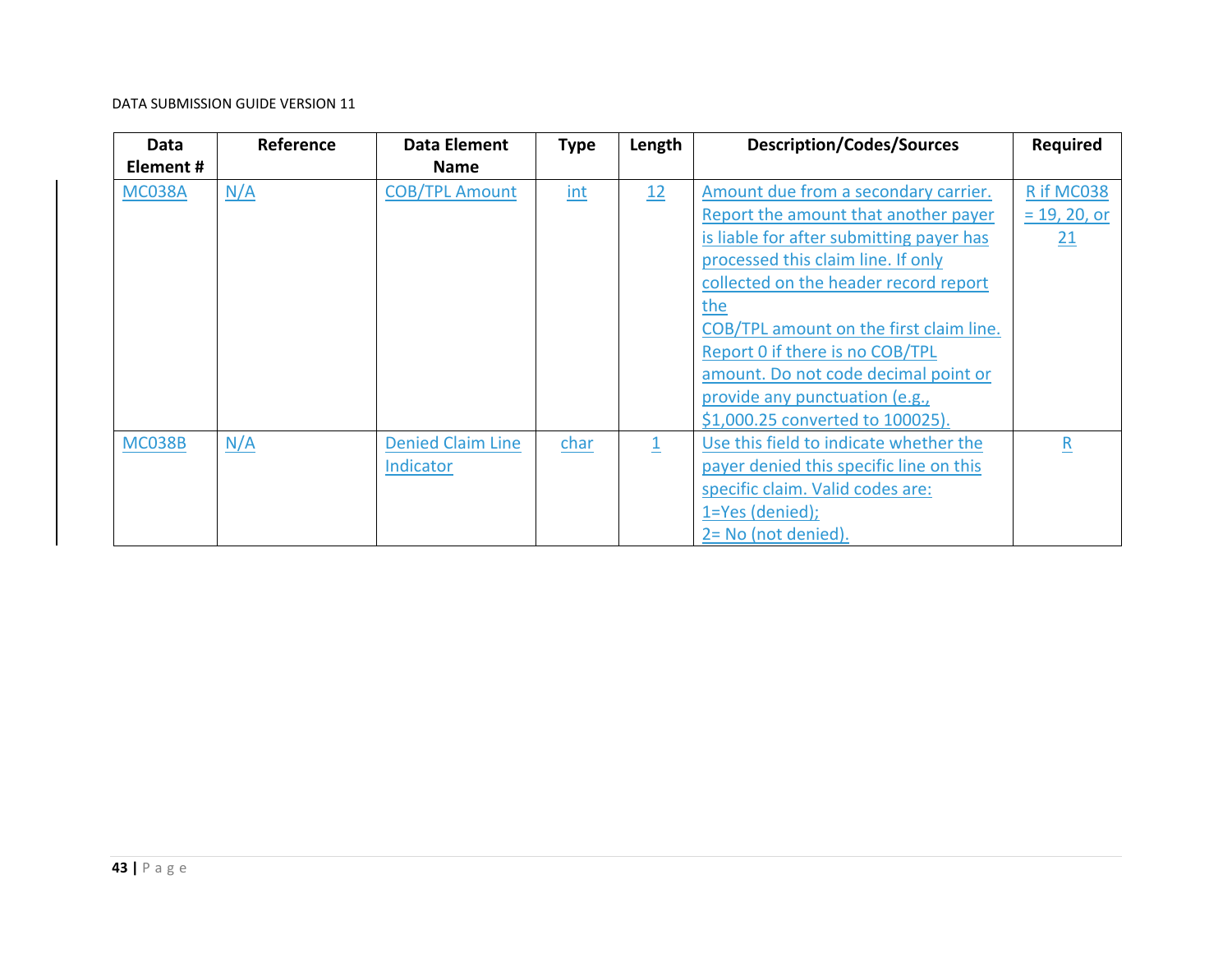| <b>Data</b>   | Reference        | <b>Data Element</b>        | <b>Type</b> | Length         | <b>Description/Codes/Sources</b>         | Required        |
|---------------|------------------|----------------------------|-------------|----------------|------------------------------------------|-----------------|
| Element#      |                  | <b>Name</b>                |             |                |                                          |                 |
| <b>MC038C</b> | N/A              | <b>Claim Line Type</b>     | char        | $\overline{1}$ | Report the code that defines the claim   | $\underline{R}$ |
|               |                  |                            |             |                | line status in terms of adjudication.    |                 |
|               |                  |                            |             |                | Valid codes are:                         |                 |
|               |                  |                            |             |                | O original (original claim with no       |                 |
|               |                  |                            |             |                | amendments or reversals)                 |                 |
|               |                  |                            |             |                | V void (claim is voided and no           |                 |
|               |                  |                            |             |                | amendment or replacement is              |                 |
|               |                  |                            |             |                | expected)                                |                 |
|               |                  |                            |             |                | R replacement (replaced claim)           |                 |
|               |                  |                            |             |                | B back out (claim is backed out and an   |                 |
|               |                  |                            |             |                | amendment or replacement is              |                 |
|               |                  |                            |             |                | expected)                                |                 |
|               |                  |                            |             |                | A amendment (amended claim after         |                 |
|               |                  |                            |             |                | original claim was backed out)           |                 |
|               |                  |                            |             |                | D- Denied (claim was denied)             |                 |
| MC039         | 837/2300/HI/BJ/0 | Admitting                  | varchar     | $\overline{7}$ | Required on all inpatient admission      | R-inpatient     |
|               | $21-2$           | Diagnosis                  |             |                | claims and encounters. ICD-9-CM or       | claims          |
|               |                  |                            |             |                | ICD-10-CM. Do not code decimal point.    | $O -$           |
|               |                  |                            |             |                |                                          | outpatient      |
| <b>MC898</b>  | N/A              | ICD-9 / ICD-10             | char        | $\mathbf{1}$   | 0 This claim contains ICD-9-CM codes     | R               |
|               |                  | Flag                       |             |                | 1 This claim contains ICD-10-CM codes    |                 |
|               |                  |                            |             |                | The purpose of this field is to identify |                 |
|               |                  |                            |             |                | which code set is being utilized.        |                 |
| MC040         | 837/2300/HI/BN/  | E-Code                     | varchar     | $\overline{7}$ | Describes an injury, poisoning or        | $\mathsf{O}$    |
|               | $031-2$          |                            |             |                | adverse effect. ICD-9-CM or ICD-10-      |                 |
|               |                  |                            |             |                | CM. Do not code decimal point.           |                 |
| MC041         | 837/2300/HI/BK/0 | <b>Principal Diagnosis</b> | varchar     | $\overline{7}$ | ICD-9-CM or ICD-10 CM. Do not code       | $\mathsf{R}$    |
|               | $1 - 2$          |                            |             |                | decimal point.                           |                 |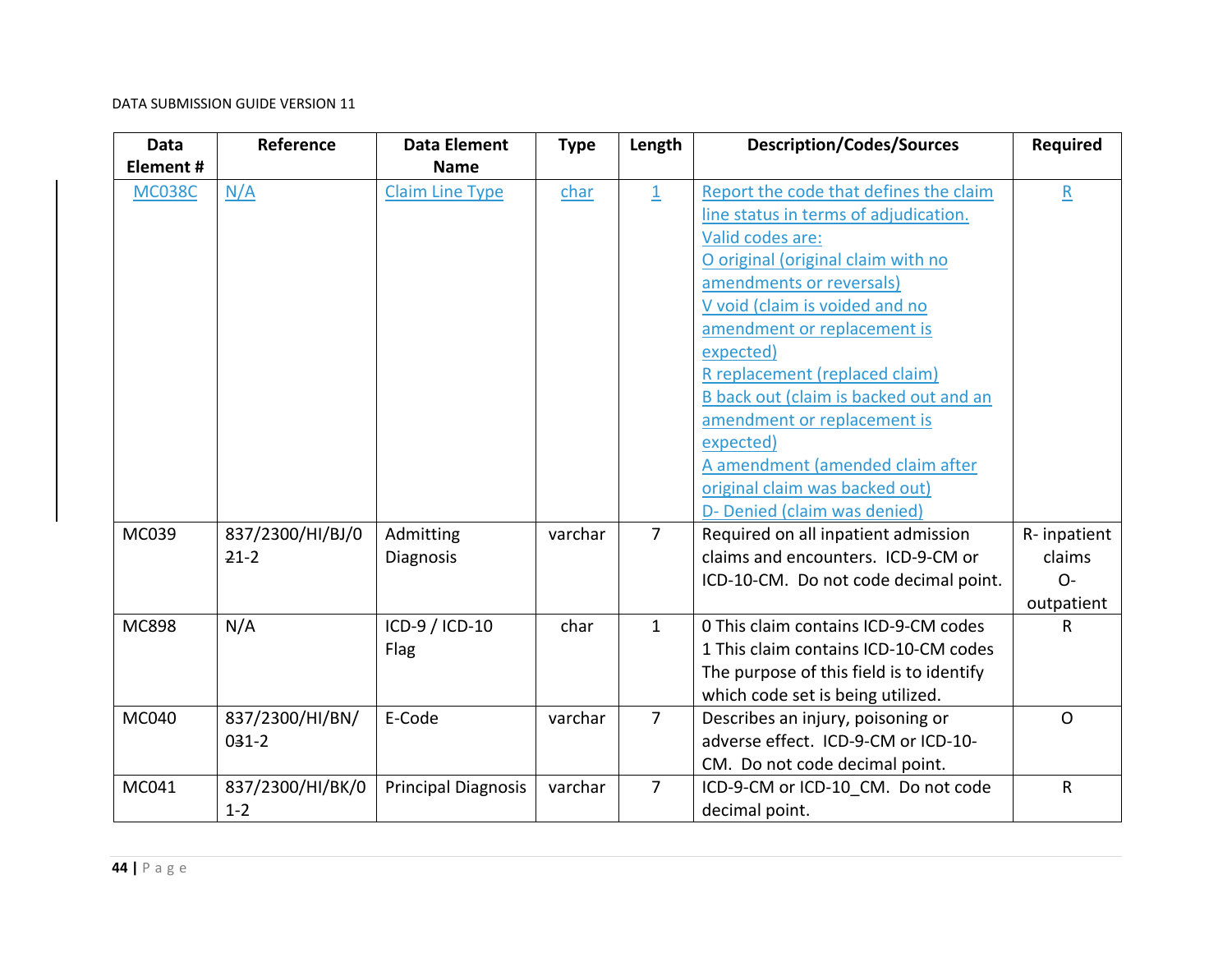| <b>Data</b>  | Reference        | <b>Data Element</b> | <b>Type</b> | Length         | <b>Description/Codes/Sources</b>   | <b>Required</b> |
|--------------|------------------|---------------------|-------------|----------------|------------------------------------|-----------------|
| Element#     |                  | <b>Name</b>         |             |                |                                    |                 |
| MC042        | 837/2300/HI/BF/0 | Other Diagnosis -   | varchar     | $\overline{7}$ | ICD-9-CM or ICD-10_CM. Do not code | $\Omega$        |
|              | $1 - 2$          |                     |             |                | decimal point.                     |                 |
| MC043        | 837/2300/HI/BF/0 | Other Diagnosis -   | varchar     | $\overline{7}$ | ICD-9-CM or ICD-10_CM. Do not code | $\Omega$        |
|              | $2 - 2$          | 2                   |             |                | decimal point.                     |                 |
| MC044        | 837/2300/HI/BF/0 | Other Diagnosis -   | varchar     | $\overline{7}$ | ICD-9-CM or ICD-10 CM. Do not code | $\Omega$        |
|              | $3 - 2$          | 3.                  |             |                | decimal point.                     |                 |
| MC045        | 837/2300/HI/BF/0 | Other Diagnosis -   | varchar     | $\overline{7}$ | ICD-9-CM or ICD-10 CM. Do not code | $\Omega$        |
|              | $4 - 2$          | 4                   |             |                | decimal point.                     |                 |
| <b>MC046</b> | 837/2300/HI/BF/0 | Other Diagnosis -   | varchar     | $\overline{7}$ | ICD-9-CM or ICD-10 CM. Do not code | $\Omega$        |
|              | $5 - 2$          | 5.                  |             |                | decimal point.                     |                 |
| <b>MC047</b> | 837/2300/HI/BF/0 | Other Diagnosis -   | varchar     | $\overline{7}$ | ICD-9-CM or ICD-10 CM. Do not code | $\Omega$        |
|              | $6 - 2$          | 6                   |             |                | decimal point.                     |                 |
| <b>MC048</b> | 837/2300/HI/BF/0 | Other Diagnosis -   | varchar     | $\overline{7}$ | ICD-9-CM or ICD-10_CM. Do not code | $\Omega$        |
|              | $7 - 2$          |                     |             |                | decimal point.                     |                 |
| MC049        | 837/2300/HI/BF/0 | Other Diagnosis -   | varchar     | $\overline{7}$ | ICD-9-CM or ICD-10 CM. Do not code | $\mathsf{O}$    |
|              | $8 - 2$          | 8                   |             |                | decimal point.                     |                 |
| <b>MC050</b> | 837/2300/HI/BF/0 | Other Diagnosis -   | varchar     | $\overline{7}$ | ICD-9-CM or ICD-10 CM. Do not code | $\mathsf{O}$    |
|              | $9 - 2$          | 9                   |             |                | decimal point.                     |                 |
| MC051        | 837/2300/HI/BF/1 | Other Diagnosis -   | varchar     | $\overline{7}$ | ICD-9-CM or ICD-10_CM. Do not code | $\Omega$        |
|              | $0 - 2$          | 10                  |             |                | decimal point.                     |                 |
| MC052        | 837/2300/HI/BF/1 | Other Diagnosis -   | varchar     | $\overline{7}$ | ICD-9-CM or ICD-10_CM. Do not code | $\Omega$        |
|              | $1 - 2$          | 11                  |             |                | decimal point.                     |                 |
| MC053        | 837/2300/HI/BF/1 | Other Diagnosis -   | varchar     | $\overline{7}$ | ICD-9-CM or ICD-10 CM. Do not code | $\Omega$        |
|              | $2 - 2$          | 12                  |             |                | decimal point.                     |                 |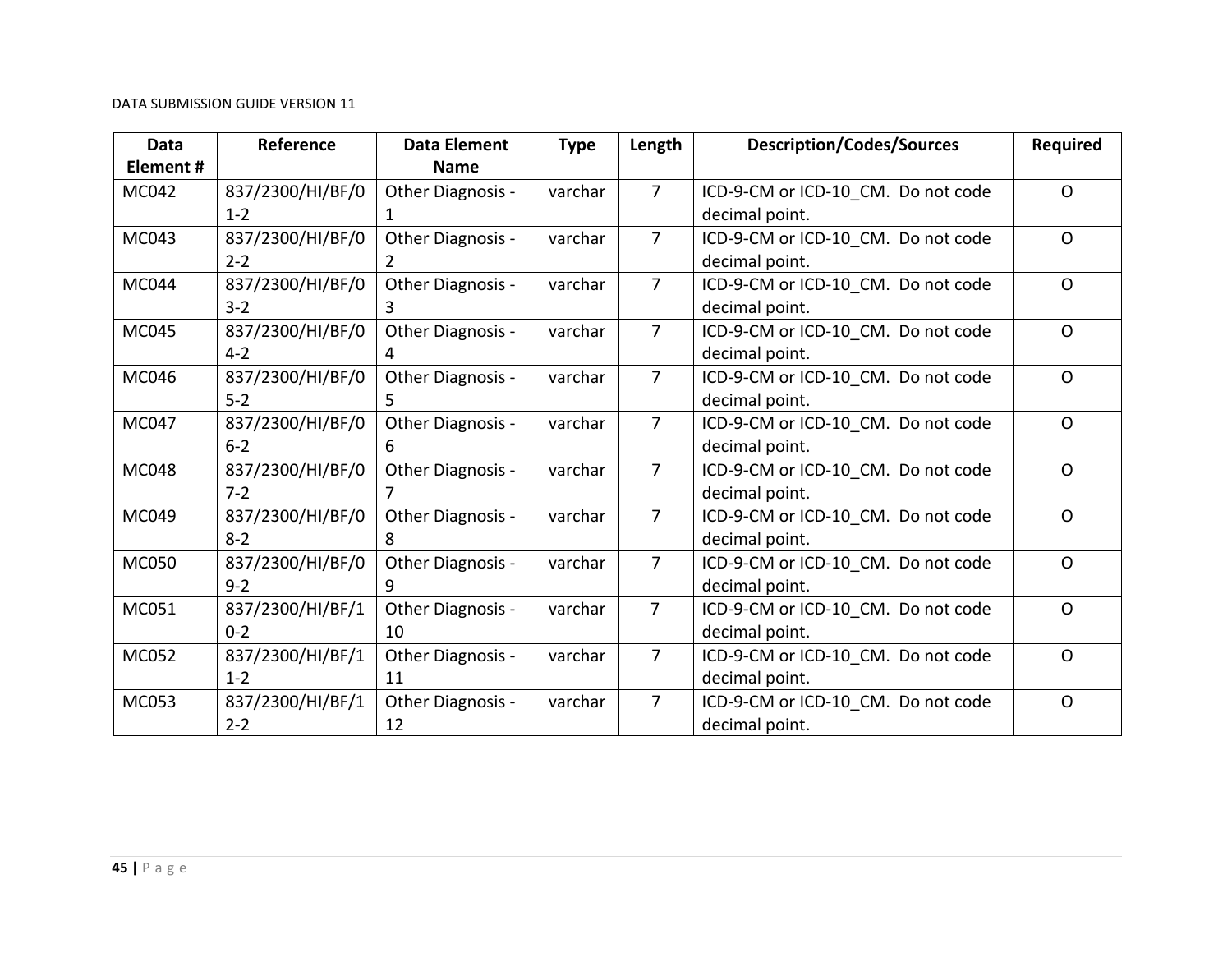| Data         | Reference                  | <b>Data Element</b> | <b>Type</b> | Length         | <b>Description/Codes/Sources</b>                                             | <b>Required</b>        |
|--------------|----------------------------|---------------------|-------------|----------------|------------------------------------------------------------------------------|------------------------|
| Element#     |                            | <b>Name</b>         |             |                |                                                                              |                        |
| MC054        | 835/2110/SVC/NU<br>$/01-2$ | Revenue Code        | char        | 4              | National Uniform Billing Committee<br>Codes. Code using leading zeroes, left | R for<br>Institutional |
|              |                            |                     |             |                | justified, and four digits.                                                  | Claims only,           |
|              |                            |                     |             |                |                                                                              | otherwise              |
|              |                            |                     |             |                |                                                                              | leave blank            |
| <b>MC055</b> | 835/2110/SVC/HC            | Outpatient          | varchar     | 10             | Health Care Common Procedural                                                | R for                  |
|              | $/01-2$                    | Procedure Code      |             |                | Coding System (HCPCS); this includes                                         | Outpatient             |
|              |                            |                     |             |                | the CPT codes of the American Medical                                        | and                    |
|              |                            |                     |             |                | Association.                                                                 | Professiona            |
|              |                            |                     |             |                | Required for Outpatient and                                                  | l Claims               |
|              |                            |                     |             |                | Professional claims only.                                                    | only;                  |
|              |                            |                     |             |                |                                                                              | otherwise              |
|              |                            |                     |             |                |                                                                              | leave blank            |
| <b>MC056</b> | 835/2110/SVC/HC            | Procedure           | char        | $\overline{2}$ | Procedure modifier required when a                                           | R for                  |
|              | $/01-3$                    | Modifier - 1        |             |                | modifier clarifies/improves the                                              | Outpatient             |
|              |                            |                     |             |                | reporting accuracy of the associated                                         | and                    |
|              |                            |                     |             |                | procedure code.                                                              | Professiona            |
|              |                            |                     |             |                | Required for Outpatient and                                                  | l Claims               |
|              |                            |                     |             |                | Professional claims only.                                                    | only;                  |
|              |                            |                     |             |                |                                                                              | otherwise              |
|              |                            |                     |             |                |                                                                              | leave blank            |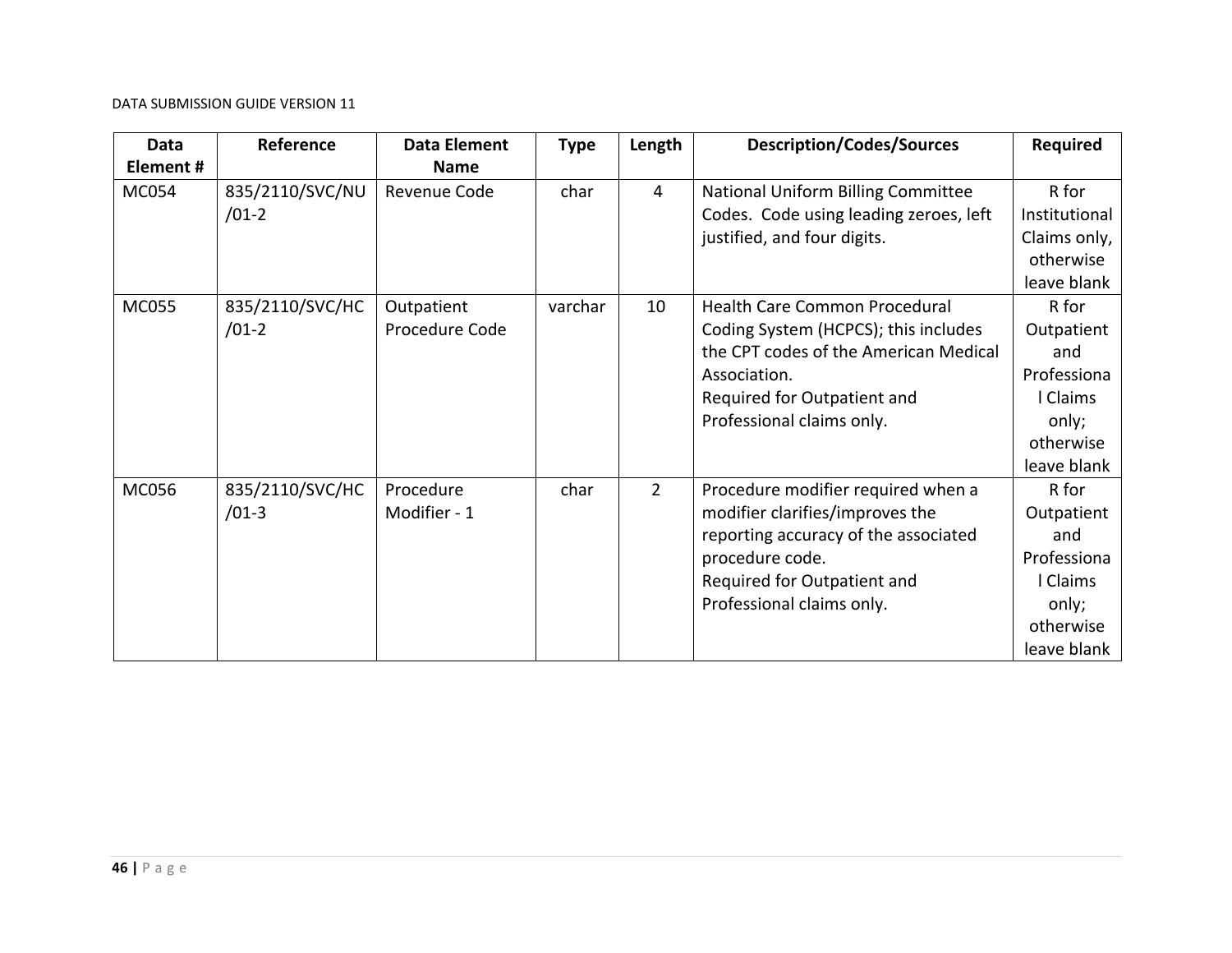| <b>Data</b>  | Reference                  | <b>Data Element</b>                      | <b>Type</b> | Length         | <b>Description/Codes/Sources</b>                                                                                                                                                                                                                                           | <b>Required</b>                                                             |
|--------------|----------------------------|------------------------------------------|-------------|----------------|----------------------------------------------------------------------------------------------------------------------------------------------------------------------------------------------------------------------------------------------------------------------------|-----------------------------------------------------------------------------|
| Element#     |                            | <b>Name</b>                              |             |                |                                                                                                                                                                                                                                                                            |                                                                             |
| <b>MC057</b> | 835/2110/SVC/HC<br>$/01-4$ | Procedure<br>Modifier - 2                | char        | $\overline{2}$ | Procedure modifier required when a<br>modifier clarifies/improves the<br>reporting accuracy of the associated<br>procedure code.<br>Required for Outpatient and<br>Professional claims only.                                                                               | R for<br>Outpatient<br>and<br>Professiona<br>I Claims<br>only;<br>otherwise |
|              |                            |                                          |             |                |                                                                                                                                                                                                                                                                            | leave blank                                                                 |
| <b>MC058</b> | 835/2110/SVC/ID/<br>$01-2$ | ICD-9-CM or ICD-<br>10 Procedure<br>Code | char        | $\overline{7}$ | Primary procedure code for this line of<br>service. Do not code decimal point.<br>Default to Blank                                                                                                                                                                         | R for<br>Inpatient<br>Claims only;<br>otherwise<br>leave blank              |
| MC059        | 835/2110/DTM/1<br>50/02    | Date of Service -<br>From                | date        | 8              | First date of service for this service line.<br><b>CCYYMMDD</b>                                                                                                                                                                                                            | R.                                                                          |
| MC060        | 835/2110/DTM/1<br>51/02    | Date of Service -<br>Thru                | date        | 8              | Last date of service for this service line.<br><b>CCYYMMDD</b>                                                                                                                                                                                                             | R                                                                           |
| MC061        | 835/2110/SVC/<br>/05       | Quantity                                 | dec         | 12             | Count of services performed, which<br>shall be set equal to one on all<br>observation bed service lines and<br>should be set equal to zero on all other<br>room and board service lines,<br>regardless of the length of stay.<br>Do code decimal point when<br>applicable. | $\mathsf R$                                                                 |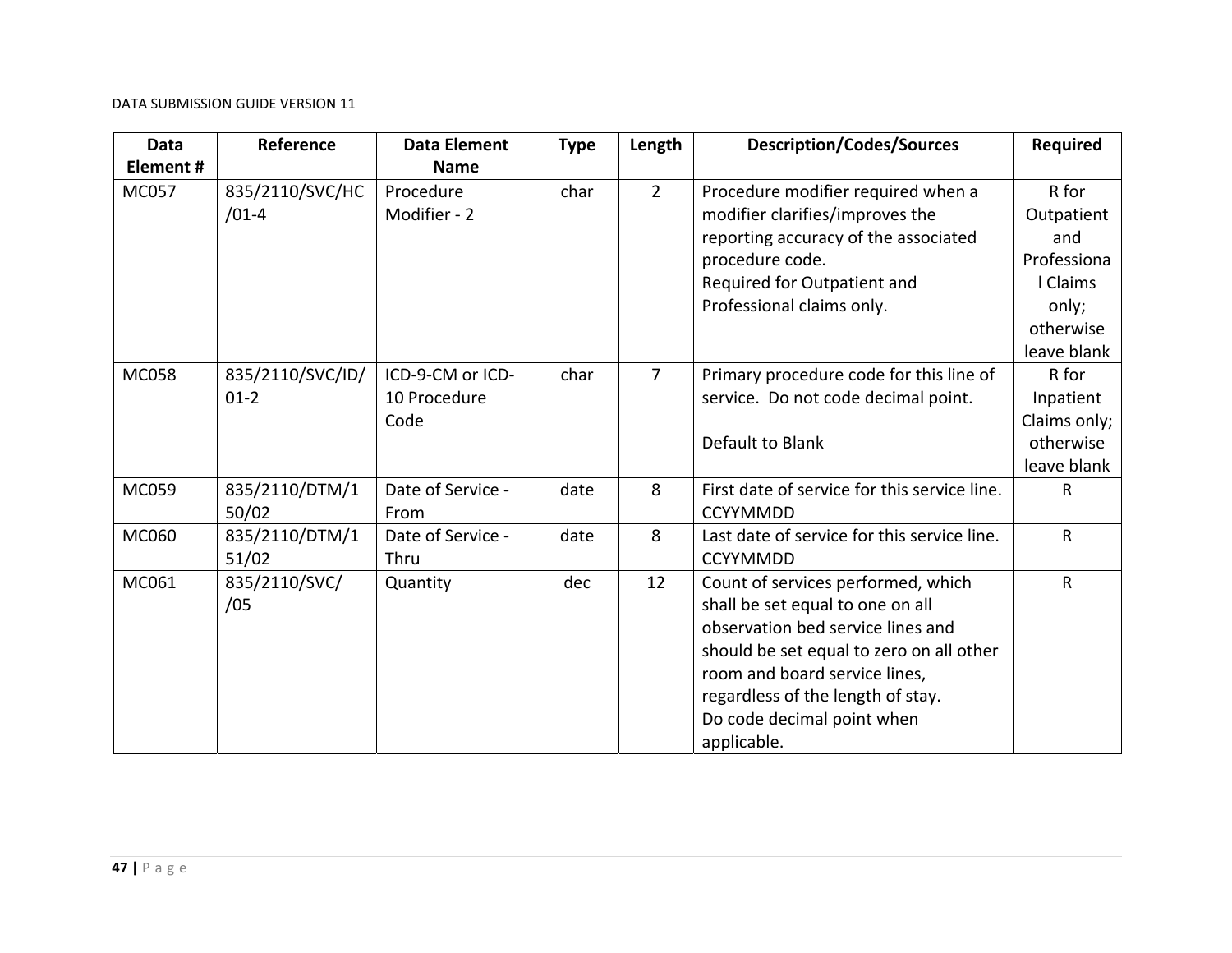| <b>Data</b><br>Element# | Reference            | <b>Data Element</b><br><b>Name</b> | <b>Type</b> | Length         | <b>Description/Codes/Sources</b>                                                                                                                                                                           | <b>Required</b> |
|-------------------------|----------------------|------------------------------------|-------------|----------------|------------------------------------------------------------------------------------------------------------------------------------------------------------------------------------------------------------|-----------------|
| <b>MC061A</b>           | N/A                  | <b>Unit of Measure</b>             | varchar     | $\overline{2}$ | Types of units for quantity reported in<br>MC061. For drugs, report the code that<br>defines the unit of measure for the<br>drug dispensed in MC075. See Lookup<br>Table B.1.O                             | $\mathbf{R}$    |
| MC062                   | 835/2110/SVC/<br>/02 | Charge Amount                      | int         | 4011           | Do not code decimal point or provide<br>any punctuation where \$1,000.00<br>converted to 100000.<br>Do not code decimal point, Two<br>decimal places implied.<br>Same for all financial data that follows. | $\mathsf{R}$    |
| MC063                   | 835/2110/SVC/<br>/03 | Paid Amount                        | int         | 10             | Includes any withhold amounts. Do not<br>code decimal point. Two decimals<br>implied. For capitated claims set to<br>zero.                                                                                 | ${\sf R}$       |
| MC064                   | N/A                  | <b>Prepaid Amount</b>              | int         | 10             | For capitated services, the fee for<br>service equivalent amount. Do not<br>code decimal point. Two decimals<br>implied.                                                                                   | R               |
| MC065                   | N/A                  | Co-pay Amount                      | int         | 10             | The preset, fixed dollar amount for<br>which the individual is responsible. Do<br>not code decimal point. Two decimals<br>implied.                                                                         | $\mathsf{R}$    |
| MC066                   | N/A                  | Coinsurance<br>Amount              | int         | 10             | The dollar amount an individual is<br>responsible for - not the percentage.<br>Do not code decimal point. Two<br>decimals implied.                                                                         | $\mathsf{R}$    |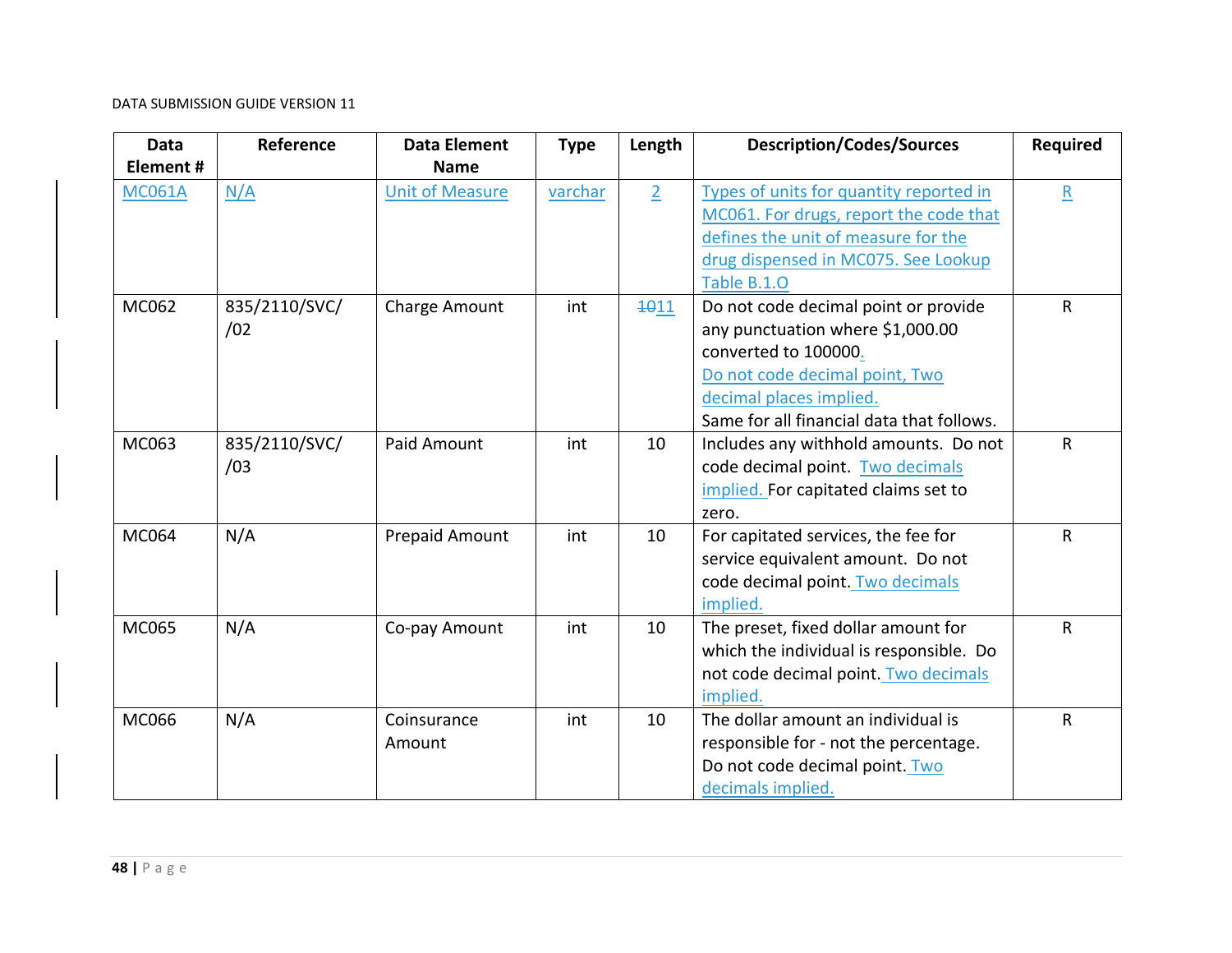| <b>Data</b>  | Reference     | <b>Data Element</b>     | <b>Type</b> | Length         | <b>Description/Codes/Sources</b>      | <b>Required</b> |
|--------------|---------------|-------------------------|-------------|----------------|---------------------------------------|-----------------|
| Element#     |               | <b>Name</b>             |             |                |                                       |                 |
| MC067        | N/A           | Deductible              | int         | 10             | Do not code decimal point. Two        | $\mathsf{R}$    |
|              |               | Amount                  |             |                | decimals implied.                     |                 |
| MC213        | N/A           | Payment                 | char        | $\overline{2}$ | Indicates the payment methodology.    | $\mathsf{R}$    |
|              |               | <b>Arrangement Type</b> |             |                | Valid codes are:                      |                 |
|              |               | <b>Flag</b>             |             |                | 01=Capitation;                        |                 |
|              |               |                         |             |                | 02=Fee for Service;                   |                 |
|              |               |                         |             |                | 03=Percent of Charges;                |                 |
|              |               |                         |             |                | $04 = DRG;$                           |                 |
|              |               |                         |             |                | 05=Pay For Performance;               |                 |
|              |               |                         |             |                | 06=Global Payment;                    |                 |
|              |               |                         |             |                | 07=Other;                             |                 |
|              |               |                         |             |                | 08=Bundled Payment.                   |                 |
| MC068        | 837/2300/CLM/ | Patient                 | varchar     | 20             | Number assigned by hospital           | $\Omega$        |
|              | /01           | Account/Control         |             |                |                                       |                 |
|              |               | Number                  |             |                |                                       |                 |
| MC069        | N/A           | Discharge Date          | date        | 8              | Date patient discharged. Required for | R for all       |
|              |               |                         |             |                | all inpatient claims. CCYYMMDD        | inpatient       |
|              |               |                         |             |                |                                       | Claims O        |
|              |               |                         |             |                |                                       | for             |
|              |               |                         |             |                |                                       | Outpatient      |
| <b>MC070</b> | N/A           | Service Provider        | varchar     | 30             | Code US for United States.            | R               |
|              |               | <b>Country Name</b>     |             |                |                                       |                 |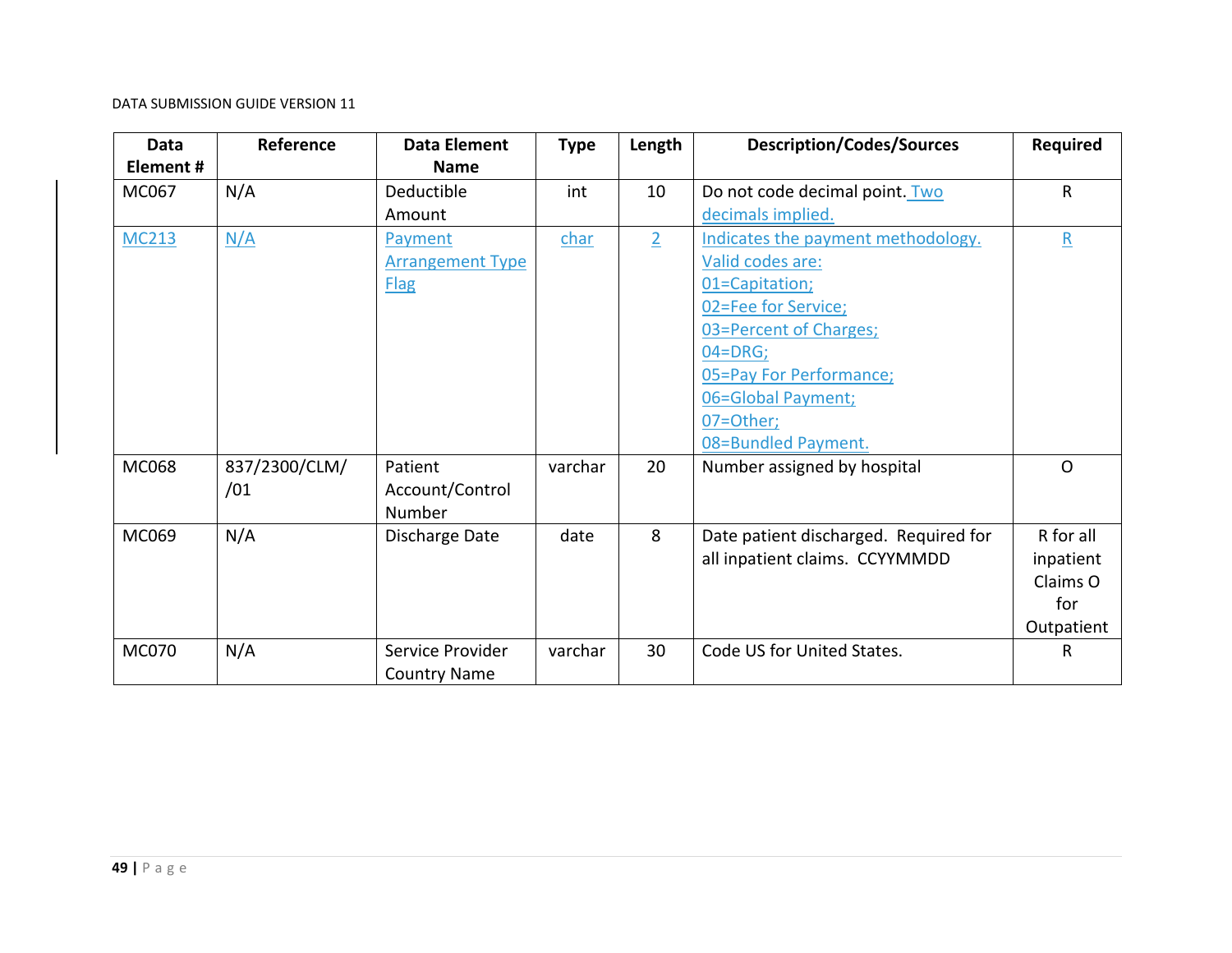| Data         | Reference        | <b>Data Element</b> | <b>Type</b> | Length         | <b>Description/Codes/Sources</b>        | Required       |
|--------------|------------------|---------------------|-------------|----------------|-----------------------------------------|----------------|
| Element#     |                  | <b>Name</b>         |             |                |                                         |                |
| MC071        | 837/2300/HI/DR/0 | <b>DRG</b>          | varchar     | 10             | Insurers and health care claims         | $\Omega$       |
|              | $1 - 2$          |                     |             |                | processors shall code using the CMS     |                |
|              |                  |                     |             |                | methodology when available.             |                |
|              |                  |                     |             |                | Precedence shall be given to DRGs       |                |
|              |                  |                     |             |                | transmitted from the hospital provider. |                |
|              |                  |                     |             |                | When the CMS methodology for DRGs       |                |
|              |                  |                     |             |                | is not available, but the DRG system is |                |
|              |                  |                     |             |                | used, the insurer shall format the DRG  |                |
|              |                  |                     |             |                | and the complexity level within the     |                |
|              |                  |                     |             |                | same field with an "A" prefix, and with |                |
|              |                  |                     |             |                | a hyphen separating the DRG and the     |                |
|              |                  |                     |             |                | complexity level (e.g. AXXX-XX).        |                |
| <b>MC072</b> | N/A              | <b>DRG Version</b>  | char        | $\overline{2}$ | Version number of the grouper used      | $\Omega$       |
| <b>MC073</b> | 835/2110/REF/AP  | <b>APC</b>          | char        | $\overline{4}$ | Insurers and health care claims         | $\mathsf{O}$   |
|              | C/02             |                     |             |                | processors shall code using the CMS     |                |
|              |                  |                     |             |                | methodology when available.             |                |
|              |                  |                     |             |                | Precedence shall be given to APCs       |                |
|              |                  |                     |             |                | transmitted from the health care        |                |
|              |                  |                     |             |                | provider.                               |                |
| <b>MC074</b> | N/A              | <b>APC Version</b>  | char        | $\overline{2}$ | Version number of the grouper used      | $\overline{O}$ |
| <b>MC075</b> | 837/2410/LIN/N4/ | NDC Drug Code       | varchar     | 11             | Report the NDC code used only when a    | R; Set as      |
|              | 03               |                     |             |                | medication is paid for as part of a     | null if        |
|              |                  |                     |             |                | medical claim or when a DME device      | unavailable    |
|              |                  |                     |             |                | has an NDC code. J codes should be      |                |
|              |                  |                     |             |                | submitted under procedure code          |                |
|              |                  |                     |             |                | (MC055), and have a procedure code      |                |
|              |                  |                     |             |                | type of 'HCPCS.                         |                |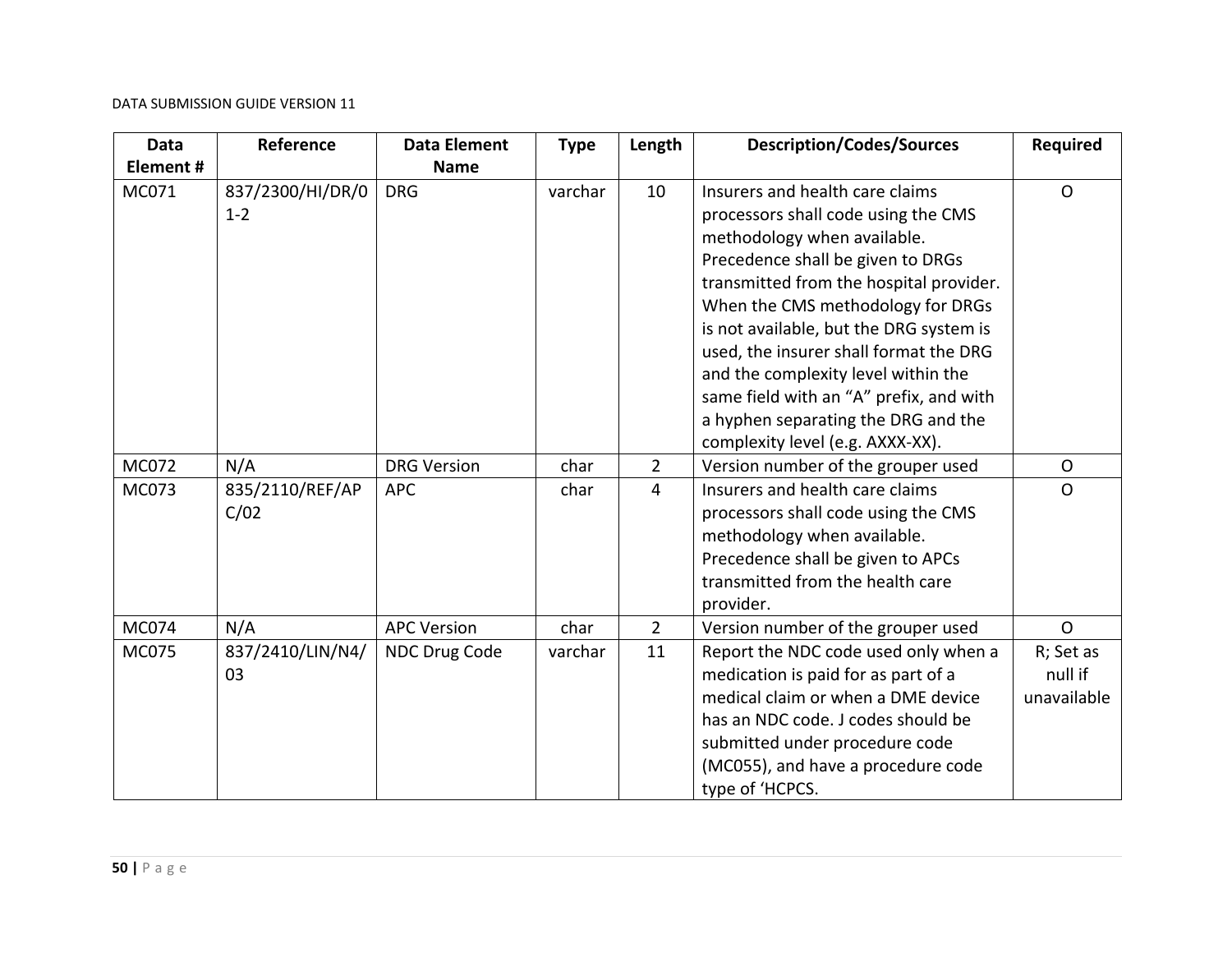| <b>Data</b>   | Reference                 | <b>Data Element</b>                                             | <b>Type</b> | Length       | <b>Description/Codes/Sources</b>                                                                                                                                                | Required                                              |
|---------------|---------------------------|-----------------------------------------------------------------|-------------|--------------|---------------------------------------------------------------------------------------------------------------------------------------------------------------------------------|-------------------------------------------------------|
| Element#      |                           | <b>Name</b>                                                     |             |              |                                                                                                                                                                                 |                                                       |
| <b>MC076</b>  | 837/2010AA/NM1<br>/ID/09  | <b>Billing Provider</b><br>Number                               | varchar     | 30           | Payer assigned billing provider number.<br>This number should be the identifier<br>used by the payer for internal<br>identification purposes, and does not<br>routinely change. | R                                                     |
| <b>MC077</b>  | 837/2010AA/NM1<br>/XX/09  | <b>National Billing</b><br>Provider ID                          | varchar     | 20           | <b>National Provider ID</b>                                                                                                                                                     | ${\sf R}$                                             |
| <b>MC078</b>  | 837/2010AA/NM1<br>1/03    | <b>Billing Provider</b><br>Last Name or<br>Organization<br>Name | varchar     | 60           | Full name of provider billing<br>organization or last name of individual<br>billing provider.                                                                                   | $\sf R$                                               |
| MC101         | 837/2010BA/NM1<br>/ 03    | Subscriber Last<br>Name                                         | varchar     | 128          | Subscriber last name                                                                                                                                                            | R                                                     |
| MC102         | 837/2010BA/NM1<br>/ 104   | <b>Subscriber First</b><br>Name                                 | varchar     | 128          | Subscriber first name                                                                                                                                                           | $\mathsf R$                                           |
| MC103         | 837/2010BA/NM1<br>$/$ /05 | Subscriber Middle<br>Initial                                    | char        | $\mathbf{1}$ | Subscriber middle initial                                                                                                                                                       | $\Omega$                                              |
| MC104         | 837/2010CA/NM1<br>1/03    | <b>Member Last</b><br>Name                                      | varchar     | 128          | Member last name                                                                                                                                                                | $\mathsf R$                                           |
| MC105         | 837/2010CA/NM1<br>$/$ /04 | <b>Member First</b><br>Name                                     | varchar     | 128          | Member first name                                                                                                                                                               | R                                                     |
| MC106         | 837/2010CA/NM1<br>1/05    | Member Middle<br>Initial                                        | char        | $\mathbf{1}$ | Member middle initial                                                                                                                                                           | $\Omega$                                              |
| <b>MC201A</b> | N/A                       | Present on<br><b>Admission - PDX</b>                            | varchar     | $\mathbf{1}$ | Code indicating the presence of<br>diagnosis at the time of admission<br>See Table B.1.G for valid values.                                                                      | R<br>(Inpatient<br>only,<br>otherwise<br>leave blank) |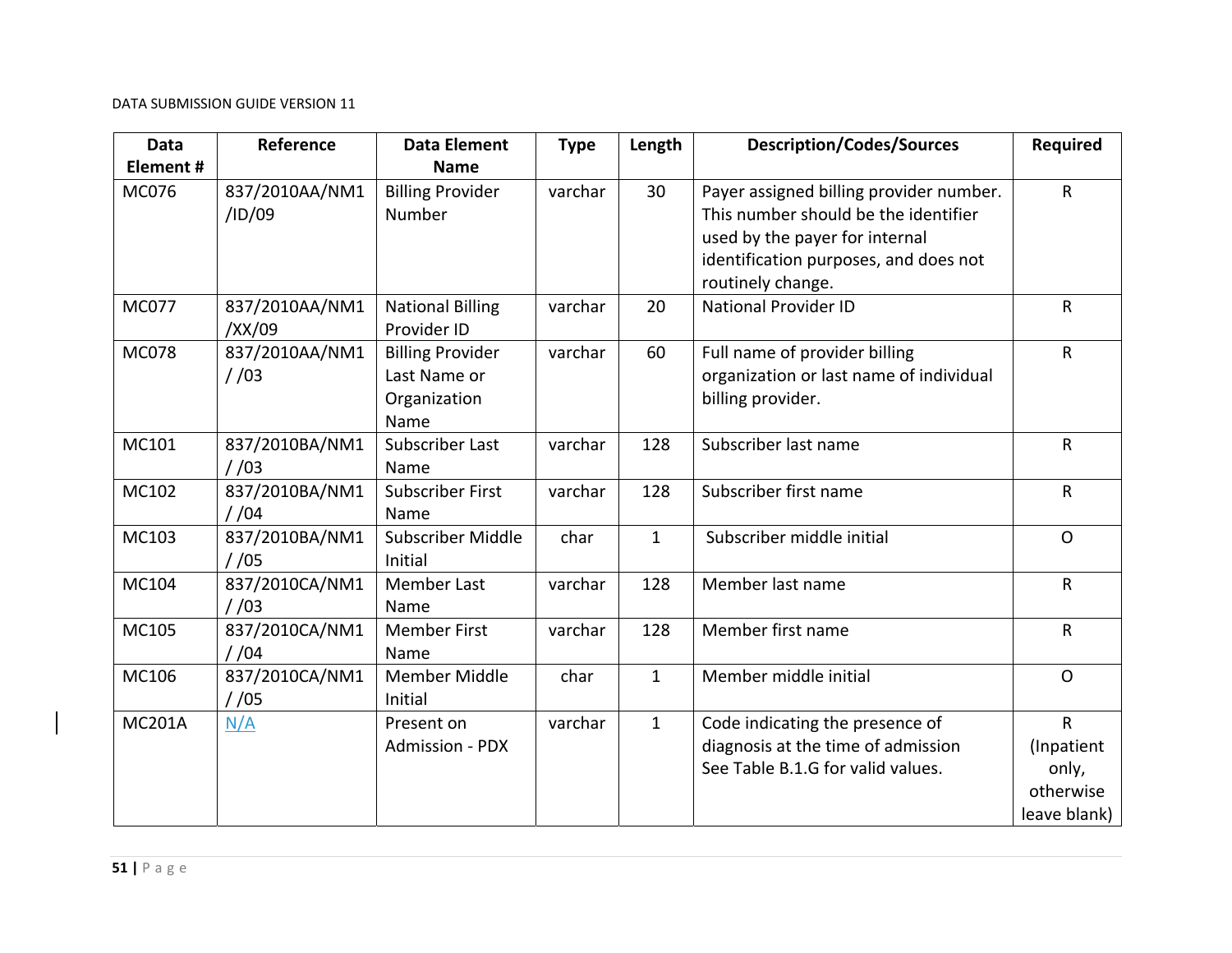| <b>Data</b>   | Reference | <b>Data Element</b>    | <b>Type</b> | Length       | <b>Description/Codes/Sources</b>       | <b>Required</b>  |
|---------------|-----------|------------------------|-------------|--------------|----------------------------------------|------------------|
| Element #     |           | <b>Name</b>            |             |              |                                        |                  |
| <b>MC201B</b> | N/A       | Present on             | varchar     | $\mathbf{1}$ | Code indicating the presence of        | <b>R</b> if 201A |
|               |           | Admission - DX1        |             |              | diagnosis at the time of admission for | has a value      |
|               |           |                        |             |              | <b>MC201A</b>                          | (Inpatient       |
|               |           |                        |             |              | See Table B.1.G for valid values.      | only,            |
|               |           |                        |             |              |                                        | otherwise        |
|               |           |                        |             |              |                                        | leave blank)     |
| <b>MC201C</b> | N/A       | Present on             | varchar     | $\mathbf{1}$ | Code indicating the presence of        | R                |
|               |           | Admission - DX2        |             |              | diagnosis at the time of admission     | (Inpatient       |
|               |           |                        |             |              | See Table B.1.G for valid values.      | only,            |
|               |           |                        |             |              |                                        | otherwise        |
|               |           |                        |             |              |                                        | leave blank)     |
| <b>MC201D</b> | N/A       | Present on             | varchar     | $\mathbf{1}$ | Code indicating the presence of        | $\mathsf{R}$     |
|               |           | Admission - DX3        |             |              | diagnosis at the time of admission     | (Inpatient       |
|               |           |                        |             |              | See Table B.1.G for valid values.      | only,            |
|               |           |                        |             |              |                                        | otherwise        |
|               |           |                        |             |              |                                        | leave blank)     |
| <b>MC201E</b> | N/A       | Present on             | varchar     | $\mathbf{1}$ | Code indicating the presence of        | $\mathsf{R}$     |
|               |           | Admission - DX4        |             |              | diagnosis at the time of admission     | (Inpatient       |
|               |           |                        |             |              | See Table B.1.G for valid values.      | only,            |
|               |           |                        |             |              |                                        | otherwise        |
|               |           |                        |             |              |                                        | leave blank)     |
| <b>MC201F</b> | N/A       | Present on             | varchar     | $\mathbf{1}$ | Code indicating the presence of        | R                |
|               |           | <b>Admission - DX5</b> |             |              | diagnosis at the time of admission     | (Inpatient       |
|               |           |                        |             |              | See Table B.1.G for valid values.      | only,            |
|               |           |                        |             |              |                                        | otherwise        |
|               |           |                        |             |              |                                        | leave blank)     |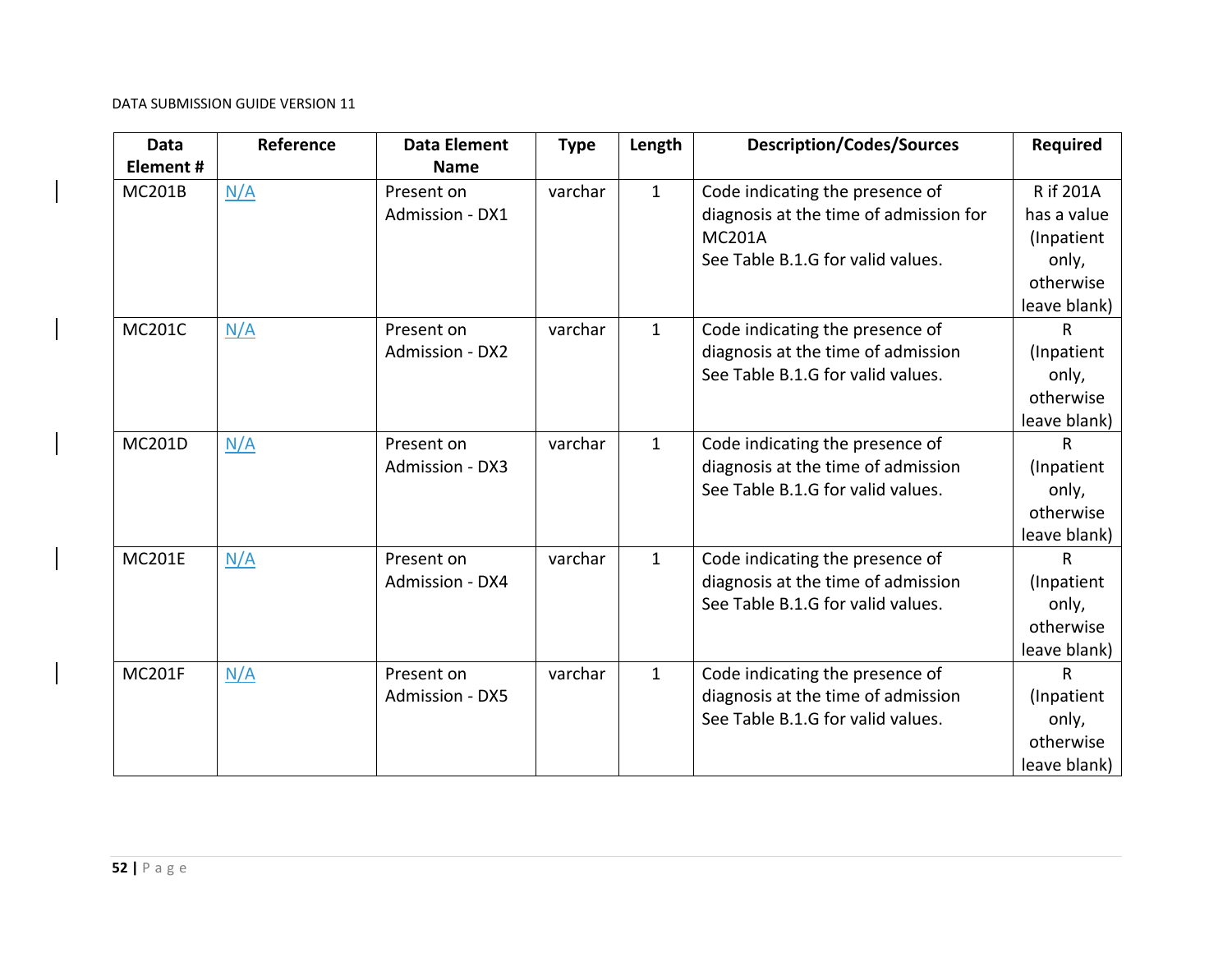| <b>Data</b><br>Element # | Reference | <b>Data Element</b><br><b>Name</b> | <b>Type</b> | Length       | <b>Description/Codes/Sources</b>                                                                           | <b>Required</b>                                                  |
|--------------------------|-----------|------------------------------------|-------------|--------------|------------------------------------------------------------------------------------------------------------|------------------------------------------------------------------|
| <b>MC201G</b>            | N/A       | Present on<br>Admission - DX6      | varchar     | $\mathbf{1}$ | Code indicating the presence of<br>diagnosis at the time of admission<br>See Table B.1.G for valid values. | $\mathsf{R}$<br>(Inpatient<br>only,<br>otherwise<br>leave blank) |
| <b>MC201H</b>            | N/A       | Present on<br>Admission - DX7      | varchar     | $\mathbf{1}$ | Code indicating the presence of<br>diagnosis at the time of admission<br>See Table B.1.G for valid values. | R<br>(Inpatient<br>only,<br>otherwise<br>leave blank)            |
| MC201I                   | N/A       | Present on<br>Admission - DX8      | varchar     | $\mathbf{1}$ | Code indicating the presence of<br>diagnosis at the time of admission<br>See Table B.1.G for valid values. | R<br>(Inpatient<br>only,<br>otherwise<br>leave blank)            |
| <b>MC201J</b>            | N/A       | Present on<br>Admission - DX9      | varchar     | $\mathbf{1}$ | Code indicating the presence of<br>diagnosis at the time of admission<br>See Table B.1.G for valid values. | $\mathsf{R}$<br>(Inpatient<br>only,<br>otherwise<br>leave blank) |
| <b>MC201K</b>            | N/A       | Present on<br>Admission - DX10     | varchar     | $\mathbf{1}$ | Code indicating the presence of<br>diagnosis at the time of admission<br>See Table B.1.G for valid values. | $\mathsf{R}$<br>(Inpatient<br>only,<br>otherwise<br>leave blank) |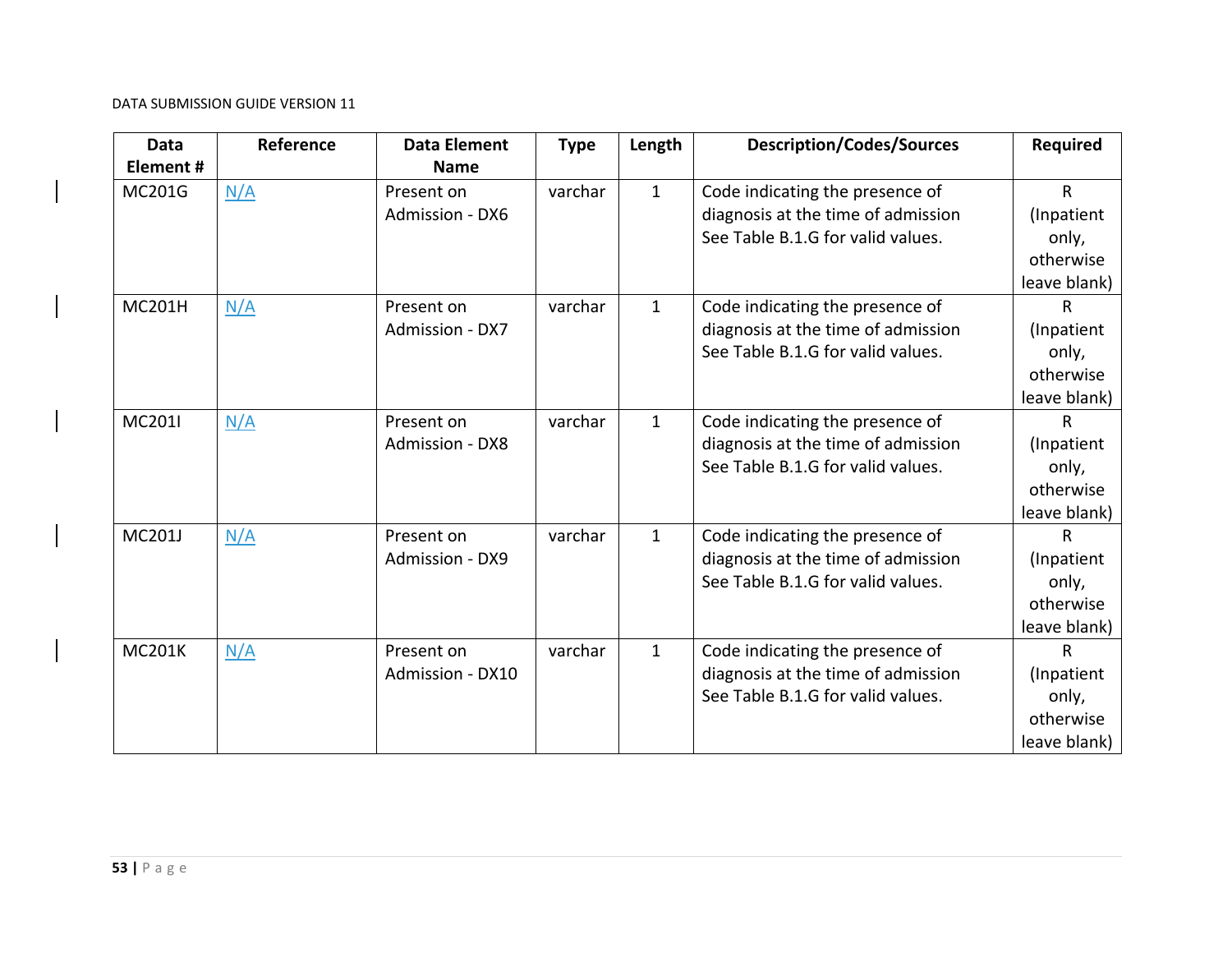| <b>Data</b>   | Reference        | <b>Data Element</b>    | <b>Type</b> | Length         | <b>Description/Codes/Sources</b>       | <b>Required</b> |
|---------------|------------------|------------------------|-------------|----------------|----------------------------------------|-----------------|
| Element#      |                  | <b>Name</b>            |             |                |                                        |                 |
| <b>MC201L</b> | N/A              | Present on             | varchar     | $\mathbf{1}$   | Code indicating the presence of        | $\mathsf{R}$    |
|               |                  | Admission - DX11       |             |                | diagnosis at the time of admission     | (Inpatient      |
|               |                  |                        |             |                | See Table B.1.G for valid values.      | only,           |
|               |                  |                        |             |                |                                        | otherwise       |
|               |                  |                        |             |                |                                        | leave blank)    |
| <b>MC201M</b> | N/A              | Present on             | varchar     | $\mathbf{1}$   | Code indicating the presence of        | R               |
|               |                  | Admission - DX12       |             |                | diagnosis at the time of admission     | (Inpatient      |
|               |                  |                        |             |                | See Table B.1.G for valid values.      | only,           |
|               |                  |                        |             |                |                                        | otherwise       |
|               |                  |                        |             |                |                                        | leave blank)    |
| MC202         | 837D/2400/TOO/0  | <b>Tooth Number</b>    | char        | 20             | Tooth Number or Letter Identification  | R for Dental    |
|               | $\overline{2}$   |                        |             |                |                                        | Claims only     |
| MC203         | 837D/2400/SV/30  | <b>Dental Quadrant</b> | char        | $\overline{2}$ | Dental Quadrant                        | R for Dental    |
|               | $41-5$           |                        |             |                |                                        | Claims only     |
| MC204         | 837D/2400/TOO/0  | <b>Tooth Surface</b>   | char        | 107            | <b>Tooth Surface Identification</b>    | R for Dental    |
|               | $31 - 5$         |                        |             |                |                                        | Claims only     |
| MC205         | N/A              | ICD-9-CM or            | date        | 8              | Date MC058 was performed               | R               |
|               |                  | ICD-10-CM              |             |                |                                        |                 |
|               |                  | Procedure Date         |             |                |                                        |                 |
| <b>MC058A</b> | 835/2110/SVC/ID/ | ICD-9-CM               | char        | $\overline{7}$ | Secondary procedure code for this line | R Inpatient     |
|               | $01 - 2$         | Procedure Code         |             |                | of service. Do not code decimal point. | only,           |
|               |                  | or                     |             |                |                                        | optional for    |
|               |                  | ICD-10-CM              |             |                |                                        | O/P Default     |
|               |                  | Procedure code         |             |                |                                        | to blank        |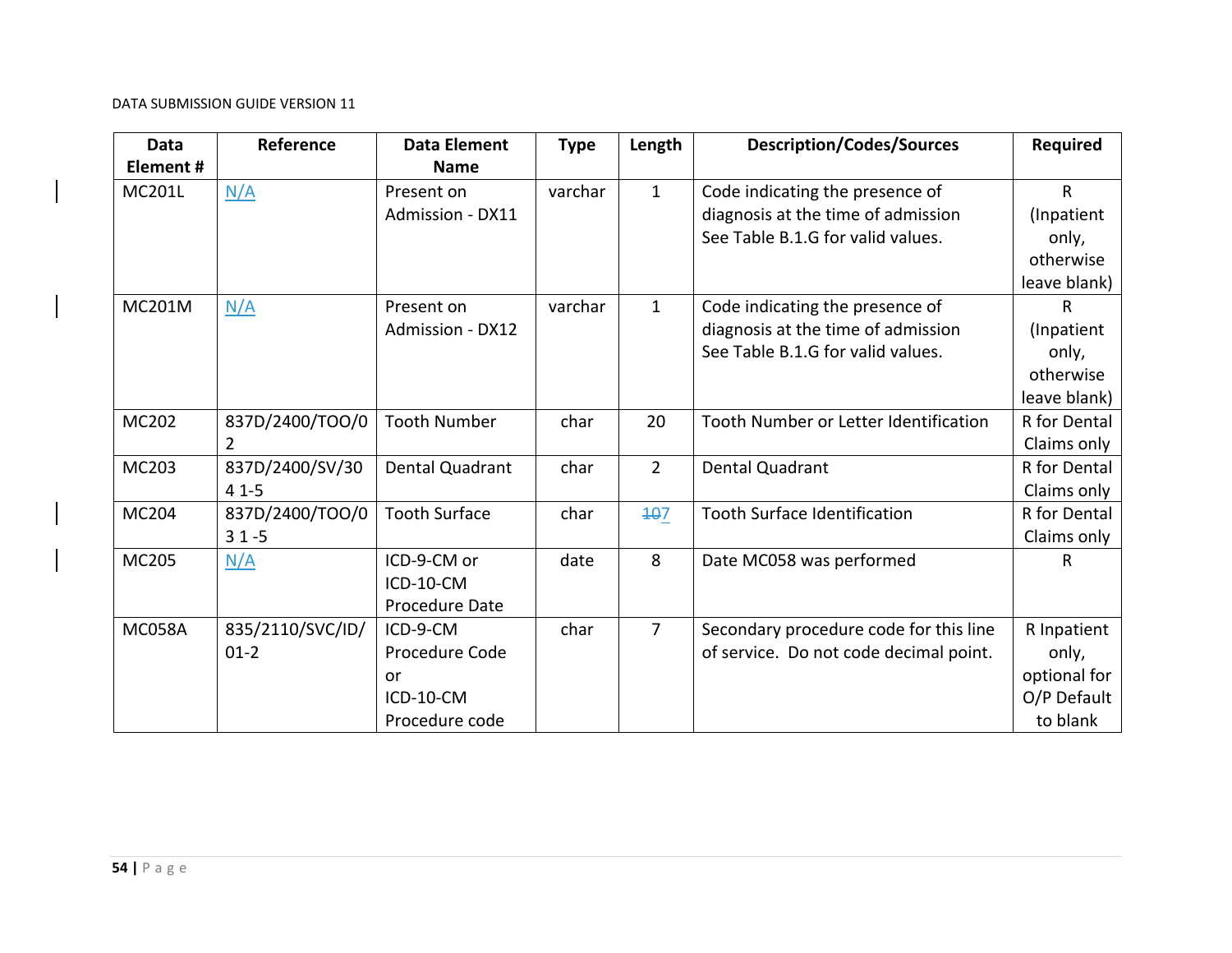| <b>Data</b>     | Reference                  | <b>Data Element</b>                                             | <b>Type</b> | Length         | <b>Description/Codes/Sources</b>                                                 | <b>Required</b>                                                                   |
|-----------------|----------------------------|-----------------------------------------------------------------|-------------|----------------|----------------------------------------------------------------------------------|-----------------------------------------------------------------------------------|
| <b>Element#</b> |                            | <b>Name</b>                                                     |             |                |                                                                                  |                                                                                   |
| <b>MC205A</b>   | N/A                        | ICD-9-CM or<br>ICD-10-CM<br>Procedure Date                      | date        | 8              | Date MC058A was performed                                                        | R when<br>MC058A is<br>populated<br>Default to<br>blank if not<br>present         |
| <b>MC058B</b>   | 835/2110/SVC/ID/<br>$01-2$ | ICD-9-CM<br>Procedure Code<br>or<br>ICD-10-CM<br>Procedure code | char        | $\overline{7}$ | Secondary procedure code for this line<br>of service. Do not code decimal point. | R Inpatient<br>Only,<br>optional for<br>O/P Default<br>to blank if<br>not present |
| <b>MC205B</b>   | N/A                        | ICD-9-CM or<br>ICD-10-CM<br>Procedure Date                      | date        | 8              | Date MC058B was performed                                                        | R when<br>MC058B is<br>populated<br>Default to<br>blank if not<br>present         |
| <b>MC058C</b>   | 835/2110/SVC/ID/<br>$01-2$ | ICD-9-CM<br>Procedure Code<br>or<br>ICD-10-CM<br>Procedure code | char        | $\overline{7}$ | Secondary procedure code for this line<br>of service. Do not code decimal point. | R Inpatient<br>Only,<br>optional for<br>O/P Default<br>to blank if<br>not present |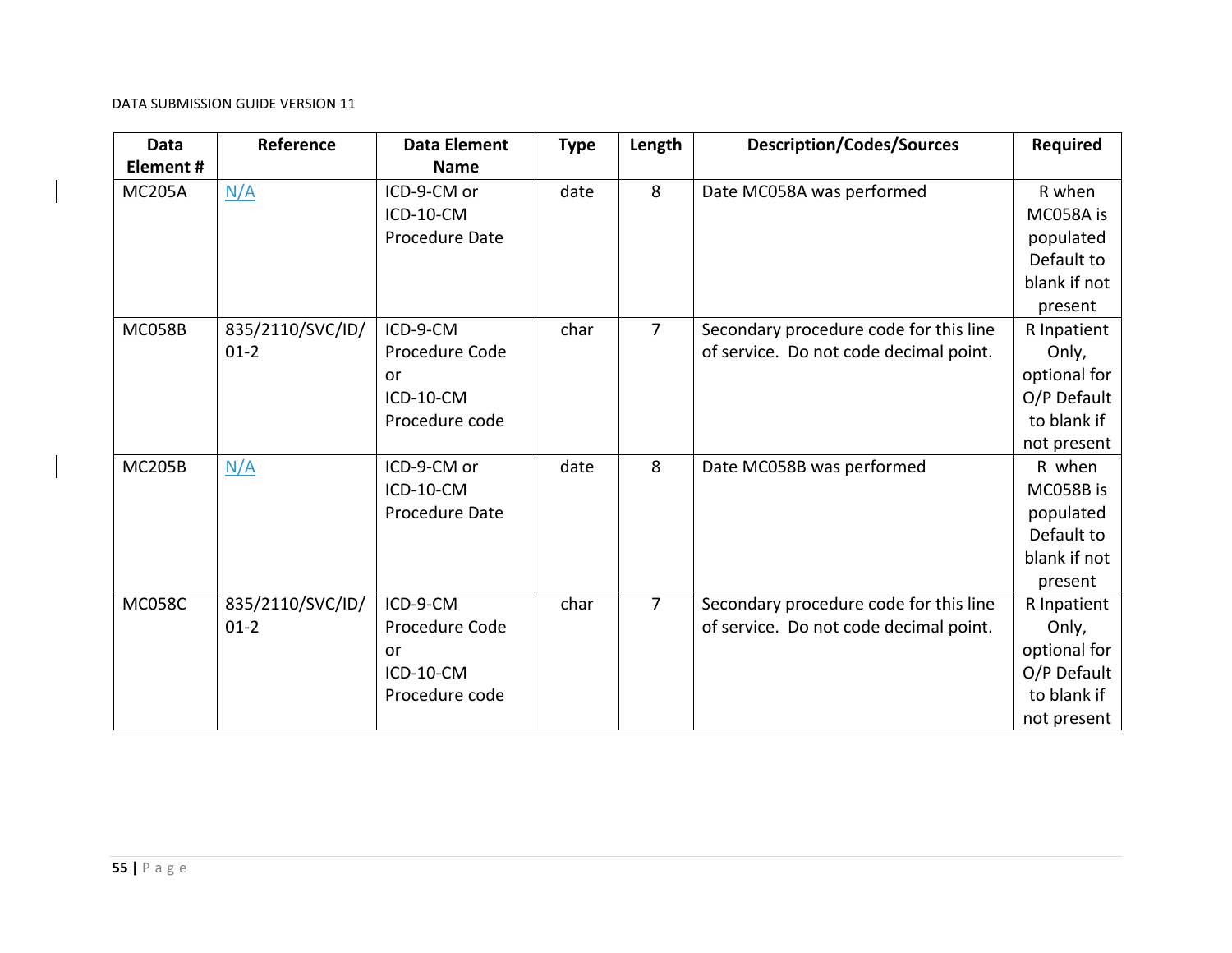| Data          | Reference        | <b>Data Element</b> | <b>Type</b> | Length         | <b>Description/Codes/Sources</b>       | <b>Required</b> |
|---------------|------------------|---------------------|-------------|----------------|----------------------------------------|-----------------|
| Element#      |                  | <b>Name</b>         |             |                |                                        |                 |
| <b>MC205C</b> | N/A              | ICD-9-CM or         | date        | 8              | Date MC058C was performed              | R when          |
|               |                  | ICD-10-CM           |             |                |                                        | MC058C is       |
|               |                  | Procedure Date      |             |                |                                        | populated       |
|               |                  |                     |             |                |                                        | Default to      |
|               |                  |                     |             |                |                                        | blank if not    |
|               |                  |                     |             |                |                                        | present         |
| <b>MC058D</b> | 835/2110/SVC/ID/ | ICD-9-CM            | char        | $\overline{7}$ | Secondary procedure code for this line | R Inpatient     |
|               | $01-2$           | Procedure Code      |             |                | of service. Do not code decimal point. | Only,           |
|               |                  | or                  |             |                |                                        | optional for    |
|               |                  | ICD-10-CM           |             |                |                                        | O/P Default     |
|               |                  | Procedure code      |             |                |                                        | to blank if     |
|               |                  |                     |             |                |                                        | not present     |
| <b>MC205D</b> | N/A              | ICD-9-CM or         | date        | 8              | Date MC058E was performed              | R when          |
|               |                  | ICD-10-CM           |             |                |                                        | MC058D is       |
|               |                  | Procedure Date      |             |                |                                        | populated       |
|               |                  |                     |             |                |                                        | Default to      |
|               |                  |                     |             |                |                                        | blank if not    |
|               |                  |                     |             |                |                                        | present         |
| <b>MC058E</b> | 835/2110/SVC/ID/ | ICD-9-CM            | char        | $\overline{7}$ | Secondary procedure code for this line | R Inpatient     |
|               | $01-2$           | Procedure Code      |             |                | of service. Do not code decimal point. | Only,           |
|               |                  | or                  |             |                |                                        | optional for    |
|               |                  | ICD-10-CM           |             |                |                                        | O/P Default     |
|               |                  | Procedure code      |             |                |                                        | to blank if     |
|               |                  |                     |             |                |                                        | not present     |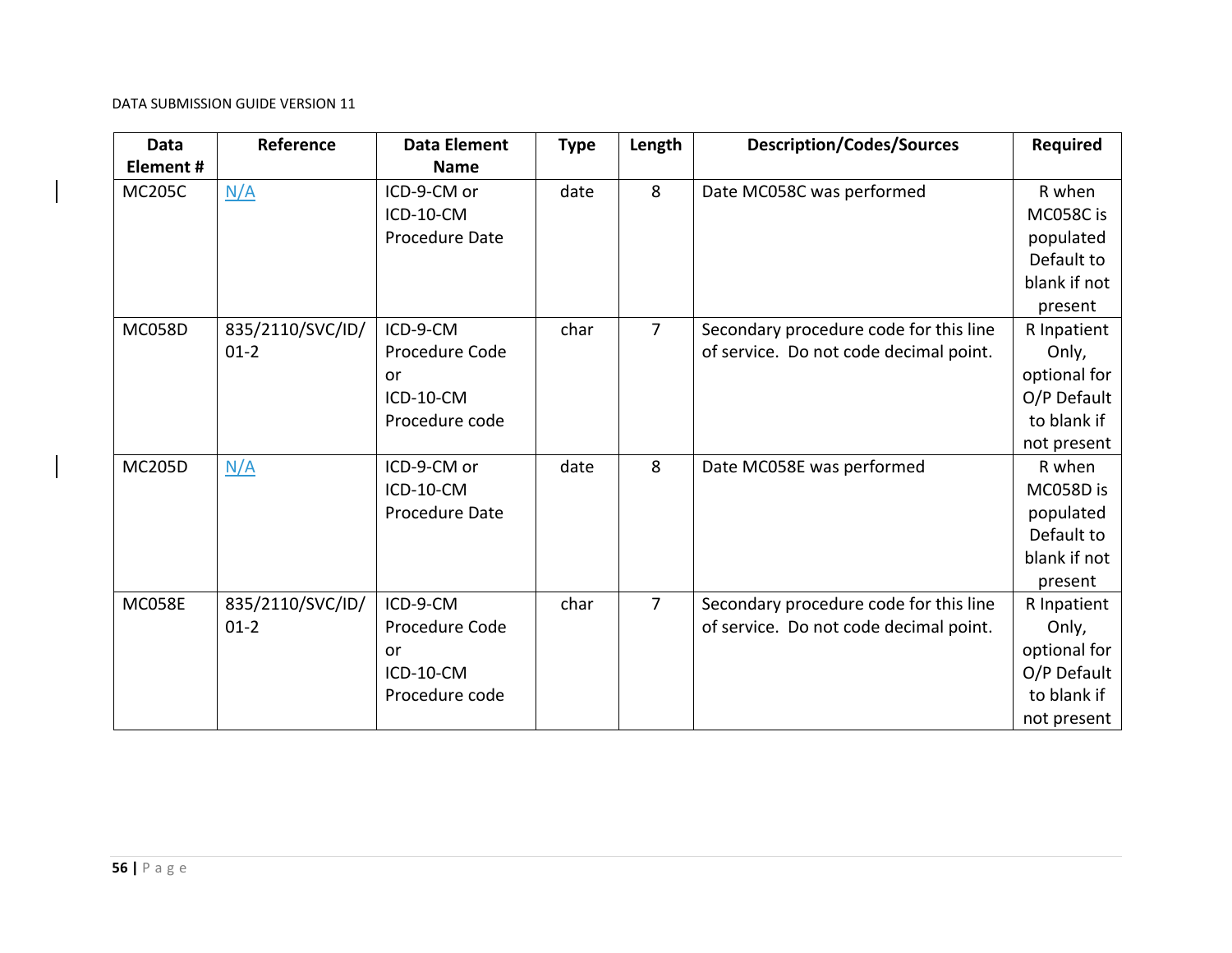| <b>Data</b><br>Element# | Reference | <b>Data Element</b><br><b>Name</b>          | <b>Type</b> | Length         | <b>Description/Codes/Sources</b>                                                                                                          | <b>Required</b>                                                           |
|-------------------------|-----------|---------------------------------------------|-------------|----------------|-------------------------------------------------------------------------------------------------------------------------------------------|---------------------------------------------------------------------------|
| <b>MC205E</b>           | N/A       | ICD-9-CM or<br>ICD-10-CM<br>Procedure Date  | date        | 8              | Date MC058E was performed                                                                                                                 | R when<br>MC058E is<br>populated<br>Default to<br>blank if not<br>present |
| MC206                   | N/A       | <b>Capitated Service</b><br>Indicator       | char        | $\mathbf{1}$   | $Y =$ services are paid under a capitated<br>arrangement<br>$N =$ services are not paid under a<br>capitated arrangement<br>$U =$ unknown | $\mathsf{R}$                                                              |
| MC207                   | N/A       | Provider network<br>indicator               | char        | $\mathbf{1}$   | Servicing provider is a participating<br>provider.<br>$Y = Yes$<br>$N = No$<br>$U =$ unknown                                              | $\mathsf{R}$                                                              |
| <b>MC208</b>            | N/A       | Self-Funded Claim<br>Indicator              | char        | $\mathbf{1}$   | $Y = Yes$ , Self-Funded claim<br>$N = No$ , Other                                                                                         | $\mathsf{R}$                                                              |
| MC209                   | N/A       | Dental Claim<br>Indicator                   | char        | $\mathbf{1}$   | $Y = Yes$ , Dental claim<br>$N = No$ , Other                                                                                              | $\mathsf{R}$                                                              |
| MC210                   | N/A       | Medicare<br>Beneficiary<br>Identifier (MBI) | char        | 11             | Identifier<br>Medicare<br>Beneficiary<br>Required for Medicare, Set as null if<br>unavailable                                             | R for<br><b>Medicare</b><br>claimse                                       |
| MC211                   | N/A       | <b>NAIC ID</b>                              | char        | $\overline{5}$ | Report the NAIC Code associated with the<br>entity that maintains this product. Leave<br>blank if entity does not have a NAIC Code.       | $\mathsf{R}$                                                              |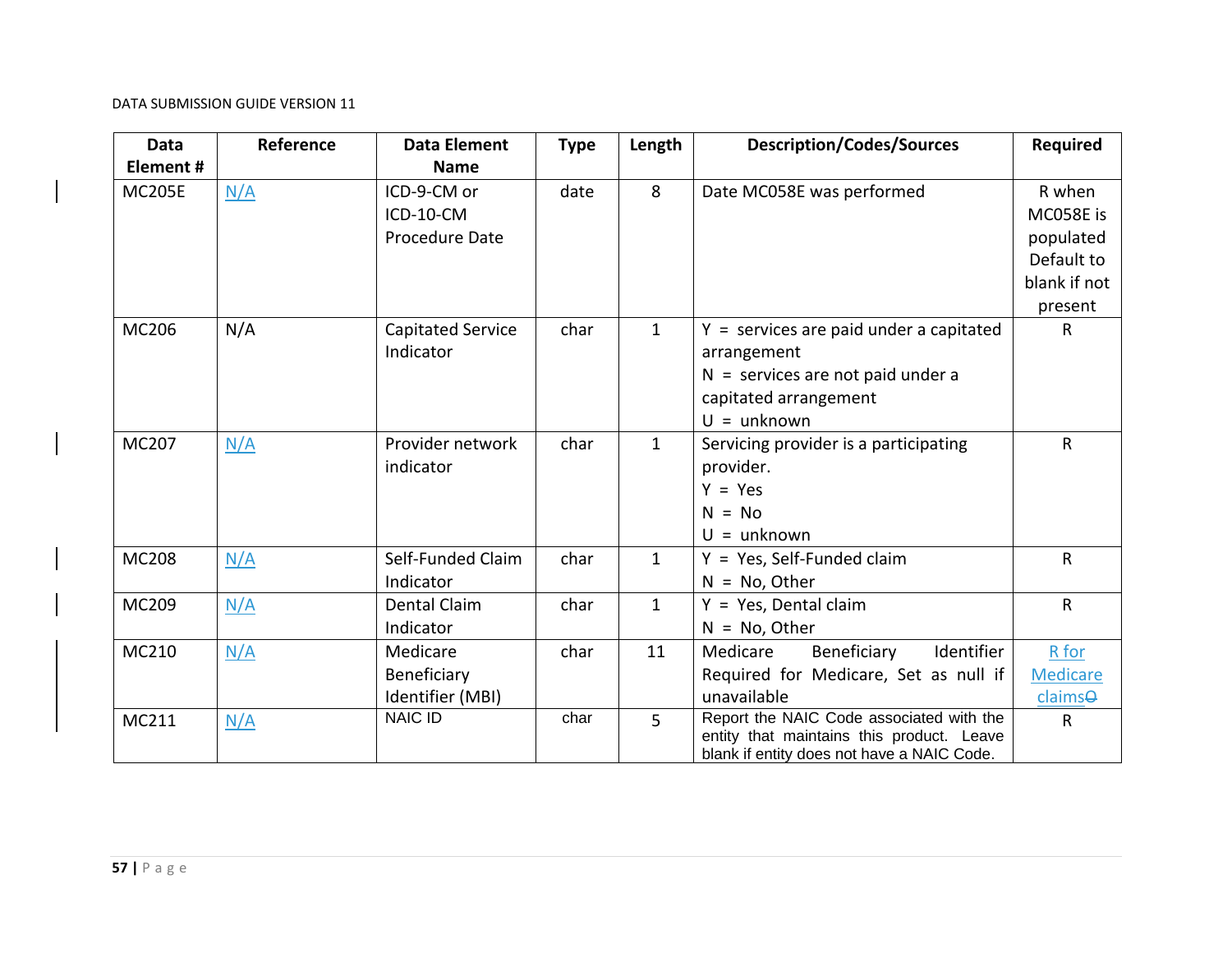| Data         | Reference | Data Element        | <b>Type</b> | Length   | <b>Description/Codes/Sources</b>         | <b>Required</b> |
|--------------|-----------|---------------------|-------------|----------|------------------------------------------|-----------------|
| Element #    |           | Name                |             |          |                                          |                 |
| <b>MC212</b> | N/A       | <b>Medicaid AID</b> | char        | <u>4</u> | For Medicaid only. Provide the primary   | R for           |
|              |           | Category            |             |          | Medicaid Aid Category code for the       | <b>Medicaid</b> |
|              |           |                     |             |          | member. Codes are determined by the      | claims          |
|              |           |                     |             |          | state's Medicaid agency. Contact CIVHC   |                 |
|              |           |                     |             |          | for acceptable codes. If not applicable, |                 |
|              |           |                     |             |          | leave blank.                             |                 |
| MC899        | N/A       | Record Type         | char        | 2        | Value = $MC$                             |                 |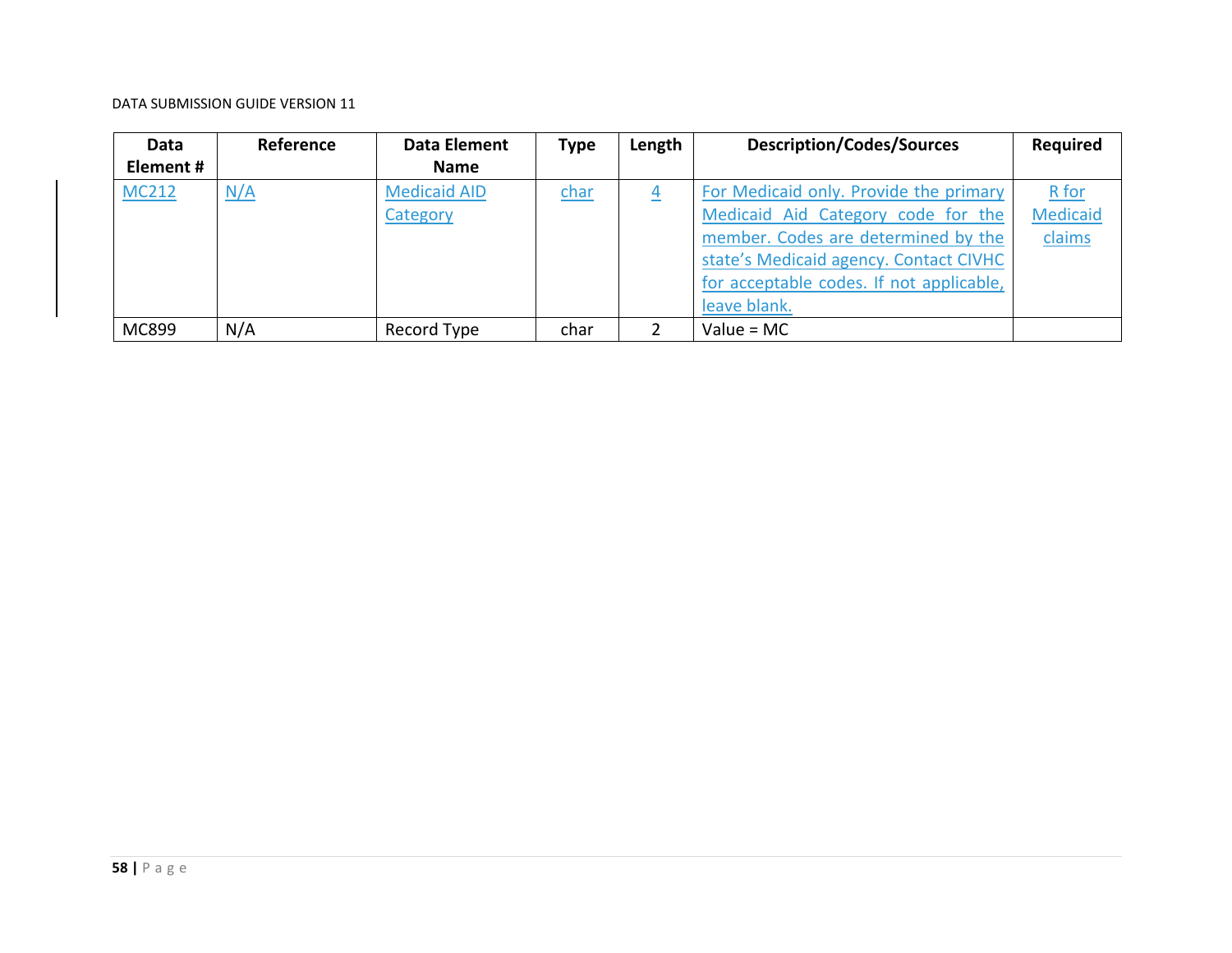# A‐3 PHARMACY CLAIMS DATA

Frequency: Monthly Upload via FTP or Web Portal

Additional formatting requirements:

Payers submit data in <sup>a</sup> single, consistent format for each data type.

# PHARMACY CLAIMS FILE HEADER RECORD

| Data Element # | Data Element        | Type | <b>Max Length</b> | <b>Description/valid values</b>                                |
|----------------|---------------------|------|-------------------|----------------------------------------------------------------|
|                | <b>Name</b>         |      |                   |                                                                |
| HD001          | Record Type         | char |                   | <b>PC</b>                                                      |
| HD002          | Payer Code          | char | 48                | Distributed by CIVHC                                           |
| HD003          | Payer Name          | char | 75                | Distributed by CIVHC                                           |
| HD004          | Beginning           | date | 6                 | <b>CCYYMM</b>                                                  |
|                | Month               |      |                   |                                                                |
| HD005          | <b>Ending Month</b> | date | 6                 | <b>CCYYMM</b>                                                  |
| HD006          | Record count        | int  | 10                | Total number of records submitted in the Pharmacy claims file, |
|                |                     |      |                   | excluding header and trailer records                           |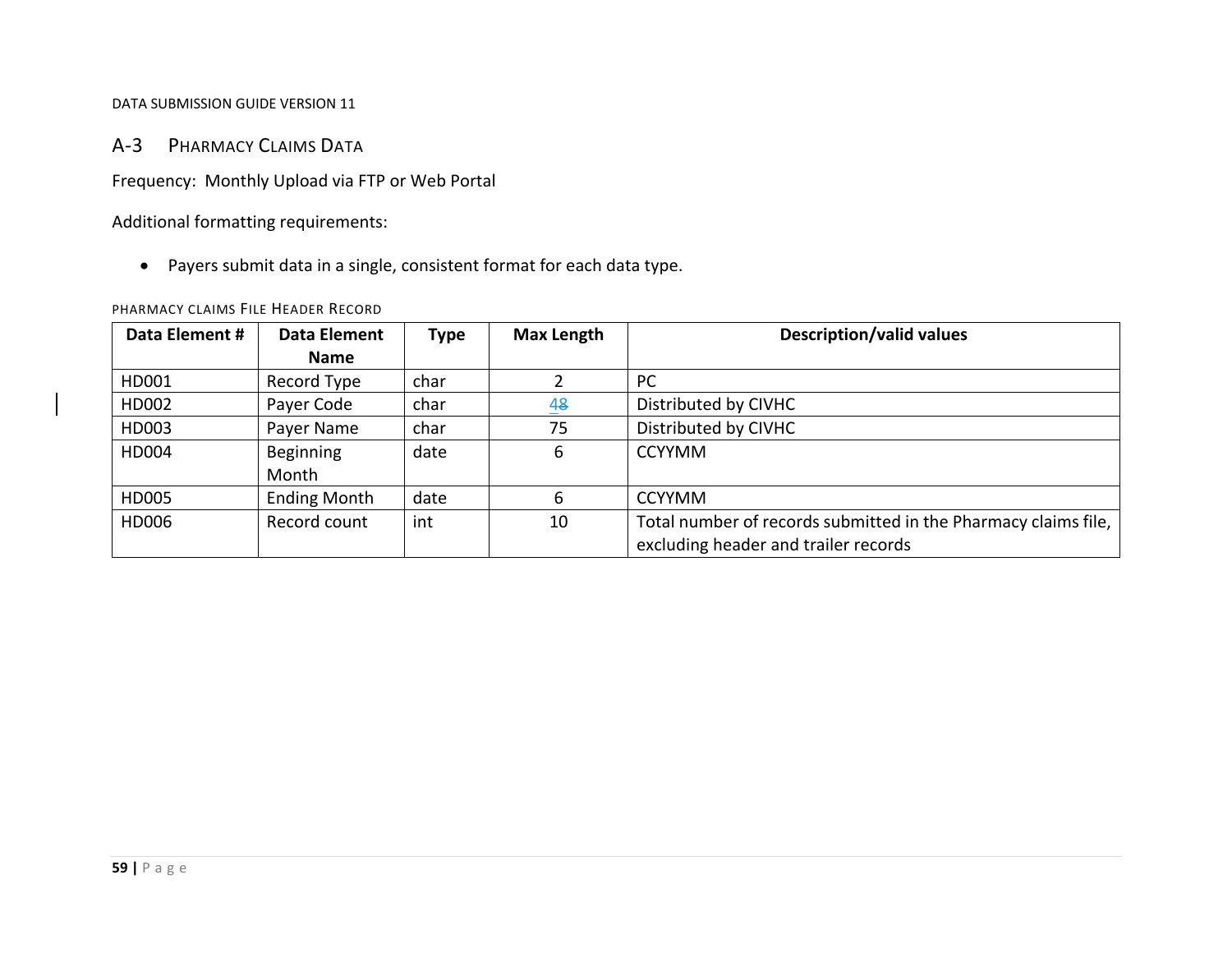| Data Element # | Data Element           | <b>Type</b> | <b>Max Length</b> | <b>Description/valid values</b> |
|----------------|------------------------|-------------|-------------------|---------------------------------|
|                | <b>Name</b>            |             |                   |                                 |
| <b>TR001</b>   | Record Type            | char        |                   | <b>PC</b>                       |
| <b>TR002</b>   | Payer Code             | varchar     | 48                | Distributed by CIVHC            |
| <b>TR003</b>   | Payer Name             | varchar     | 75                | Distributed by CIVHC            |
| <b>TR004</b>   | Beginning              | date        | 6                 | <b>CCYYMM</b>                   |
|                | Month                  |             |                   |                                 |
| <b>TR005</b>   | <b>Ending Month</b>    | date        | 6                 | <b>CCYYMM</b>                   |
| <b>TR006</b>   | <b>Extraction Date</b> | date        | 8                 | <b>CCYYMMDD</b>                 |

# PHARMACY CLAIMS FILE TRAILER RECORD

### A‐3.1 PHARMACY CLAIMS FILE

| Data<br><b>Element</b><br># | <b>National</b><br><b>Council for</b><br>Prescription<br>Drug<br>Programs<br>Field # | Data Element Name              | <b>Type</b> | Length         | <b>Description/Codes/Sources</b>                                                   | <b>Required</b> |
|-----------------------------|--------------------------------------------------------------------------------------|--------------------------------|-------------|----------------|------------------------------------------------------------------------------------|-----------------|
| <b>PC001</b>                | N/A                                                                                  | Payer Code                     | varchar     | 48             | Distributed by CIVHC                                                               | R               |
| <b>PC002</b>                | N/A                                                                                  | Payer Name                     | varchar     | 30             | Distributed by CIVHC                                                               | R.              |
| <b>PC003</b>                | N/A                                                                                  | Insurance Type/Product<br>Code | char        | $\overline{2}$ | See lookup table B.1.A                                                             | R               |
| <b>PC004</b>                | N/A                                                                                  | Payer Claim Control<br>Number  | varchar     | 35             | Must apply to the entire claim and be<br>unique within the payer's system.         | R               |
| <b>PC204</b>                | N/A                                                                                  | Script number                  | int         | 4020           | Script number of prescription                                                      | R               |
| <b>PC005</b>                | N/A                                                                                  | Line Counter                   | int         | 4              | Line number for this service. The line<br>counter begins with 1 and is incremented | R               |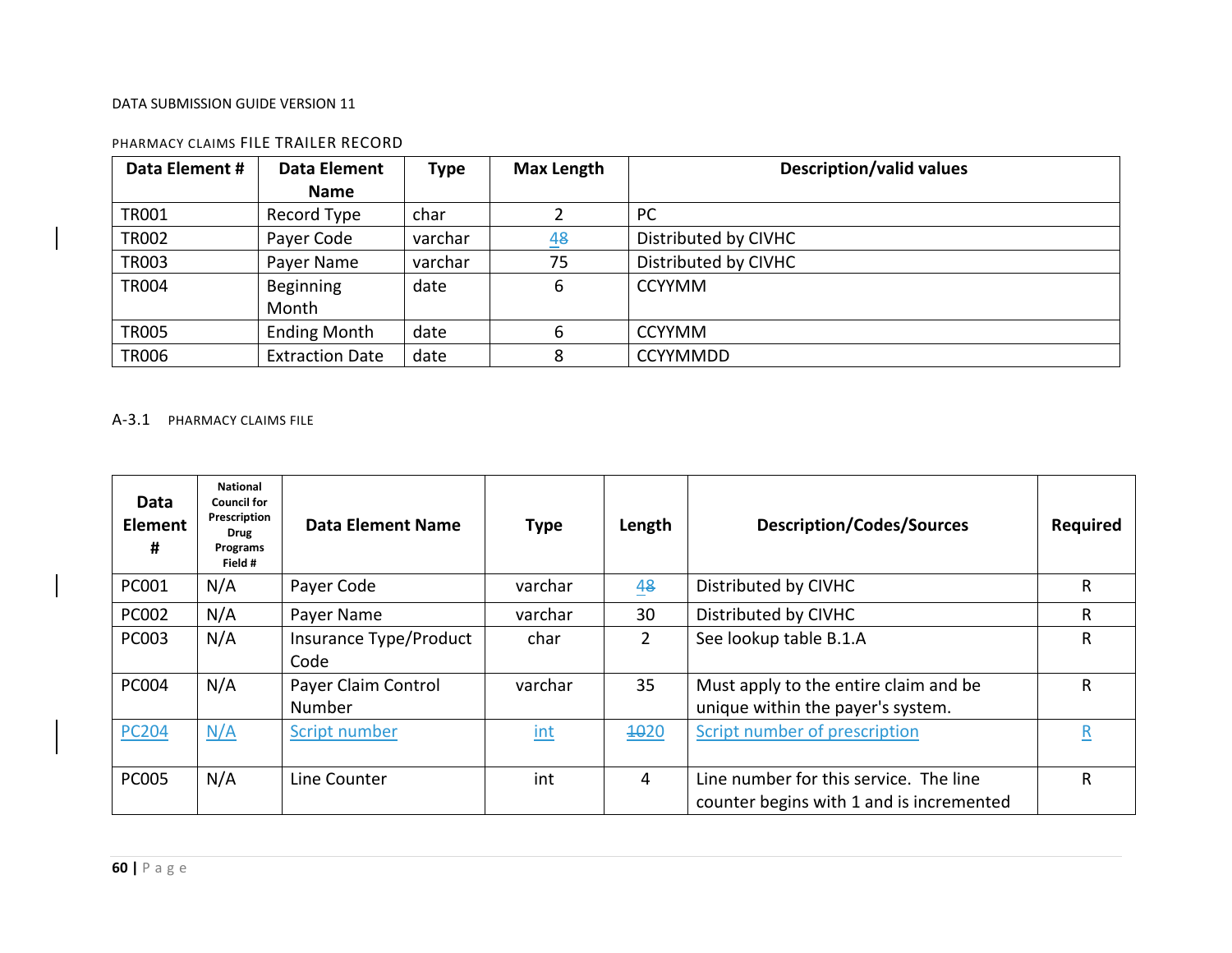| Data<br><b>Element</b><br># | <b>National</b><br><b>Council for</b><br>Prescription<br><b>Drug</b><br>Programs<br>Field # | <b>Data Element Name</b>                           | <b>Type</b> | Length | <b>Description/Codes/Sources</b>                                                                                                                                                                                                                                                                                                                                                                                    | <b>Required</b> |
|-----------------------------|---------------------------------------------------------------------------------------------|----------------------------------------------------|-------------|--------|---------------------------------------------------------------------------------------------------------------------------------------------------------------------------------------------------------------------------------------------------------------------------------------------------------------------------------------------------------------------------------------------------------------------|-----------------|
|                             |                                                                                             |                                                    |             |        | by 1 for each additional service line of a<br>claim.                                                                                                                                                                                                                                                                                                                                                                |                 |
| <b>PC006</b>                | 301-C1                                                                                      | Insured Group or Policy<br>Number                  | varchar     | 30     | Group or policy number - not the number<br>that uniquely identifies the subscriber                                                                                                                                                                                                                                                                                                                                  | R               |
| <b>PC007</b>                | 302-C2                                                                                      | <b>Subscriber Social</b><br><b>Security Number</b> | varchar     | 9      | Subscriber's social security number; Set as<br>null if unavailable                                                                                                                                                                                                                                                                                                                                                  | $\overline{O}$  |
| <b>PC008</b>                | N/A                                                                                         | Plan Specific Contract<br>Number                   | varchar     | 128    | Plan assigned subscriber's contract<br>number; may use an alternate unique<br>identifier such as Medicaid ID. Must be an<br>identifier that is unique to the subscriber.                                                                                                                                                                                                                                            | R               |
| <b>PC009</b>                | 303-C3                                                                                      | <b>Member Number</b>                               | varchar     | 128    | Unique number of the member within the<br>Must be an identifier that is<br>contract.<br>unique to the member. May include a<br>combination of contract number and suffix<br>number in order to be unique.<br>This column is the unique identifying column<br>for membership and related medical and<br>pharmacy claims. Only one record per<br>eligibility month per eligibility year.<br>$PC009 = ME010$ and MC009 | R               |
| <b>PC010</b>                | 302-C2                                                                                      | Member Identification<br>Code                      | varchar     | 128    | Member's social security number; Set as<br>null if contract number = subscriber's social<br>security number or use an alternate unique                                                                                                                                                                                                                                                                              | $\Omega$        |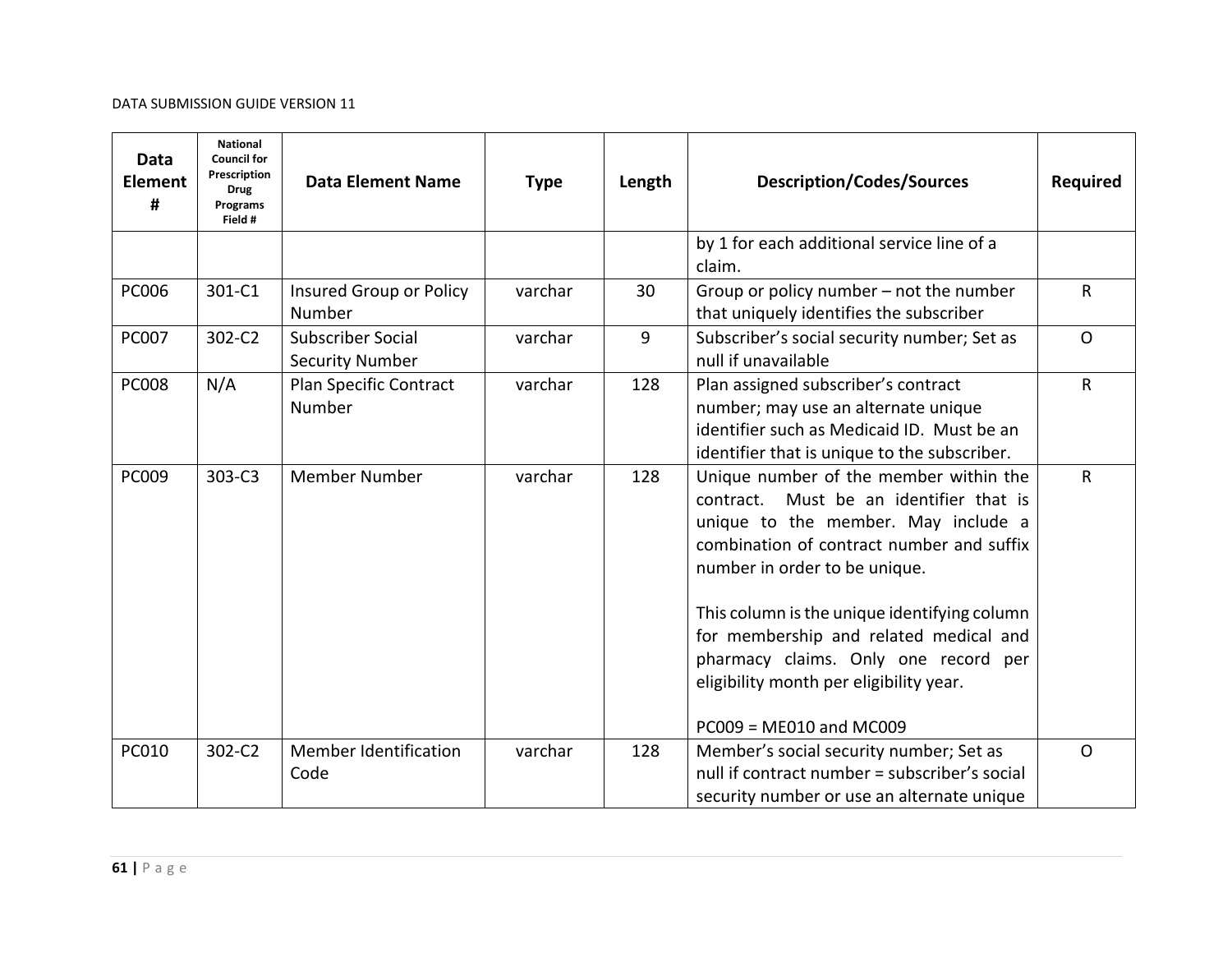| Data<br><b>Element</b><br># | <b>National</b><br><b>Council for</b><br>Prescription<br><b>Drug</b><br>Programs<br>Field # | <b>Data Element Name</b>                            | <b>Type</b>       | Length         | <b>Description/Codes/Sources</b>                                                                                                           | <b>Required</b> |
|-----------------------------|---------------------------------------------------------------------------------------------|-----------------------------------------------------|-------------------|----------------|--------------------------------------------------------------------------------------------------------------------------------------------|-----------------|
|                             |                                                                                             |                                                     |                   |                | identifier such as Medicaid ID. Must be an<br>identifier that is unique to the member.                                                     |                 |
| PC011                       | N/A                                                                                         | Individual Relationship<br>Code                     | char              | $\overline{2}$ | Member's relationship to insured<br>Use Lookup Table B.1.B                                                                                 | $\sf R$         |
| PC012                       | 305-C5                                                                                      | Member Gender                                       | char              | $\mathbf{1}$   | $M = Male$<br>$F =$ Female<br>$X = Non-binary$<br>$U = UNKNOWN$                                                                            | ${\sf R}$       |
| <b>PC013</b>                | 304-C4                                                                                      | Member Date of Birth                                | date              | 8              | <b>CCYYMMDD</b>                                                                                                                            | $\mathsf{R}$    |
| PC014                       | N/A                                                                                         | Member City Name of<br>Residence                    | varchar           | 50             | City name of member                                                                                                                        | $\mathsf{R}$    |
| <b>PC015</b>                | N/A                                                                                         | Member State or<br>Province                         | char              | $\overline{2}$ | As defined by the US Postal Service                                                                                                        | $\mathsf{R}$    |
| <b>PC016</b>                | N/A                                                                                         | Member ZIP Code                                     | varchar           | 11             | ZIP Code of member - may include non-US<br>codes. Do not include dash. Plus 4 optional<br>but desired.                                     | $\mathsf{R}$    |
| <b>PC017</b>                | N/A                                                                                         | <b>Date Service Approved</b><br>(AP Date) Paid date | date              | 8              | CCYYMMDD - date claim paid if available,<br>otherwise set to Date Prescription Filled                                                      | R               |
| <b>PC018</b>                | 201-B1                                                                                      | <b>Pharmacy Number</b>                              | varchar           | 30             | Payer assigned pharmacy number. AHFS<br>number is acceptable.                                                                              | Re              |
| PC019                       | N/A                                                                                         | Pharmacy Tax ID<br>Number                           | <b>varcharint</b> | 910            | Federal taxpayer's identification number<br>coded with no punctuation (carriers that<br>contract with outside PBM's will not have<br>this) | R <sub>TH</sub> |
| <b>PC020</b>                | 833-5P                                                                                      | <b>Pharmacy Name</b>                                | varchar           | 50             | Name of pharmacy                                                                                                                           | R               |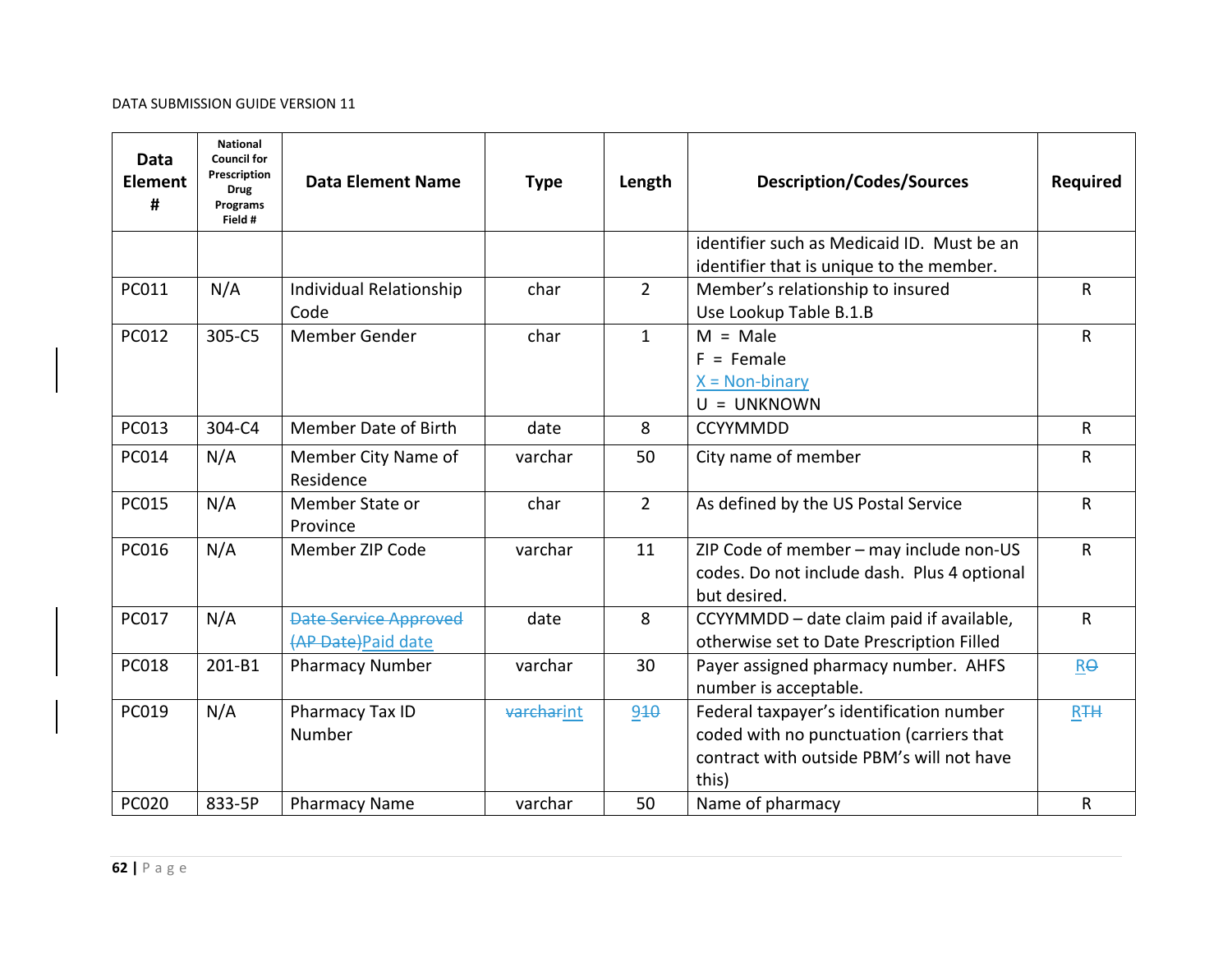| Data<br><b>Element</b><br># | National<br><b>Council for</b><br>Prescription<br><b>Drug</b><br>Programs<br>Field # | <b>Data Element Name</b>                          | <b>Type</b> | Length         | <b>Description/Codes/Sources</b>                                                                                                                                                                                                                                                                                                                                                                        | <b>Required</b>                 |
|-----------------------------|--------------------------------------------------------------------------------------|---------------------------------------------------|-------------|----------------|---------------------------------------------------------------------------------------------------------------------------------------------------------------------------------------------------------------------------------------------------------------------------------------------------------------------------------------------------------------------------------------------------------|---------------------------------|
| PC021                       | N/A                                                                                  | <b>Pharmacy National</b>                          | varchar     | 20             | National Provider ID of pharmacy. This                                                                                                                                                                                                                                                                                                                                                                  | $\mathsf{R}$                    |
|                             |                                                                                      | Provider ID Number                                |             |                | data element pertains to the entity or<br>individual directly providing the service.                                                                                                                                                                                                                                                                                                                    |                                 |
| <b>PC048</b>                | N/A                                                                                  | <b>Pharmacy Location</b><br><b>Street Address</b> | varchar     | 50             | Street address of pharmacy                                                                                                                                                                                                                                                                                                                                                                              | $\Omega$                        |
| <b>PC022</b>                | 831-5N                                                                               | <b>Pharmacy Location City</b>                     | varchar     | 30             | City name of pharmacy - preferably<br>pharmacy location (if mail order null)                                                                                                                                                                                                                                                                                                                            | $\mathsf{R}$                    |
| <b>PC023</b>                | 832-50                                                                               | <b>Pharmacy Location</b><br><b>State</b>          | char        | $\overline{2}$ | As defined by the US Postal Service (if mail<br>order null)                                                                                                                                                                                                                                                                                                                                             | $\mathsf{R}$                    |
| <b>PC024</b>                | 835-5R                                                                               | Pharmacy ZIP Code                                 | varchar     | 10             | ZIP Code of pharmacy - may include non-US<br>codes. Do not include dash. Plus 4<br>optional but desired (if mail order null)                                                                                                                                                                                                                                                                            | $\mathsf{R}$                    |
| PC024d                      | N/A                                                                                  | <b>Pharmacy Country</b><br>Name                   | varchar     | 30             | Code US for United States                                                                                                                                                                                                                                                                                                                                                                               | $\mathsf{R}$                    |
| <b>PC025</b>                | N/A                                                                                  | Claim Status                                      | char        | $\overline{2}$ | See Lookup Table B.1.F                                                                                                                                                                                                                                                                                                                                                                                  | $\mathsf{R}$                    |
| <b>PC025A</b>               | N/A                                                                                  | <b>COB/TPL Amount</b>                             | int         | 12             | Amount due from a secondary carrier.<br>Report the amount that another payer is<br>liable for after submitting payer has<br>processed this claim line. If only collected<br>on the header record report the<br>COB/TPL amount on the first claim line.<br>Report 0 if there is no COB/TPL amount. Do<br>not code decimal point or provide any<br>punctuation (e.g., \$1,000.25 converted to<br>100025). | R if PC025<br>$= 19, 20,$<br>21 |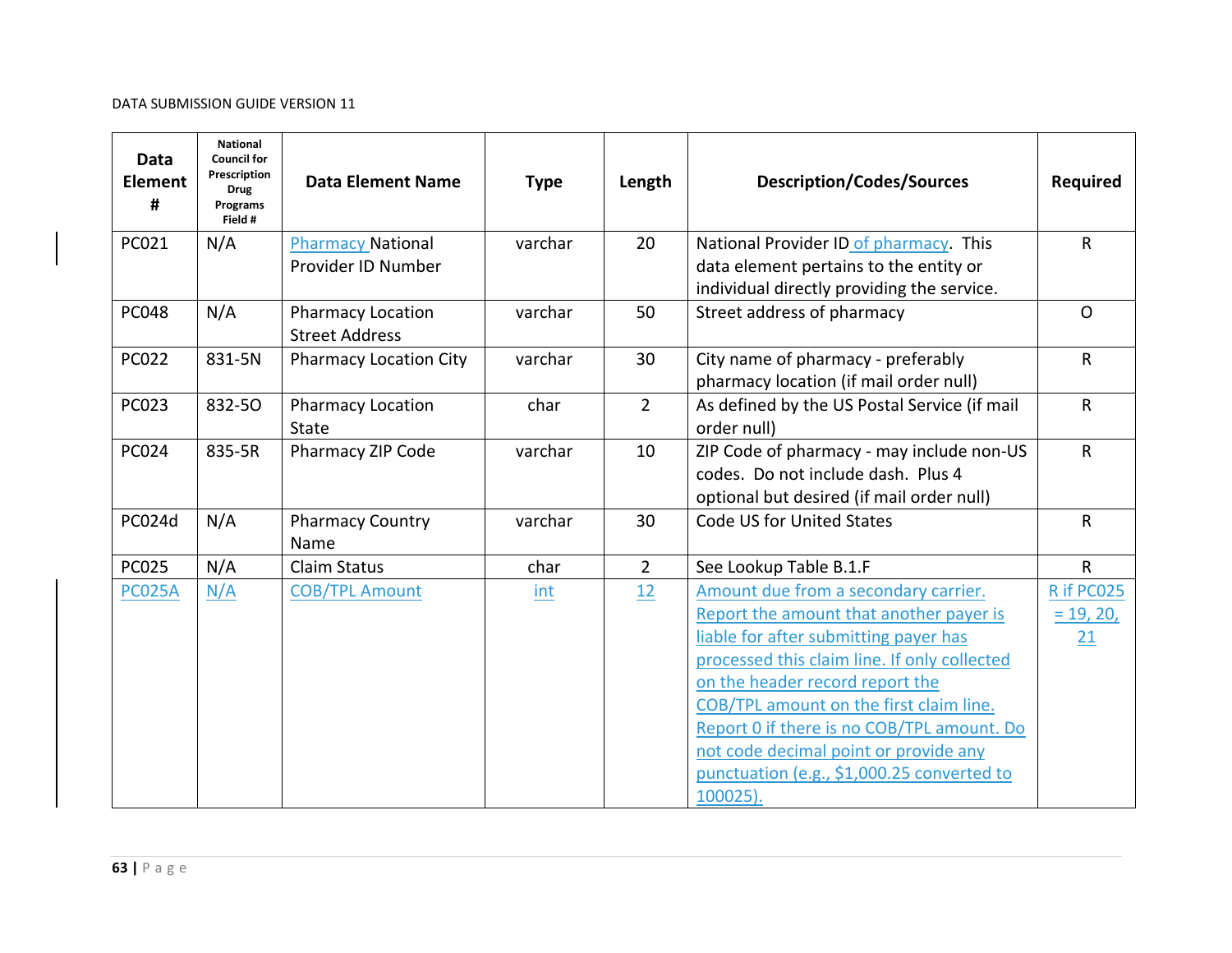| Data<br><b>Element</b><br># | <b>National</b><br><b>Council for</b><br>Prescription<br><b>Drug</b><br>Programs<br>Field # | <b>Data Element Name</b>      | <b>Type</b> | Length                  | <b>Description/Codes/Sources</b>                                                                                                                                                                                                                                                                                                                                                                                                                                            | <b>Required</b> |
|-----------------------------|---------------------------------------------------------------------------------------------|-------------------------------|-------------|-------------------------|-----------------------------------------------------------------------------------------------------------------------------------------------------------------------------------------------------------------------------------------------------------------------------------------------------------------------------------------------------------------------------------------------------------------------------------------------------------------------------|-----------------|
| <b>PC025B</b>               | N/A                                                                                         | <b>Claim Line Type</b>        | char        | $\overline{1}$          | Report the code that defines the claim line<br>status in terms of adjudication. Valid codes<br>are:<br>O original (original claim with no<br>amendments or reversals)<br>V void (claim is voided and no amendment<br>or replacement is expected)<br>R replacement (replaced claim)<br>B back out (claim is backed out and an<br>amendment or replacement is expected)<br>A amendment (amended claim after<br>original claim was backed out)<br>D- Denied (claim was denied) | $\mathsf R$     |
| PC026                       | 407-D7                                                                                      | NDC Drug Code                 | varchar     | 11                      | <b>NDC Code</b>                                                                                                                                                                                                                                                                                                                                                                                                                                                             | $\mathsf{R}$    |
| <b>PC027</b>                | 516-FG                                                                                      | Drug Name                     | varchar     | 80                      | Text name of drug                                                                                                                                                                                                                                                                                                                                                                                                                                                           | R               |
| <b>PC053</b>                | N/A                                                                                         | <b>Formulary Indicator</b>    | char        | $\overline{\mathbf{1}}$ | Use this field to report if the prescribed<br>drug was on the carrier's formulary list.<br>Valid codes include:<br>$1 = Yes;$<br>$2 = No;$<br>3= Unknown;<br>4= Other;<br>5= Not applicable.                                                                                                                                                                                                                                                                                | R               |
| <b>PC028</b>                | 403-D3                                                                                      | New Prescription or<br>Refill | varchar     | $\overline{2}$          | Older systems provide only an "N" for new<br>or an "R" for refill, otherwise provide refill #<br>$010 =$ New Prescription                                                                                                                                                                                                                                                                                                                                                   | $\mathsf{R}$    |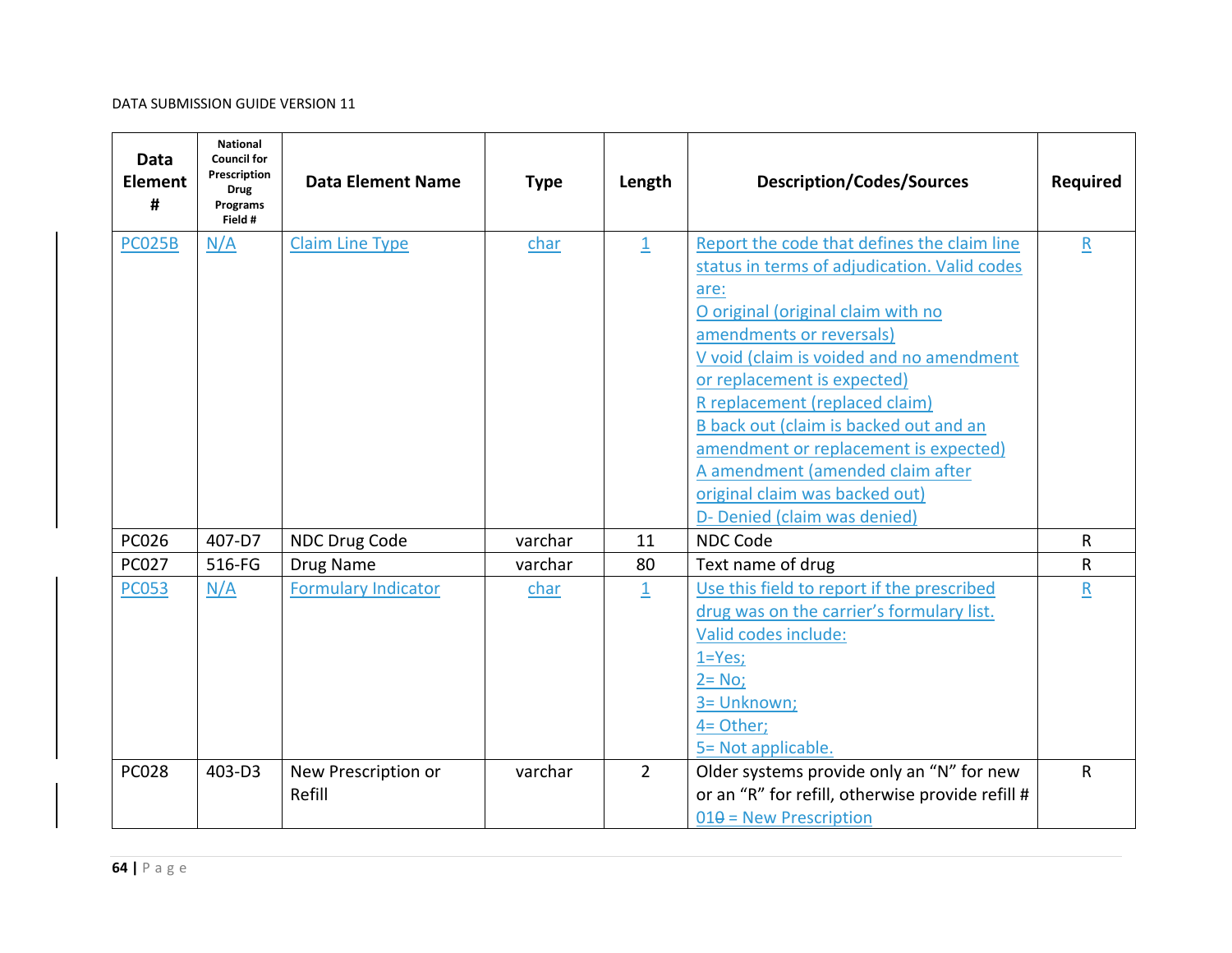| <b>Data</b><br><b>Element</b><br># | <b>National</b><br><b>Council for</b><br>Prescription<br><b>Drug</b><br>Programs<br>Field # | <b>Data Element Name</b>                                                | <b>Type</b> | Length             | <b>Description/Codes/Sources</b>                                                                                                                                                                                                     | <b>Required</b> |
|------------------------------------|---------------------------------------------------------------------------------------------|-------------------------------------------------------------------------|-------------|--------------------|--------------------------------------------------------------------------------------------------------------------------------------------------------------------------------------------------------------------------------------|-----------------|
|                                    |                                                                                             |                                                                         |             |                    | $01-9902$ = Number of Refill                                                                                                                                                                                                         |                 |
| <b>PC028A</b>                      | N/A                                                                                         | <b>Refill Number</b>                                                    | int         | $\overline{2}$     | 01-99 = Number of Refill                                                                                                                                                                                                             |                 |
| <b>PC029</b>                       | 425-DP                                                                                      | Generic Drug Indicator                                                  | char        | $\overline{2}$     | $01 =$ branded drug<br>$02 =$ generic drug                                                                                                                                                                                           | R               |
| <b>PC029A</b>                      | N/A                                                                                         | <b>Specialty Drug Indicator</b>                                         | char        | $\overline{\perp}$ | $Y = Drug$ is a specialty drug based on payer<br>formulary<br>$N = Drug$ is not a specialty drug based on<br>payer formulary                                                                                                         | ${\sf R}$       |
| <b>PC030</b>                       | 408-D8                                                                                      | Dispense as Written<br>Code                                             | char        | $\mathbf{1}$       | Please use Table B.1.H                                                                                                                                                                                                               | R               |
| PC031                              | 406-D6                                                                                      | <b>Compound Drug</b><br>Indicator                                       | char        | $\mathbf{1}$       | $N = Non-compound drug$<br>$Y = Compound drug$<br>$U = Non-specified drug compound$                                                                                                                                                  | <b>RO</b>       |
| <b>PC031A</b>                      | N/A                                                                                         | <b>Compound Drug Name</b><br>or Compound Drug<br><b>Ingredient List</b> | char        | 80                 | If $PC031 = Y$ , then provide the name of the<br>compound drug. If no compound drug<br>name is identified, include the names of the<br>compound drug ingredients. Do not include<br>drug NDCs. Use spaces between multiple<br>drugs. | $\overline{O}$  |
| <b>PC032</b>                       | 401-D1                                                                                      | <b>Date Prescription Filled</b>                                         | date        | 8                  | <b>CCYYMMDD</b>                                                                                                                                                                                                                      | R               |
| <b>PC033</b>                       | 404-D4                                                                                      | <b>Quantity Dispensed</b>                                               | decint      | 5                  | Number of metric units of medication<br>dispensed. Code decimal point.                                                                                                                                                               | R               |
| <b>PC034</b>                       | 405-D5                                                                                      | Days Supply                                                             | int         | 4                  | Estimated number of days the prescription<br>will last                                                                                                                                                                               | R               |
| <b>PC035</b>                       | 804-5B                                                                                      | Charge Amount                                                           | int         | 10                 | Do not code decimal point or provide any<br>punctuation where \$1,000.00 converted to                                                                                                                                                | $\mathsf R$     |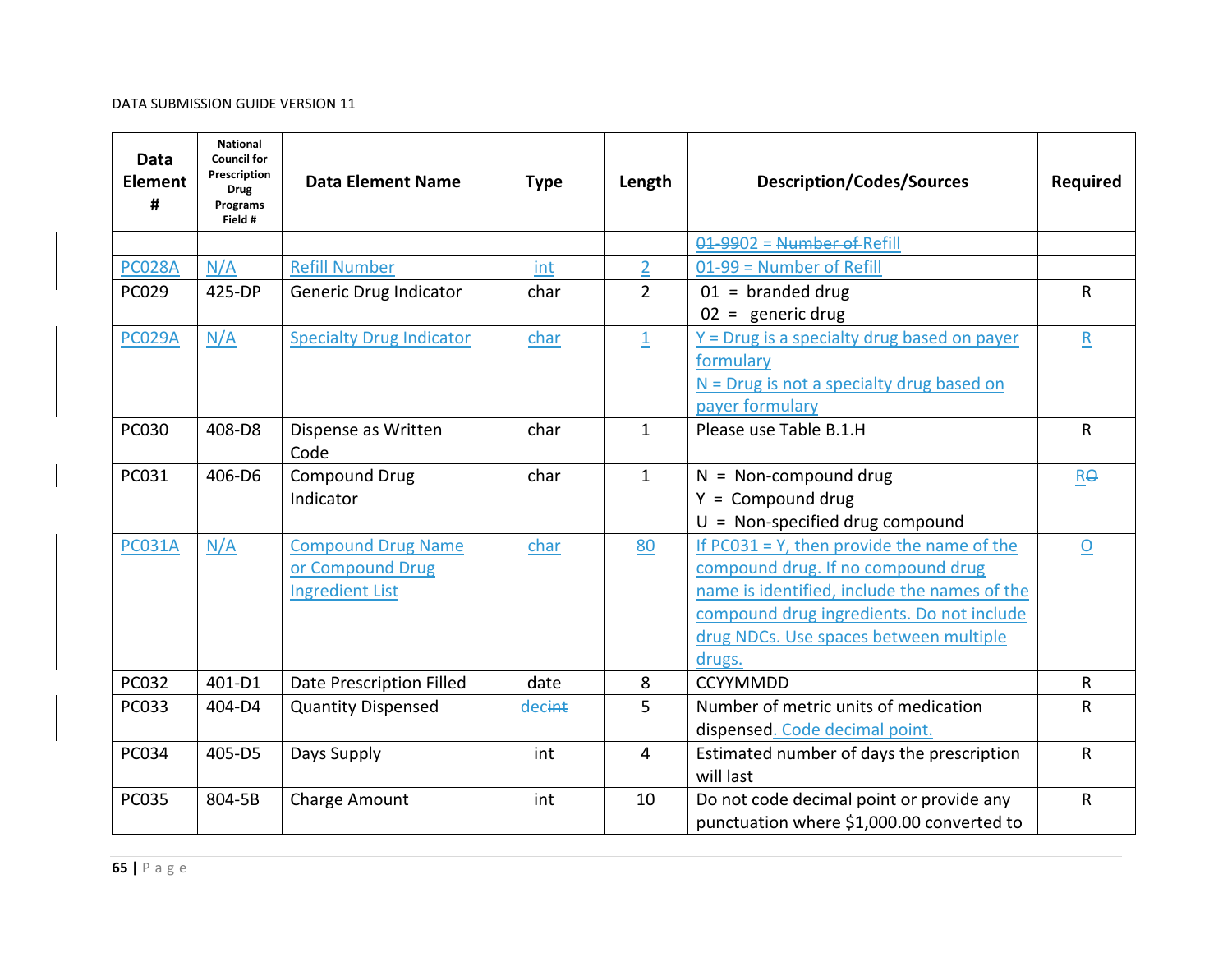| Data<br><b>Element</b><br># | <b>National</b><br><b>Council for</b><br>Prescription<br><b>Drug</b><br>Programs<br>Field # | <b>Data Element Name</b>  | <b>Type</b> | Length | <b>Description/Codes/Sources</b>                                                                                                                                                                                  | <b>Required</b> |
|-----------------------------|---------------------------------------------------------------------------------------------|---------------------------|-------------|--------|-------------------------------------------------------------------------------------------------------------------------------------------------------------------------------------------------------------------|-----------------|
|                             |                                                                                             |                           |             |        | 100000                                                                                                                                                                                                            |                 |
| <b>PC036</b>                | 876-4B                                                                                      | <b>Paid Amount</b>        | int         | 10     | Same for all financial data that follows.<br>Includes all health plan payments and<br>excludes all member payments. Do not<br>code decimal point. Two decimal places<br>implied. Do not deduct POS rebate amount, | $\mathsf{R}$    |
| <b>PC037</b>                | 506-F6                                                                                      | Ingredient Cost/List      | int         | 10     | if applicable.<br>Cost of the drug dispensed. Do not code                                                                                                                                                         | $\mathsf{R}$    |
|                             |                                                                                             | Price                     |             |        | decimal point. Two decimal places implied.                                                                                                                                                                        |                 |
| <b>PC038</b>                | 428-DS                                                                                      | Postage Amount<br>Claimed | int         | 10     | Do not code decimal point. Two decimal<br>places implied. Not typically captured.                                                                                                                                 | $\mathsf{O}$    |
| PC039                       | 412-DC                                                                                      | <b>Dispensing Fee</b>     | int         | 10     | Do not code decimal point. Two decimal<br>places implied.                                                                                                                                                         | $\mathsf{R}$    |
| <b>PC040</b>                | 817-5E                                                                                      | Co-pay Amount             | int         | 10     | The preset, fixed dollar amount for which<br>the individual is responsible. Do not code<br>decimal point. Two decimal places implied.<br>Do not deduct POS rebate amount, if<br>applicable.                       | R               |
| <b>PC041</b>                | N/A                                                                                         | <b>Coinsurance Amount</b> | int         | 10     | The dollar amount an individual is<br>responsible for - not the percentage. Do<br>not code decimal point. Two decimal places<br>implied. Do not deduct POS rebate amount,<br>if applicable.                       | $\mathsf{R}$    |
| <b>PC042</b>                | N/A                                                                                         | Deductible Amount         | int         | 10     | Do not code decimal point. Two decimal<br>places implied. Do not deduct POS rebate<br>amount, if applicable.                                                                                                      | R               |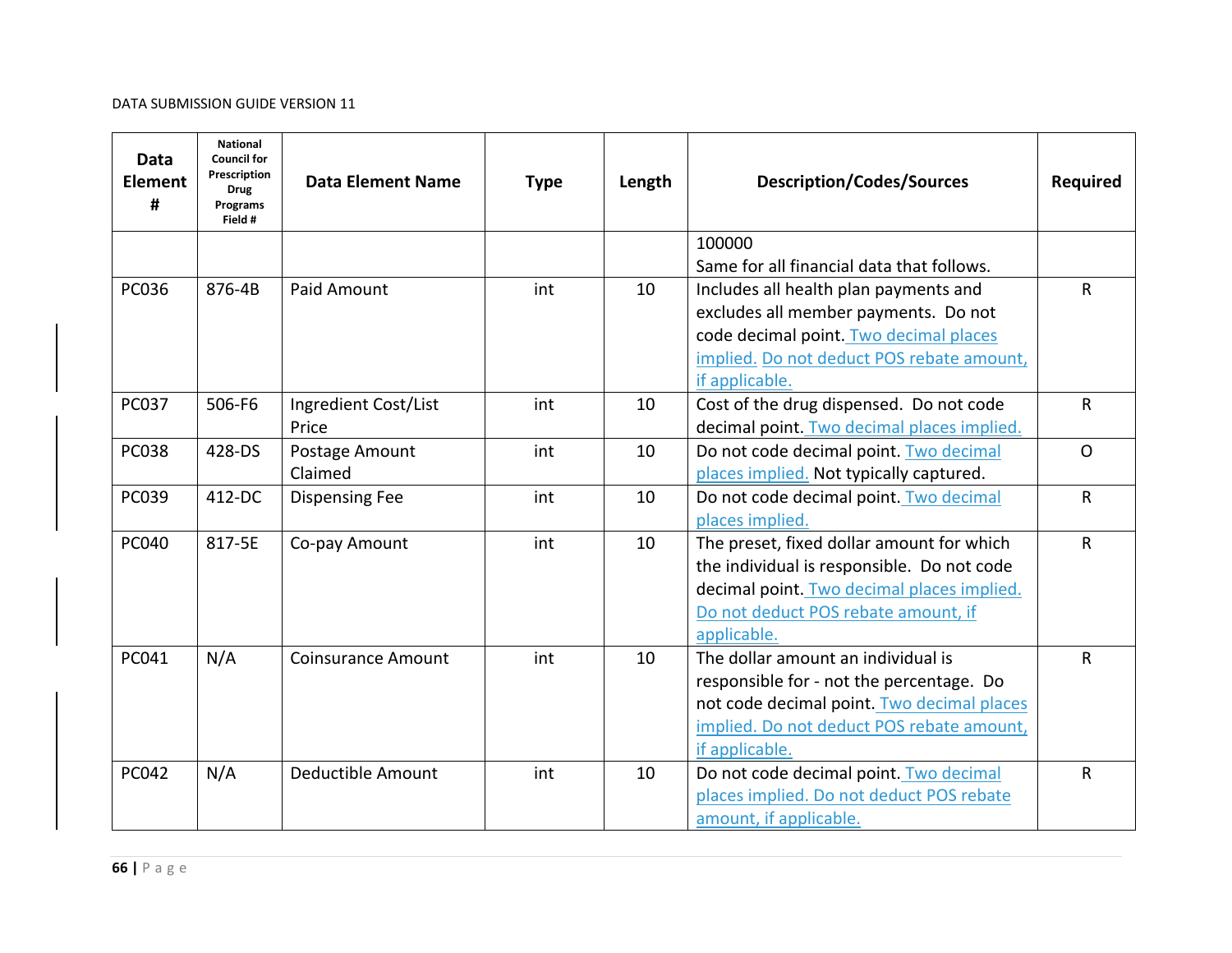| Data<br><b>Element</b><br># | <b>National</b><br><b>Council for</b><br>Prescription<br><b>Drug</b><br>Programs<br>Field # | <b>Data Element Name</b>                          | <b>Type</b> | Length | <b>Description/Codes/Sources</b>                                                                                                                                                                                                                                                                                            | <b>Required</b>                                  |
|-----------------------------|---------------------------------------------------------------------------------------------|---------------------------------------------------|-------------|--------|-----------------------------------------------------------------------------------------------------------------------------------------------------------------------------------------------------------------------------------------------------------------------------------------------------------------------------|--------------------------------------------------|
| <b>PC043</b>                | N/A                                                                                         | Unassigned Total POS<br><b>Rebate Amount</b>      | int         | 10     | Reserved for assignment The dollar amount<br>of the total POS (point-of-sale) rebate. The<br>total POS rebate amount should be<br>reported in full and should not be deducted<br>from either plan paid or member copay,<br>deductible, or coinsurance amounts. Do not<br>code decimal point. Two decimal places<br>implied. | $R\Theta$                                        |
| <b>PC043A</b>               | N/A                                                                                         | <b>Member POS Rebate</b><br>Amount                | int         | 10     | The dollar amount of the total POS rebate<br>that was received by the member. The<br>member POS rebate amount should not be<br>deducted from member copay, deductible,<br>or coinsurance amounts. Do not code<br>decimal point. Two decimal places implied.                                                                 | $\mathsf R$                                      |
| <b>PC044</b>                | N/A                                                                                         | <b>Prescribing Physician</b><br><b>First Name</b> | varchar     | 25     | Physician first name.                                                                                                                                                                                                                                                                                                       | O if PC047<br>is filled<br>with DEA<br>#         |
| <b>PC045</b>                | N/A                                                                                         | <b>Prescribing Physician</b><br>Middle Name       | varchar     | 25     | Physician middle name or initial.                                                                                                                                                                                                                                                                                           | O if PC047<br>is filled<br>with DEA<br>#         |
| <b>PC046</b>                | 427-DR                                                                                      | <b>Prescribing Physician</b><br>Last Name         | varchar     | 60     | Physician last name                                                                                                                                                                                                                                                                                                         | O if PC047<br>is filled<br>with DEA<br>#; $R$ if |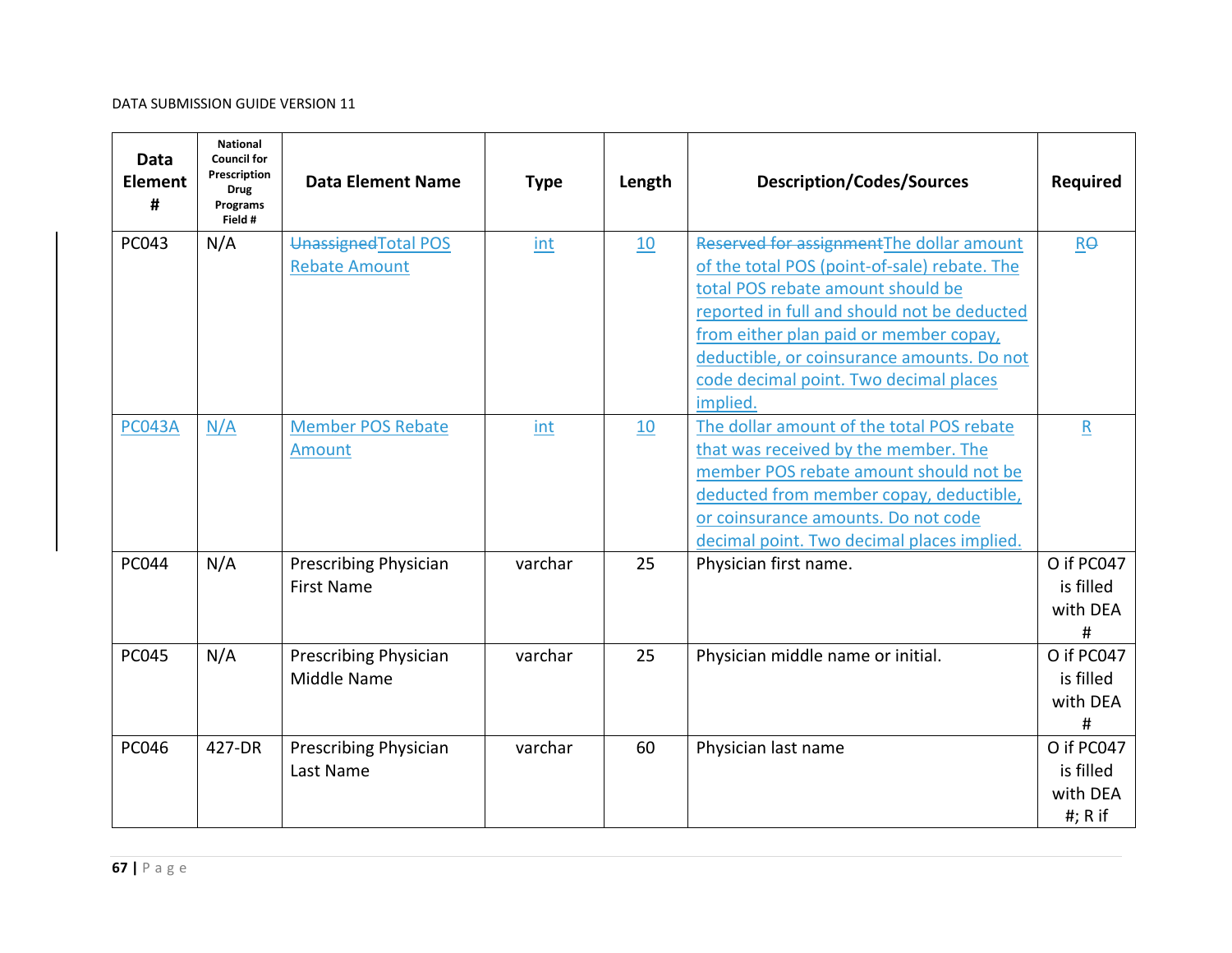| <b>Data</b><br><b>Element</b><br># | <b>National</b><br><b>Council for</b><br><b>Prescription</b><br><b>Drug</b><br>Programs<br>Field # | <b>Data Element Name</b>                   | <b>Type</b> | Length         | <b>Description/Codes/Sources</b>             | Required       |
|------------------------------------|----------------------------------------------------------------------------------------------------|--------------------------------------------|-------------|----------------|----------------------------------------------|----------------|
|                                    |                                                                                                    |                                            |             |                |                                              | PC047 is       |
|                                    |                                                                                                    |                                            |             |                |                                              | not filled     |
|                                    |                                                                                                    |                                            |             |                |                                              | or             |
|                                    |                                                                                                    |                                            |             |                |                                              | contains       |
|                                    |                                                                                                    |                                            |             |                |                                              | <b>NPI</b>     |
|                                    |                                                                                                    |                                            |             |                |                                              | number         |
| <b>PC047</b>                       | 421-DZ                                                                                             | <b>Prescribing Physician</b><br><b>NPI</b> | varchar     | 20             | NPI number for prescribing physician         | R              |
| PC049                              | N/A                                                                                                | <b>Member Street Address</b>               | varchar     | 50             | Physical street address of the covered       | $\mathsf{R}$   |
|                                    |                                                                                                    |                                            |             |                | member                                       |                |
| PC101                              | 313-CD                                                                                             | <b>Subscriber Last Name</b>                | varchar     | 128            | <b>Subscriber Last Name</b>                  | $\mathsf{R}$   |
| PC102                              | 312-CC                                                                                             | <b>Subscriber First Name</b>               | varchar     | 128            | <b>Subscriber First Name</b>                 | $\mathsf{R}$   |
| PC103                              | N/A                                                                                                | Subscriber Middle Initial                  | char        | $\mathbf{1}$   | Subscriber Middle Initial                    | $\overline{O}$ |
| PC104                              | 311-CB                                                                                             | <b>Member Last Name</b>                    | varchar     | 128            | <b>Member Last Name</b>                      | $\mathsf{R}$   |
| PC105                              | 310-CA                                                                                             | <b>Member First Name</b>                   | varchar     | 128            | <b>Member First Name</b>                     | $\mathsf{R}$   |
| PC106                              | N/A                                                                                                | Member Middle Initial                      | char        | $\mathbf{1}$   | Member Middle Initial                        | $\Omega$       |
| PC201                              | N/A                                                                                                | <b>Version Number</b>                      | int         | $\overline{4}$ | The version number of this claim service     | R              |
|                                    |                                                                                                    |                                            |             |                | line. The original claim will have a version |                |
|                                    |                                                                                                    |                                            |             |                | number of 0, with the next version being     |                |
|                                    |                                                                                                    |                                            |             |                | assigned a 1, and each subsequent version    |                |
|                                    |                                                                                                    |                                            |             |                | being incremented by 1 for that service      |                |
|                                    |                                                                                                    |                                            |             |                | line. Required Default YYMM                  |                |
| <b>PC202</b>                       | N/A                                                                                                | <b>Prescription Written</b>                | date        | 8              | Date Prescription was written                | R              |
|                                    |                                                                                                    | Date                                       |             |                |                                              |                |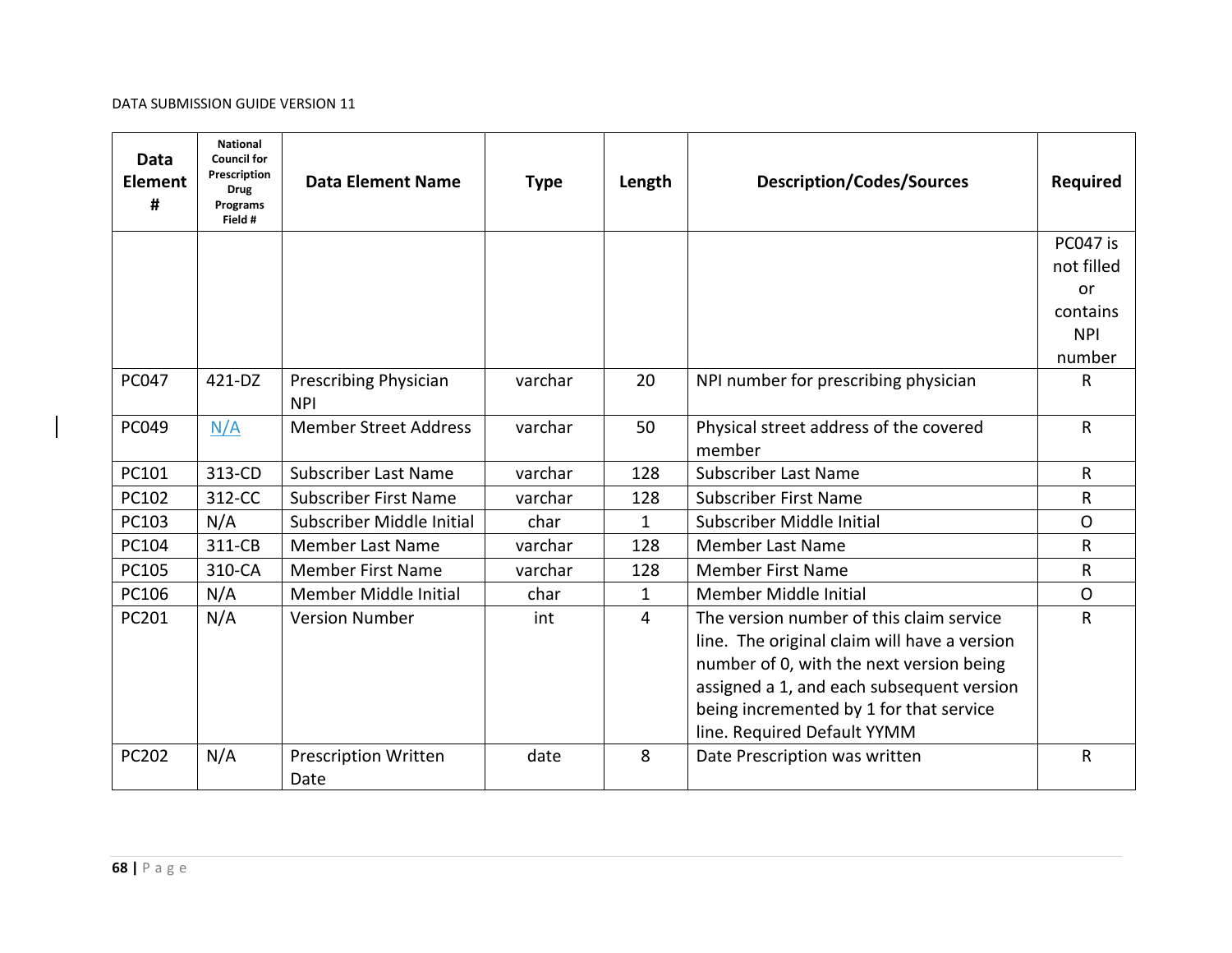| Data<br><b>Element</b><br># | <b>National</b><br><b>Council for</b><br>Prescription<br><b>Drug</b><br>Programs<br>Field # | <b>Data Element Name</b>                        | <b>Type</b> | Length         | <b>Description/Codes/Sources</b>                                                                                                                                                                                                                    | <b>Required</b>                    |
|-----------------------------|---------------------------------------------------------------------------------------------|-------------------------------------------------|-------------|----------------|-----------------------------------------------------------------------------------------------------------------------------------------------------------------------------------------------------------------------------------------------------|------------------------------------|
| PC047a                      | 421-DZ                                                                                      | Prescribing Physician<br>Provider ID            | varchar     | 30             | Provider ID for the prescribing physician                                                                                                                                                                                                           | R                                  |
| PC047b                      | 421-DZ                                                                                      | Prescribing Physician<br><b>DEA</b>             | varchar     | 20             | DEA number for prescribing physician                                                                                                                                                                                                                | $\Omega$                           |
| <b>PC050</b>                | N/A                                                                                         | <b>Medicare Beneficiary</b><br>Identifier (MBI) | char        | 11             | Medicare Beneficiary Identifier Required<br>for Medicare, set as null if unavailable                                                                                                                                                                | R for<br>Medicare<br>claimse       |
| PC051                       | N/A                                                                                         | <b>NAIC ID</b>                                  | char        | 5              | Report the NAIC Code associated with the<br>entity that maintains this product. For each<br>claim, use the NAIC code of the carrier when<br>a PBM processes claims on behalf of the<br>carrier. Leave blank if entity does not have<br>a NAIC Code. | R                                  |
| <b>PC052</b>                | N/A                                                                                         | <b>Medicaid AID category</b>                    | char        | 4              | For Medicaid only. Provide the primary<br>Medicaid<br>for the<br>Aid<br>Category code<br>member. Codes are determined by the<br>state's Medicaid agency. Contact CIVHC for<br>acceptable codes. If not applicable, leave<br>blank.                  | R for<br><b>Medicaid</b><br>claims |
| <b>PC899</b>                | N/A                                                                                         | Record Type                                     | char        | $\overline{2}$ | PC                                                                                                                                                                                                                                                  | R                                  |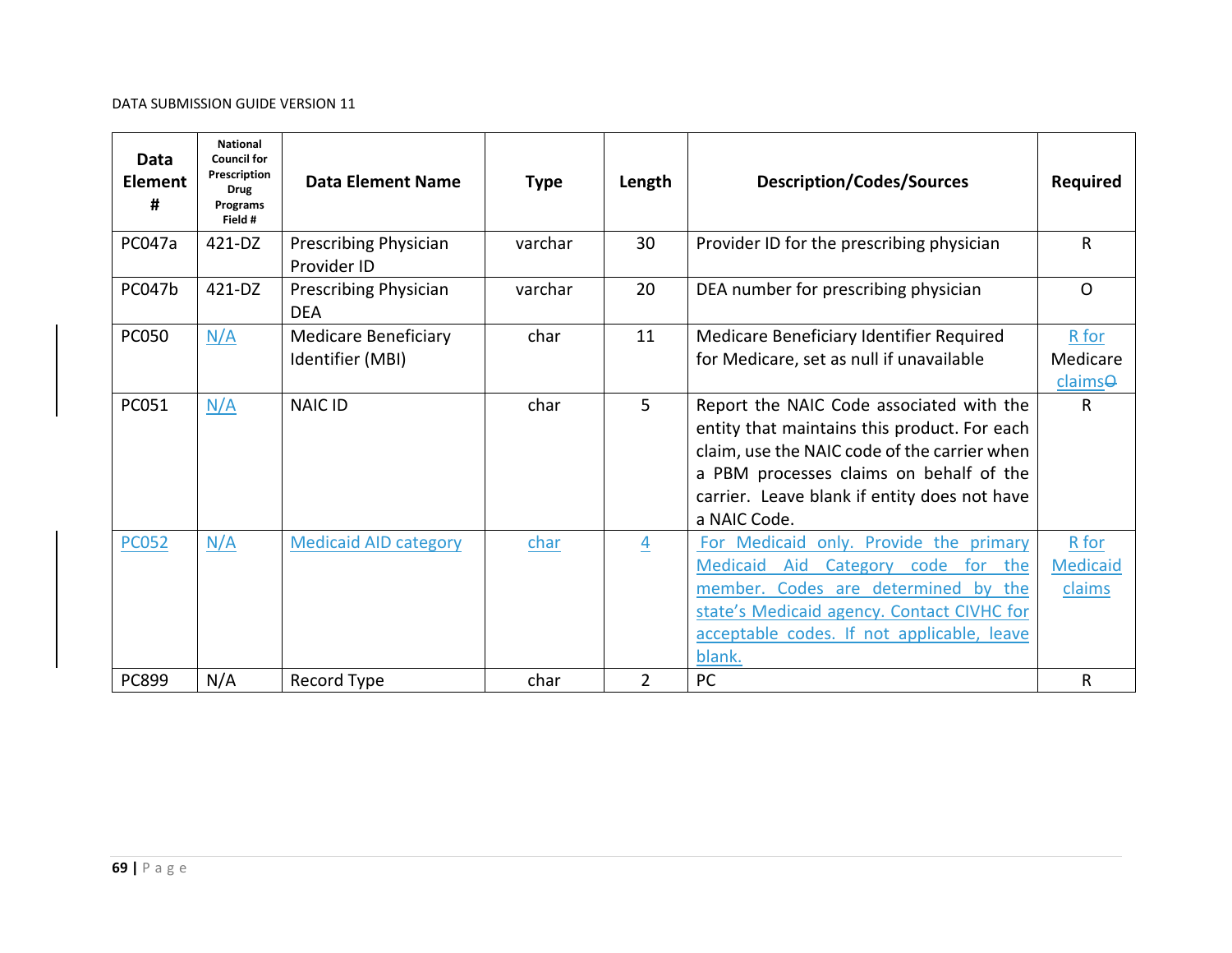# A‐4 PROVIDER DATA

Frequency: Monthly Upload via FTP or Web Portal

Additional formatting requirements:

- Payers submit data in <sup>a</sup> single, consistent format for each data type.
- A provider means <sup>a</sup> health care facility, health care practitioner, health product manufacturer, health product vendor or pharmacy.
- A billing provider means <sup>a</sup> provider or other entity that submits claims to health care claims processors for health care services directly or provided to <sup>a</sup> subscriber or member by <sup>a</sup> service provider.
- A service provider means the provider who directly performed or provided <sup>a</sup> health care service to <sup>a</sup> subscriber of member.
- One record submitted for each provider for each unique physical address.

| Data Element # | Data Element              | <b>Type</b> | <b>Max Length</b> | <b>Description/valid values</b>                                                                 |
|----------------|---------------------------|-------------|-------------------|-------------------------------------------------------------------------------------------------|
|                | <b>Name</b>               |             |                   |                                                                                                 |
| HD001          | Record Type               | char        |                   | MP.                                                                                             |
| HD002          | Payer Code                | varchar     | 48                | Distributed by CIVHC                                                                            |
| HD003          | Payer Name                | varchar     | 75                | Distributed by CIVHC                                                                            |
| HD004          | <b>Beginning</b><br>Month | date        | 6                 | CCYYMM (Example: 200801)                                                                        |
| HD005          | <b>Ending Month</b>       | date        | 6                 | CCYYMM (Example: 200812)                                                                        |
| HD006          | Record count              | int         | 10                | Total number of records submitted in the Provider file,<br>excluding header and trailer records |

## PROVIDER FILE HEADER RECORD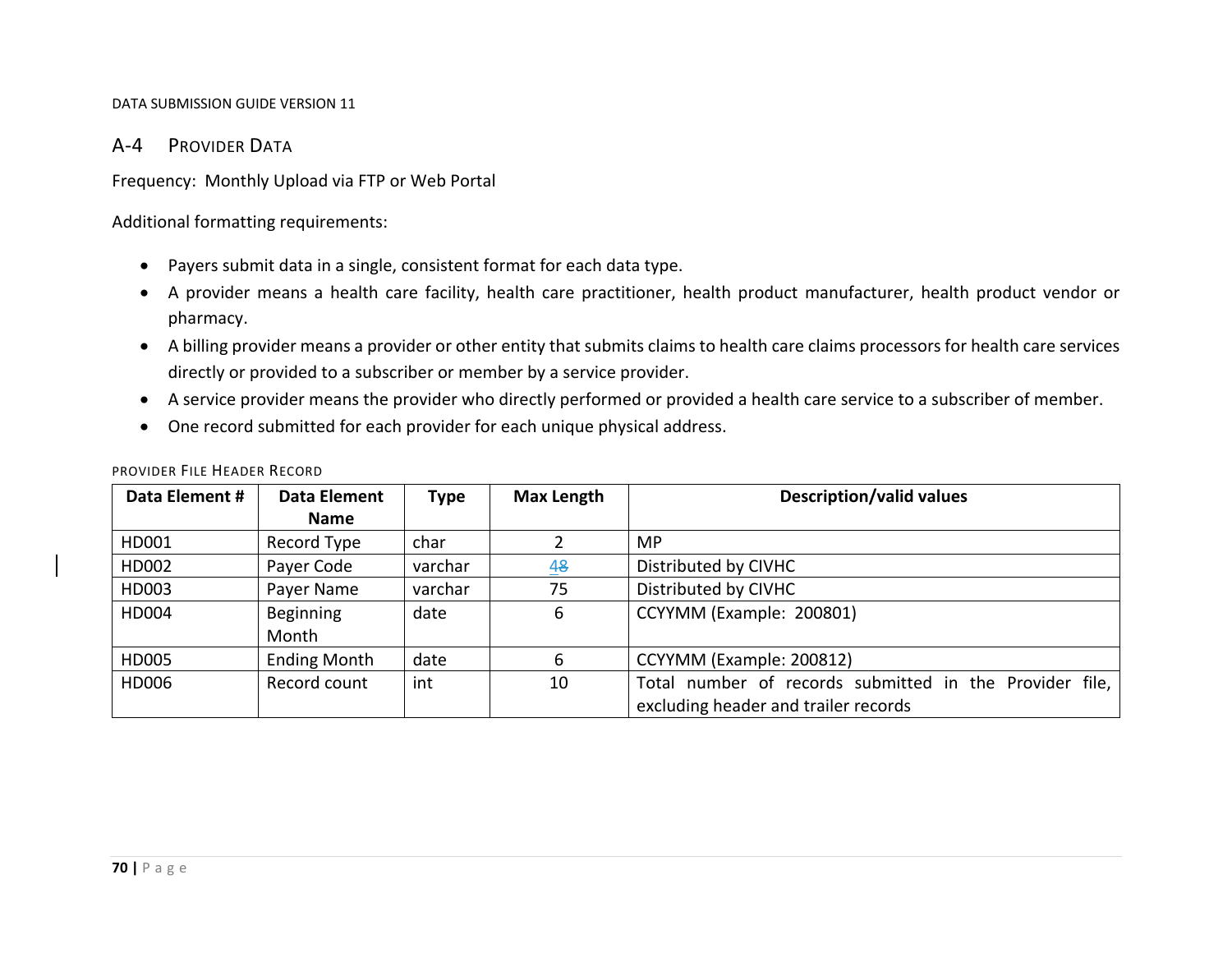# PROVIDER FILE TRAILER RECORD

| Data Element # | Data Element           | <b>Type</b> | <b>Max Length</b> | <b>Description/valid values</b> |
|----------------|------------------------|-------------|-------------------|---------------------------------|
|                | <b>Name</b>            |             |                   |                                 |
| <b>TR001</b>   | Record Type            | char        |                   | MP                              |
| <b>TR002</b>   | Payer Code             | varchar     | 48                | Distributed by CIVHC            |
| <b>TR003</b>   | Payer Name             | varchar     | 75                | Distributed by CIVHC            |
| <b>TR004</b>   | Beginning              | date        | 6                 | CCYYMM (Example: 200801)        |
|                | Month                  |             |                   |                                 |
| <b>TR005</b>   | <b>Ending Month</b>    | date        | 6                 | CCYYMM (Example: 200812)        |
| <b>TR006</b>   | <b>Extraction Date</b> | date        | 8                 | <b>CCYYMMDD</b>                 |

# A‐4.1 PROVIDER FILE

| Data          | Reference | <b>Data Element</b> | <b>Type</b> | Length         | <b>Description/Codes/Sources</b>                                                                                                                                                                             | <b>Required</b> |
|---------------|-----------|---------------------|-------------|----------------|--------------------------------------------------------------------------------------------------------------------------------------------------------------------------------------------------------------|-----------------|
| Element#      |           | <b>Name</b>         |             |                |                                                                                                                                                                                                              |                 |
| <b>MP001A</b> | N/A       | Payer Code          | varchar     | 48             | Distributed by CIVHC                                                                                                                                                                                         | R               |
| <b>MP001B</b> | N/A       | Year                | year        | $\overline{4}$ | 4 digit Year for which the provider is<br>reported in this submission                                                                                                                                        | R               |
| <b>MP001C</b> | N/A       | Month               | month       | $\overline{2}$ | Month for which the provider is<br>reported in this submission expressed<br>numerical from 01 to 12.                                                                                                         | R               |
| MP001         | N/A       | Provider ID         | varchar     | 30             | A unique identifier for the provider as<br>assigned by the reporting entity. Needs<br>to be unique within the MP file. One<br>unique ID Per Provider. May include a<br>unique combination of NPI and tax ID. | R               |
|               |           |                     |             |                | MP001= MC024, PC047A                                                                                                                                                                                         |                 |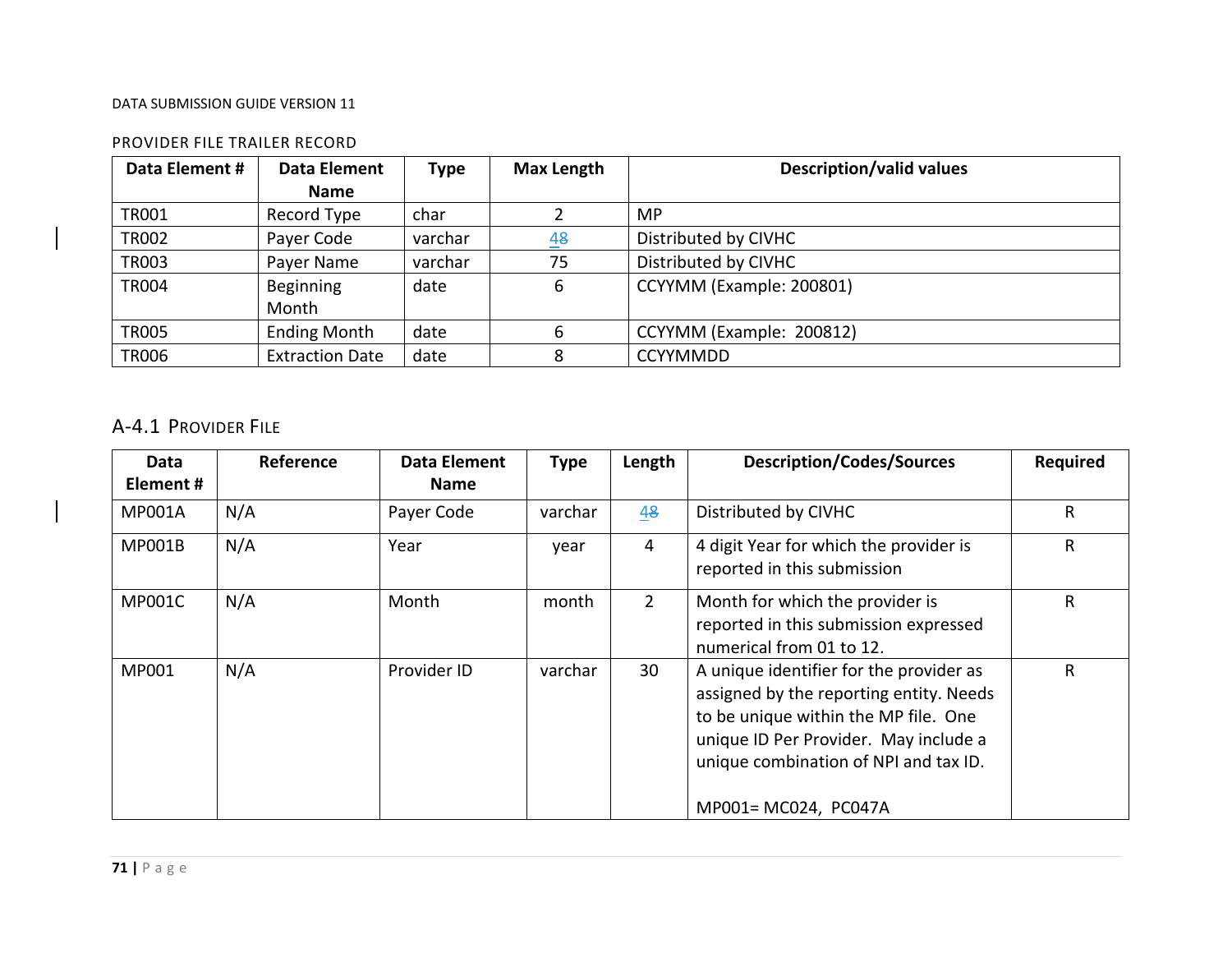| <b>Data</b><br>Element# | Reference | <b>Data Element</b><br><b>Name</b>               | <b>Type</b>    | Length         | <b>Description/Codes/Sources</b>                                                                                                                         | <b>Required</b> |
|-------------------------|-----------|--------------------------------------------------|----------------|----------------|----------------------------------------------------------------------------------------------------------------------------------------------------------|-----------------|
| <b>MP002</b>            | N/A       | Provider Tax ID                                  | varchari<br>nt | 910            | Tax ID of the provider. Do not code<br>punctuation.                                                                                                      | $\sf R$         |
| <b>MP003</b>            | N/A       | <b>Provider Entity</b>                           | char           | $\mathbf{1}$   | $F =$ Facility<br>$G =$ Provider group<br>$I = IPA$<br>$P =$ Practitioner                                                                                | $\mathsf{R}$    |
| MP004                   | N/A       | Provider First<br>Name                           | varchar        | 25             | Individual first name. Set to null if<br>provider is a facility or organization.                                                                         | $\mathsf{R}$    |
| <b>MP005</b>            | N/A       | Provider Middle<br>Name or Initial               | varchar        | 25             | Provider Middle Name or Initial                                                                                                                          | $\Omega$        |
| <b>MP006</b>            | N/A       | Provider Last<br>Name or<br>Organization<br>Name | varchar        | 60             | Full name of provider organization or<br>last name of individual provider                                                                                | $\mathsf{R}$    |
| MP007                   | N/A       | <b>Provider Suffix</b>                           | varchar        | 10             | Example: Jr.; NULL if provider is an<br>organization. Do not use credentials<br>such as MD or PhD                                                        | $\Omega$        |
| <b>MP008</b>            | N/A       | Provider<br>Specialty                            | varchar        | 50             | Report the HIPAA-compliant health care<br>provider taxonomy code. Code set is<br>freely available at the National Uniform<br>Claims Committee's web site | $\mathsf{R}$    |
| MP009                   | N/A       | Provider Office<br><b>Street Address</b>         | varchar        | 50             | Physical address line 1- address where<br>provider delivers health care services:<br>street name and number                                              | $\mathsf{R}$    |
| MP010                   | N/A       | Provider Office<br>City                          | varchar        | 30             | Physical address - address where<br>provider delivers health care services                                                                               | $\mathsf{R}$    |
| MP011                   | N/A       | Provider Office<br><b>State</b>                  | char           | $\overline{2}$ | Physical address - address where<br>provider delivers health care services.                                                                              | ${\sf R}$       |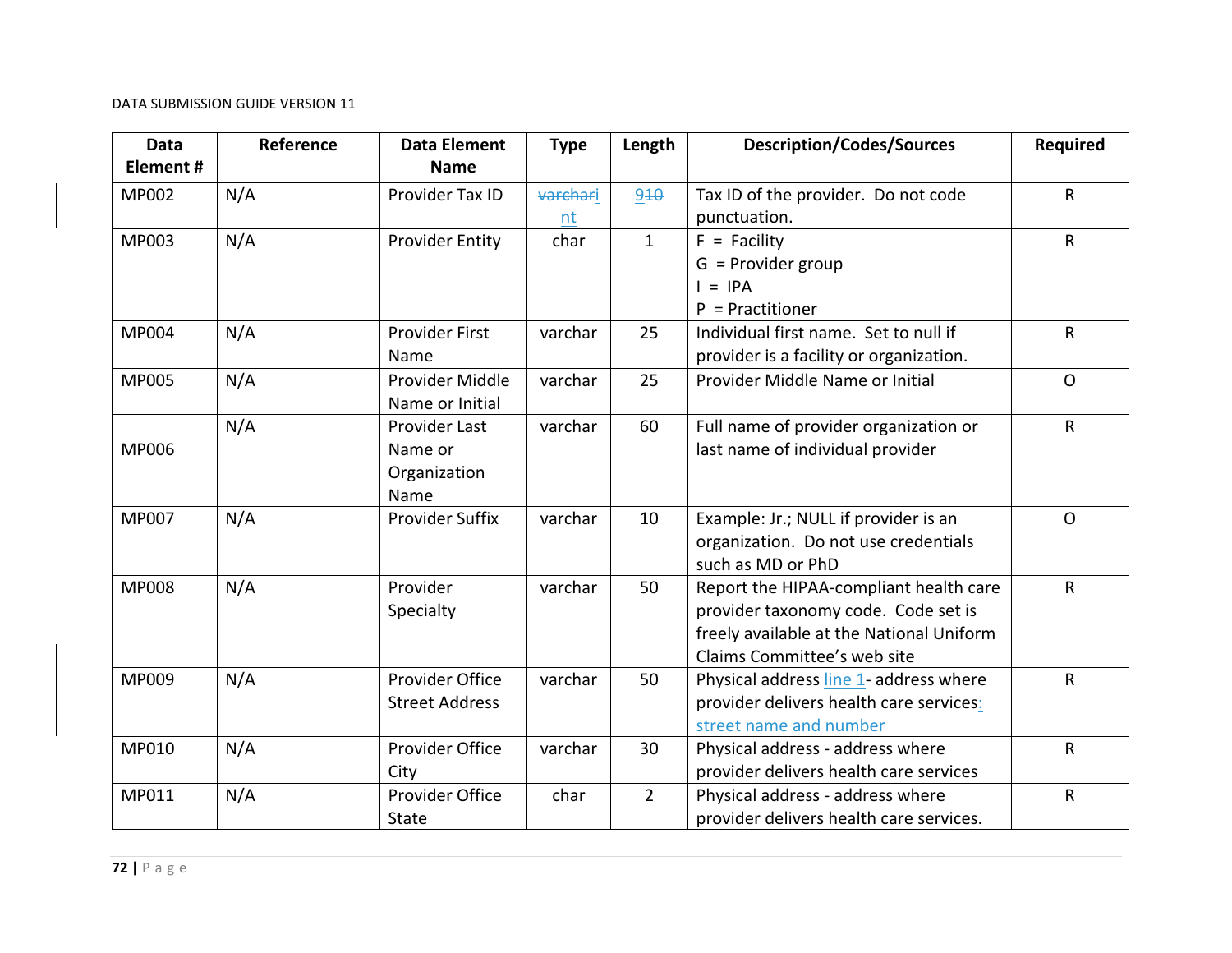| <b>Data</b><br>Element# | Reference | <b>Data Element</b><br><b>Name</b> | <b>Type</b> | Length         | <b>Description/Codes/Sources</b>        | <b>Required</b> |
|-------------------------|-----------|------------------------------------|-------------|----------------|-----------------------------------------|-----------------|
|                         |           |                                    |             |                | Use postal service standard 2 letter    |                 |
|                         |           |                                    |             |                | abbreviations.                          |                 |
| MP012                   | N/A       | Provider Office                    | varchar     | 11             | Physical address - address where        | $\mathsf{R}$    |
|                         |           | Zip                                |             |                | provider delivers health care services. |                 |
|                         |           |                                    |             |                | Minimum 5 digit code.                   |                 |
| MP013                   | N/A       | Provider DEA                       | varchar     | 12             | <b>Provider Drug Enforcement Agency</b> | R <sub>TH</sub> |
|                         |           | Number                             |             |                | number. For all prescribing providers   |                 |
|                         |           |                                    |             |                | (PC047A) that have a DEA number.        |                 |
| MP014                   | N/A       | Provider NPI                       | varchar     | 20             | NPI for provider as enumerated in the   | R <sub>TH</sub> |
|                         |           |                                    |             |                | <b>Center for Medicaid and Medicare</b> |                 |
|                         |           |                                    |             |                | <b>Services NPPES.</b>                  |                 |
| MP015                   | N/A       | <b>Provider State</b>              | varchar     | 30             | Prefix with two-character state of      | R <sub>TH</sub> |
|                         |           | License Number                     |             |                | licensure with no punctuation. Example  |                 |
|                         |           |                                    |             |                | COLL12345                               |                 |
| MP016                   | N/A       | Provider office                    | varchar     | 50             | Physical address line 2 - address where | $\Omega$        |
|                         |           | Address                            |             |                | provider delivers health care services: |                 |
|                         |           |                                    |             |                | Suite number, floor number, Unit        |                 |
|                         |           |                                    |             |                | number, etc.                            |                 |
| <b>MP017</b>            | N/A       | Provider Office                    | varchar     | 10             | Provider Office number: Telephone       | $\Omega$        |
|                         |           | phone number                       |             |                | number where provider delivers health   |                 |
|                         |           |                                    |             |                | care services.                          |                 |
| MP899                   | N/A       | Record Type                        | char        | $\overline{2}$ | <b>MP</b>                               | $\mathsf{R}$    |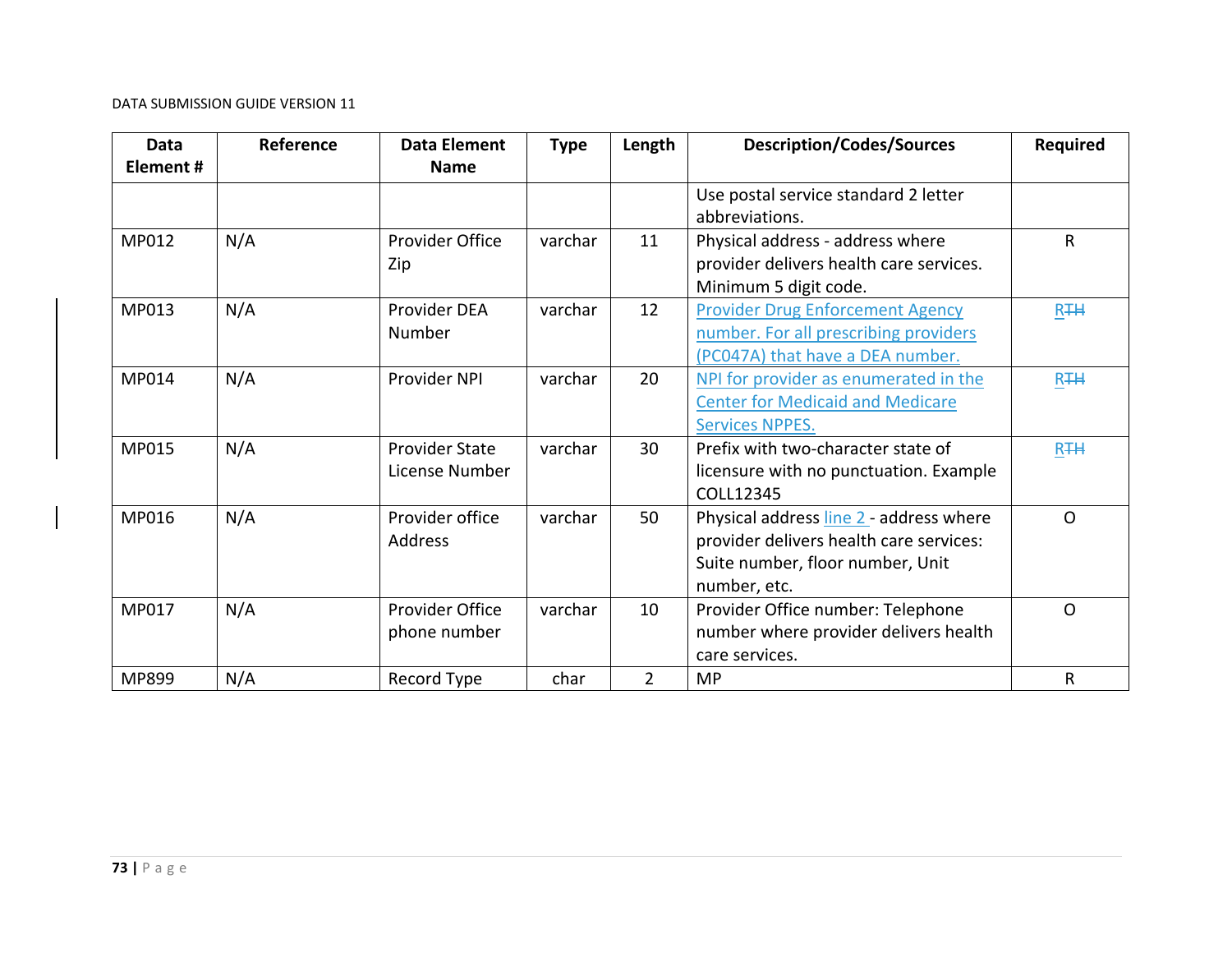#### $A-5$ ANNUAL SUPPLEMENTAL PROVIDER LEVEL ALTERNATIVE PAYMENT MODEL (APM) DATA

Frequency: Submit annually in Excel format to CIVHC via SFTP by September 30<sup>th</sup> of each year. Additional formatting requirements:

If discrepancies exist between the same years on different files, an explanation will be required.

Initially, payers shall submit a complete and accurate historical test file for the 2016 calendar year to the administrator. These historical submissions must conform to submission guide requirements and be received by no later than July 1, 2019. On <sup>a</sup> yearly basis thereafter, Payers will transmit complete and accurate APM data for the most recent and complete three calendar‐year periods by no later than September 30<sup>th</sup> of the following year. Please see an example of the timeline below.

| Date That Supplier Must Submit APM file to CO APCD | Period Begin date | <b>Period End date</b> |
|----------------------------------------------------|-------------------|------------------------|
| 120 days after the effective date of the rule      | N/A               | N/A                    |
| July 1, 2019                                       | January 1, 2016   | December 31, 2016      |
| September 30, 2019                                 | January 1, 2016   | December 31, 2018      |
| September 30, 2020                                 | January 1, 2017   | December 31, 2019      |
| September 30, 2021                                 | January 1, 2018   | December 1 2020        |
| September 30, 2022                                 | January 1, 2019   | January 1, 2021        |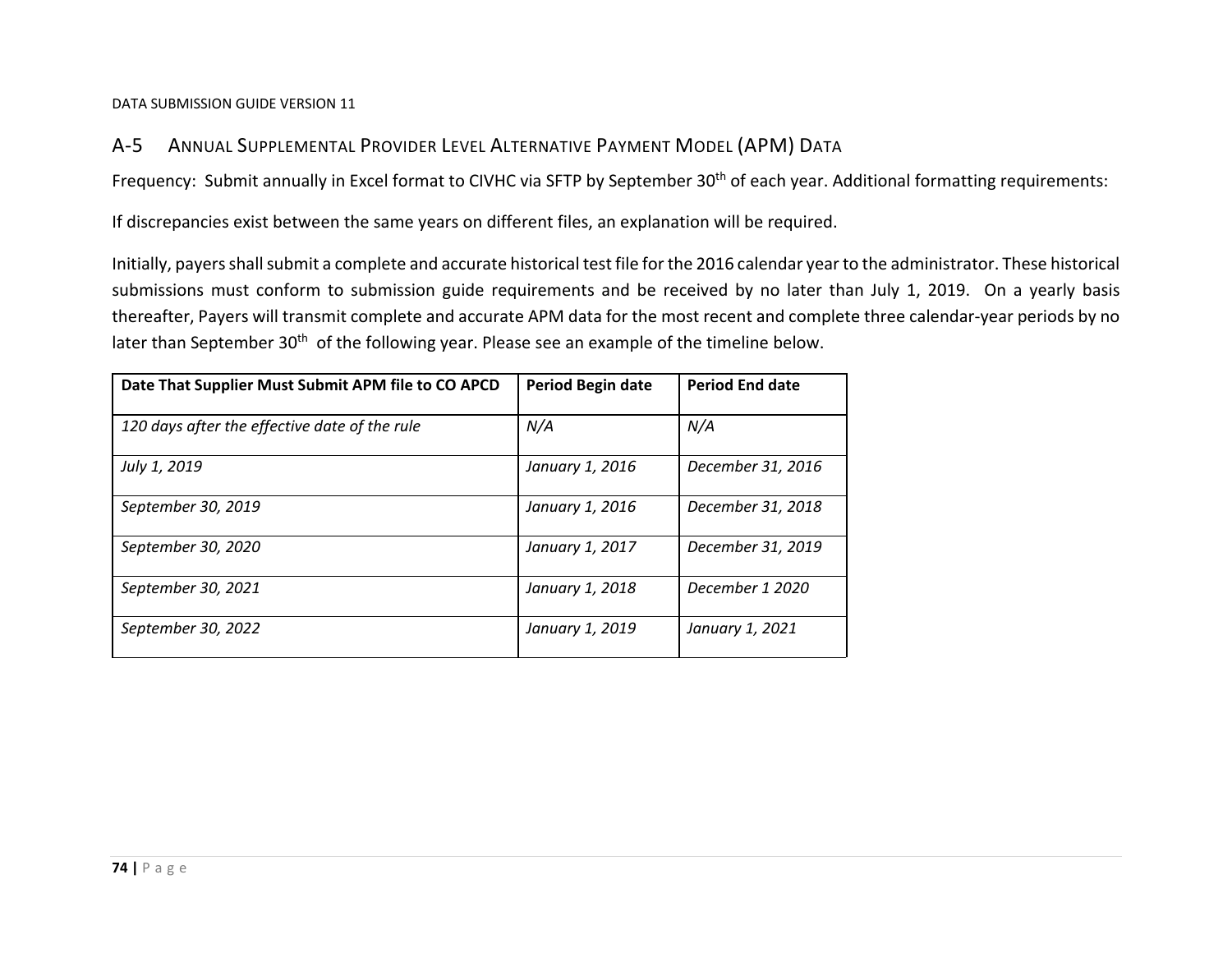All definitions for APM types are included in <u>look up table B.1.J</u>

- Payers submit data in <sup>a</sup> single, consistent format for each data type.
- Include all payments made related to care during the previous calendar year. Payments related to care include:
	- o Pay for Performance/Payment Penalty
	- o Shared Savings/Shared Risk
	- o Global Budget
	- o Limited Budget
	- o Capitation ‐ Unspecified
	- o Bundled/Episode‐Based
	- o Integrated Delivery System
	- o Patient‐Centered Medical Home; and
	- o Other, Non‐FFS

### APM FILE HEADER RECORD

| Data Element # | <b>Data Element</b> | <b>Type</b> | <b>Max Length</b>  | <b>Description/valid values</b>                         |
|----------------|---------------------|-------------|--------------------|---------------------------------------------------------|
|                | <b>Name</b>         |             |                    |                                                         |
| HD001          | Record Type         | char        | $N/A$ – Excel file | AM                                                      |
| HD002          | Payer Code          | varchar     | $N/A$ – Excel file | Distributed by CIVHC                                    |
| HD003          | Payer Name          | varchar     | $N/A$ – Excel file | Distributed by CIVHC                                    |
| HD004          | Beginning           | Date        | $N/A$ – Excel file | CCYYMM (Example: 200801)                                |
|                | Month               |             |                    |                                                         |
| HD005          | <b>Ending Month</b> | Date        | $N/A$ – Excel file | CCYYMM (Example: 200812)                                |
| HD006          | Record count        | int         | $N/A$ – Excel file | Total number of records submitted in the Provider file, |
|                |                     |             |                    | excluding header and trailer records                    |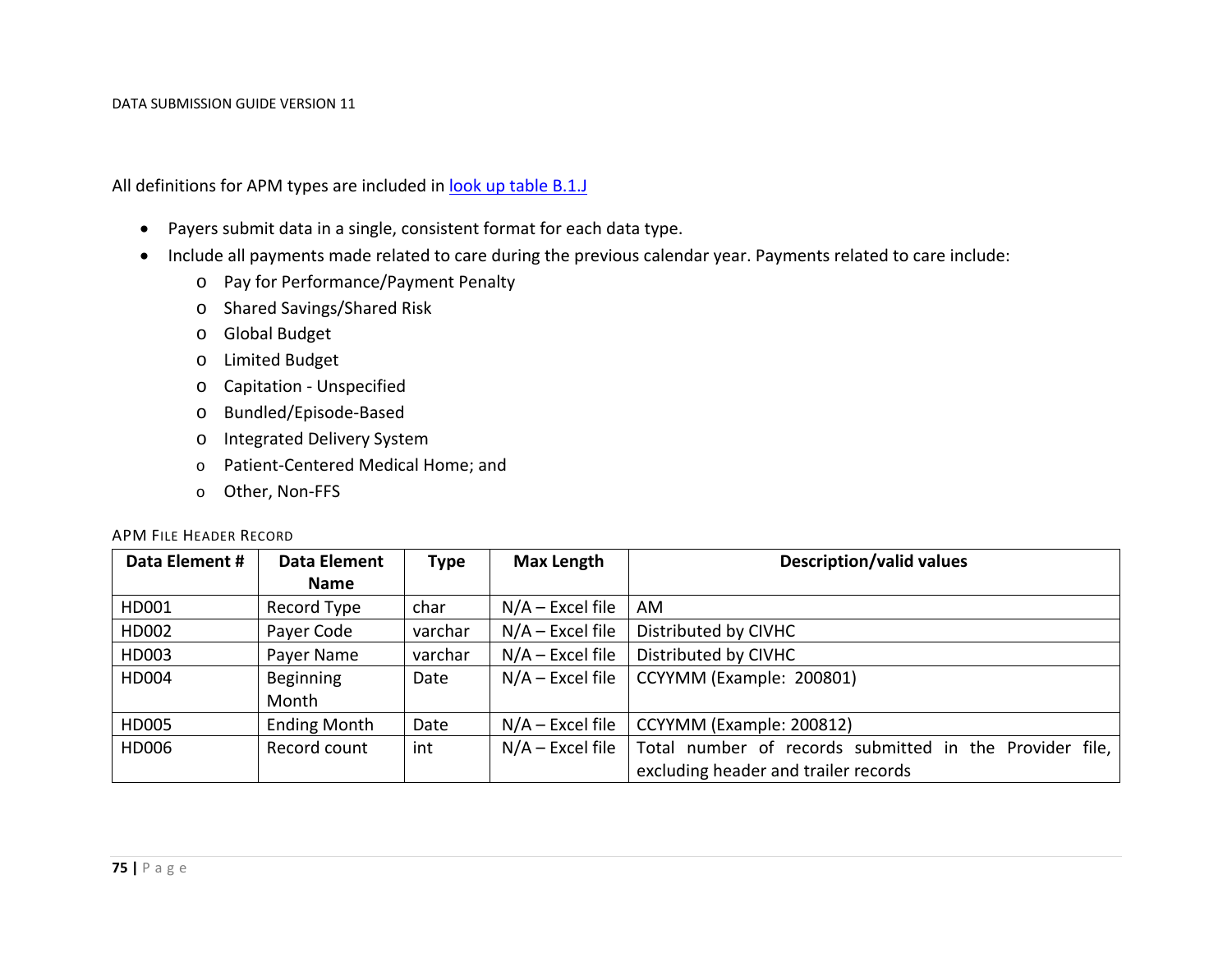### APM FILE TRAILER RECORD

| Data Element # | Data Element           | <b>Type</b> | <b>Max Length</b>  | <b>Description/valid values</b> |
|----------------|------------------------|-------------|--------------------|---------------------------------|
|                | <b>Name</b>            |             |                    |                                 |
| TR001          | Record Type            | char        | $N/A$ – Excel file | AM                              |
| <b>TR002</b>   | Payer Code             | varchar     | $N/A$ – Excel file | Distributed by CIVHC            |
| <b>TR003</b>   | Payer Name             | varchar     | $N/A$ – Excel file | Distributed by CIVHC            |
| <b>TR004</b>   | <b>Beginning Month</b> | date        | $N/A$ – Excel file | CCYYMM (Example: 200801)        |
| <b>TR005</b>   | <b>Ending Month</b>    | date        | $N/A$ – Excel file | CCYYMM (Example: 200812)        |
| <b>TR006</b>   | <b>Extraction Date</b> | date        | $N/A$ – Excel file | <b>CCYYMMDD</b>                 |

### A 5.1 ‐ APM FILE

| Data<br>Element# | Reference | <b>Data Element</b><br><b>Name</b>                              | <b>Type</b> | Length                | <b>Description/Codes/Sources</b>                                                                                                                                                                                                                          | Required |
|------------------|-----------|-----------------------------------------------------------------|-------------|-----------------------|-----------------------------------------------------------------------------------------------------------------------------------------------------------------------------------------------------------------------------------------------------------|----------|
| AM001            | N/A       | <b>Billing Provider</b><br><b>Number</b>                        | varchar     | $N/A - Excel$<br>file | Payer assigned billing provider number. This<br>number should be the identifier used by the<br>payer for internal identification purposes, and<br>does not routinely change. This number should<br>align with billing provider numbers in the MC<br>file. | R        |
| AM002            | N/A       | <b>National Billing</b><br>Provider ID                          | varchar     | $N/A - Excel$<br>file | <b>National Provider ID</b>                                                                                                                                                                                                                               | R        |
| AM003            | N/A       | <b>Billing Provider</b><br>Tax ID                               | Varchar     | $N/A - Excel$<br>file | Tax ID of billing provider. Do not code<br>punctuation.                                                                                                                                                                                                   |          |
| AM004            | N/A       | <b>Billing Provider</b><br>Last Name or<br>Organization<br>Name | varchar     | $N/A - Excel$<br>file | Full name of provider billing organization or last<br>name of individual billing provider.                                                                                                                                                                | R        |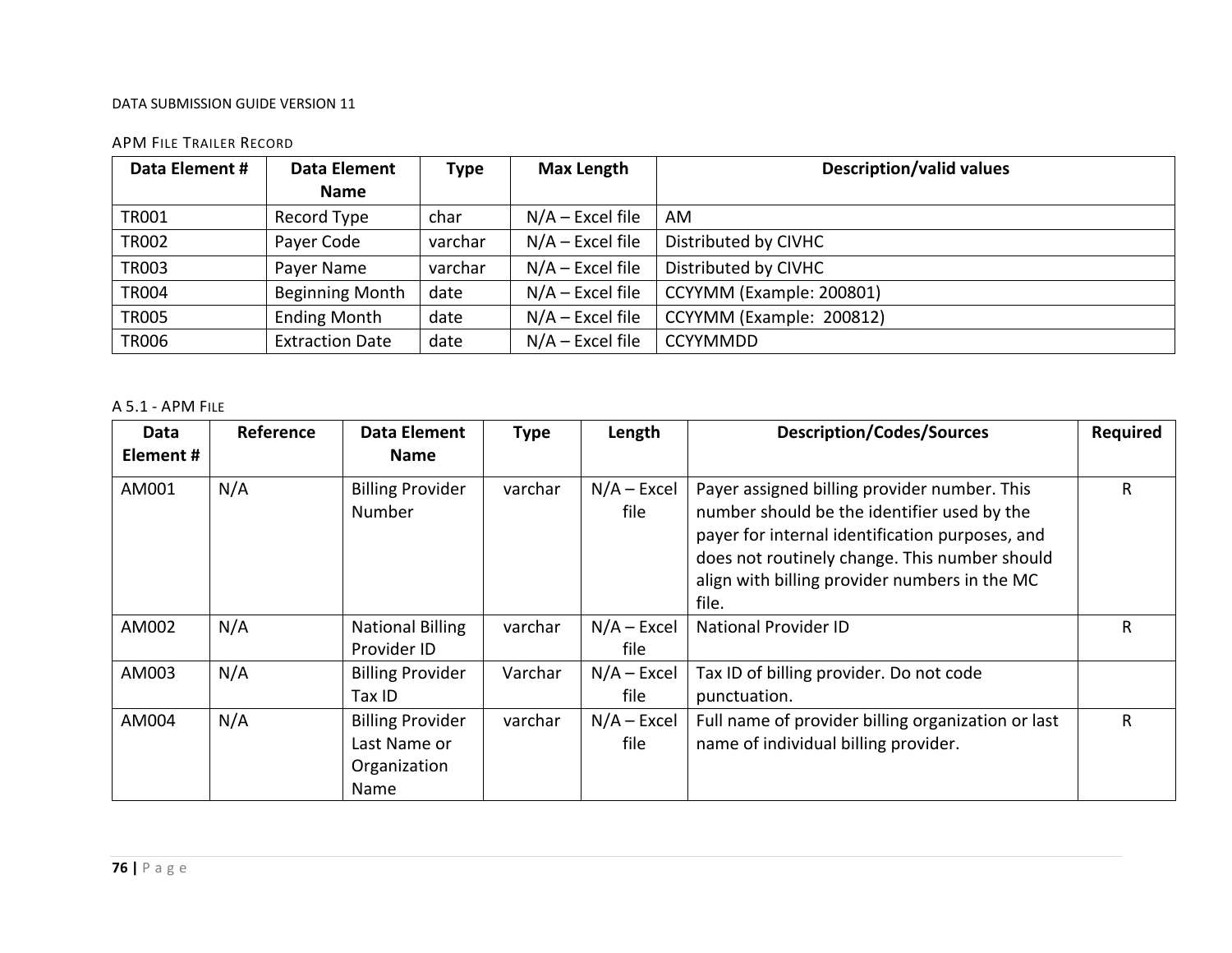| <b>Data</b><br>Element# | Reference | <b>Data Element</b><br><b>Name</b>         | <b>Type</b> | Length                | <b>Description/Codes/Sources</b>                                                                                                                                                                                                                                                                                     | Required |
|-------------------------|-----------|--------------------------------------------|-------------|-----------------------|----------------------------------------------------------------------------------------------------------------------------------------------------------------------------------------------------------------------------------------------------------------------------------------------------------------------|----------|
| AM005                   | N/A       | <b>Billing Provider</b><br>Entity          | Char        | $N/A - Excel$<br>file | $F =$ Facility<br>$G =$ Provider group<br>$=$ IPA<br>$P =$ Practitioner                                                                                                                                                                                                                                              | r        |
| AM006                   | N/A       | Payment<br>Arrangement<br>Category         | Text        | $N/A - Excel$<br>file | See look up table B.1.J<br>Payment arrangement type reported.<br>If there is more than one payment arrangement<br>type with a billing provider/organization, then<br>separately report each payment arrangement<br>type.                                                                                             | R        |
| AM007                   | N/A       | Performance<br><b>Period Start</b><br>Date | Date        | $N/A - Excel$<br>file | Effective date of performance period for<br>reported Insurance Line of Business and<br>Payment Arrangement Type. CCYYMMDD If<br>varying performance periods apply to a billing<br>provider or organization (for a particular line of<br>business and payment arrangement type), report<br>results on separate lines. | R        |
| AM008                   | N/A       | Performance<br>Period End Date             | Date        | $N/A$ – Excel<br>file | End date of performance period for reported<br>Insurance Line of Business and Payment.<br>Arrangement Type. CCYYMMDD. If varying<br>performance periods apply to a billing provider<br>or organization (for a particular line of business<br>and payment arrangement type), report results<br>on separate lines.     | R        |
| AM009                   | N/A       | Member<br>Months                           | <b>INT</b>  | $N/A$ – Excel<br>file | Total number of members in reported<br>stratification that participate in the reported<br>payment arrangement, expressed in months of<br>membership                                                                                                                                                                  | R        |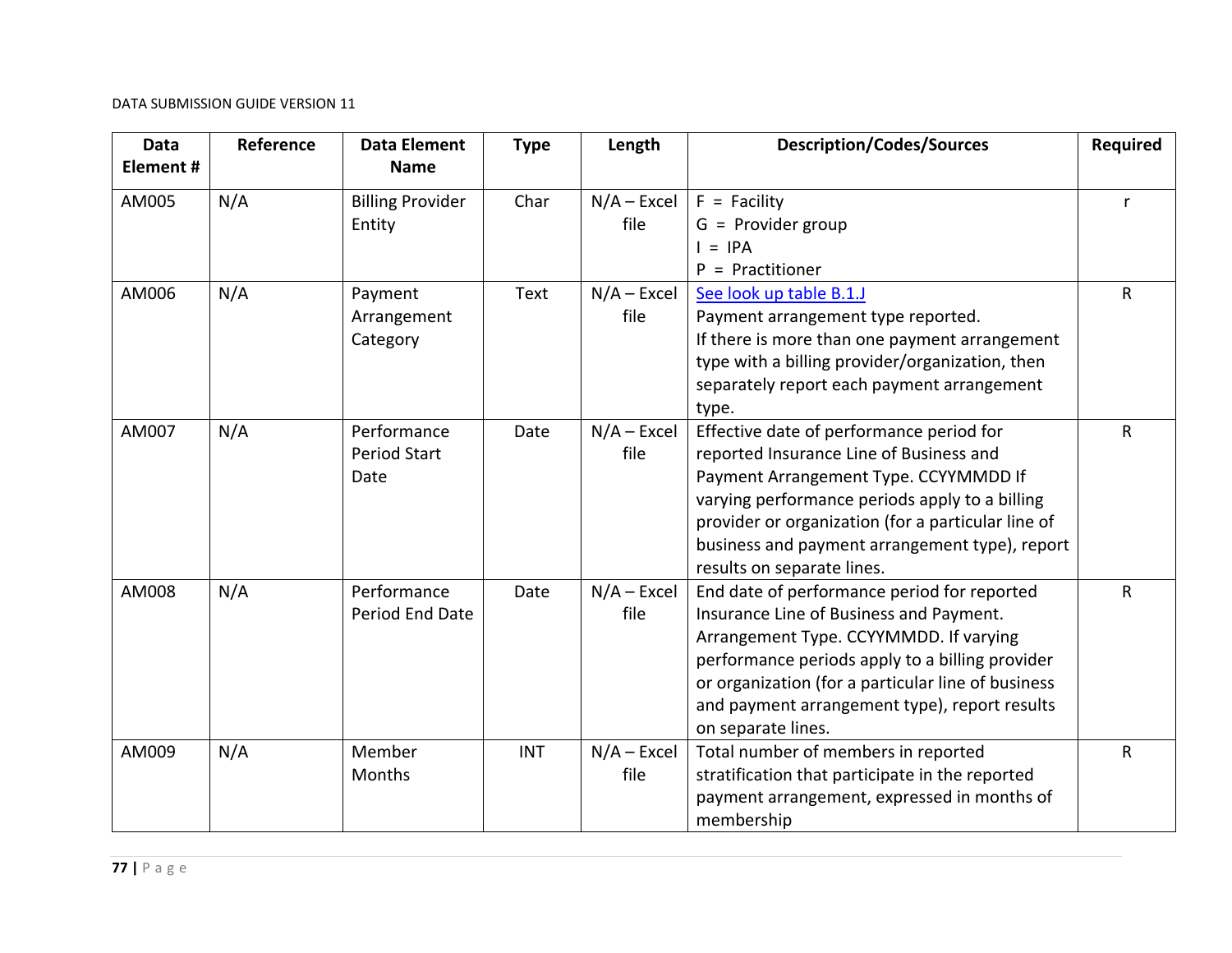| <b>Data</b><br>Element# | Reference | <b>Data Element</b><br><b>Name</b>                      | <b>Type</b> | Length                | <b>Description/Codes/Sources</b>                                                                                                                                                                                                                                                                                                                                                                                                                                                                                                                                                                   | <b>Required</b> |
|-------------------------|-----------|---------------------------------------------------------|-------------|-----------------------|----------------------------------------------------------------------------------------------------------------------------------------------------------------------------------------------------------------------------------------------------------------------------------------------------------------------------------------------------------------------------------------------------------------------------------------------------------------------------------------------------------------------------------------------------------------------------------------------------|-----------------|
|                         |           |                                                         |             |                       | No decimal places; round to nearest integer.<br>Example: 12345                                                                                                                                                                                                                                                                                                                                                                                                                                                                                                                                     |                 |
| AM010                   | N/A       | <b>Total Primary</b><br><b>Care Claims</b><br>Payments  | Numeric     | $N/A$ – Excel<br>file | Sum of all associated claims payments, including<br>patient cost-sharing amounts that pertain to<br>primary care. Primary Care Services are to be<br>identified based on Provider Taxonomy Codes<br>listed in Lookup Table B.1.K and Procedure and<br>Diagnosis Codes listed in Lookup Table B.1.L.<br>Two explicit decimal places (e.g., 200.00). Enter<br>negative number if the billing provider or<br>organization has to pay the mandatory reporter.<br>Enter O if no primary care claims payments<br>made.<br>This value should never exceed the amount of<br>Total Claims Payments (AM010). | R               |
| AM011                   | N/A       | <b>Total Primary</b><br>Care Non-<br>Claims<br>Payments | Numeric     | $N/A - Excel$<br>file | Sum of all associated non-claims payments that<br>pertain to primary care. Primary Care Services<br>are to be identified based on Provider Taxonomy<br>Codes listed in Lookup Table B.1.K and<br>Procedure and Diagnosis Codes listed in Lookup<br>Table B.1.L.<br>Two explicit decimal places (e.g., 200.00). Enter<br>negative number if the billing provider or<br>organization has to pay the mandatory reporter.<br>Enter O if no primary care non-claims payments<br>made.                                                                                                                   | $\mathsf{R}$    |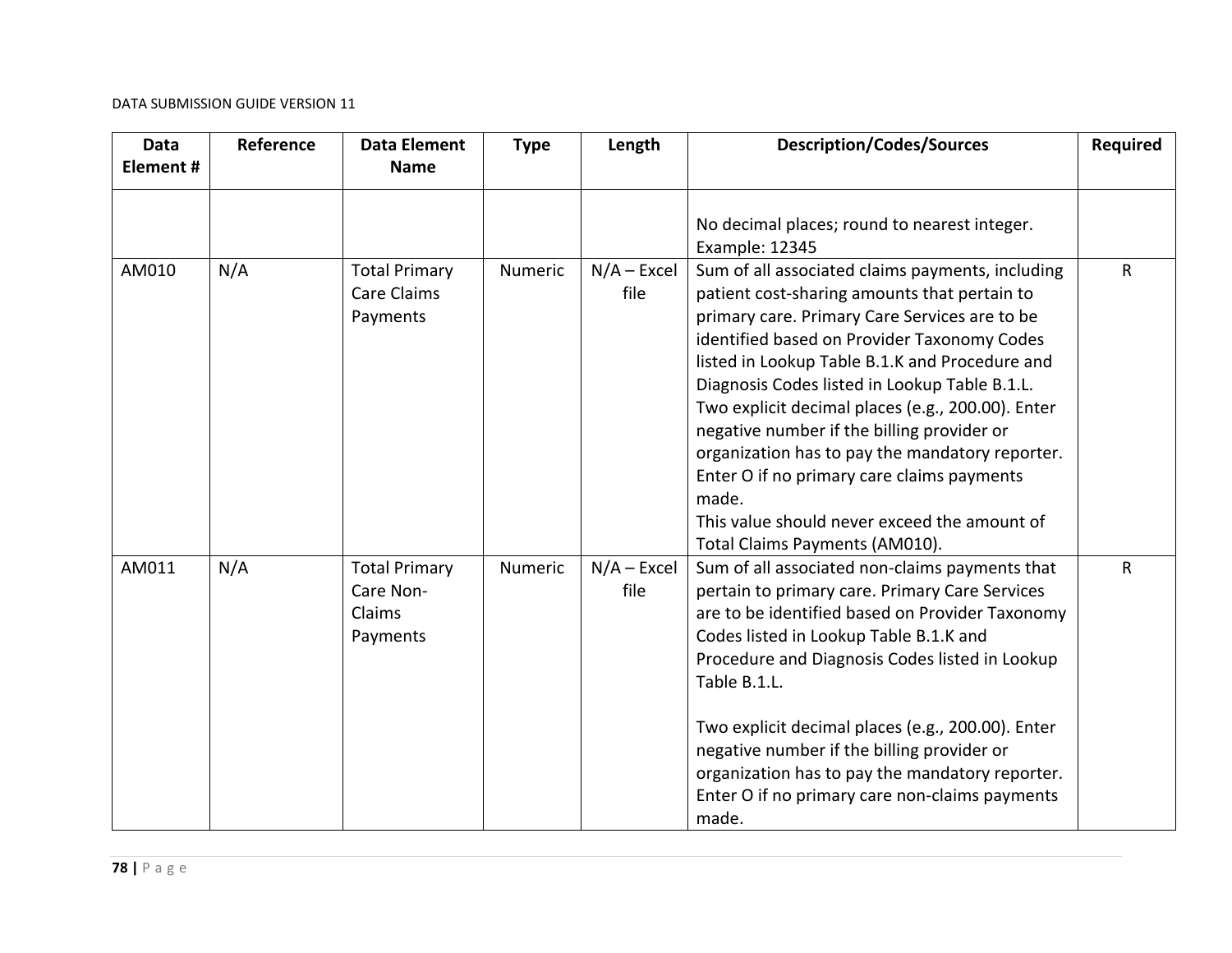| <b>Data</b><br>Element # | Reference | <b>Data Element</b><br><b>Name</b>                         | <b>Type</b> | Length                | <b>Description/Codes/Sources</b>                                                                                                                                                                                                           | <b>Required</b> |
|--------------------------|-----------|------------------------------------------------------------|-------------|-----------------------|--------------------------------------------------------------------------------------------------------------------------------------------------------------------------------------------------------------------------------------------|-----------------|
|                          |           |                                                            |             |                       | This value should never exceed the amount of<br>Total Non-Claims Payments (AM011).                                                                                                                                                         |                 |
| AM012                    | N/A       | <b>Total Claims</b><br>Payments                            | Numeric     | $N/A - Excel$<br>file | Sum of all associated claims payments, including<br>patient cost-sharing amounts                                                                                                                                                           | R               |
|                          |           |                                                            |             |                       | Two explicit decimal places (e.g., 200.00). Enter<br>negative number if the billing provider or<br>organization has to pay the mandatory reporter.<br>Enter O if no claims payments made                                                   |                 |
| AM013                    | N/A       | Total Non-<br>Claims<br>Payments                           | Numeric     | $N/A$ – Excel<br>file | Sum of all associated non-claims payments<br>Two explicit decimal places (e.g., 200.00). Enter<br>negative number if the billing provider or<br>organization has to pay the mandatory reporter.<br>Enter O if no non- claims payments made | R               |
| AM014                    | N/A       | <b>Billing Provider</b><br><b>Office Street</b><br>Address | varchar     | $N/A$ – Excel<br>file | Physical address                                                                                                                                                                                                                           | R               |
| AM015                    | N/A       | <b>Billing Provider</b><br>Office City                     | varchar     | $N/A - Excel$<br>file | Physical address                                                                                                                                                                                                                           | $\mathsf R$     |
| AM016                    | N/A       | <b>Billing Provider</b><br><b>Office State</b>             | char        | $N/A$ – Excel<br>file | Physical address - Use postal service standard 2<br>letter abbreviations.                                                                                                                                                                  | R               |
| AM017                    | N/A       | <b>Billing Provider</b><br>Office Zip                      | varchar     | $N/A$ – Excel<br>file | Physical address - Minimum 5-digit code.                                                                                                                                                                                                   | $\mathsf{R}$    |
| AM018                    | N/A       | <b>Billing Provider</b><br><b>DEA Number</b>               | varchar     | $N/A - Excel$<br>file |                                                                                                                                                                                                                                            | <b>TH</b>       |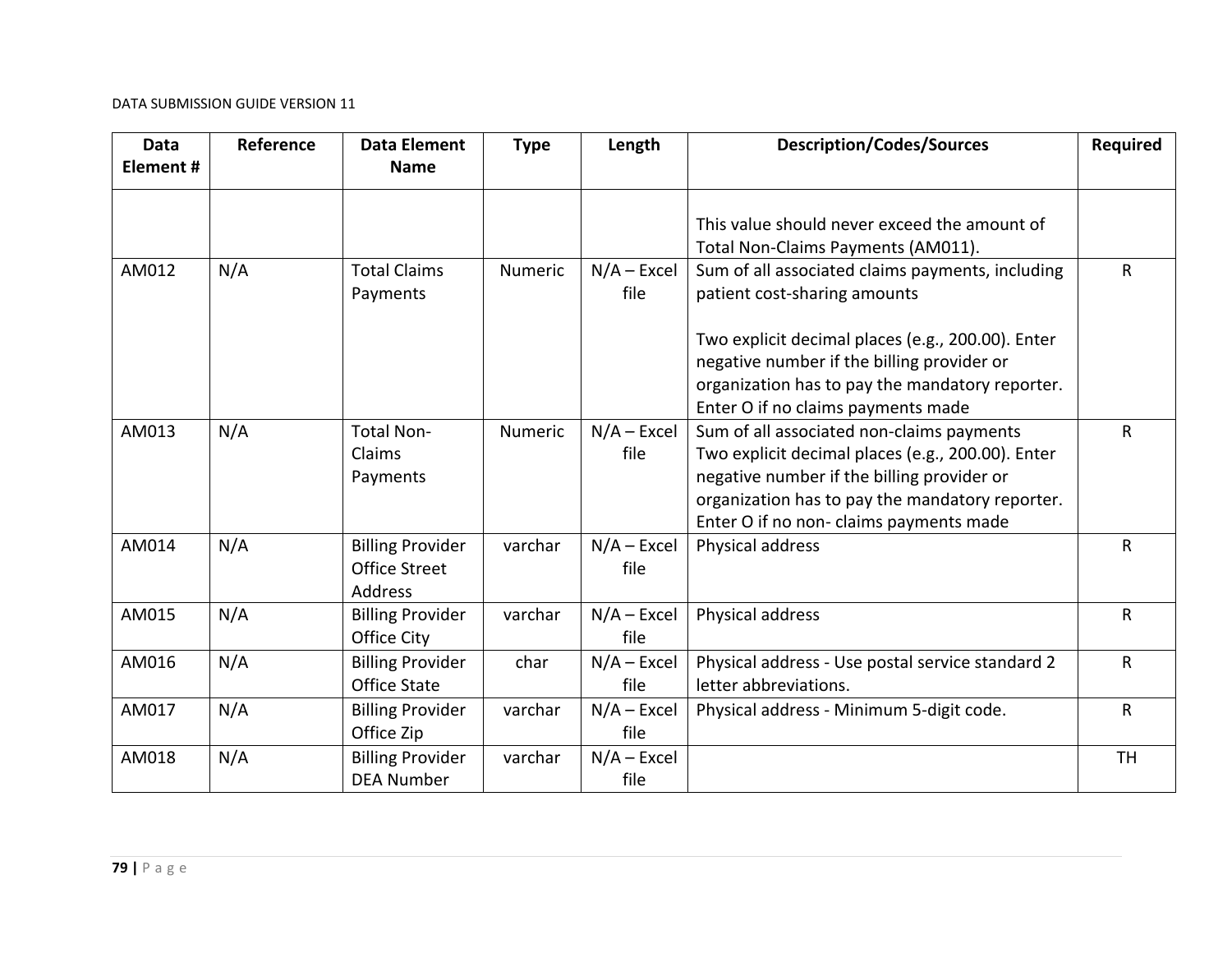| Data      | Reference | <b>Data Element</b>     | <b>Type</b> | Length        | <b>Description/Codes/Sources</b>                  | <b>Required</b> |
|-----------|-----------|-------------------------|-------------|---------------|---------------------------------------------------|-----------------|
| Element # |           | <b>Name</b>             |             |               |                                                   |                 |
| AM019     | N/A       | <b>Billing Provider</b> | varchar     | $N/A - Excel$ |                                                   | TН              |
|           |           | <b>NPI</b>              |             | file          |                                                   |                 |
| AM020     | N/A       | <b>Billing Provider</b> | varchar     | $N/A - Excel$ | Prefix with two-character state of licensure with | <b>TH</b>       |
|           |           | <b>State License</b>    |             | file          | no punctuation. Example COLL12345                 |                 |
|           |           | Number                  |             |               |                                                   |                 |
| AM021     | N/A       | <b>Billing Provider</b> | varchar     | $N/A - Excel$ | Physical address - Suite number, floor number,    | O               |
|           |           | office                  |             | file          | Unit number, etc.                                 |                 |
|           |           | <b>Address</b>          |             |               |                                                   |                 |
| AM022     | N/A       | <b>Billing Provider</b> | varchar     | $N/A - Excel$ | Provider Office number: Telephone number          | O               |
|           |           | Office phone            |             | file          | where provider delivers health care services.     |                 |
|           |           | number                  |             |               |                                                   |                 |
| AM023     | N/A       | Record Type             | char        | $N/A - Excel$ | AM                                                | R               |
|           |           |                         |             | file          |                                                   |                 |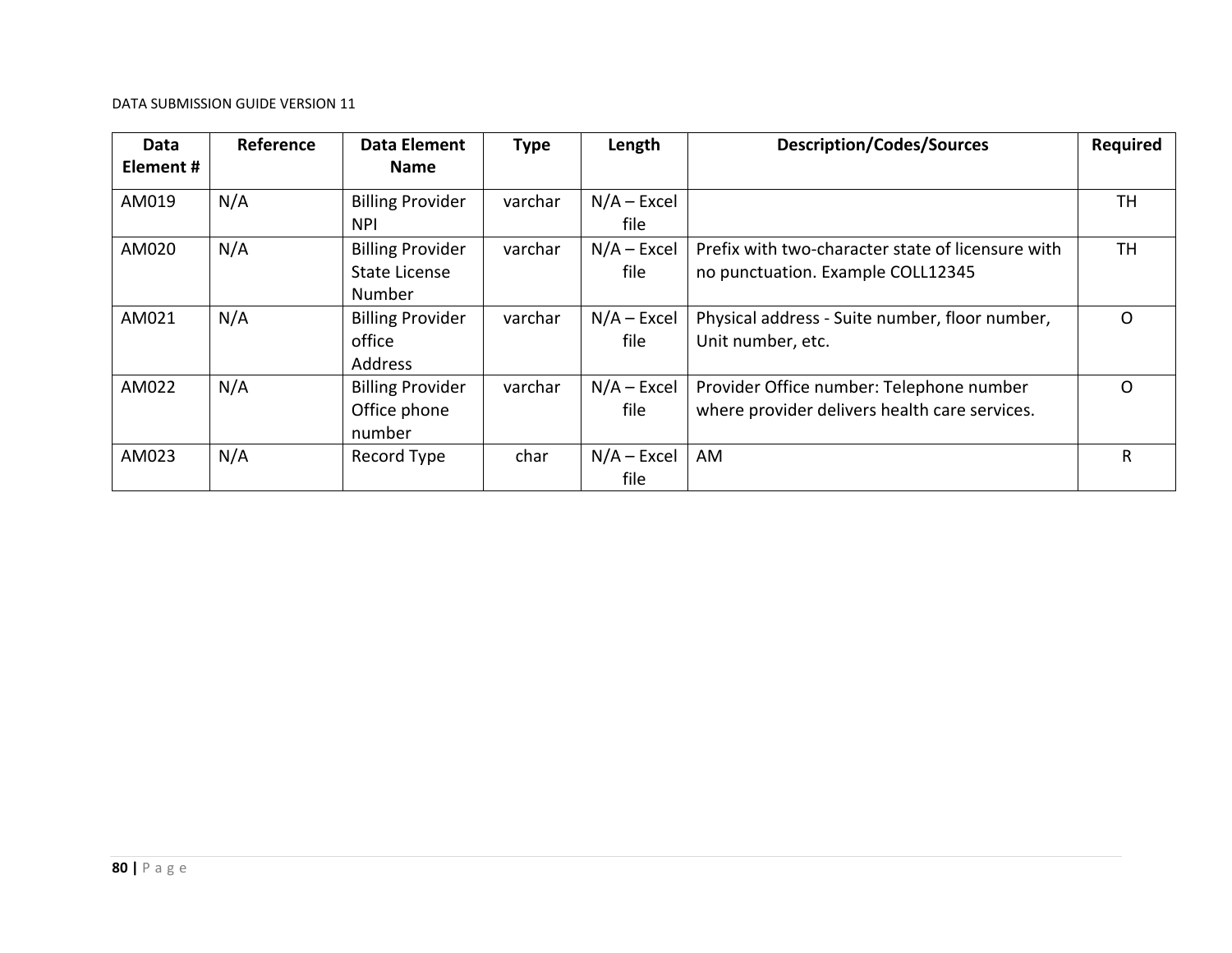#### $A-6$ CONTROLS TOTALS FOR ANNUAL SUPPLEMENTAL PROVIDER LEVEL APM SUMMARY

Frequency: Submit annually in Excel format to CIVHC via SFTP by September 30<sup>th</sup> of each year.

If discrepancies exist between the same years on different files, an explanation will be required.

Initially, payers shall submit <sup>a</sup> complete and accurate historical test file for the 2016 calendar year to the administrator. These submissions must conform to submission guide requirements and be received by no later than July 1, 2019. On <sup>a</sup> yearly basis thereafter, Payers will transmit complete and accurate APM data for the most recent and complete three calendar‐year periods by no later than September 30<sup>th</sup> of the following year. Please see an example of the timeline below.

| Date That Supplier Must Submit Control Total file to<br><b>CO APCD</b> | Period Begin date | <b>Period End date</b> |
|------------------------------------------------------------------------|-------------------|------------------------|
| 120 days after the effective date of the rule                          | N/A               | N/A                    |
| July 1, 2019                                                           | January 1, 2016   | December 31, 2016      |
| September 30, 2019                                                     | January 1, 2016   | December 31, 2018      |
| September 30, 2020                                                     | January 1, 2017   | December 31, 2019      |
| September 30, 2021                                                     | January 1, 2018   | December 1 2020        |
| September 30, 2022                                                     | January 1, 2019   | January 1, 2021        |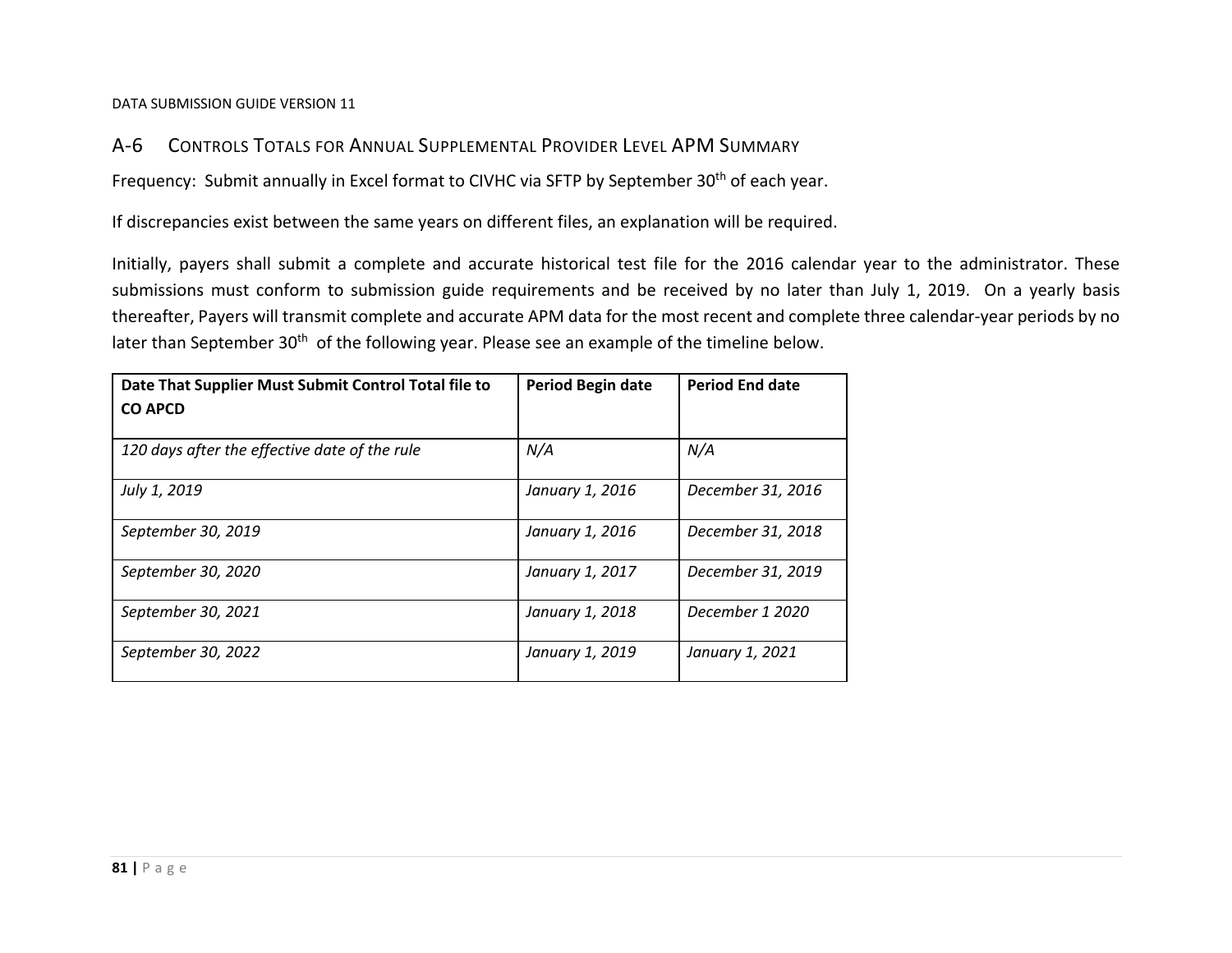| Data Element # | Data Element        | <b>Type</b> | <b>Max Length</b>  | <b>Description/valid values</b>                         |
|----------------|---------------------|-------------|--------------------|---------------------------------------------------------|
|                | <b>Name</b>         |             |                    |                                                         |
| HD001          | Record Type         | char        | $N/A$ – Excel file | <b>CT</b>                                               |
| HD002          | Payer Code          | varchar     | $N/A$ – Excel file | Distributed by CIVHC                                    |
| HD003          | Payer Name          | varchar     | $N/A$ – Excel file | Distributed by CIVHC                                    |
| HD004          | Beginning           | Date        | $N/A$ – Excel file | CCYYMM (Example: 200801)                                |
|                | Month               |             |                    |                                                         |
| HD005          | <b>Ending Month</b> | Date        | $N/A$ – Excel file | CCYYMM (Example: 200812)                                |
| HD006          | Record count        | int         | $N/A$ – Excel file | Total number of records submitted in the Provider file, |
|                |                     |             |                    | excluding header and trailer records                    |

### CONTROL TOTALS FILE HEADER RECORD

### CONTROL TOTALS FILE TRAILER RECORD

| Data Element # | <b>Data Element</b>    | <b>Type</b> | <b>Max Length</b>  | <b>Description/valid values</b> |
|----------------|------------------------|-------------|--------------------|---------------------------------|
|                | <b>Name</b>            |             |                    |                                 |
| <b>TR001</b>   | Record Type            | char        | $N/A$ – Excel file | <b>CT</b>                       |
| <b>TR002</b>   | Payer Code             | varchar     | $N/A$ – Excel file | Distributed by CIVHC            |
| <b>TR003</b>   | Payer Name             | varchar     | $N/A$ – Excel file | Distributed by CIVHC            |
| <b>TR004</b>   | <b>Beginning</b>       | date        | $N/A$ – Excel file | CCYYMM (Example: 200801)        |
|                | Month                  |             |                    |                                 |
| <b>TR005</b>   | <b>Ending Month</b>    | date        | $N/A$ – Excel file | CCYYMM (Example: 200812)        |
| <b>TR006</b>   | <b>Extraction Date</b> | date        | $N/A$ – Excel file | <b>CCYYMMDD</b>                 |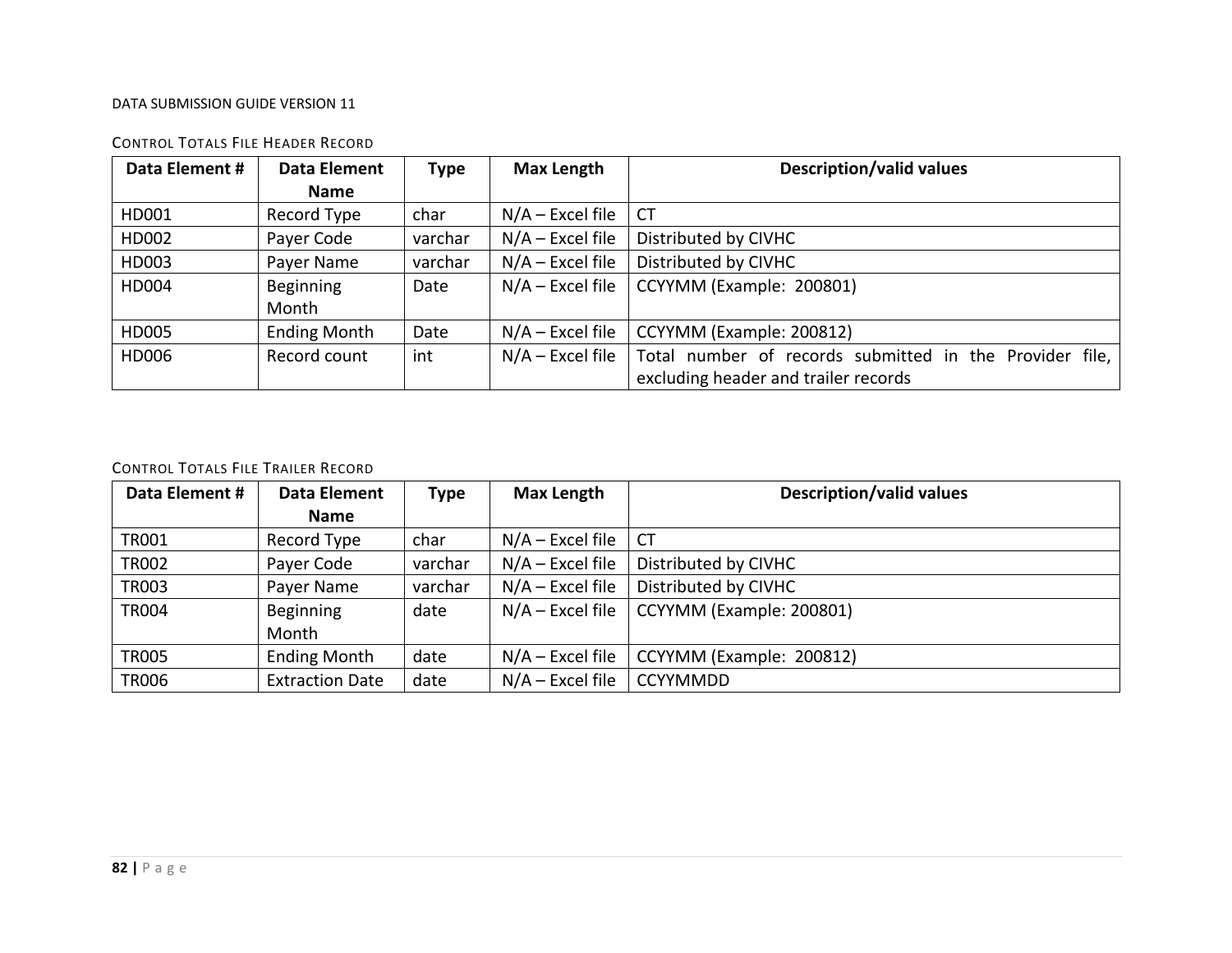### A 6.1 ‐ APM FILE CONTROL RECORD

| Data<br><b>Element</b><br># | Reference | <b>Data Element</b><br><b>Name</b>                 | <b>Type</b> | Length                   | <b>Description/Codes/Sources</b>                                                                                                                                                                                                                                                                                                                                        | <b>Required</b> |
|-----------------------------|-----------|----------------------------------------------------|-------------|--------------------------|-------------------------------------------------------------------------------------------------------------------------------------------------------------------------------------------------------------------------------------------------------------------------------------------------------------------------------------------------------------------------|-----------------|
| CT001                       | N/A       | Payer Code                                         | varchar     | $N/A -$<br>Excel<br>file | Distributed by CIVHC                                                                                                                                                                                                                                                                                                                                                    | $\mathsf{R}$    |
| CT002                       | N/A       | Payer Name                                         | varchar     | $N/A -$<br>Excel<br>file | Distributed by CIVHC                                                                                                                                                                                                                                                                                                                                                    | $\mathsf R$     |
| CT003                       | N/A       | <b>Submitted File</b>                              | <b>Text</b> | $N/A -$<br>Excel<br>file | File name of the APM file                                                                                                                                                                                                                                                                                                                                               | $\mathsf{R}$    |
| CT004                       | N/A       | Data Rows                                          | Numeric     | $N/A -$<br>Excel<br>file | Number of data rows in the submitted file                                                                                                                                                                                                                                                                                                                               | $\mathsf R$     |
| CT005                       | N/A       | All Member<br>Months                               | Numeric     | $N/A -$<br>Excel<br>file | Total enrollment during the previous calendar<br>year<br>No decimal places; round to nearest integer.<br>Example: 12345<br>Enrollment should be reported (in de-duplicated<br>member months) for insurance policies included<br>in annual NAIC/SERFF filings, and should only be<br>reported for those members for whom the<br>mandatory reporter was the primary payer | ${\sf R}$       |
| CT006                       | N/A       | Alternative<br>Arrangement<br><b>Member Months</b> | Numeric     | $N/A -$<br>Excel<br>file | Total enrollment in alternative payment<br>arrangements during the previous calendar year                                                                                                                                                                                                                                                                               | ${\sf R}$       |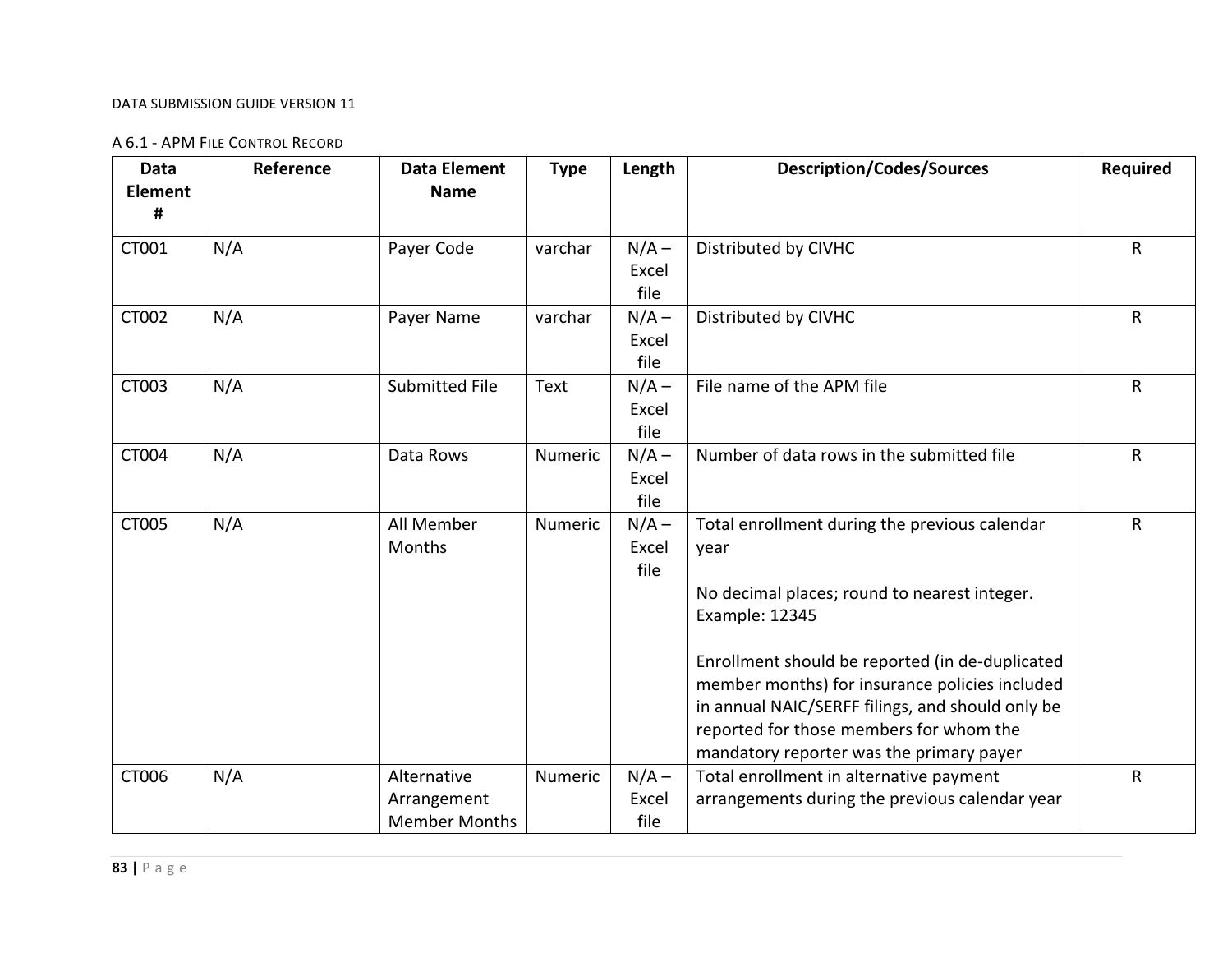|       |     |                         |                |         | No decimal places; round to nearest integer<br>Example: 12345 |              |
|-------|-----|-------------------------|----------------|---------|---------------------------------------------------------------|--------------|
|       |     |                         |                |         | Enrollment should be reported (in de-duplicated               |              |
|       |     |                         |                |         | member months) for insurance policies included                |              |
|       |     |                         |                |         | in annual NAIC/SERFF filings, and should only be              |              |
|       |     |                         |                |         | reported for those members for whom the                       |              |
|       |     |                         |                |         | mandatory reporter was the primary payer                      |              |
| CT007 | N/A | <b>Total Primary</b>    | <b>Numeric</b> | $N/A -$ | Sum of Total Primary Care Claims Payments, as                 | R            |
|       |     | Care Claims             |                | Excel   | reported in AM file                                           |              |
|       |     | Payments                |                | file    |                                                               |              |
| CT008 | N/A | <b>Total Primary</b>    | Numeric        | $N/A -$ | Sum of Total Primary Care Non-Claims Payments,                | R            |
|       |     | <b>Care Non-Claims</b>  |                | Excel   | as reported in AM file                                        |              |
|       |     | Payments                |                | file    |                                                               |              |
| CT009 | N/A | <b>Total Claims</b>     | <b>Numeric</b> | $N/A -$ | Sum of Total Claims Payments                                  | R            |
|       |     | Payments                |                | Excel   |                                                               |              |
|       |     |                         |                | file    |                                                               |              |
| CT010 | N/A | <b>Total Non-Claims</b> | Numeric        | $N/A -$ | Sum of Total Non-Claims Payments                              | $\mathsf{R}$ |
|       |     | Payments                |                | Excel   |                                                               |              |
|       |     |                         |                | file    |                                                               |              |
| CT011 | N/A | Record Type             | Char           | $N/A -$ | <b>CT</b>                                                     | R            |
|       |     |                         |                | Excel   |                                                               |              |
|       |     |                         |                | file    |                                                               |              |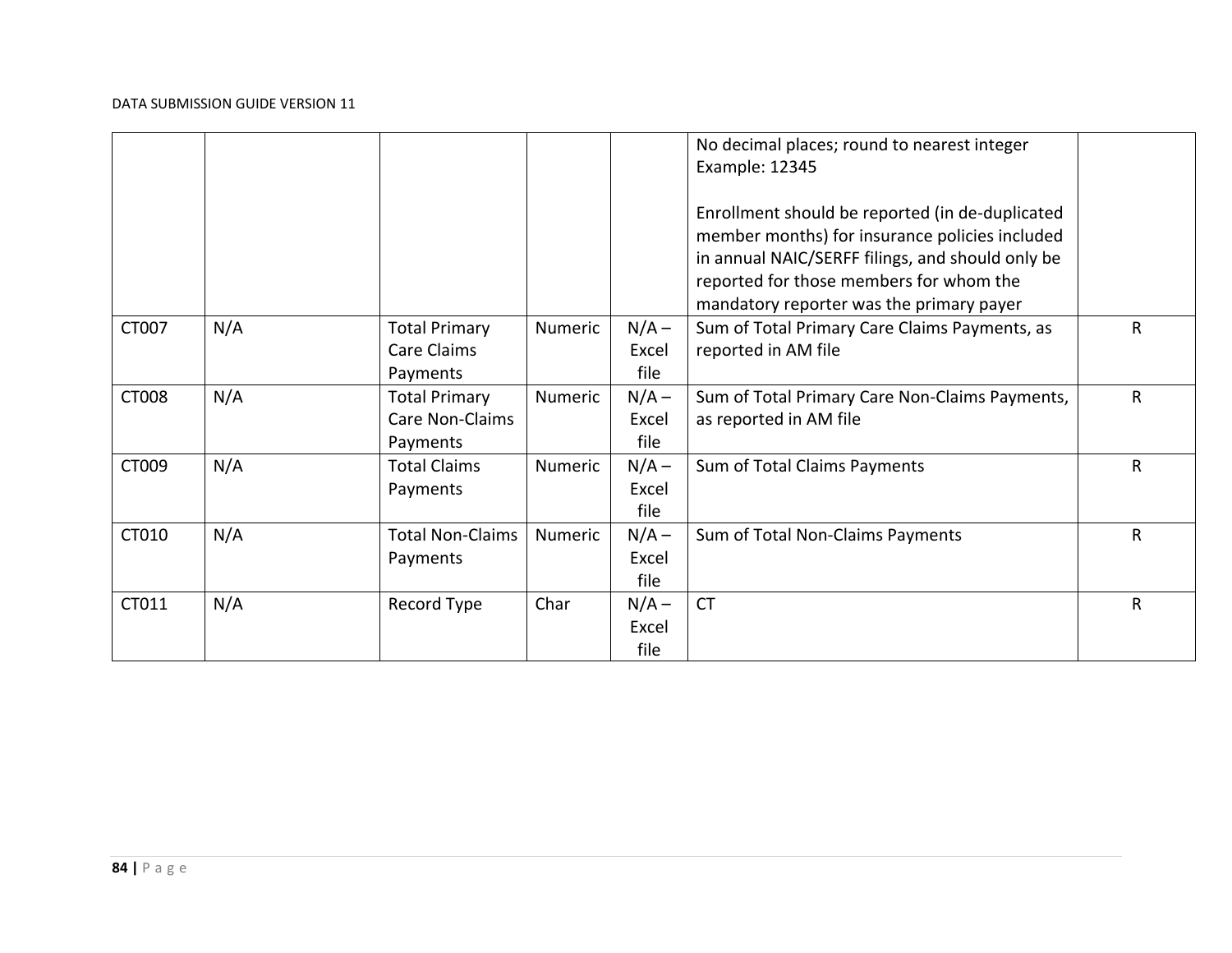# A‐7 ANNUAL PRESCRIPTION DRUG REBATE DATA FILE

Frequency: Submit annually in Excel format to CIVHC via SFTP by September 30<sup>th</sup> of each year.

If discrepancies exist between the same years on different files, an explanation will be required.

Additional formatting requirements:

- Payers submit aggregate level data in <sup>a</sup> single, consistent format for each data type.
- Include the total amount of any prescription drug rebates, discounts and other pharmaceutical manufacturer compensation or price concessions paid by pharmaceutical manufacturers to <sup>a</sup> payer or their pharmacy benefit manager(s) during the previousthree calendar years. Data elementsto be included in the prescription drug rebate file are listed in Table A7.1 ANNUAL PRESCRIPTION DRUG REBATE DATA.
- The definition of prescription drug rebates, discounts and other pharmaceutical manufacturer compensation or price concessions to be used for implementation of the Annual Prescription Drug Rebate Data File requirement is as follows:
- Prescription Drug Rebates: Total rebates, compensation (defined below), remuneration, and any other price concessions (including concessions from price protection and hold harmless contract clauses) provided by pharmaceutical manufacturers for prescription drugs with specified dates of fill, excluding manufacturer‐provided fair market value bona fide service fees. This amount shall include rebate guarantee amounts as well as any additional rebate amounts collected by the payer. This amount shall include the total amount of prescription drug rebates and price concessions provided by pharmaceutical manufacturers, regardless of whether they are conferred to the payer directly by the manufacturer, <sup>a</sup> PBM, or any other entity. In addition, this amount shall include the total amount of prescription drug rebates and price concessions provided by pharmaceutical manufacturers, regardless of whether the they are conferred to the payer through regular aggregate payments, on <sup>a</sup> claim‐by‐claim basis at the point‐of‐sale, as part of retrospective financial reconciliations (including reconciliations that also reflect other contractual arrangements), or by any other method. Payers should apply incurred but not reported (IBNR) factors to preliminary prescription drug rebate data. Rebates will exclude claims paid under the benefit plan as qualified 340b pricing.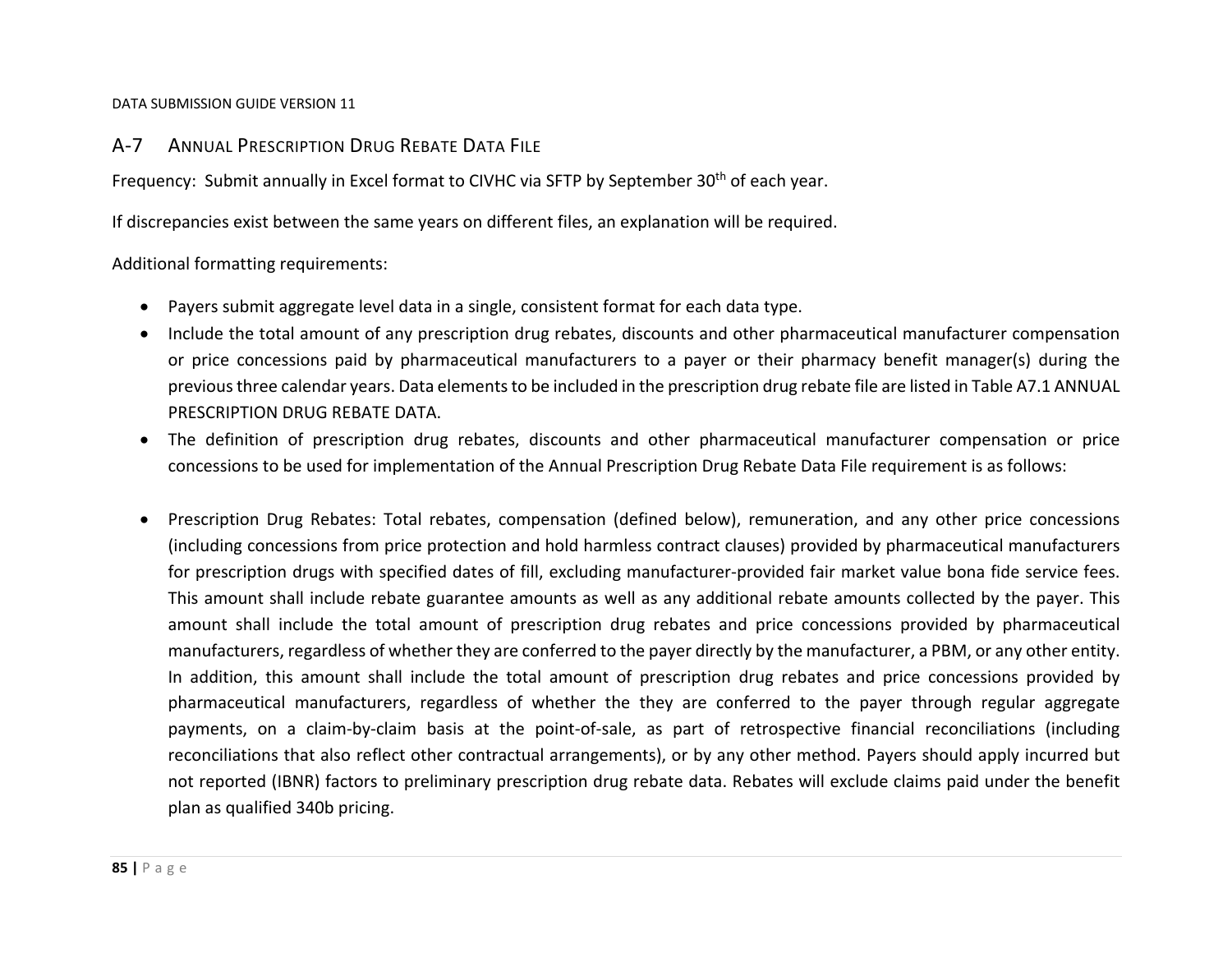- Rebates and other price concessions: A reduction in the amount a payer pays for an item or service based on an arms-length transaction. The terms of the reduction must be fixed and disclosed in writing to the payer at the time of the initial purchase to which the reduction applies, and the reduction or concession must result in cash flow from the manufacturer to the payer.
- For the purposes of this data collection, Medicare Part D coverage gap discounts shall be treated in the same manner as they are treated for pharmacy expenditures. If coverage gap discounts are excluded from pharmacy expenditures, they should be excluded from 957 CMR 2.00 Payer Reporting of Prescription Drug Rebates Data Specification Manual 8 prescription drug rebates. If coverage gap discounts are included in pharmacy expenditures, they should be included in prescription drug rebates.
- $\bullet$  Fair market value bona fide service fees: Fees paid by <sup>a</sup> manufacturer to <sup>a</sup> third party (e.g., payers, PBMs, payer‐ or PBM‐owned pharmacies), that represent fair market value for <sup>a</sup> bona fide, itemized service actually performed on behalf of the manufacturer that the manufacturer would otherwise perform (or contract for) in the absence of the service arrangement (e.g., data service fees, distribution service fees, inventory management fees, product stocking allowances, and fees associated with administrative services agreements and patient care programs (such as medication compliance programs and patient education programs), etc.).
- Compensation: Compensation includes, but is not limited to, discounts; credits; rebates, regardless of how categorized; fees; educational grants received from manufacturers in relation to the provision of utilization data to manufacturers for rebating, marketing and related purposes; market share incentives; commissions; manufacturer administrative fees; and administrative management fees.

Initially, payers shall submit <sup>a</sup> complete and accurate historical test file for the 2016 calendar year to the administrator. These submissions must conform to submission guide requirements and be received by no later than July 1, 2019. On <sup>a</sup> yearly basis thereafter, Payers will transmit complete and accurate APM data for the most recent and complete three calendar‐year periods by no later than September 30<sup>th</sup> of the following year. Please see an example of the timeline below.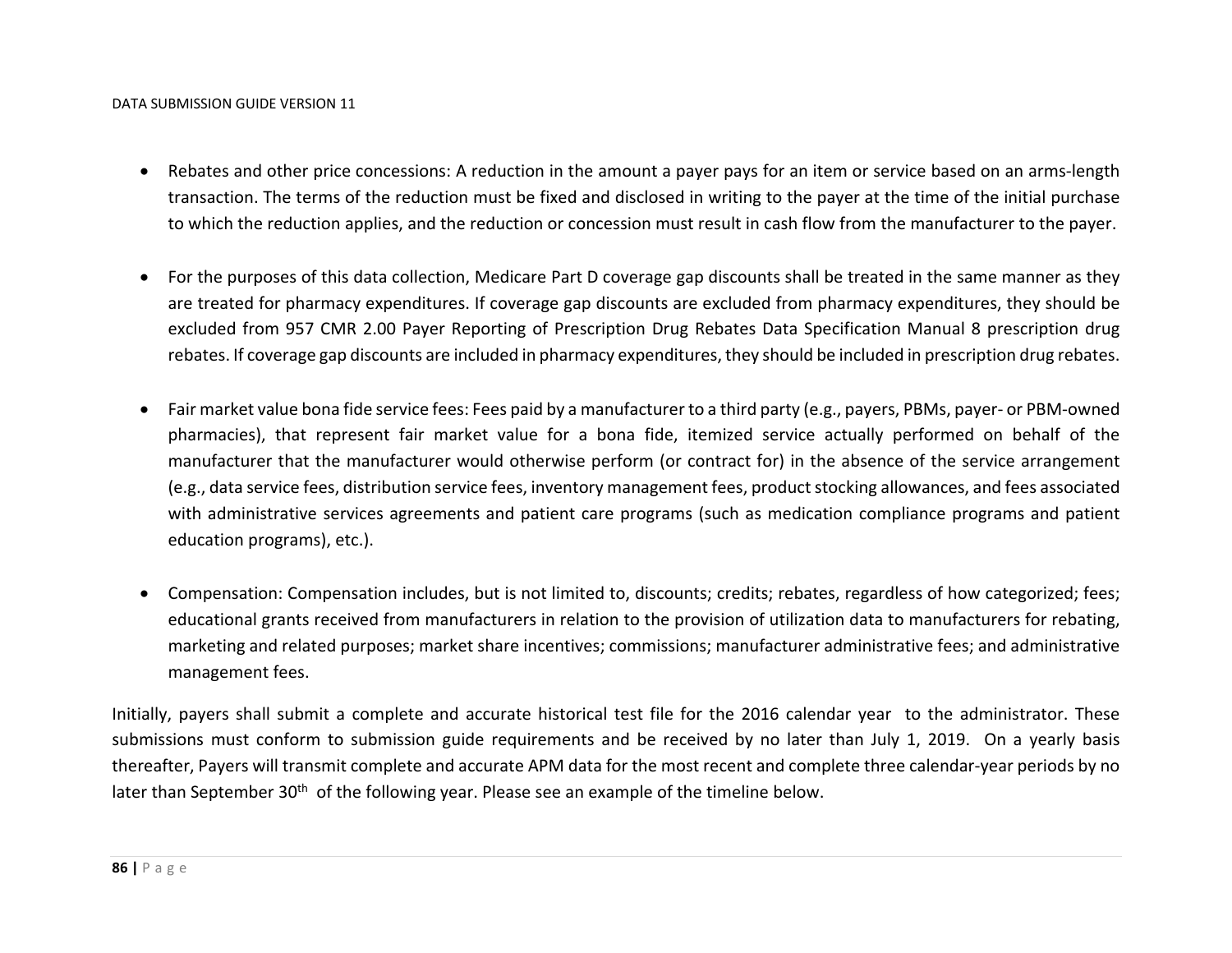| Date That Supplier Must Submit Drug Rebate file to<br><b>CO APCD</b> | <b>Period Begin date</b> | <b>Period End date</b> |
|----------------------------------------------------------------------|--------------------------|------------------------|
| 120 days after the effective date of the rule                        | N/A                      | N/A                    |
| July 1, 2019                                                         | January 1, 2016          | December 31, 2016      |
| September 30, 2019                                                   | January 1, 2016          | December 31, 2018      |
| September 30, 2020                                                   | January 1, 2017          | December 31, 2019      |
| September 30, 2021                                                   | January 1, 2018          | December 1 2020        |
| September 30, 2022                                                   | January 1, 2019          | January 1, 2021        |

### DRUG REBATE FILE HEADER RECORD

| Data Element # | <b>Data Element</b> | <b>Type</b> | <b>Max Length</b>  | <b>Description/valid values</b>                         |
|----------------|---------------------|-------------|--------------------|---------------------------------------------------------|
|                | <b>Name</b>         |             |                    |                                                         |
| HD001          | Record Type         | char        | $N/A$ – Excel file | <b>DR</b>                                               |
| HD002          | Payer Code          | varchar     | $N/A$ – Excel file | Distributed by CIVHC                                    |
| HD003          | Payer Name          | varchar     | $N/A$ – Excel file | Distributed by CIVHC                                    |
| HD004          | <b>Beginning</b>    | Date        | $N/A$ – Excel file | CCYYMM (Example: 200801)                                |
|                | Month               |             |                    |                                                         |
| HD005          | <b>Ending Month</b> | Date        | $N/A$ – Excel file | CCYYMM (Example: 200812)                                |
| HD006          | Record count        | int         | $N/A$ – Excel file | Total number of records submitted in the Provider file, |
|                |                     |             |                    | excluding header and trailer records                    |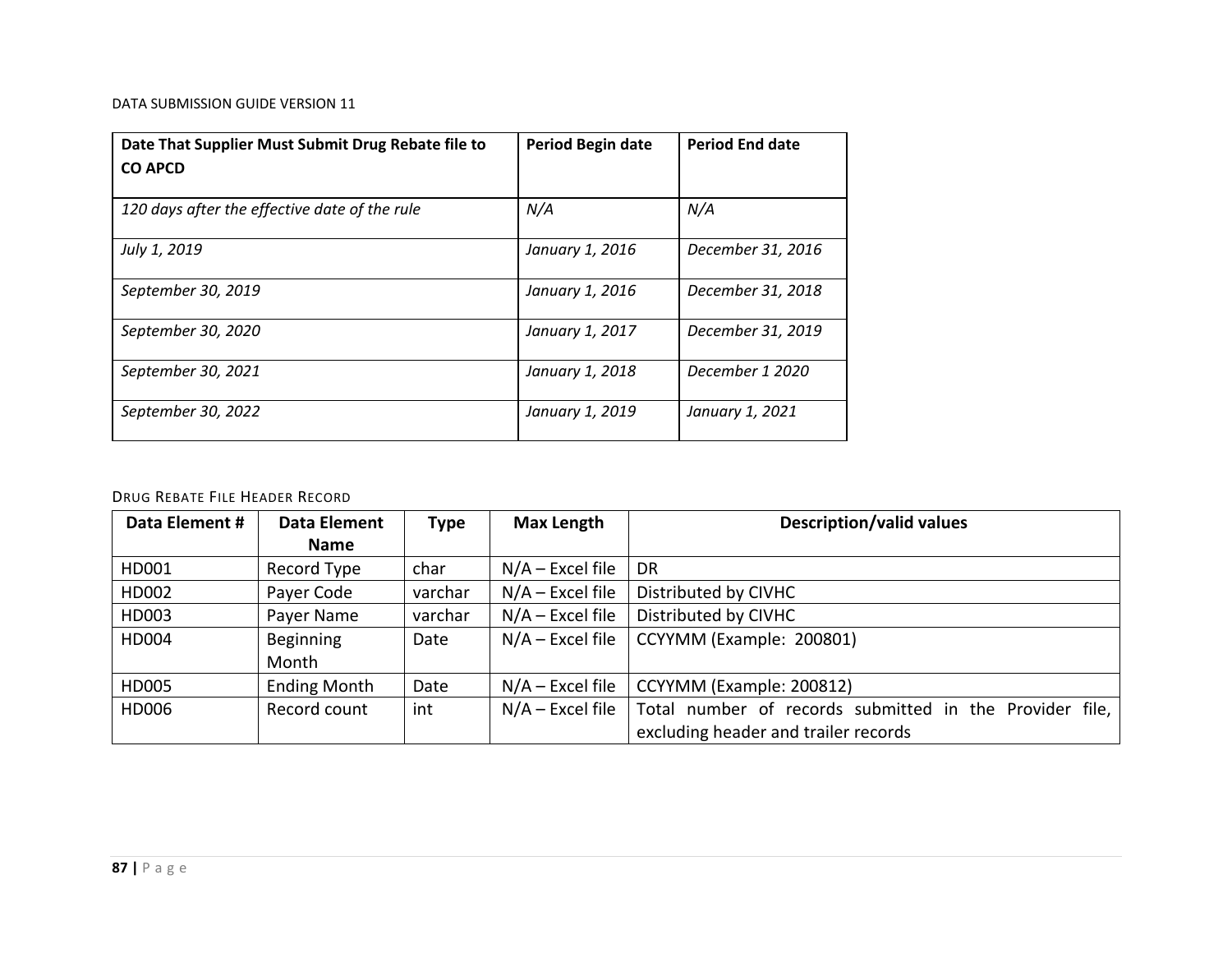| Data Element # | Data Element           | Type    | <b>Max Length</b>  | <b>Description/valid values</b> |
|----------------|------------------------|---------|--------------------|---------------------------------|
|                | <b>Name</b>            |         |                    |                                 |
| <b>TR001</b>   | Record Type            | char    | $N/A$ – Excel file | <b>DR</b>                       |
| <b>TR002</b>   | Payer Code             | varchar | $N/A$ – Excel file | Distributed by CIVHC            |
| <b>TR003</b>   | Payer Name             | varchar | $N/A$ – Excel file | Distributed by CIVHC            |
| <b>TR004</b>   | <b>Beginning</b>       | date    | $N/A$ – Excel file | CCYYMM (Example: 200801)        |
|                | Month                  |         |                    |                                 |
| <b>TR005</b>   | <b>Ending Month</b>    | date    | $N/A$ – Excel file | CCYYMM (Example: 200812)        |
| <b>TR006</b>   | <b>Extraction Date</b> | date    | $N/A$ – Excel file | <b>CCYYMMDD</b>                 |

### DRUG REBATE FILE TRAILER RECORD

### A 7.1 ANNUAL PRESCRIPTION DRUG REBATE DATA

| Data Element # | <b>Data Element Name</b> | Type    | Length     | <b>Description/Codes/Sources</b>                 | <b>Required</b> |
|----------------|--------------------------|---------|------------|--------------------------------------------------|-----------------|
| <b>DR001</b>   | Payer Code               | varchar | $N/A -$    | Distributed by CIVHC                             | R.              |
|                |                          |         | Excel file |                                                  |                 |
| <b>DR002</b>   | Payer Name               | varchar | $N/A -$    | Distributed by CIVHC                             | R               |
|                |                          |         | Excel file |                                                  |                 |
| <b>DR003</b>   | Insurance Type           | char    | $N/A -$    | See Lookup Table B-1.A                           | R               |
|                | Code/Product             |         | Excel file |                                                  |                 |
| <b>DR004</b>   | Calendar Year            | Year    | $N/A -$    | 4 digit Year for the most recent calendar year   | R               |
|                |                          |         | Excel file | time period reported in this submission          |                 |
| <b>DR005</b>   | Member population        | Int     | $N/A -$    | The population of covered members for all data   | R               |
|                |                          |         | Excel file | provided in this data filing. Payers should only |                 |
|                |                          |         |            | include information pertaining to members for    |                 |
|                |                          |         |            | which they are the primary payer, and exclude    |                 |
|                |                          |         |            | information for members for which they were      |                 |
|                |                          |         |            | the secondary or tertiary payer. All Colorado    |                 |
|                |                          |         |            | resident members for whom a payer provides       |                 |
|                |                          |         |            | primary coverage should be included in the       |                 |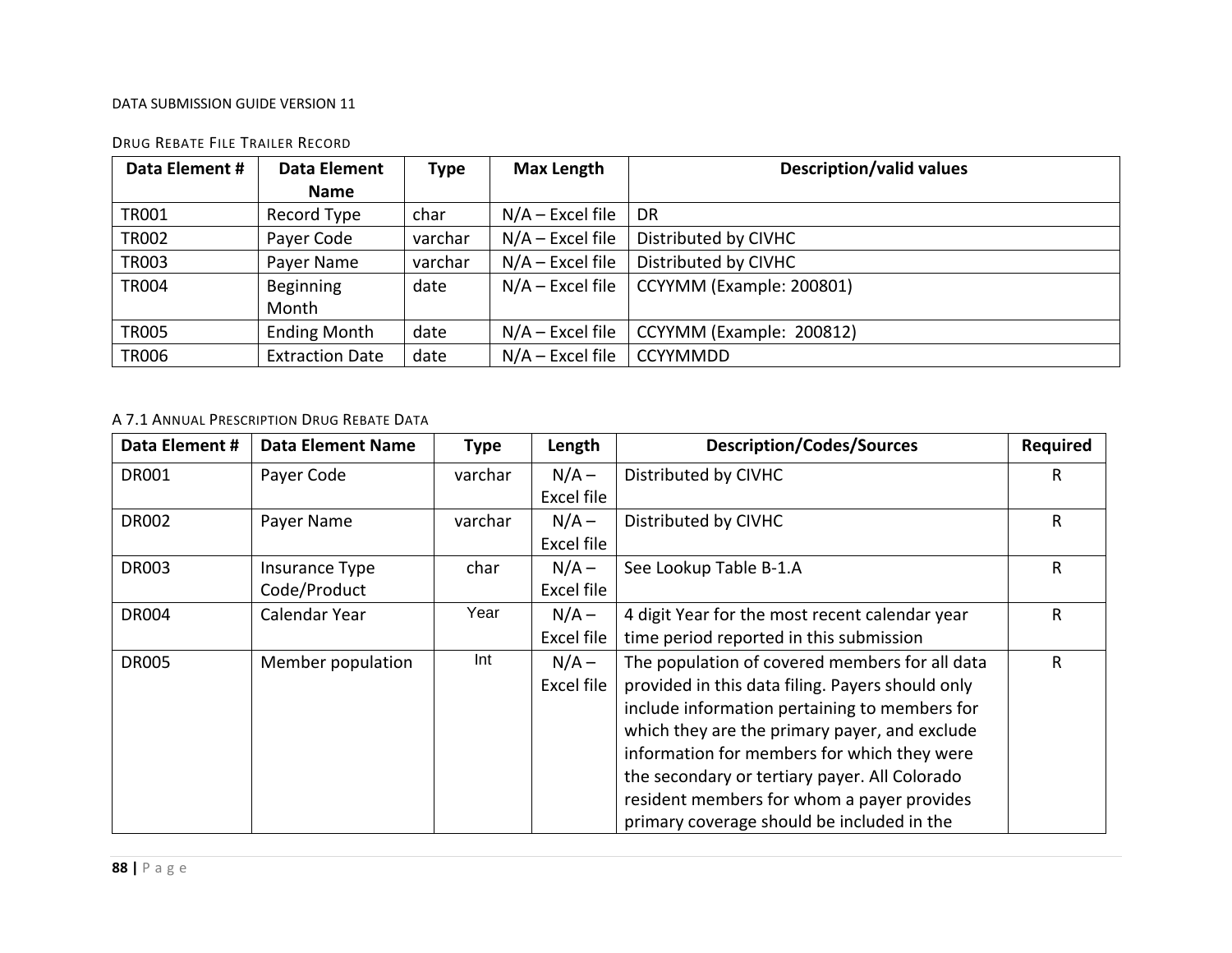| Data Element # | <b>Data Element Name</b>                           | <b>Type</b> | Length                       | <b>Description/Codes/Sources</b>                                                                                                                                                                                                                                                                                                                                                                                                                                                                                                                                                                                                                                                               | <b>Required</b> |
|----------------|----------------------------------------------------|-------------|------------------------------|------------------------------------------------------------------------------------------------------------------------------------------------------------------------------------------------------------------------------------------------------------------------------------------------------------------------------------------------------------------------------------------------------------------------------------------------------------------------------------------------------------------------------------------------------------------------------------------------------------------------------------------------------------------------------------------------|-----------------|
|                |                                                    |             |                              | member population, regardless of product or<br>funding type.                                                                                                                                                                                                                                                                                                                                                                                                                                                                                                                                                                                                                                   |                 |
| <b>DR006</b>   | <b>Member Months</b>                               | Int         | $N/A -$<br><b>Excel file</b> | The number of members receiving primary<br>health insurance coverage by a plan over the<br>specified period of time expressed in months of<br>membership. The member months provided in<br>this field should correspond to the patient<br>population identified in Member Population. All<br>members in the defined member population<br>must be counted in the member month value.                                                                                                                                                                                                                                                                                                            | $\mathsf{R}$    |
|                |                                                    |             |                              | Sum of member months.<br>No decimal places; round to nearest integer.<br>Example: 12345                                                                                                                                                                                                                                                                                                                                                                                                                                                                                                                                                                                                        |                 |
| <b>DR007</b>   | <b>Total Pharmacy</b><br><b>Expenditure Amount</b> | Numeric     | $N/A -$<br><b>Excel file</b> | The sum of all incurred claim allowed payment<br>amounts to pharmacies for prescription drugs,<br>biological products, or vaccines as defined by the<br>payer's prescription drug benefit in a given<br>calendar year. This amount shall include member<br>cost sharing amounts. This shall also include all<br>incurred claims for individuals included in the<br>member population regardless of where the<br>prescription drugs are dispensed (i.e., includes<br>claims from in-state and out-of-state providers).<br>Claims should be attributed to a calendar year<br>based on the date of fill.<br>(allowed amount should include direct drug costs<br>and exclude non-claim costs. This | $\mathsf{R}$    |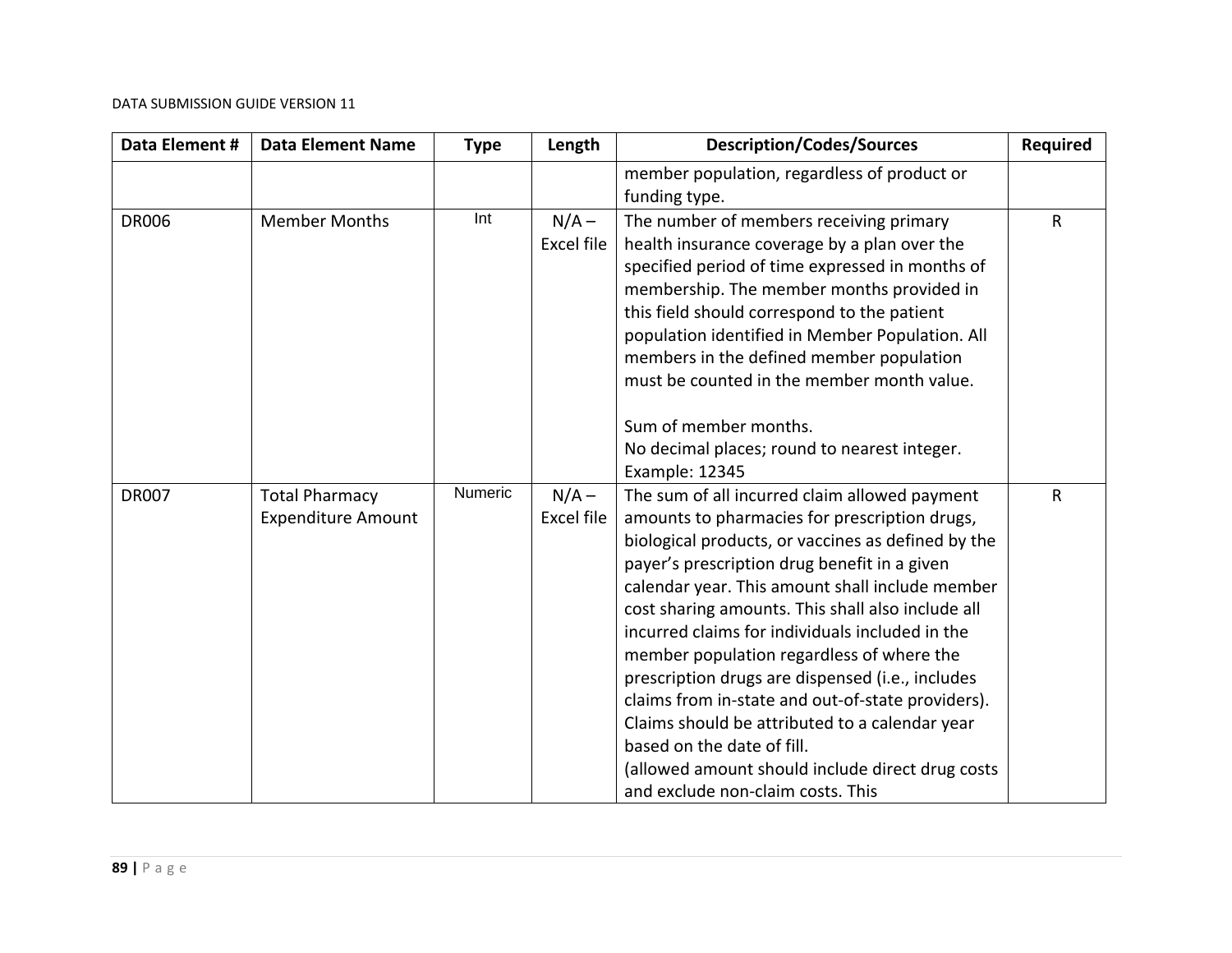| Data Element # | <b>Data Element Name</b>                                                        | <b>Type</b> | Length                       | <b>Description/Codes/Sources</b>                                                                                                                                                                                                                                                                                                                       | <b>Required</b> |
|----------------|---------------------------------------------------------------------------------|-------------|------------------------------|--------------------------------------------------------------------------------------------------------------------------------------------------------------------------------------------------------------------------------------------------------------------------------------------------------------------------------------------------------|-----------------|
|                |                                                                                 |             |                              | amount will not reflect prescription drug rebates<br>in any way)                                                                                                                                                                                                                                                                                       |                 |
| <b>DR008</b>   | Pharmacy<br><b>Expenditure Amount:</b><br><b>Specialty Drugs</b>                | Numeric     | $N/A -$<br>Excel file        | The total expenditure for a specialty drug.<br>Specialty drug expenditure and rebate amounts<br>should be mutually exclusive from non-specialty<br>brand drug and non-specialty generic drug<br>expenditure and rebate amounts.                                                                                                                        | $\mathsf{R}$    |
|                |                                                                                 |             |                              | Drug defined as a specialty drug under the terms<br>of a payer's contract with its PBM.                                                                                                                                                                                                                                                                |                 |
| <b>DR009</b>   | Pharmacy<br><b>Expenditure Amount:</b><br>Non-Specialty Brand<br><b>Drugs</b>   | Numeric     | $N/A -$<br>Excel file        | The total expenditure for Non-Specialty Brand<br>Drugs. Non-specialty brand drug expenditure and<br>rebate amounts should be mutually exclusive<br>from specialty drug and non-specialty generic<br>drug expenditure and rebate amounts.<br>A drug defined as a non-specialty brand drug<br>under the terms of a payer's contract with its<br>PBM.     | $\mathsf{R}$    |
| <b>DR010</b>   | Pharmacy<br><b>Expenditure Amount:</b><br>Non-Specialty<br><b>Generic Drugs</b> | Numeric     | $N/A -$<br><b>Excel file</b> | The total expenditure for Non-Specialty Generic<br>Drugs. Non-specialty generic drug expenditure<br>and rebate amounts should be mutually<br>exclusive from specialty drug and non-specialty<br>brand drug expenditure and rebate amounts.<br>A drug defined as a non-specialty generic drug<br>under the terms of a payer's contract with its<br>PBM. | $\mathsf{R}$    |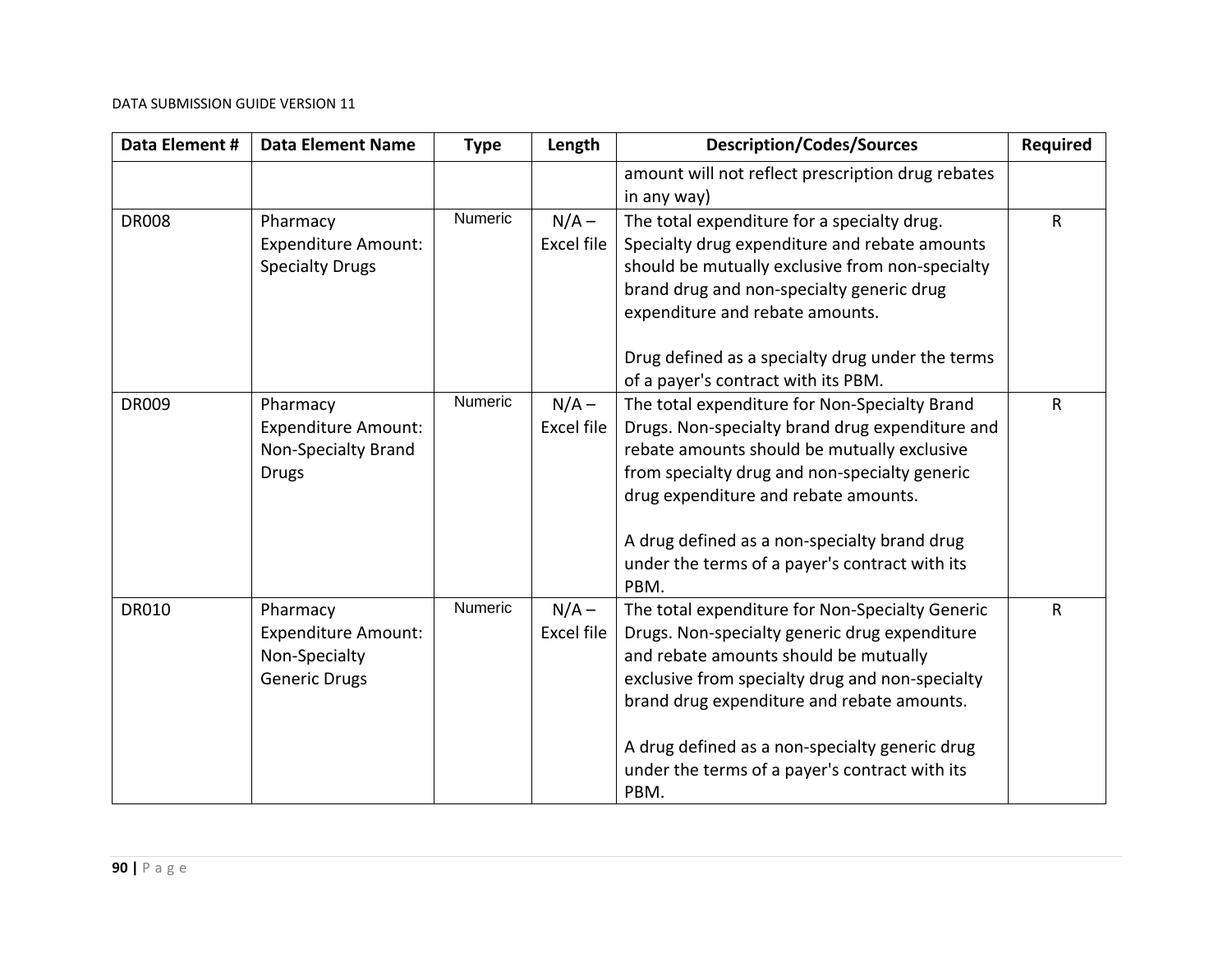| Data Element # | <b>Data Element Name</b>                                                          | <b>Type</b>    | Length                       | <b>Description/Codes/Sources</b>                                                                                                                                                                                                                                                                                                                                                                                           | <b>Required</b> |
|----------------|-----------------------------------------------------------------------------------|----------------|------------------------------|----------------------------------------------------------------------------------------------------------------------------------------------------------------------------------------------------------------------------------------------------------------------------------------------------------------------------------------------------------------------------------------------------------------------------|-----------------|
| <b>DR011</b>   | <b>Total Prescription</b><br>Drug Rebate Amount                                   | <b>Numeric</b> | $N/A -$<br>Excel file        | Total drug rebates, discounts and other<br>pharmaceutical manufacturer compensation or<br>price concession amounts (including concessions<br>from price protection and hold harmless contract<br>clauses) provided by pharmaceutical<br>manufacturers for prescription drugs with<br>specified dates of fill, excluding manufacturer-<br>provided, fair market value,<br>bona fide service fees.                           | $\mathsf{R}$    |
| <b>DR012</b>   | <b>Prescription Drug</b><br>Rebate Amount:<br><b>Specialty Drugs</b>              | Numeric        | $N/A -$<br><b>Excel file</b> | Total drug rebates, discounts and other<br>pharmaceutical manufacturer compensation or<br>price concession amounts for all specialty drugs.<br>Specialty drug expenditure and rebate amounts<br>should be mutually exclusive from non-specialty<br>brand drug and non-specialty generic drug<br>expenditure and rebate amounts.<br>Drug defined as a specialty drug under the terms<br>of a payer's contract with its PBM. | $\mathsf{R}$    |
| <b>DR013</b>   | <b>Prescription Drug</b><br>Rebate Amount:<br>Non-Specialty Brand<br><b>Drugs</b> | Numeric        | $N/A -$<br><b>Excel file</b> | Total drug rebates, discounts and other<br>pharmaceutical manufacturer compensation or<br>price concession amounts for all Non-Specialty<br>Brand Drugs. Non-specialty brand drug<br>expenditure and rebate amounts should be<br>mutually exclusive from specialty drug and non-<br>specialty generic drug expenditure and rebate<br>amounts.                                                                              | $\mathsf{R}$    |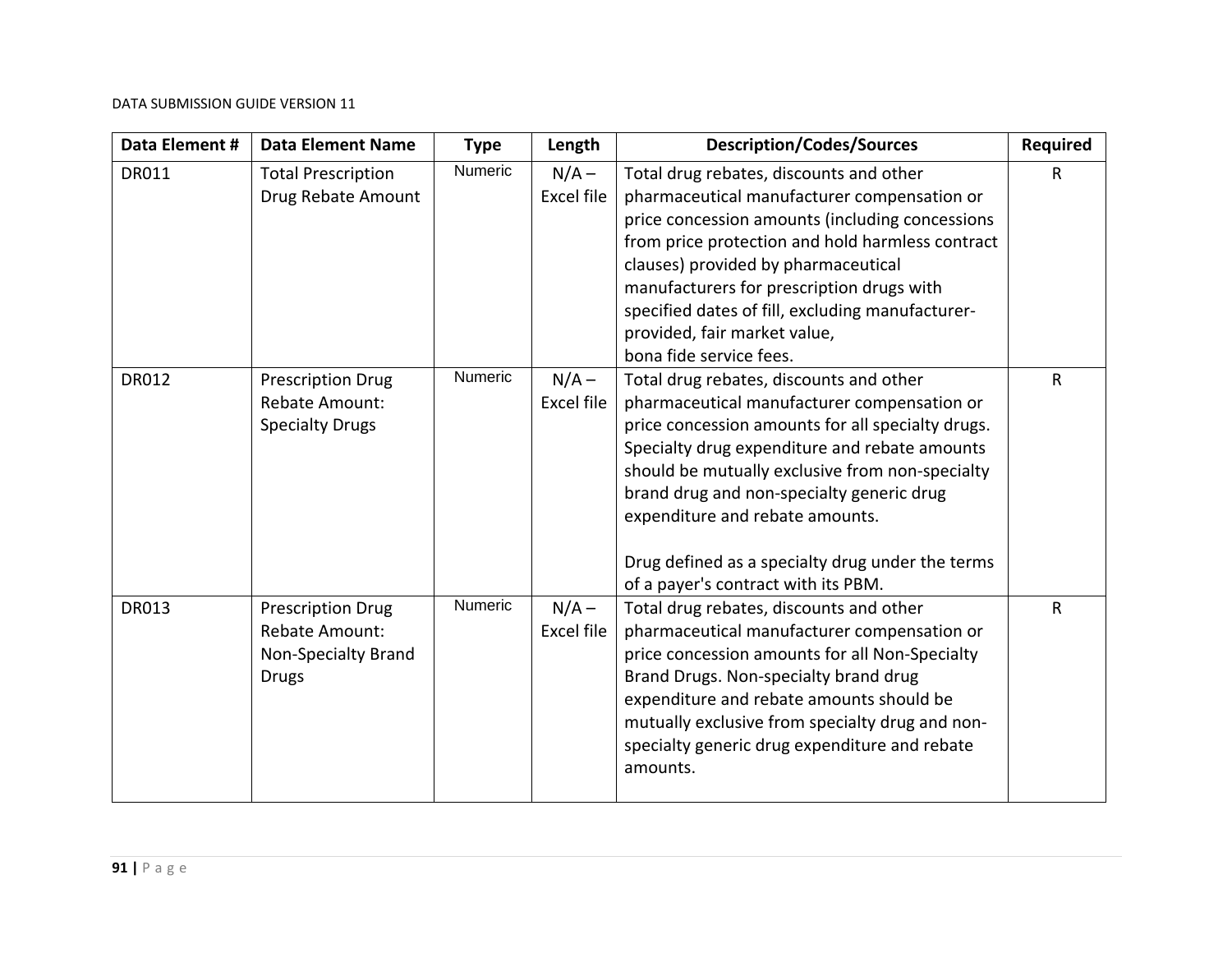| Data Element # | <b>Data Element Name</b>                                                                   | <b>Type</b> | Length                       | <b>Description/Codes/Sources</b>                                                                                                                                                                                                                                                                                                                                                                                                                    | <b>Required</b> |
|----------------|--------------------------------------------------------------------------------------------|-------------|------------------------------|-----------------------------------------------------------------------------------------------------------------------------------------------------------------------------------------------------------------------------------------------------------------------------------------------------------------------------------------------------------------------------------------------------------------------------------------------------|-----------------|
|                |                                                                                            |             |                              | A drug defined as a non-specialty brand drug<br>under the terms of a payer's contract with its<br>PBM.                                                                                                                                                                                                                                                                                                                                              |                 |
| <b>DR014</b>   | <b>Prescription Drug</b><br><b>Rebate Amount:</b><br>Non-Specialty<br><b>Generic Drugs</b> | Numeric     | $N/A -$<br><b>Excel file</b> | Total drug rebates, discounts and other<br>pharmaceutical manufacturer compensation or<br>price concession amounts for all Non-Specialty<br>Generic Drugs. Non-specialty generic drug<br>expenditure and rebate amounts should be<br>mutually exclusive from specialty drug and non-<br>specialty brand drug expenditure and rebate<br>amounts.<br>A drug defined as a non-specialty generic drug<br>under the terms of a payer's contract with its | $\mathsf{R}$    |
|                |                                                                                            |             |                              | PBM.                                                                                                                                                                                                                                                                                                                                                                                                                                                |                 |
| <b>DR015</b>   | Per Member Per<br>Month Pharmacy<br><b>Expenditure Amount</b>                              | Numeric     | $N/A -$<br><b>Excel file</b> | Calculated as the Total Pharmacy Expenditure<br>Amount (DR007) divided by Member Months<br>(DR006)                                                                                                                                                                                                                                                                                                                                                  | $\mathsf{R}$    |
| <b>DR016</b>   | Per Member Per<br>Month Prescription<br>Drug Rebate Amount                                 | Numeric     | $N/A -$<br><b>Excel file</b> | Calculated as the Total Prescription Drug Rebate<br>Amount (DR011) divided by Member Months<br>(DR006)                                                                                                                                                                                                                                                                                                                                              | ${\sf R}$       |
| <b>DR017</b>   | <b>Combined Rebate</b><br>Identifier                                                       | varchar     | $N/A -$<br><b>Excel file</b> | If rebate data is only available to a payer at an<br>aggregated level and cannot be separated to<br>provide unique information for each of the<br>insurance categories for which<br>the payer has business, the payer shall report<br>data at the most granular level available. In such                                                                                                                                                            |                 |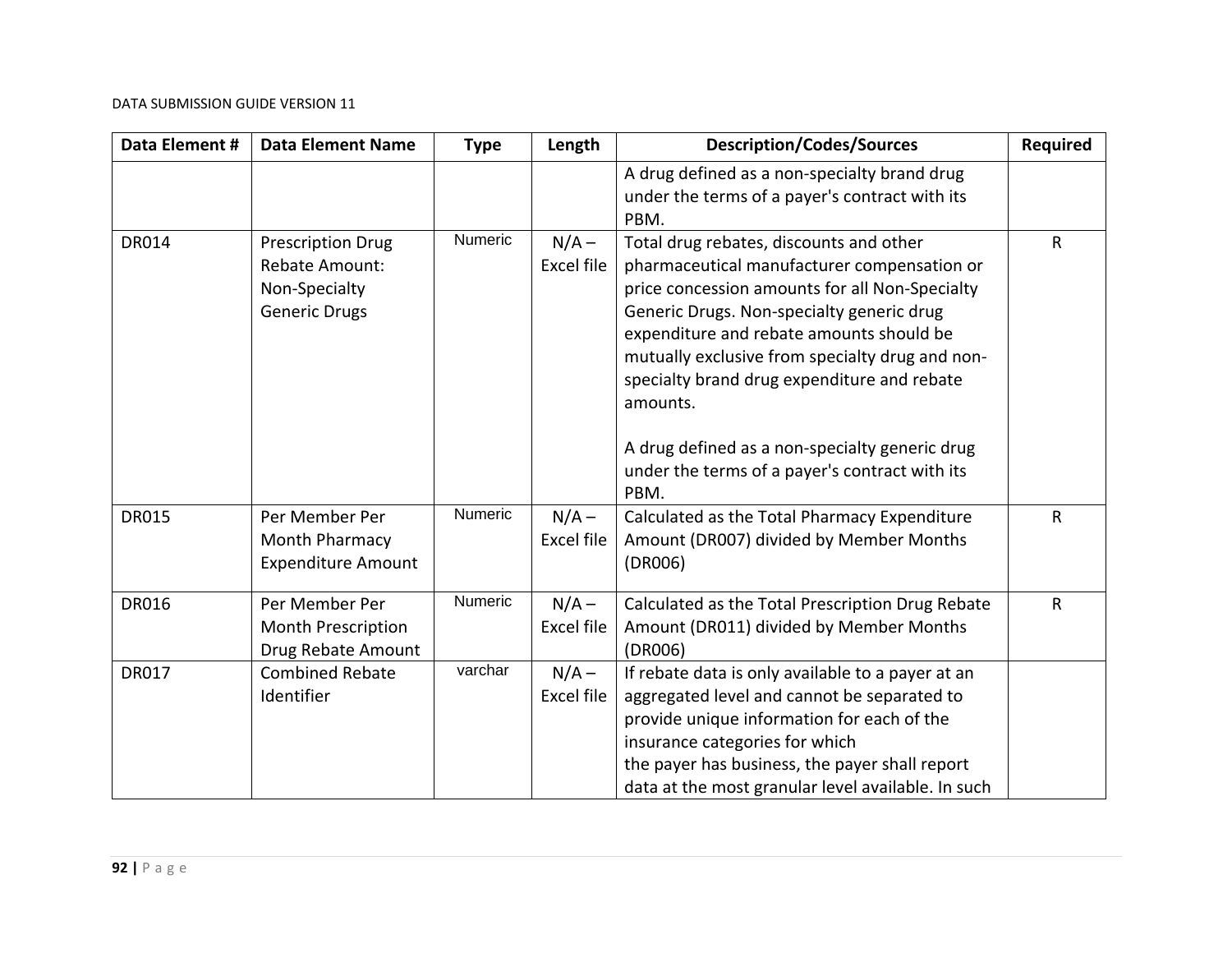| Data Element # | Data Element Name | Type    | Length                | <b>Description/Codes/Sources</b>                                                                                            | <b>Required</b> |
|----------------|-------------------|---------|-----------------------|-----------------------------------------------------------------------------------------------------------------------------|-----------------|
|                |                   |         |                       | instances, the payer shall report a separate<br>observation with all required data elements for<br>each insurance category. |                 |
| <b>DR018</b>   | Comments          | varchar | $N/A -$<br>Excel file |                                                                                                                             |                 |
| <b>DR019</b>   | Record Type       | Char    |                       | DR.                                                                                                                         | R               |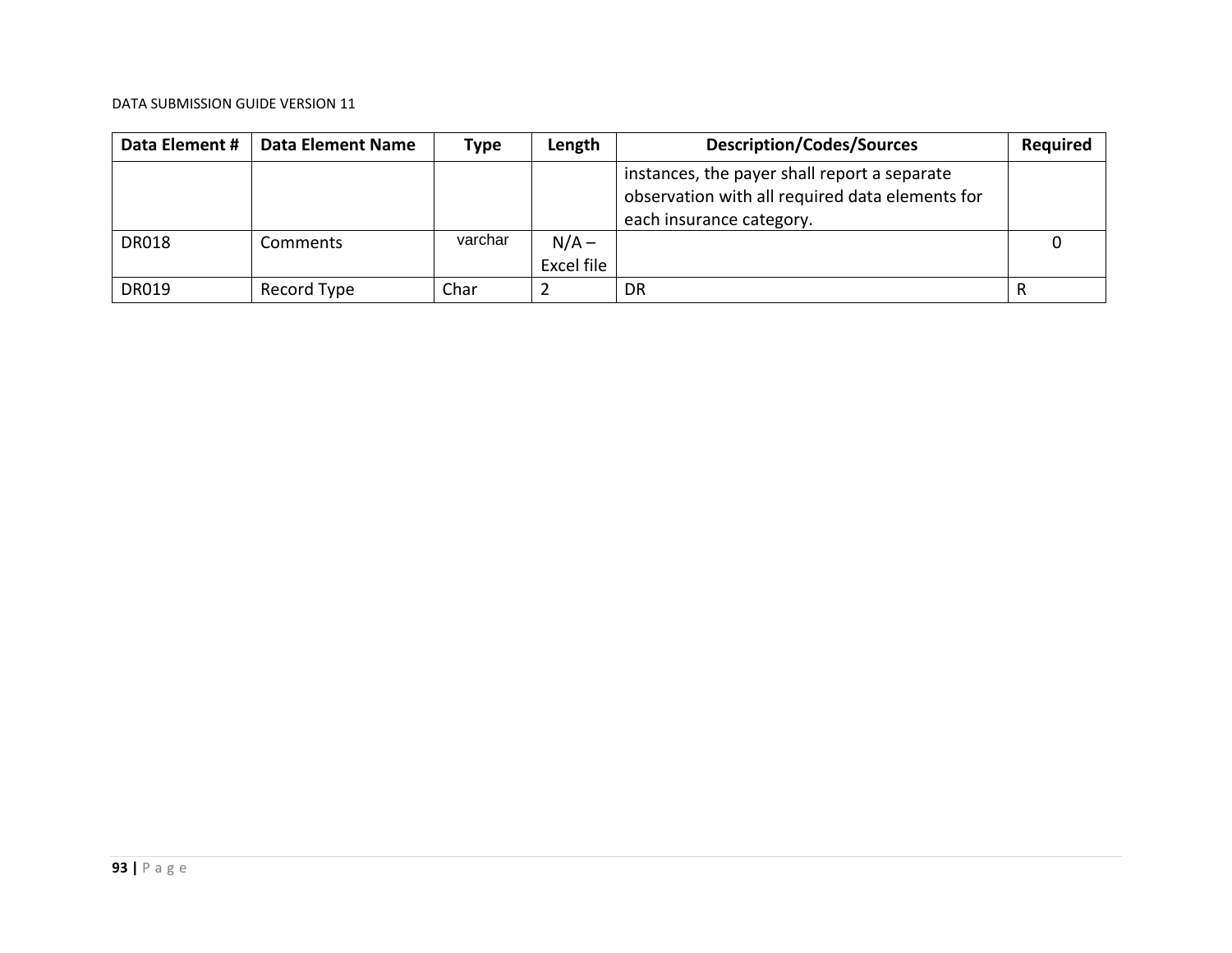# EXHIBIT B – LOOKUP TABLES

### B.1.A INSURANCE TYPE

| 12 Preferred Provider Organization (PPO)                                      |
|-------------------------------------------------------------------------------|
| 13 Point of Service (POS)                                                     |
| 15 Indemnity Insurance                                                        |
| 16 Health Maintenance Organization (HMO) Medicare Advantage / Medicare Part C |
| Dental Maintenance Organization (DMO)<br>17                                   |
| <b>CI Commercial Insurance Company</b>                                        |
| <b>DN</b> Dental                                                              |
| HM Health Maintenance Organization                                            |
| HN HMO Medicare Risk/ Medicare Part C                                         |
| MA Medicare Part A                                                            |
| <b>MB</b> Medicare Part B                                                     |
| MC Medicaid                                                                   |
| MD Medicare Part D                                                            |
| MP Medicare Primary                                                           |
| QM Qualified Medicare Beneficiary                                             |
| TV Title V                                                                    |
| 99 Other                                                                      |
| SP Medicare Supplemental (Medi-gap) plan                                      |
| <b>Medicaid CHIP</b><br>CP.                                                   |
| MS Medicaid Fee for service                                                   |
| MM Medicaid Managed care                                                      |
| CS Commercial Supplemental plan                                               |
| SF Self-Funded                                                                |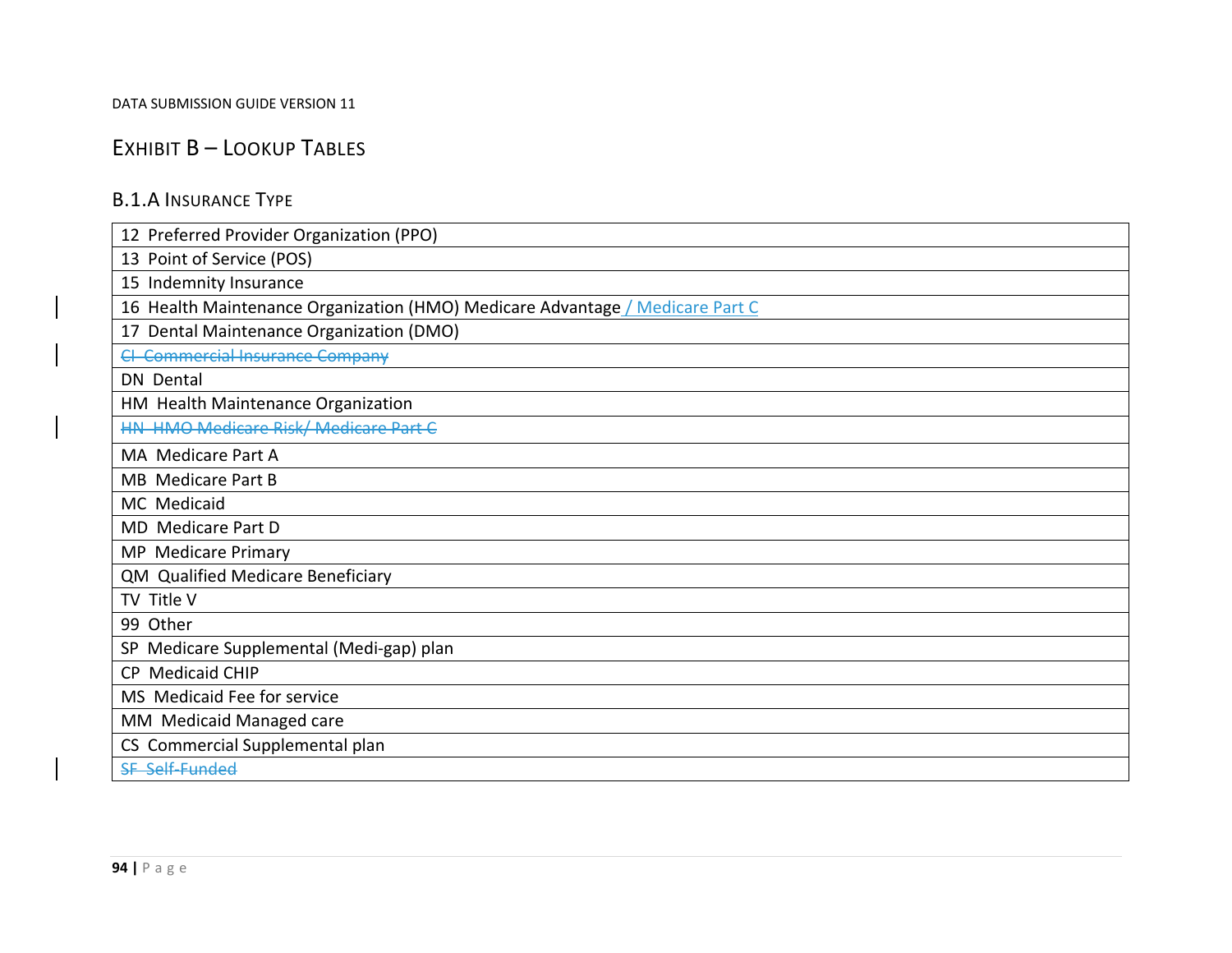## B.1.B RELATIONSHIP CODES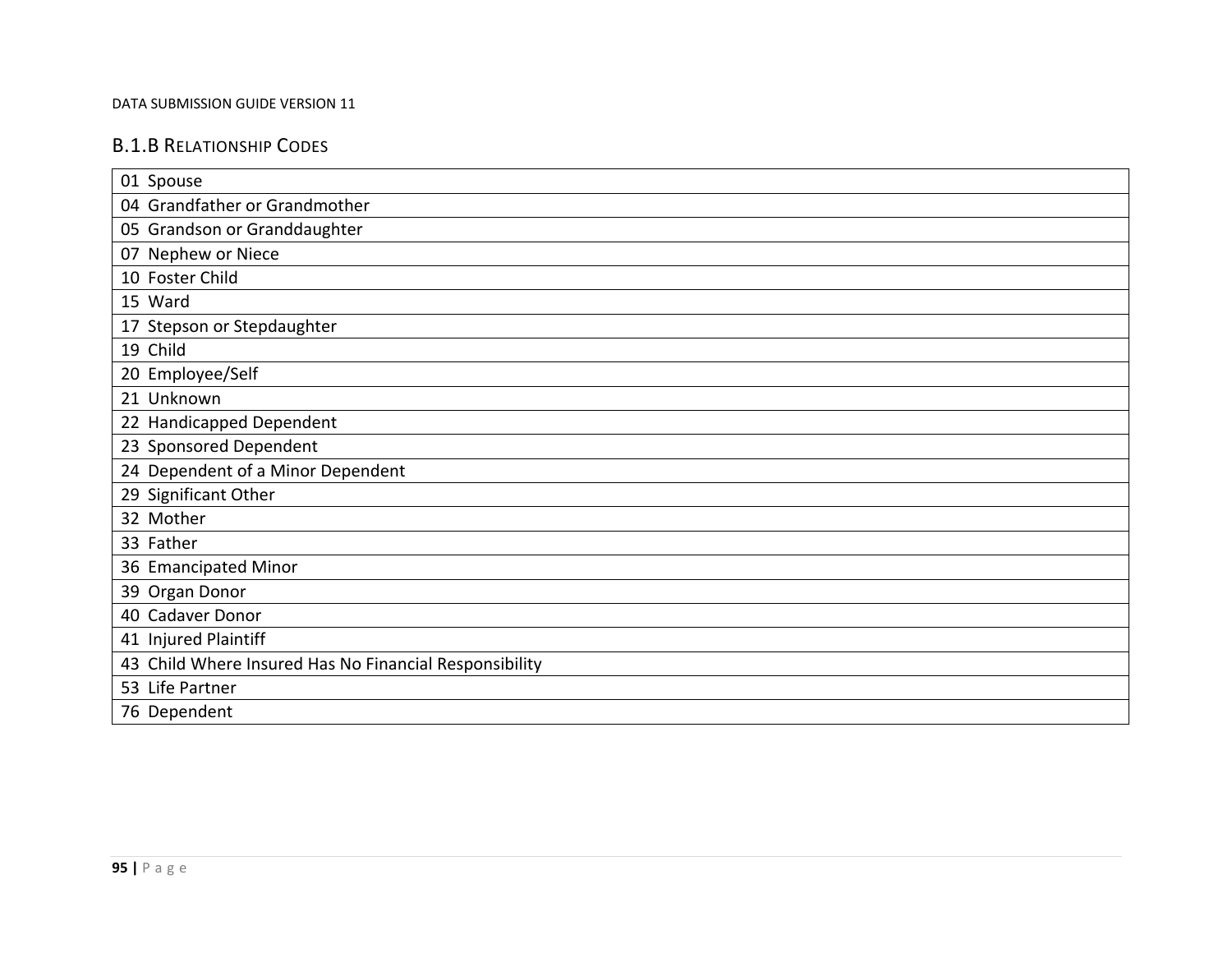# B.1.C DISCHARGE STATUS

| 02 Discharged/transferred to another short term general hospital for inpatient care<br>03 Discharged/transferred to skilled nursing facility (SNF)<br>04 Discharged/transferred to nursing facility (NF) |
|----------------------------------------------------------------------------------------------------------------------------------------------------------------------------------------------------------|
|                                                                                                                                                                                                          |
|                                                                                                                                                                                                          |
|                                                                                                                                                                                                          |
| 05 Discharged/transferred to another type of institution for inpatient care or referred for outpatient services to another institution                                                                   |
| 06 Discharged/transferred to home under care of organized home health service organization                                                                                                               |
| 07 Left against medical advice or discontinued care                                                                                                                                                      |
| 08 Discharged/transferred to home under care of a Home IV provider                                                                                                                                       |
| 09 Admitted as an inpatient to this hospital                                                                                                                                                             |
| 20 Expired                                                                                                                                                                                               |
| 21 Discharged/transferred to court/law enforcement                                                                                                                                                       |
| 30 Still patient or expected to return for outpatient services                                                                                                                                           |
| 40 Expired at home                                                                                                                                                                                       |
| 41 Expired in a medical facility                                                                                                                                                                         |
| 42 Expired, place unknown                                                                                                                                                                                |
| 43 Discharged/ transferred to a Federal Hospital                                                                                                                                                         |
| 50 Hospice - home                                                                                                                                                                                        |
| 51 Hospice - medical facility                                                                                                                                                                            |
| 61 Discharged/transferred within this institution to a hospital-based Medicare-approved swing bed                                                                                                        |
| 62 Discharged/transferred to an inpatient rehabilitation facility including distinct parts of a hospital                                                                                                 |
| 63 Discharged/transferred to a long-term care hospital                                                                                                                                                   |
| 64 Discharged/transferred to a nursing facility certified under Medicaid but not certified under Medicare                                                                                                |
| 65 Discharged/transferred to a psychiatric hospital or psychiatric distinct part unit of a hospital                                                                                                      |
| 66 Discharged/transferred to a Critical Access Hospital (CAH)                                                                                                                                            |
| 69 Discharged/transferred to a designated disaster alternative care site (effective 10/1/13)                                                                                                             |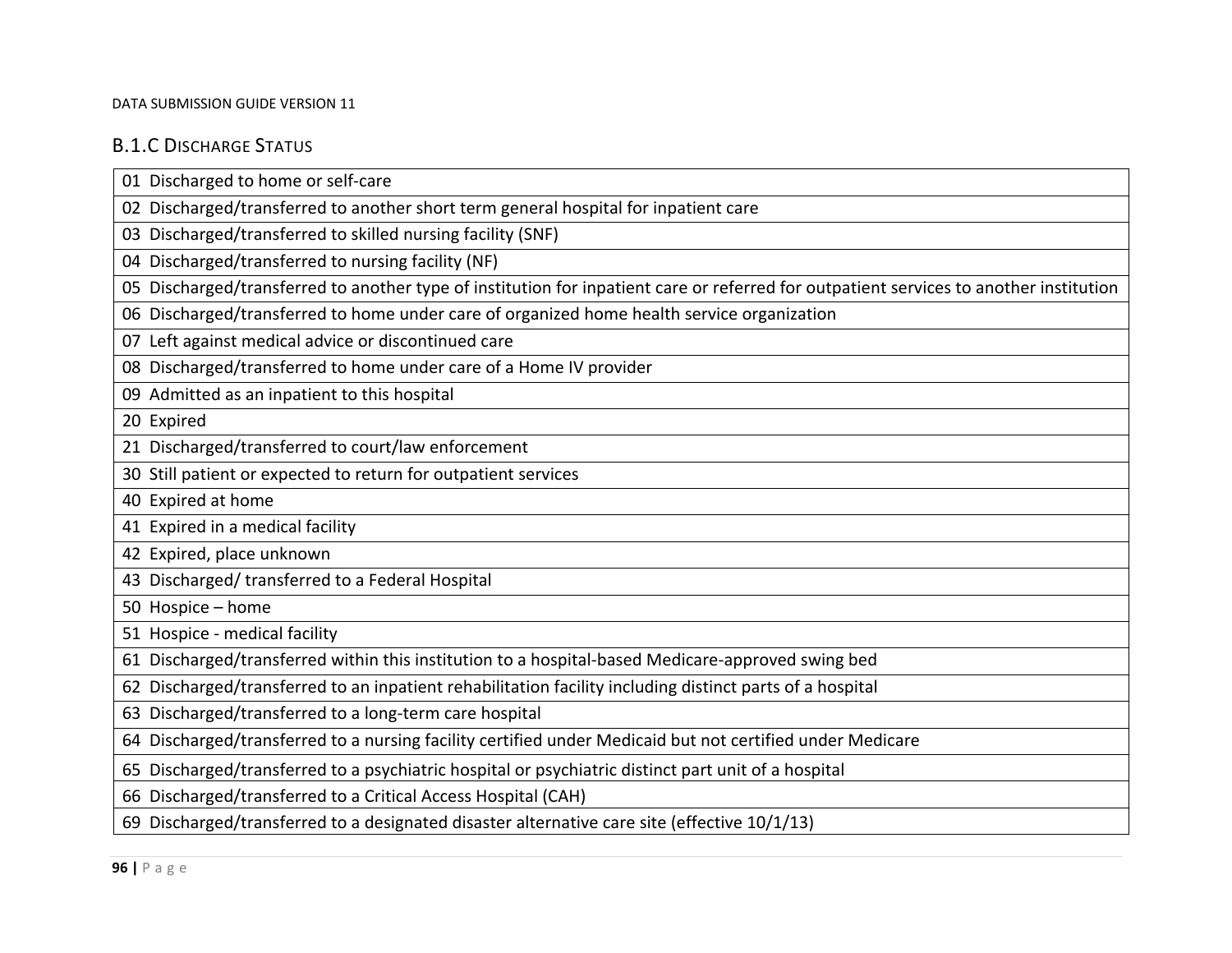70 Discharged/transferred to another type of health care institution not defined elsewhere in this code list

81 Discharged to home or self‐care with <sup>a</sup> planned acute care hospital inpatient readmission (effective 10/1/13)

82 Discharged/transferred to <sup>a</sup> short term general hospital for inpatient care with <sup>a</sup> planned acute care hospital inpatient readmission (effective 10/1/13)

83 Discharged/transferred to <sup>a</sup> Skilled Nursing Facility (SNF) with Medicare certification with <sup>a</sup> planned acute care hospital inpatient readmission (effective 10/1/13)

84 Discharged/transferred to <sup>a</sup> facility that provides custodial or supportive care with <sup>a</sup> planned acute care hospital inpatient readmission (effective 10/1/13)

85 Discharged/transferred to <sup>a</sup> designated cancer center or children's hospital with <sup>a</sup> planned acute care hospital inpatient readmission (effective 10/1/13)

86 Discharged/transferred to home under care of organized home health service organization in anticipation of covered skilled care with <sup>a</sup> planned acute care hospital inpatient readmission (effective 10/1/13)

87 Discharged/transferred to court/law enforcement with <sup>a</sup> planned acute care hospital inpatient readmission (effective 10/1/13)

88 Discharged/transferred to <sup>a</sup> federal health care facility with <sup>a</sup> planned acute care hospital inpatient readmission (effective 10/1/13)

89 Discharged/transferred to <sup>a</sup> hospital‐based Medicare approved swing bed with <sup>a</sup> planned acute care hospital inpatient readmission (effective 10/1/13)

90 Discharged/transferred to an Inpatient Rehabilitation Facility (IRF) including rehabilitation distinct part units of <sup>a</sup> hospital with <sup>a</sup> planned acute care hospital inpatient readmission (effective 10/1/13)

91 Discharged/transferred to <sup>a</sup> Medicare Certified Long Term Care Hospital (LTCH) with <sup>a</sup> planned acute care hospital inpatient readmission (effective 10/1/13)

92 Discharged/transferred to <sup>a</sup> nursing facility certified under Medicaid but not certified under Medicare with <sup>a</sup> planned acute care hospital inpatient readmission (effective 10/1/13)

93 Discharged/transferred to <sup>a</sup> psychiatric hospital or psychiatric distinct part unit of <sup>a</sup> hospital with <sup>a</sup> planned acute care hospital inpatient readmission (effective 10/1/13)

94 Discharged/transferred to <sup>a</sup> Critical Access Hospital (CAH) with <sup>a</sup> planned acute care hospital inpatient readmission (effective 10/1/13)

95 Discharged/transferred to another type of health care institution not defined elsewhere in this code list with <sup>a</sup> planned acute care hospital inpatient readmission (effective 10/1/13)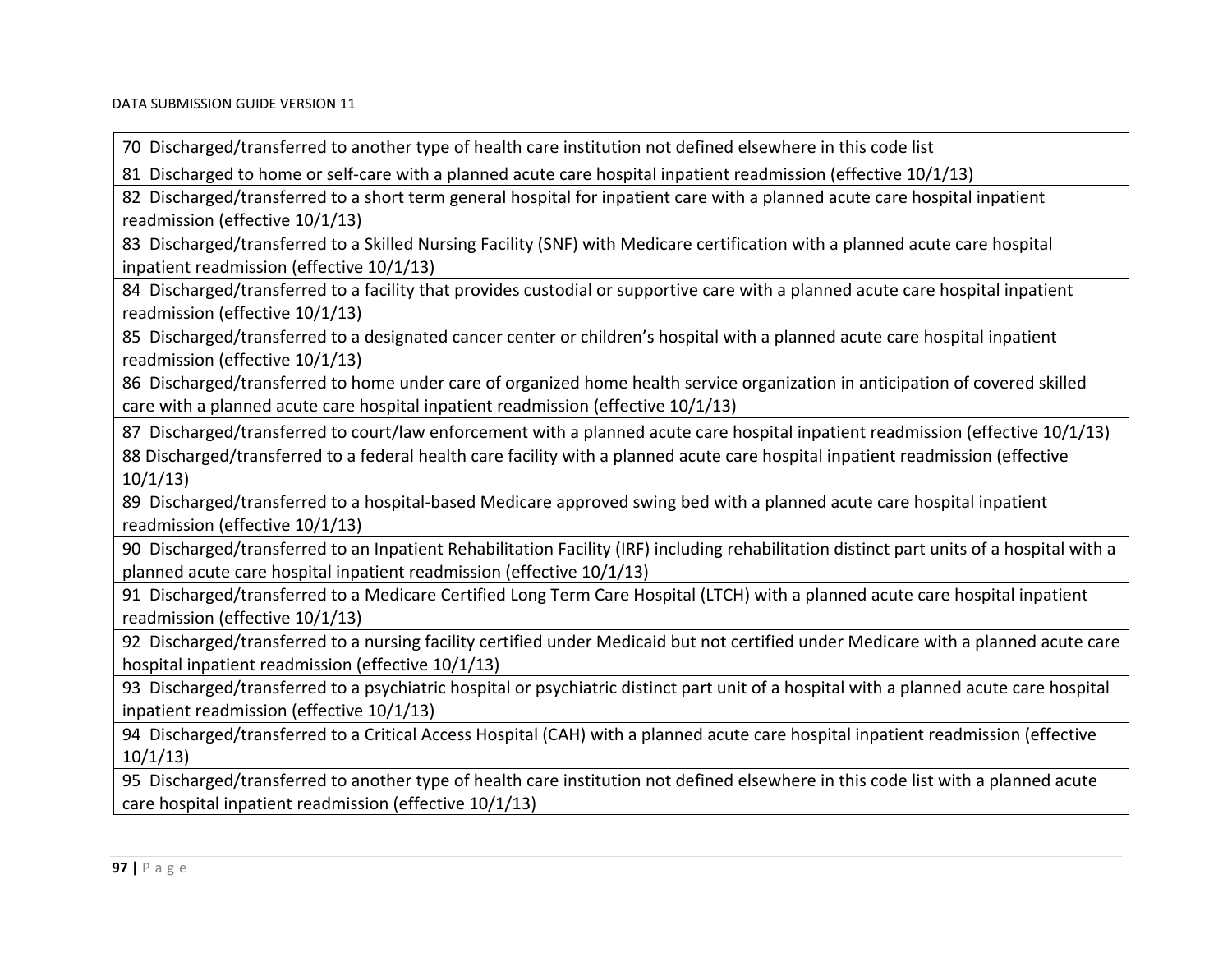OP: default '01' <sup>=</sup> home

P: default '00' <sup>=</sup> unknown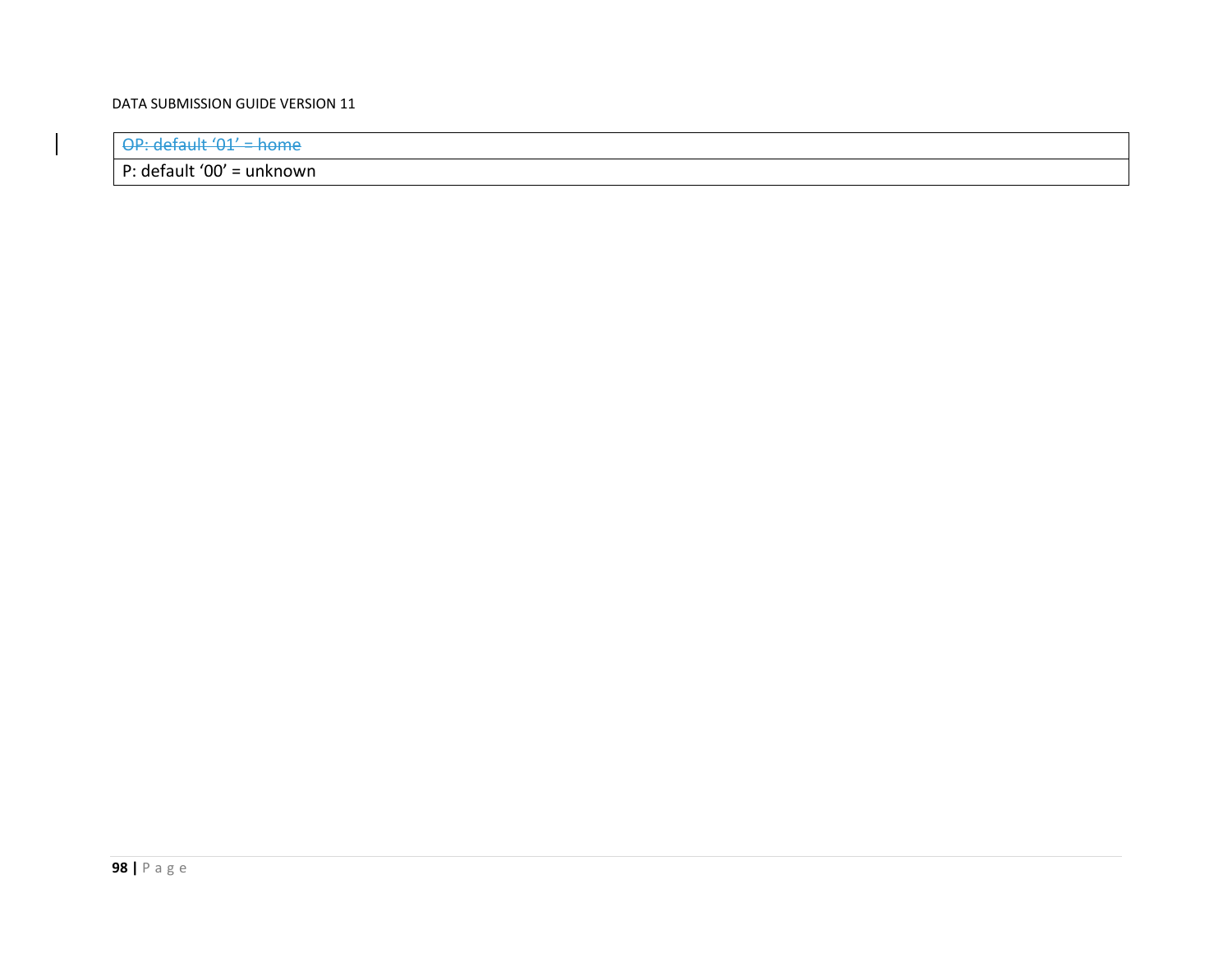# B.1.D TYPE OF BILL (INSTITUTIONAL CLAIMS ONLY)

| <b>Type of Facility</b><br><b>First Digit</b> | <b>Bill Classification</b><br>(Second digit if first is 1-6)                                                | <b>Bill Classification</b><br>(Second Digit if First Digit = 7)        | <b>Bill Classification</b><br>(Second Digit if First Digit = 8) | <b>Frequency</b><br>(Third digit)       |
|-----------------------------------------------|-------------------------------------------------------------------------------------------------------------|------------------------------------------------------------------------|-----------------------------------------------------------------|-----------------------------------------|
| 1 Hospital                                    | 1 Inpatient (Including Medicare<br>Part A)                                                                  | 1 Rural Health                                                         | 1 Hospice (Non-Hospital Based)                                  | 1 admit through<br>discharge            |
| 2 Skilled Nursing                             | 2 Inpatient (Medicare Part B<br>Only)                                                                       | 2 Hospital Based or Independent<br>Renal Dialysis Center               | 2 Hospice (Hospital-Based)                                      | 2 interim - first claim<br>used for the |
| 3 Home Health                                 | 3 Outpatient                                                                                                | 3 Free Standing Outpatient<br><b>Rehabilitation Facility (ORF)</b>     | 3 Ambulatory Surgery Center                                     | 3 interim - continuing<br>claims        |
| 4 Christian Science<br>Hospital               | 4 Other (for hospital referenced<br>diagnostic services or home<br>health not under a plan of<br>treatment) | 5 Comprehensive Outpatient<br><b>Rehabilitation Facilities (CORFs)</b> | 4 Free Standing Birthing Center                                 | 4 interim - last claim                  |
| 5 Christian Science<br><b>Extended Care</b>   | 5 Nursing Facility Level I                                                                                  | 6 Community Mental Health<br>Center                                    | 9 Other                                                         | 5 late charge only                      |
| 6 Intermediate Care                           | 6 Nursing Facility Level II                                                                                 | 9 Other                                                                |                                                                 | 7 replacement of prior<br>claim         |
| 7 Clinic                                      | 7 Intermediate Care - Level III<br><b>Nursing Facility</b>                                                  |                                                                        |                                                                 | 8 void/cancel of a prior<br>claim       |
| 8 Special Facility                            | 8 Swing Beds                                                                                                |                                                                        |                                                                 | 9 final claim for a home                |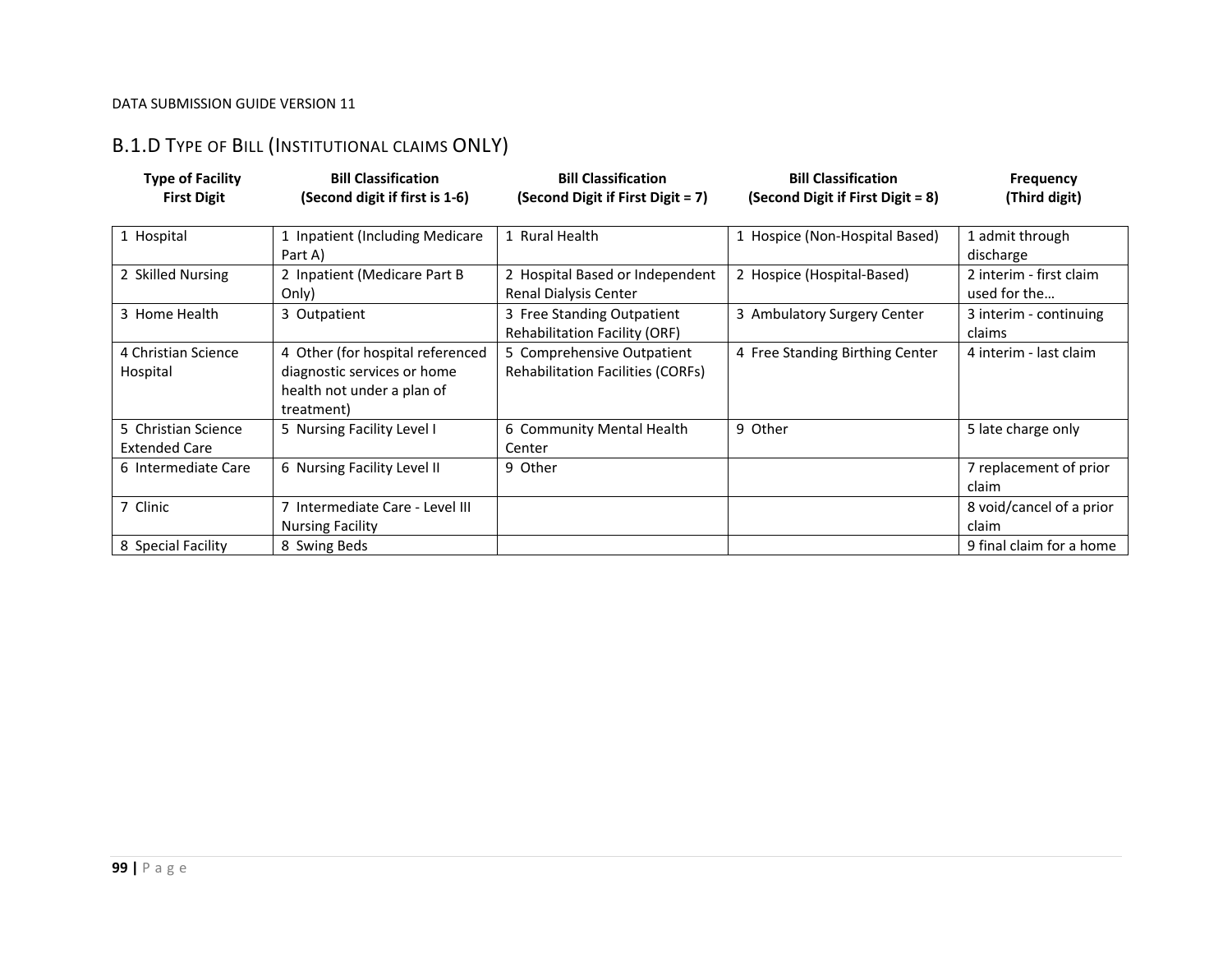# B.1.E PLACE OF SERVICE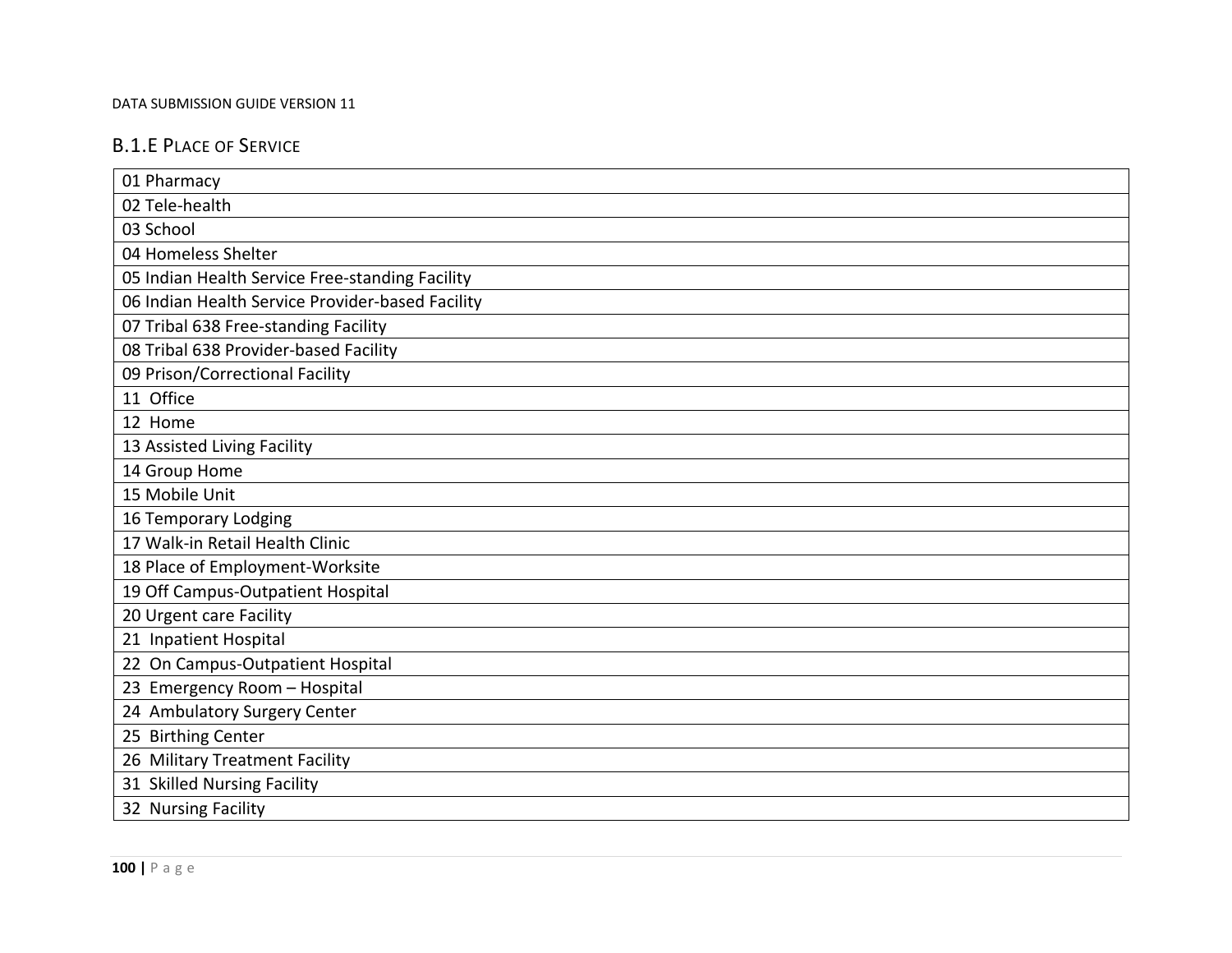| 33 Custodial Care Facility                            |
|-------------------------------------------------------|
| 34 Hospice                                            |
| 41 Ambulance - Land                                   |
| 42 Ambulance - Air or Water                           |
| 49 Independent Clinic                                 |
| 50 Federally Qualified Health Center                  |
| 51 Inpatient Psychiatric Facility                     |
| 52 Psychiatric Facility Partial Hospitalization       |
| 53 Community Mental Health Center                     |
| 54 Intermediate Care Facility/Mentally Retarded       |
| 55 Residential Substance Abuse Treatment Facility     |
| 56 Psychiatric Residential Treatment Center           |
| 57 Non-residential Substance Abuse Treatment Facility |
| 60 Mass Immunization Center                           |
| 61 Comprehensive Inpatient Rehabilitation Facility    |
| 62 Comprehensive Outpatient Rehabilitation Facility   |
| 65 End Stage Renal Disease Treatment Facility         |
| 71 State or Local Public Health Clinic                |
| 72 Rural Health Clinic                                |
| 81 Independent Laboratory                             |
| 99 Other Unlisted Facility                            |
|                                                       |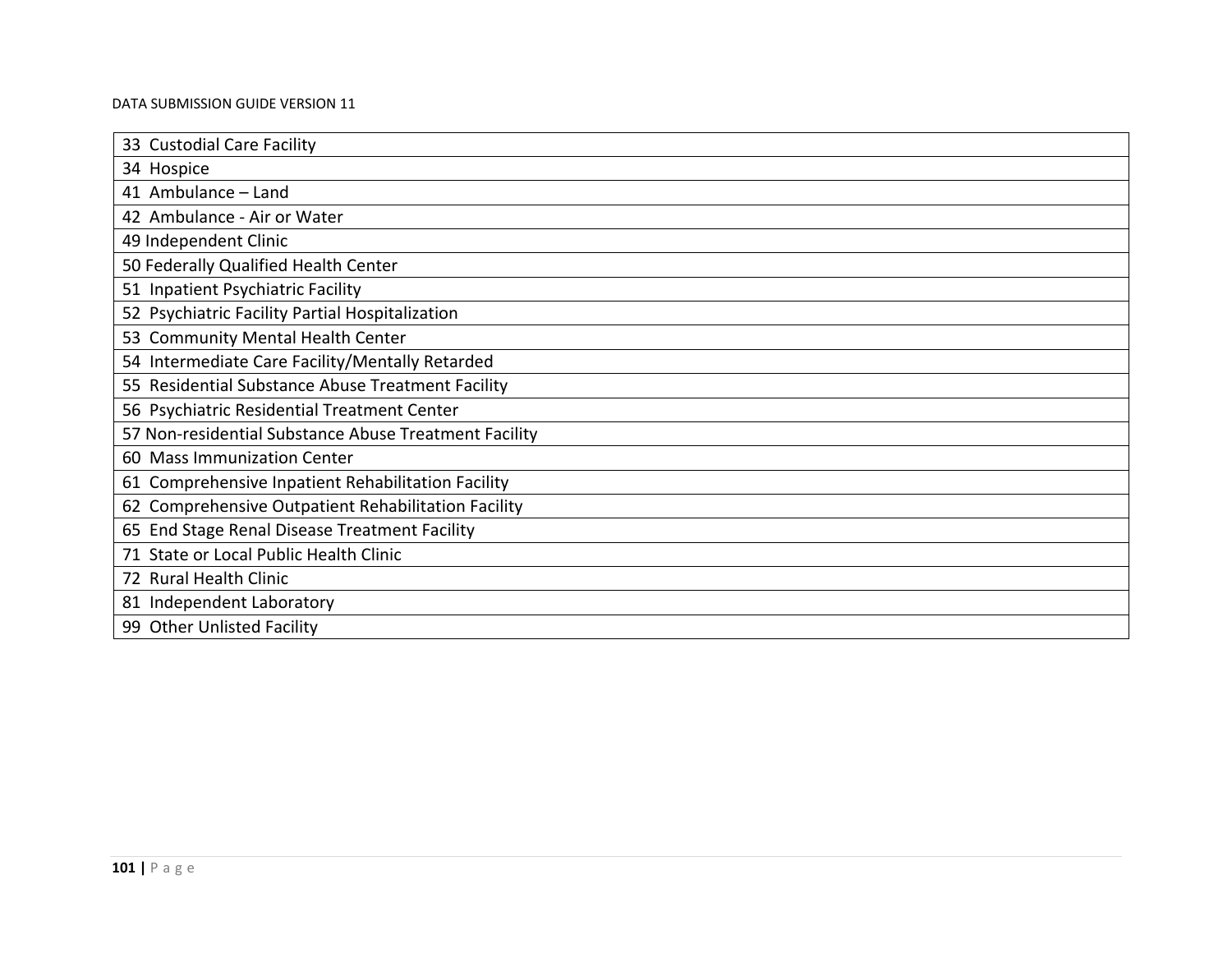# B.1.F CLAIM STATUS

| 01 Processed as primary                                     |  |
|-------------------------------------------------------------|--|
| 02 Processed as secondary                                   |  |
| 03 Processed as tertiary                                    |  |
| 19 Processed as primary, forwarded to additional payer(s)   |  |
| 20 Processed as secondary, forwarded to additional payer(s) |  |
| 21 Processed as tertiary, forwarded to additional payer(s)  |  |
| 22 Reversal of previous payment                             |  |

# B.1.G PRESENT ON ADMISSION CODES

| POA Code | POA Desc                                                                                        |
|----------|-------------------------------------------------------------------------------------------------|
| — 공      | Unknown-                                                                                        |
|          | Exempt fromer POA reporting                                                                     |
| €        |                                                                                                 |
| N        | Diagnosis was not present at time of inpatient admission                                        |
| U        | Documentation insufficient to determine if condition was present at time of inpatient admission |
| W        | Clinically undetermined                                                                         |
|          | Diagnosis was present at time of inpatient admission                                            |

# B.1.H DISPENSE AS WRITTEN CODE

| 0 Not Dispensed as written      |
|---------------------------------|
| 1 Physician dispense as written |
| 2 Member dispense as written    |
| 3 Pharmacy dispense as written  |
| 4 No generic available          |
| 5 Brand dispensed as generic    |
| 6 Override                      |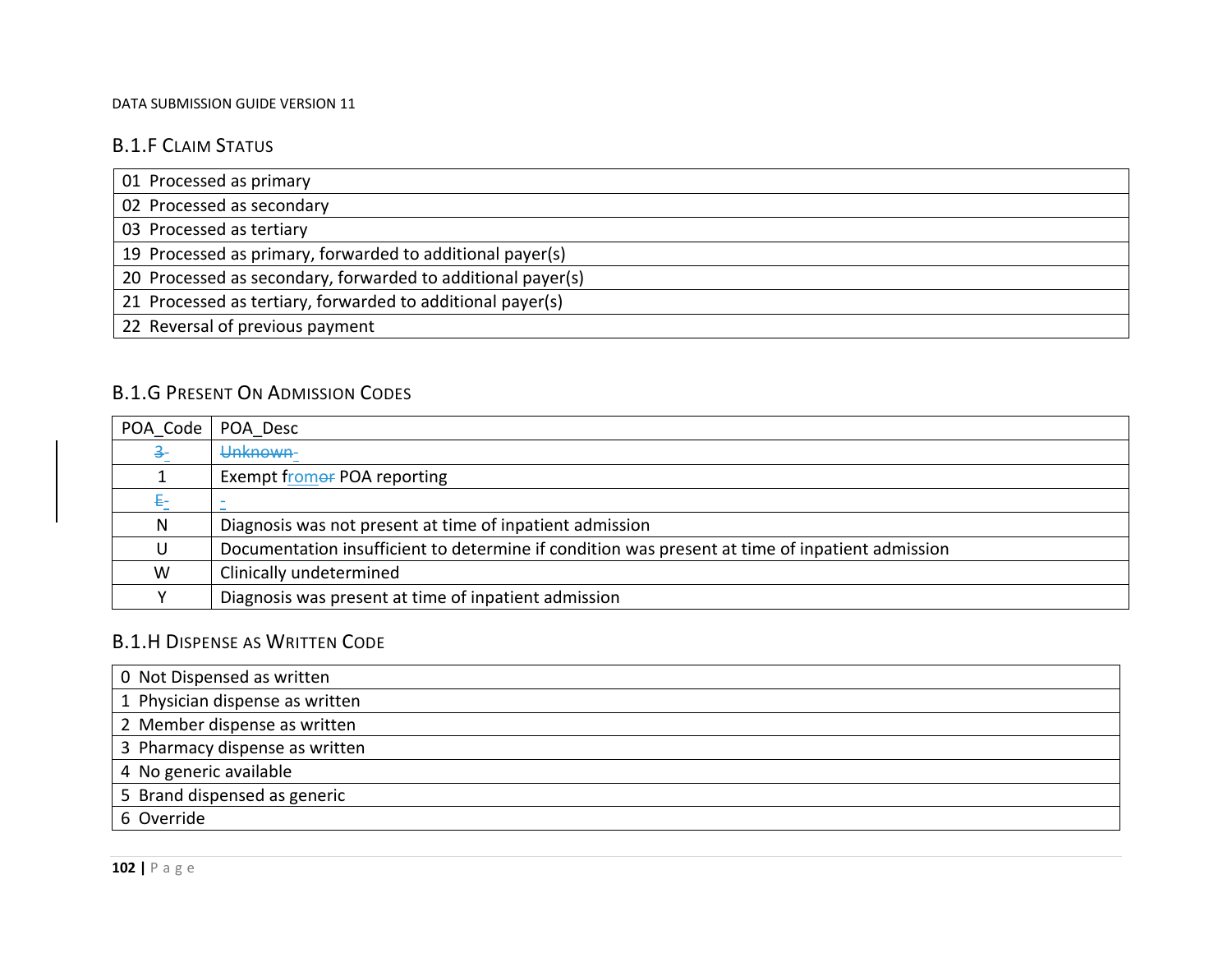|  | 7 Substitution not allowed - brand drug mandated by law |  |
|--|---------------------------------------------------------|--|
|--|---------------------------------------------------------|--|

8 Substitution allowed ‐ generic drug not available in marketplace

9 Other

# B.1.I BENEFIT COVERAGE LEVEL

| CHD Children Only                                                         |
|---------------------------------------------------------------------------|
| DEP Dependents Only                                                       |
| ECH Employee and Children EMP/CH, EC, EE/CH                               |
| EPN Employee plus N where N equals the number of other covered dependents |
| ELF Employee and Life Partner                                             |
| EMP Employee Only E, EE, EO                                               |
| ESP Employee and Spouse EMP/SP, ES, EE/SP                                 |
| FAM Family ESC                                                            |
| IND Individual                                                            |
| SPC Spouse and Children                                                   |
| SPO Spouse Only                                                           |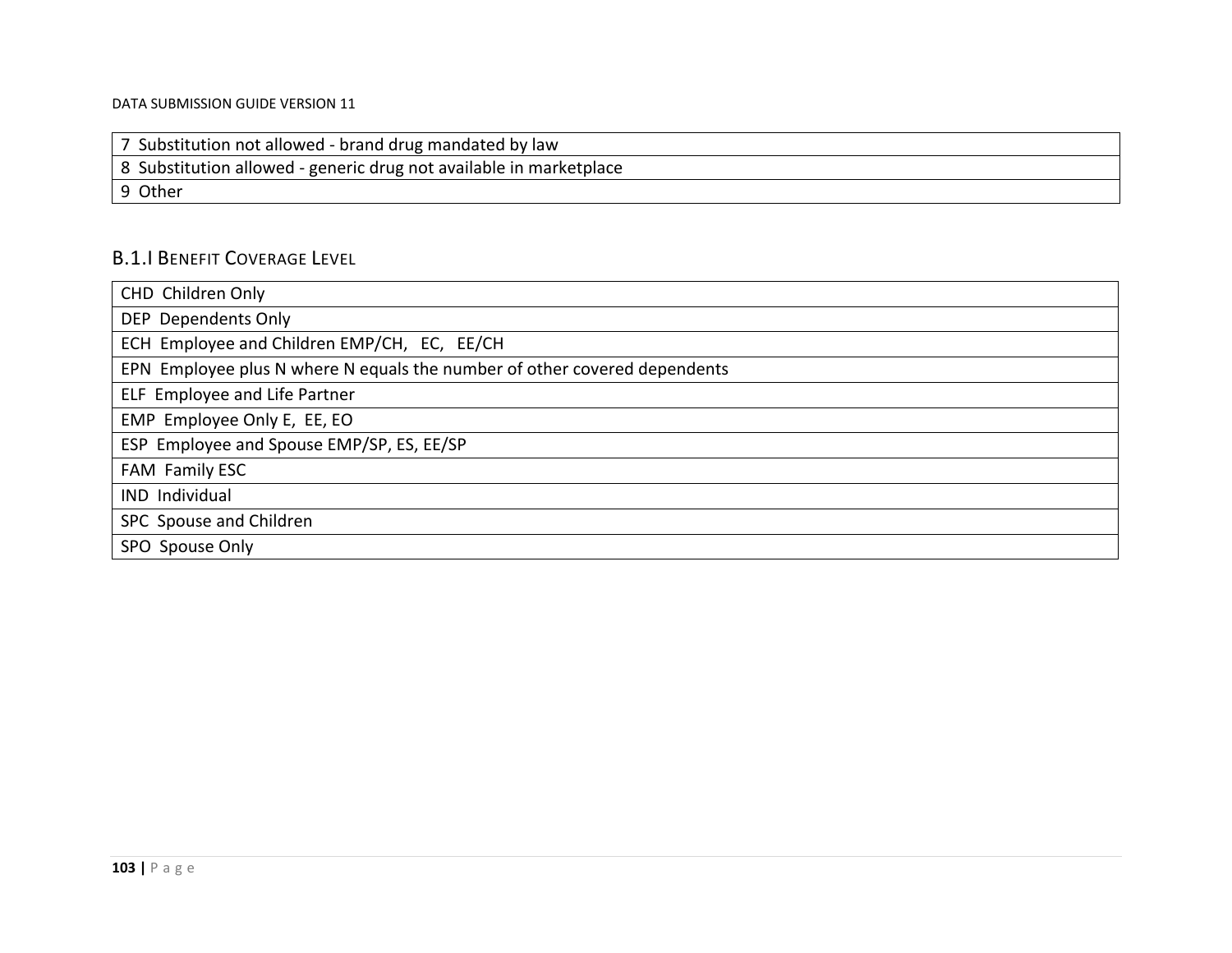# B.1.J ALTERNATIVE PAYMENT MODEL (APM) CATEGORY DEFINITIONS

| Code      | Value                             | <b>Definition/Example</b>                                                                  |
|-----------|-----------------------------------|--------------------------------------------------------------------------------------------|
| PP        | Pay for Performance/Payment       | Annual payments or penalties made to a billing provider for performance against non-       |
|           | Penalty                           | financial goals (quality and utilization metrics) during reporting year.                   |
| <b>SH</b> | <b>Shared Savings/Shared Risk</b> | Annual payments or penalties made to the billing provider for performance against          |
|           |                                   | spending targets during reporting year.                                                    |
|           | <b>Global Budget</b>              | Payments made to a billing provider, where the budgets were set either prospectively       |
|           |                                   | or retrospectively, for either a:                                                          |
| <b>GB</b> |                                   | • Comprehensive set of services for a broadly defined population                           |
|           |                                   | Defined set of services, where certain benefits such as BH or Rx are carved out            |
|           |                                   | and not part of the budget                                                                 |
|           |                                   | Must, at a minimum, include physician services and IP/OP hospital services.                |
|           | <b>Limited Budget</b>             | Payments made to a billing provider, where the budgets were set either prospectively       |
| <b>LB</b> |                                   | or retrospectively, for a non-comprehensive set of services to be delivered by a single    |
|           |                                   | provider organization (e.g. capitated primary care or oncology services)                   |
|           | Capitation - Unspecified          | Payments made to a billing provider, where the budgets were set either prospectively       |
| CU        |                                   | or retrospectively, for a set of services for a defined population, for which it cannot be |
|           |                                   | determined if the arrangement is a global budget or limited budget arrangement.            |
|           | Bundled/Episode-Based             | Payments made to a billing provider where a set budget was set for a defined episode       |
| <b>BU</b> |                                   | of care for a specific condition (e.g. knee replacement) delivered by providers across     |
|           |                                   | multiple provider types                                                                    |
|           | <b>Integrated Delivery System</b> | One or more legal entities encompassing financing and delivery of a full-spectrum of       |
| ID        |                                   | healthcare services under a mutually exclusive contract agreement. Resources and           |
|           |                                   | decision-making rights are shared across entities, and reimbursement is not                |
|           |                                   | dependent on services provided.                                                            |
|           | Patient-Centered Primary Care     | Payment for recognition as a Patient-Centered Primary Care Home (PCPCH) or other           |
| PC        | Home/ Patient-Centered            | type of Patient-Centered Medical Home (PCMH), including recognition under a                |
|           | <b>Medical Home</b>               | proprietary PCMH initiative. Only reported for payments exclusively for PCPCH or           |
|           |                                   | other PCMH recognition. FFS, pay-for-performance, shared savings, and capitation           |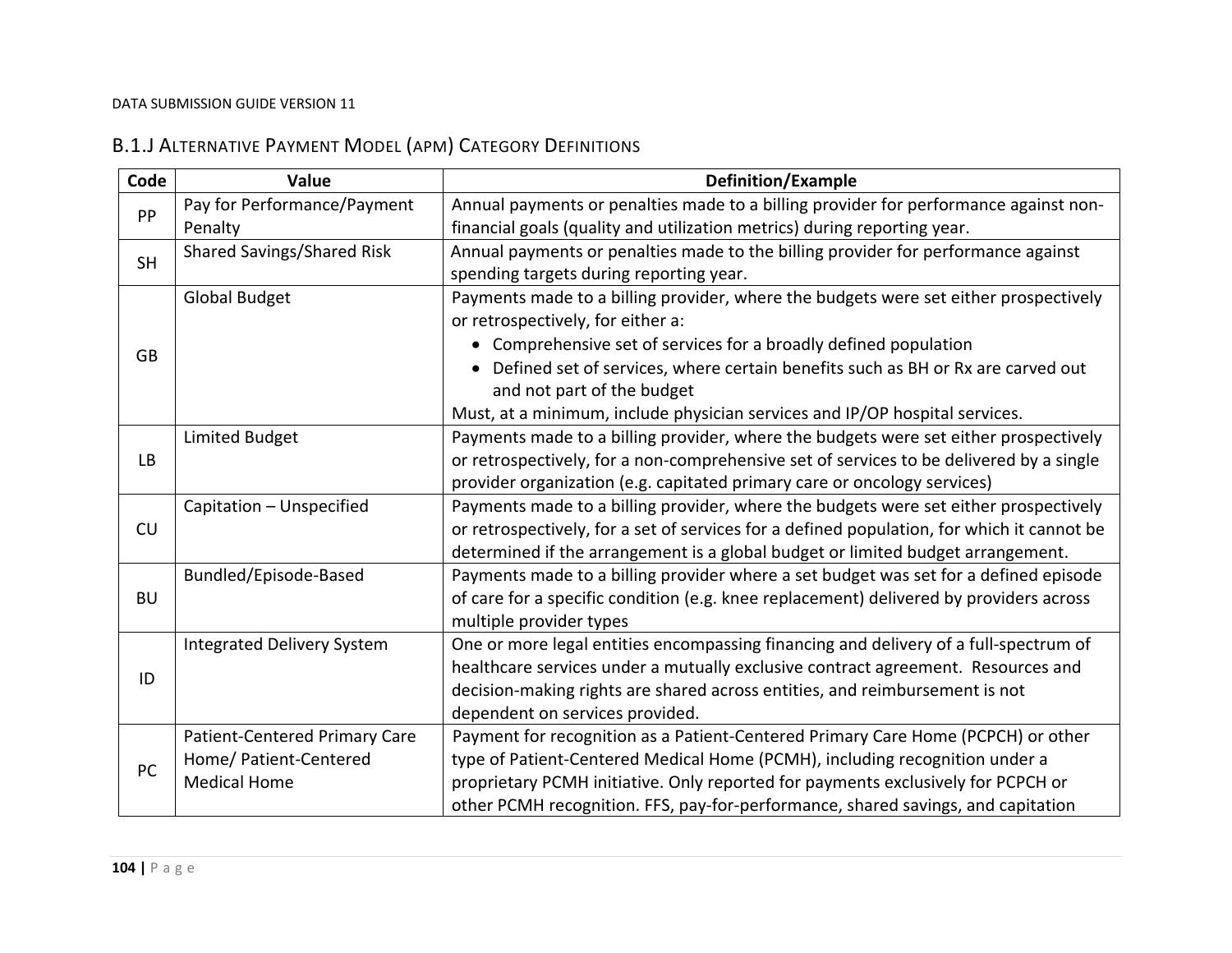| Code | Value          | Definition/Example                                                                      |
|------|----------------|-----------------------------------------------------------------------------------------|
|      |                | payments made for members in a PCPCH or other PCMH should be reported under             |
|      |                | those payment arrangement categories.                                                   |
|      | Other, Non-FFS | All other payments made to a billing provider which are not based on a FFS model,       |
|      |                | including payments for health information technology structural changes; payments or    |
| OT   |                | expenses for supplemental staff or supplemental activities integrated into the          |
|      |                | practice, such as practice coaches, patient educators, or patient navigators; and other |
|      |                | infrastructure payments.                                                                |
|      | <b>FFS</b>     | Payments made to a billing provider under a traditional fee-for-service model, where    |
|      |                | each service rendered to a patient is separately reimbursed. FFS includes: Diagnosis    |
| FS   |                | Related Groups (DRGs), per-diem payments, fixed procedure code-based fee schedule       |
|      |                | (e.g. Medicare's Ambulatory Payment Classifications (APCs), claims-based payments       |
|      |                | adjusted by performance measures, and discounted charges-based payments.                |

## B.1.K PRIMARY CARE PROVIDER TAXONOMY CODES

| Taxonomy code | <b>Description</b>                         |
|---------------|--------------------------------------------|
| 261QF0400X    | <b>Federally Qualified Health Center</b>   |
| 261QP2300X    | Primary care clinic                        |
| 261QR1300X    | Rural Health Center                        |
| 207Q00000X    | Physician, family medicine                 |
| 207R00000X    | Physician, general internal medicine       |
| 175F00000X    | Naturopathic medicine                      |
| 208000000X    | Physician, pediatrics                      |
| 2084P0800X    | Physician, general psychiatry              |
| 2084P0804X    | Physician, child and adolescent psychiatry |
| 207V00000X    | Physician, obstetrics and gynecology       |
| 207VG0400X    | Physician, gynecology                      |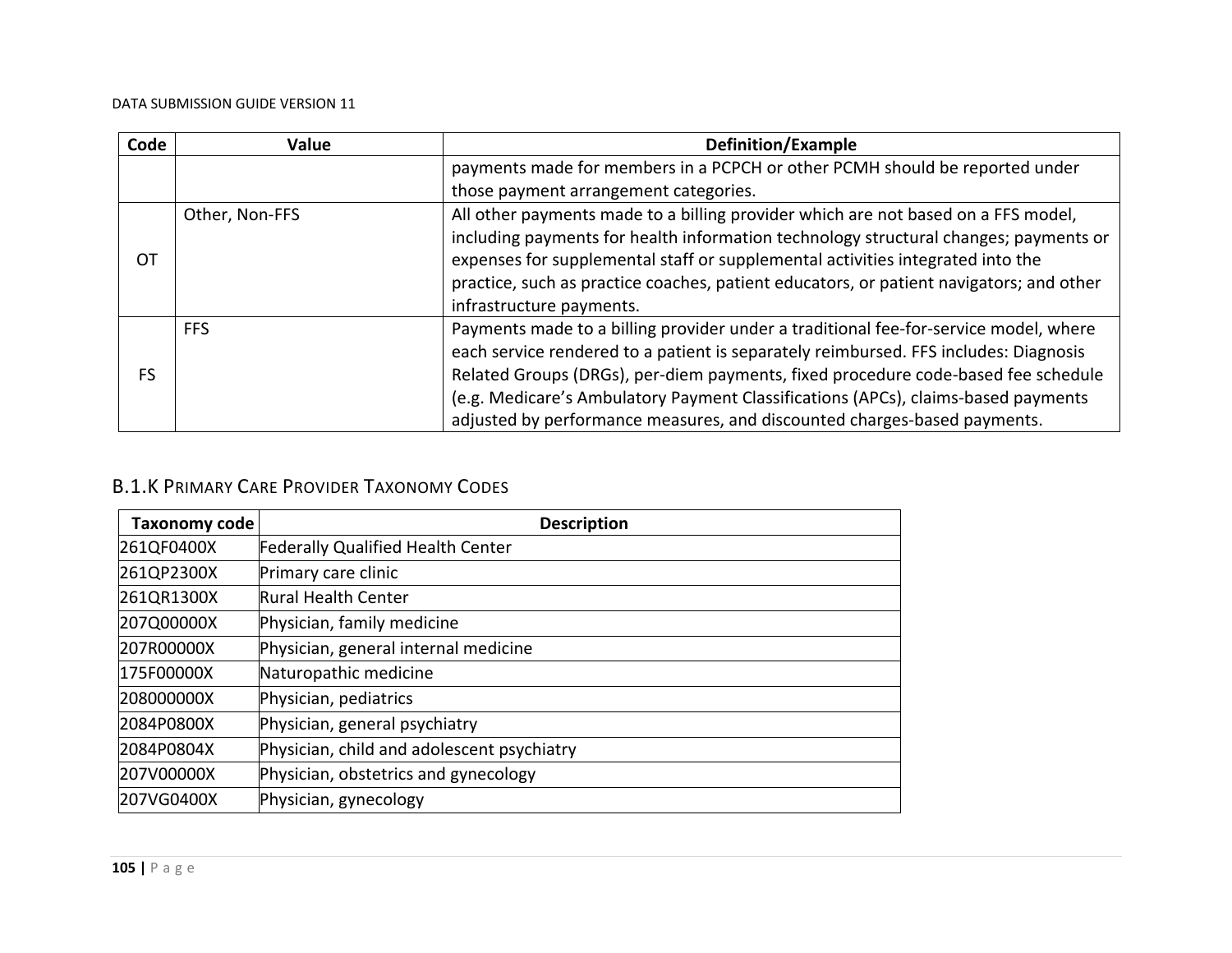| 208D00000X | Physician, general practice                   |
|------------|-----------------------------------------------|
| 363L00000X | Nurse practitioner                            |
| 363LA2200X | Nurse practitioner, adult health              |
| 363LF0000X | Nurse practitioner, family                    |
| 363LP0200X | Nurse practitioner, pediatrics                |
| 363LP0808X | Nurse practitioner, psychiatric               |
| 363LP2300X | Nurse practitioner, primary care              |
| 363LW0102X | Nurse practitioner, women's health            |
| 363LX0001X | Nurse practitioner, obstetrics and gynecology |
| 363A00000X | Physician's assistant                         |
| 363AM0700X | Physician's assistant, medical                |
| 207RG0300X | Physician, geriatric medicine                 |
| 175L00000X | Homeopathic medicine                          |
| 2083P0500X | Physician, preventive medicine                |
| 364S00000X | Certified clinical nurse specialist           |
| 163W00000X | Nurse, non-practitioner                       |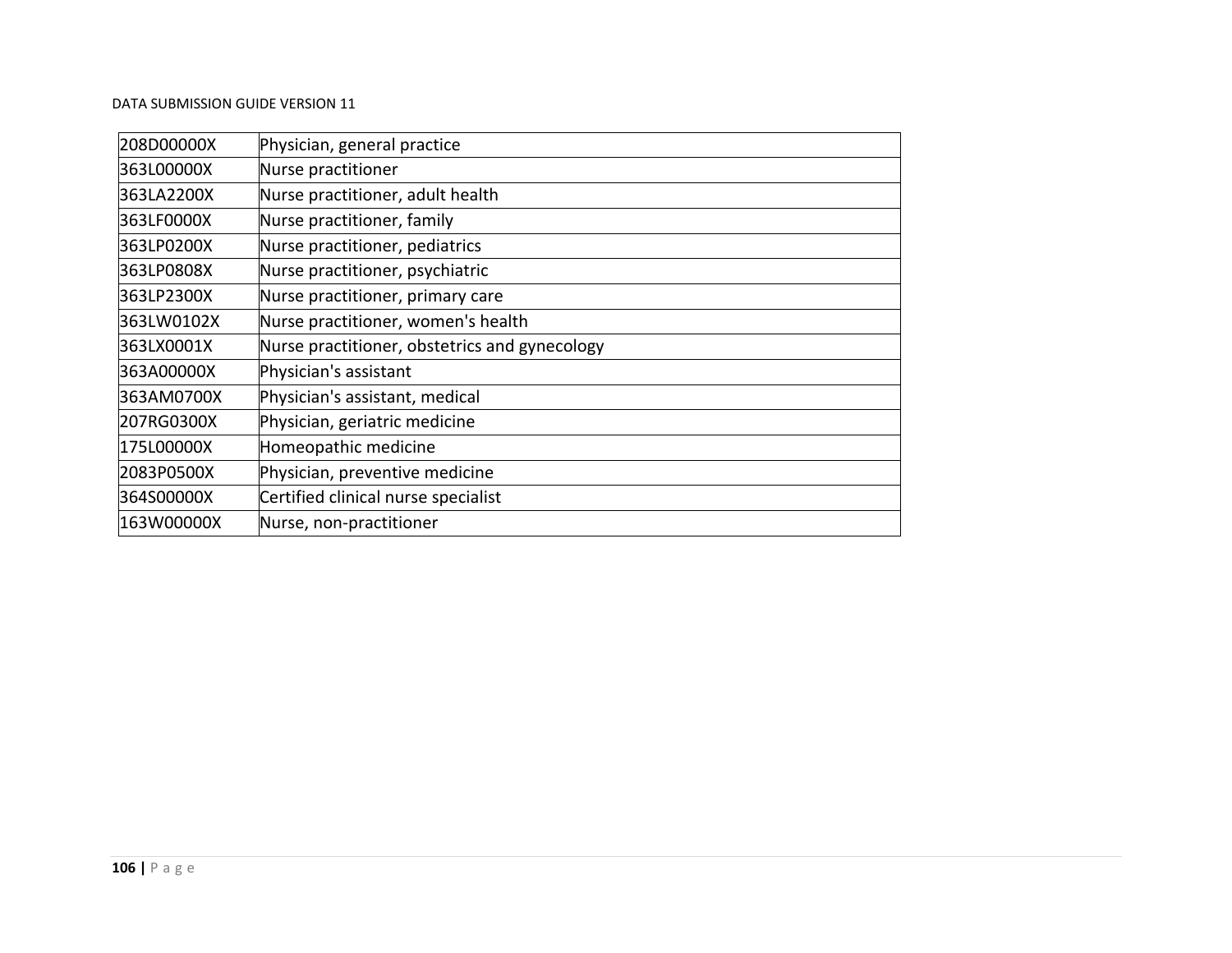### B.1.L PRIMARY CARE PROCEDURE AND DIAGNOSIS CODES

| <b>CPT Codes</b> | <b>Description</b>                                              |
|------------------|-----------------------------------------------------------------|
| -99205           | Office or outpatient visit for a new patient                    |
| 99211-99215      | Office or outpatient visit for an established patient           |
| 99241-99245      | Office or other outpatient consultations                        |
| 99341-99345      | Home visit for a new patient                                    |
| 99347-99350      | Home visit for an established patient                           |
| 99381-99385      | Preventive medicine initial evaluation                          |
| 99391-99395      | Preventive medicine periodic reevaluation                       |
| 99401-99404      | Preventive medicine counsel and/or risk reduction intervention  |
| 99411-99412      | Group prev. medicine counsel and/or risk reduction intervention |
| 99420            | Administration and interpretation of health risk assessments    |
| 99429            | Unlisted preventive medicine service                            |
| 59400            | Routine obstetric care incl. vaginal delivery                   |
| 59510            | Routine obstetric care incl. cesarean delivery                  |
| 59610            | Routine obstetric care incl. VBAC delivery                      |
| 59618            | Routine obs. care incl. attempted VBAC                          |
| 90460-90461      | Immunization through age 18, including provider consult         |
| 90471-90472      | Immunization by injection                                       |
| 90473-90474      | Immunization by oral or intranasal route                        |
| 99386-99387      | Initial preventive medicine evaluation                          |
| 99396-99397      | Periodic preventive medicine reevaluation                       |
| G0402            | Welcome to Medicare visit                                       |
| G0438-G4039      | Annual wellness visit                                           |
| T1015            | Clinic visit, all-inclusive                                     |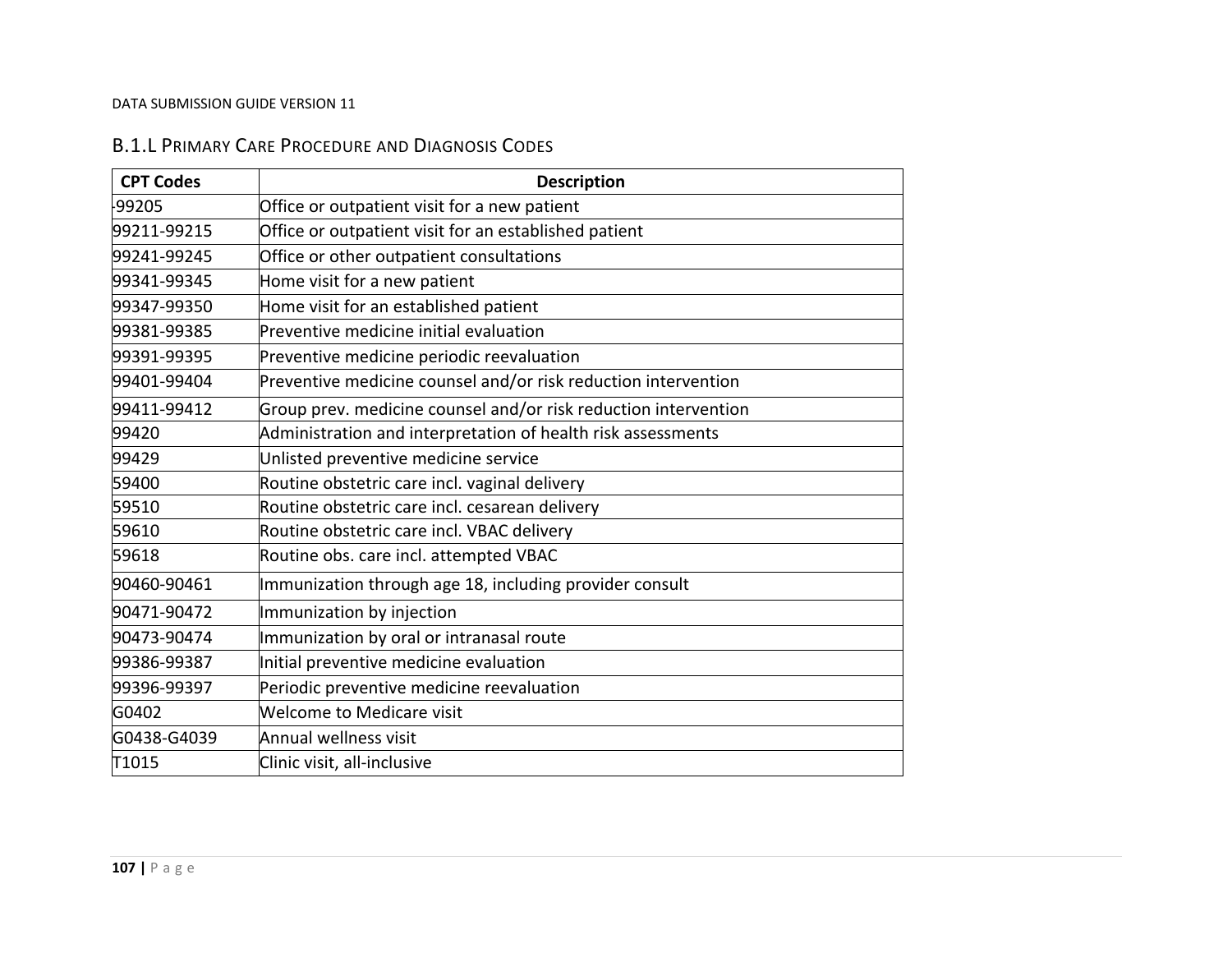| <b>Primary ICD-10</b><br>code | <b>Description</b>                                             |
|-------------------------------|----------------------------------------------------------------|
| Z00                           | Encounter for general exam w/o complaint, susp or reprtd dx    |
| Z000                          | Encounter for general adult medical examination                |
| Z0000                         | Encounter for general adult medical exam w/o abnormal findings |
| Z0001                         | Encounter for general adult medical exam w abnormal findings   |
| Z001                          | Encounter for newborn, infant and child health examinations    |
| Z0011                         | Newborn health examination                                     |
| Z00110                        | Health examination for newborn under 8 days old                |
| Z00111                        | Health examination for newborn 8 to 28 days old                |
| Z0012                         | Encounter for routine child health examination                 |
| Z00121                        | Encounter for routine child health exam w abnormal findings    |
| Z00129                        | Encounter for routine child health exam w/o abnormal findings  |
| Z008                          | Encounter for other general examination                        |
| Z014                          | Encounter for gynecological examination                        |
| Z0141                         | Encounter for routine gynecological examination                |
| Z01411                        | Encounter for gyn exam (general) (routine) w abnormal findings |
| Z01419                        | Encounter for gyn exam (general) (routine) w/o abn findings    |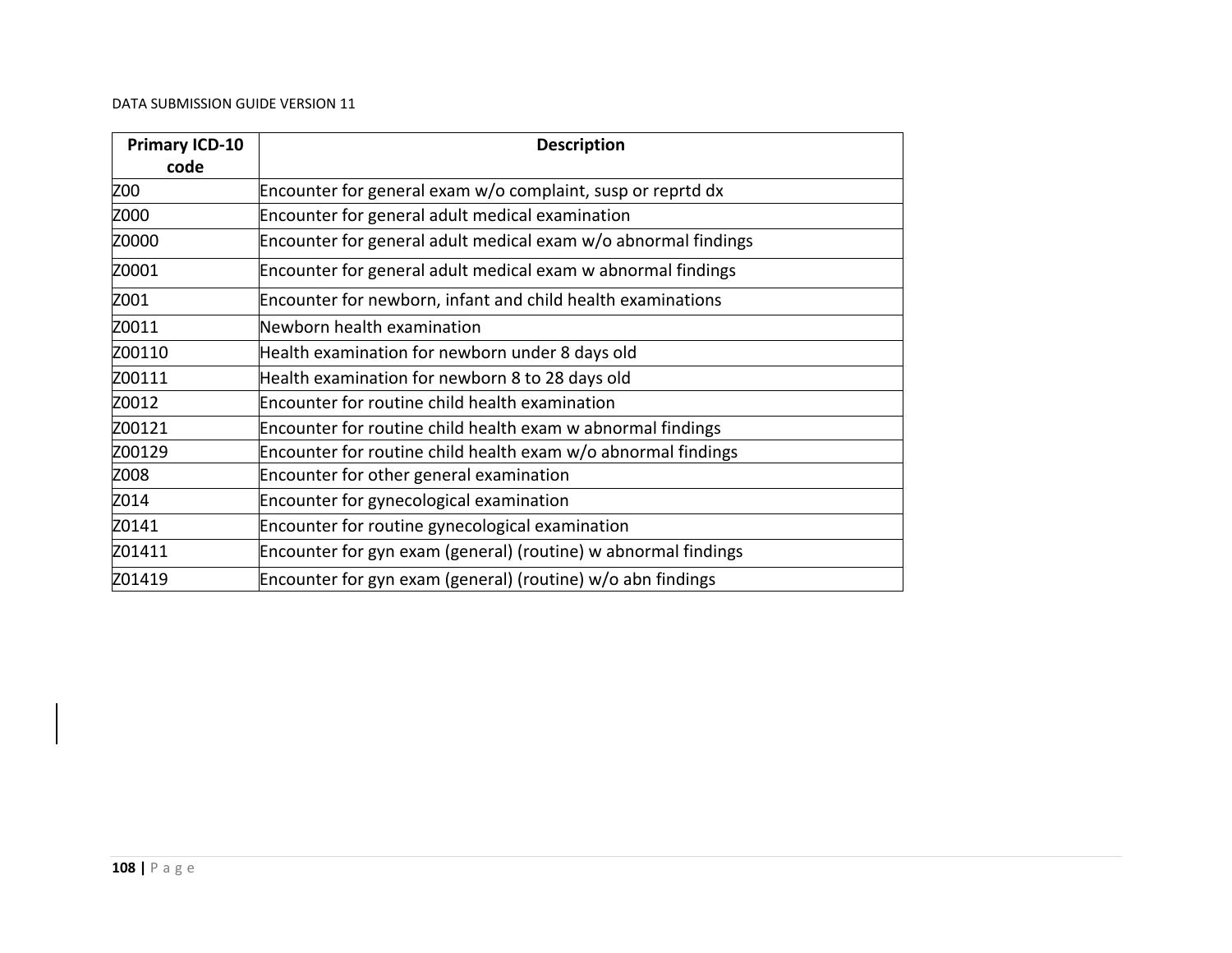## DATA SUBMISSION GUIDE VERSION 11

# B.1.M: MARKET CATEGORY CODES

| <b>Code</b>                | <b>Description</b>                                                                    |
|----------------------------|---------------------------------------------------------------------------------------|
| $IND$                      | Individuals (non-group)                                                               |
| <b>FCH</b>                 | Individuals on a franchise basis                                                      |
| GCV                        | <b>Individuals as group conversion Policies</b>                                       |
| $\underline{GS1}$          | <b>Employers having exactly 1 employee</b>                                            |
| $\underline{\mathsf{GS2}}$ | <b>Employers having 2 thru 9 employees</b>                                            |
| $\underline{GS3}$          | <b>Employers having 10 thru 25 employees</b>                                          |
| <b>GS4</b>                 | <b>Employers having 26 thru 50 employees</b>                                          |
| GLG1                       | <b>Employers having 51 thru 100 employees</b>                                         |
| GLG <sub>2</sub>           | <b>Employers having 101 thru 250 employees</b>                                        |
| GLG3                       | <b>Employers having 251 thru 500 employees</b>                                        |
| GLG4                       | <b>Employers having more than 500 employees</b>                                       |
| <b>GSA</b>                 | Small employers through a qualified association trust                                 |
| $OTH$                      | Other types of entities. Insurers using this market code shall obtain prior approval. |

# B.1.N ADMISSION SOURCE CODES

| <b>Code</b> | <b>Description</b>                         |
|-------------|--------------------------------------------|
|             | <b>Physician referral</b>                  |
|             | <b>Clinic referral</b>                     |
|             | Managed care plan referral                 |
|             | Transfer from a hospital                   |
|             | <b>Transfer from a SNF</b>                 |
|             | Transfer from another health care facility |
|             | <b>Emergency room</b>                      |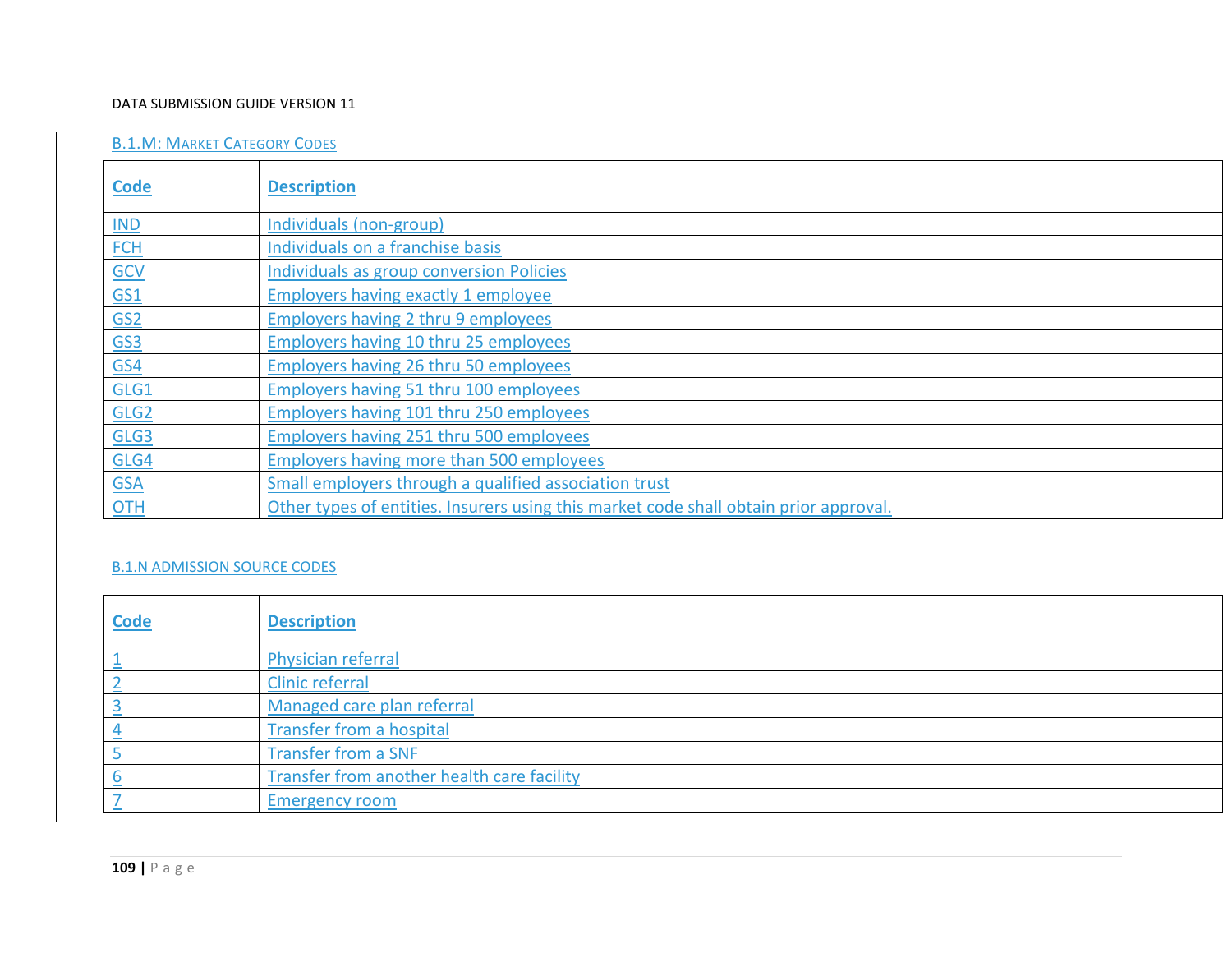## DATA SUBMISSION GUIDE VERSION 11

|                        | Court/law enforcement     |
|------------------------|---------------------------|
|                        | Information not available |
| In the Case of Newborn |                           |
|                        | Normal delivery           |
|                        | <b>Premature delivery</b> |
|                        | Sick baby                 |
|                        | <b>Extramural birth</b>   |

## B.1.O UNIT OF MEASURE

| <b>Code</b>                       | <b>Description</b>         |
|-----------------------------------|----------------------------|
| $\underline{\mathsf{DA}}$         | Days                       |
| MJ                                | <b>Minutes</b>             |
| H                                 | <b>Hours</b>               |
| EM                                | 15-minute increments       |
| $P_{\perp}$                       | <b>Pints</b>               |
| $\underline{RM}$                  | <b>Rental months</b>       |
|                                   | Sessions                   |
| $\frac{\mathsf{SN}}{\mathsf{VT}}$ | <b>Visits</b>              |
| $\frac{PR}{PR}$                   | Procedures                 |
| $\mathbf{I}$                      | <b>Items</b>               |
| $\frac{UN}{OT}$                   | <b>Units</b>               |
|                                   | Other                      |
| For drugs                         |                            |
|                                   | Each                       |
| $EA$                              | <b>International units</b> |
| $\underline{\mathsf{GM}}$         | Grams                      |
| ML                                | <b>Milliliters</b>         |